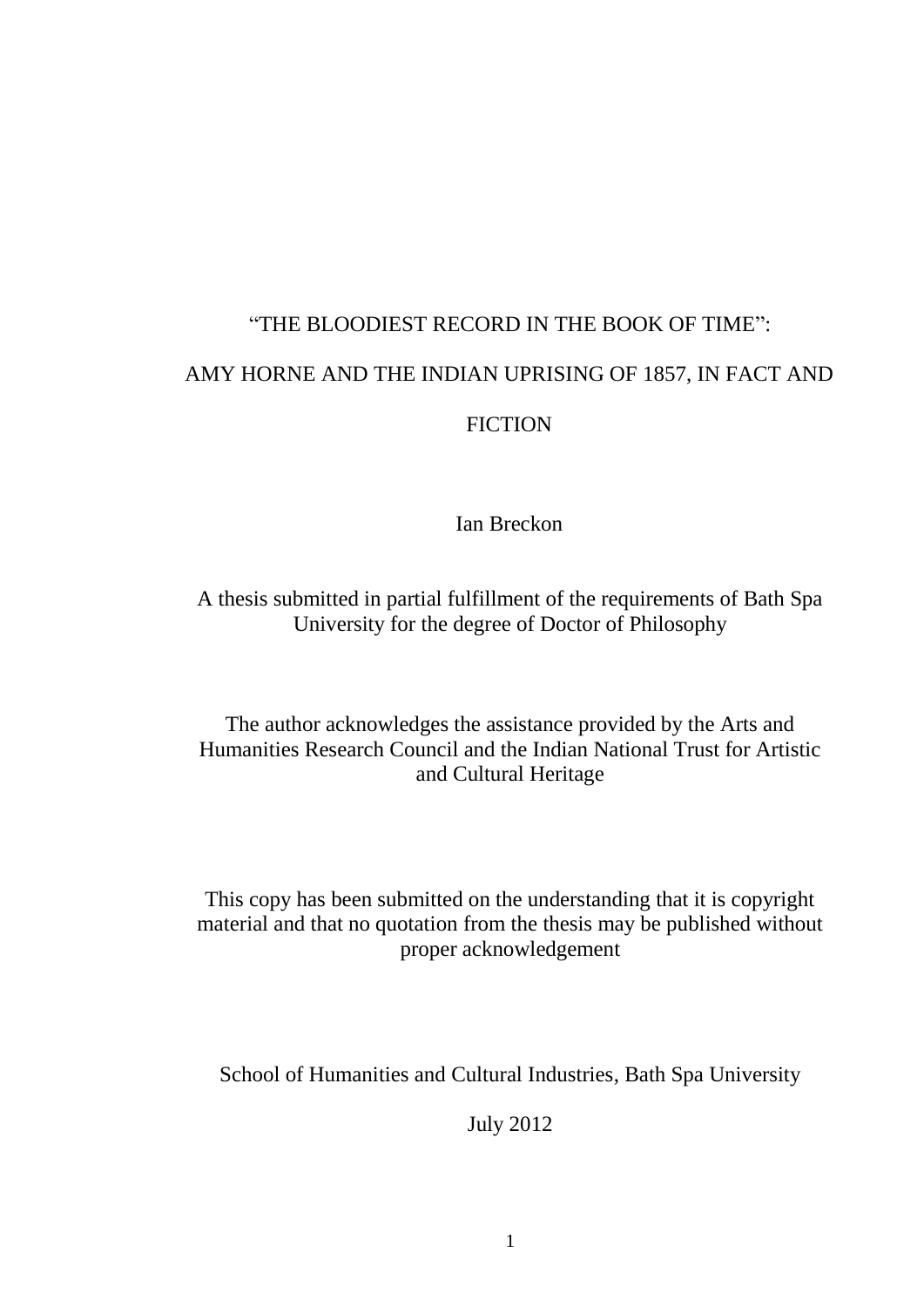### Abstract

This dissertation comprises a novel and a critical study. It is an exploration of the possible literary and historical representations of the Horne narratives, a collection of documents from the 1857 Indian uprising. Amy Horne, a young woman of mixed European and Indian descent, was a survivor of the massacre at Cawnpore. Converted to Islam and married to an Indian soldier, she spent ten months in captivity with the rebel forces, before returning to British-controlled territory. She subsequently produced several different accounts of her experiences.

The critical study is a detailed examination of these narratives, the contexts of their composition and their position within the contemporary historical record. My research, which has included archival reading in India and England, has uncovered both contradictions within the narratives and supporting evidence for their claims. I argue that in order to use such contentious material effectively in fiction, a full recognition of the possibilities of interpretation is vitally important. I further suggest that a close and comparative reading of the narratives, informed by an awareness of Horne's own cultural and ethnic status within British society, reveals a dissonant relationship with the discourses of Imperial history, and allows a potentially subversive understanding of Horne's story.

This process of research and exploration has directly shaped the composition of my novel, *The Division of the Blood*, a fictional reconstruction of Horne's experiences. As a work of the imagination built on a foundation of dedicated critical study, this novel attempts to be both a dramatically engaging story and a fully considered response to the ambiguities of historical narrative.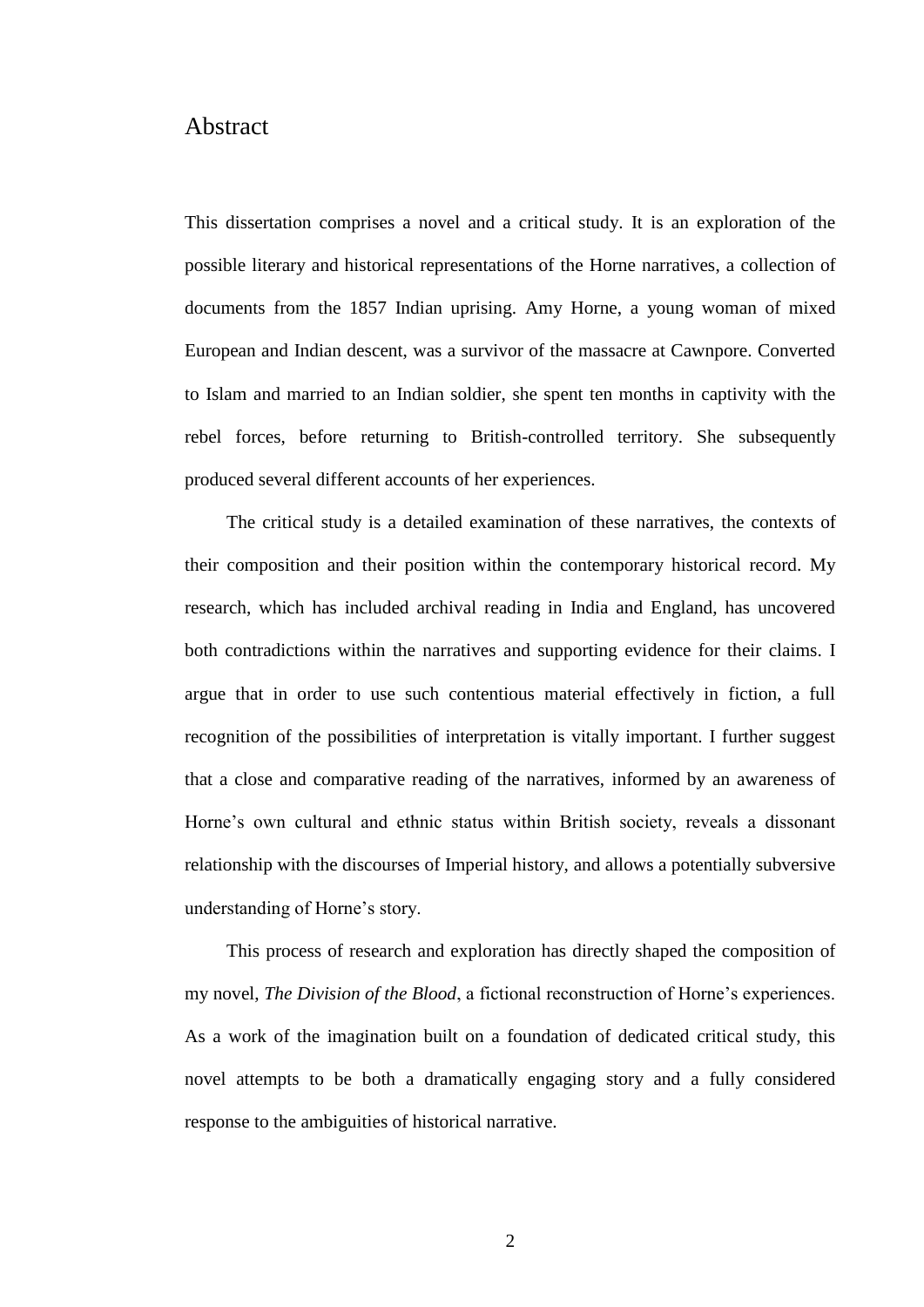## **Table of Contents**

| Title Page        |               |
|-------------------|---------------|
| Abstract          | $\mathbf{ii}$ |
| Table of Contents | iii           |

# **Part One: Critical Study. "The Bloodiest Record in the Book of Time"**

| Title Page                                                              |     |
|-------------------------------------------------------------------------|-----|
| Introduction                                                            | 2   |
| Chapter 1: Amy Horne and the Historiography of the Indian Uprising      |     |
| Chapter 2: Amy Horne and the Social Context of Anglo-India              | 28  |
| Chapter 3: The Amy Horne Narratives in Historical Perspective           | 48  |
| Chapter 4: The Amy Horne Texts: Mutiny Memoirs or Captivity Narratives? | 83  |
| Conclusion                                                              | 115 |
| <b>Bibliography</b>                                                     | 125 |

## **Part Two: Novel. "The Division of the Blood"**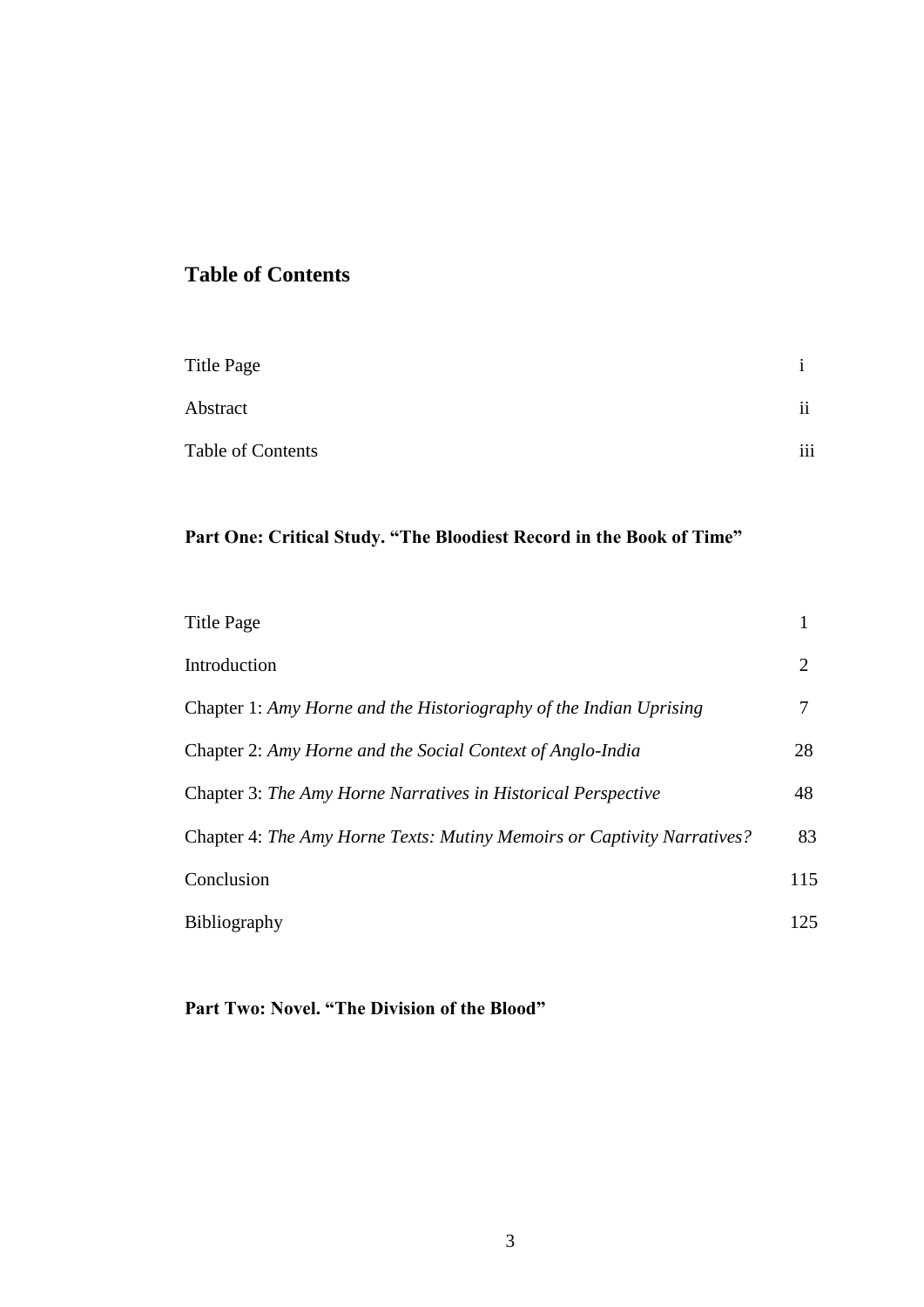**"The Bloodiest Record in the Book of Time"**

*Amy Horne and the Indian Uprising of 1857, in fact and fiction.*

#### **Ian Breckon**

*As time rolls on, and the events of 1857 become historical, the details of the dreadful scenes enacted at Cawnpore, Delhi, Futtehghur, and other places, which must ever sound sadly and horribly in English ears, are brought before us more clearly, and can be viewed more distinctly, if not more calmly.*

*Line upon line, here a little and there a little, we shall soon know nearly all that can be known about that "bloodiest record in the book of time".*

William Howard Russell, Special Correspondent in India.

*The Times*, 8 December 1858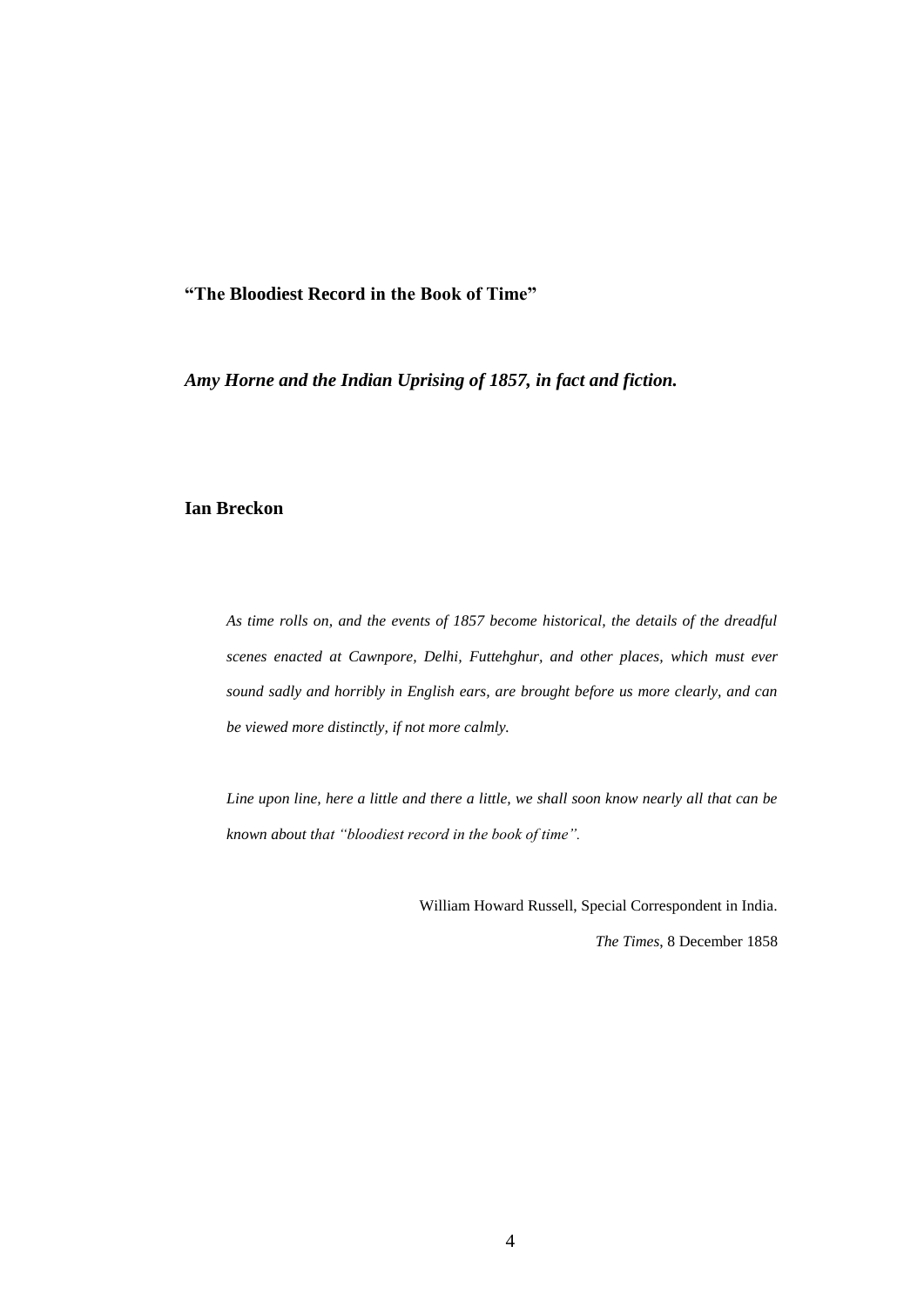#### **Introduction**

 $\overline{a}$ 

*"Reading … is always this: there is a thing that is there, a thing made of writing, a solid, material object, which cannot be changed, and through this we measure ourselves against something else that is not present, something else that belongs to the immaterial, invisible world, because it can only be thought, imagined, or because it was once and is no longer, past, lost, unattainable, in the land of the dead …"*

Italo Calvino. *If on a Winter's Night a Traveller* 

'The reality of the Indian Mutiny' writes J.G. Farrell in the Afterword of his 1973 novel *The Siege of Krishnapur*, 'constantly defies imagination.'<sup>1</sup> For the writer of an acclaimed novel on that very subject, a work of literary imagination which later won the Booker Prize, the statement seems extraordinary. Farrell is referring to the sheer volume of documentary accounts of the 1857 uprising in India, the 'mass of diaries, letters and memoirs written by eyewitnesses': a body of detailed evidence, anecdote and opinion so comprehensive, he suggests, as to seriously curtail or even neutralise the novelist's freedom of invention.

In this thesis I will examine one particular collection of documents from the uprising: the series of narrative accounts written by Amy Horne, one of the few survivors of the massacre at Cawnpore (now Kanpur).<sup>2</sup> Ignored or disbelieved at the time, and for more than a century afterwards, Horne has been rediscovered by more recent historians, and propelled to the front rank of eyewitness reporters in

<sup>&</sup>lt;sup>1</sup> J.G. Farrell, *The Siege of Krishnapur* (Weidenfeld & Nicolson, London, 1973), p. 314

 $2^2$  For the purposes of clarity, and accordance with my sources, I will use the most commonly accepted 19<sup>th</sup>-century forms and spellings of Indian place names, thus Cawnpore rather than the modern Kanpur, Oudh rather than Awadh, and Calcutta rather than Kolkata.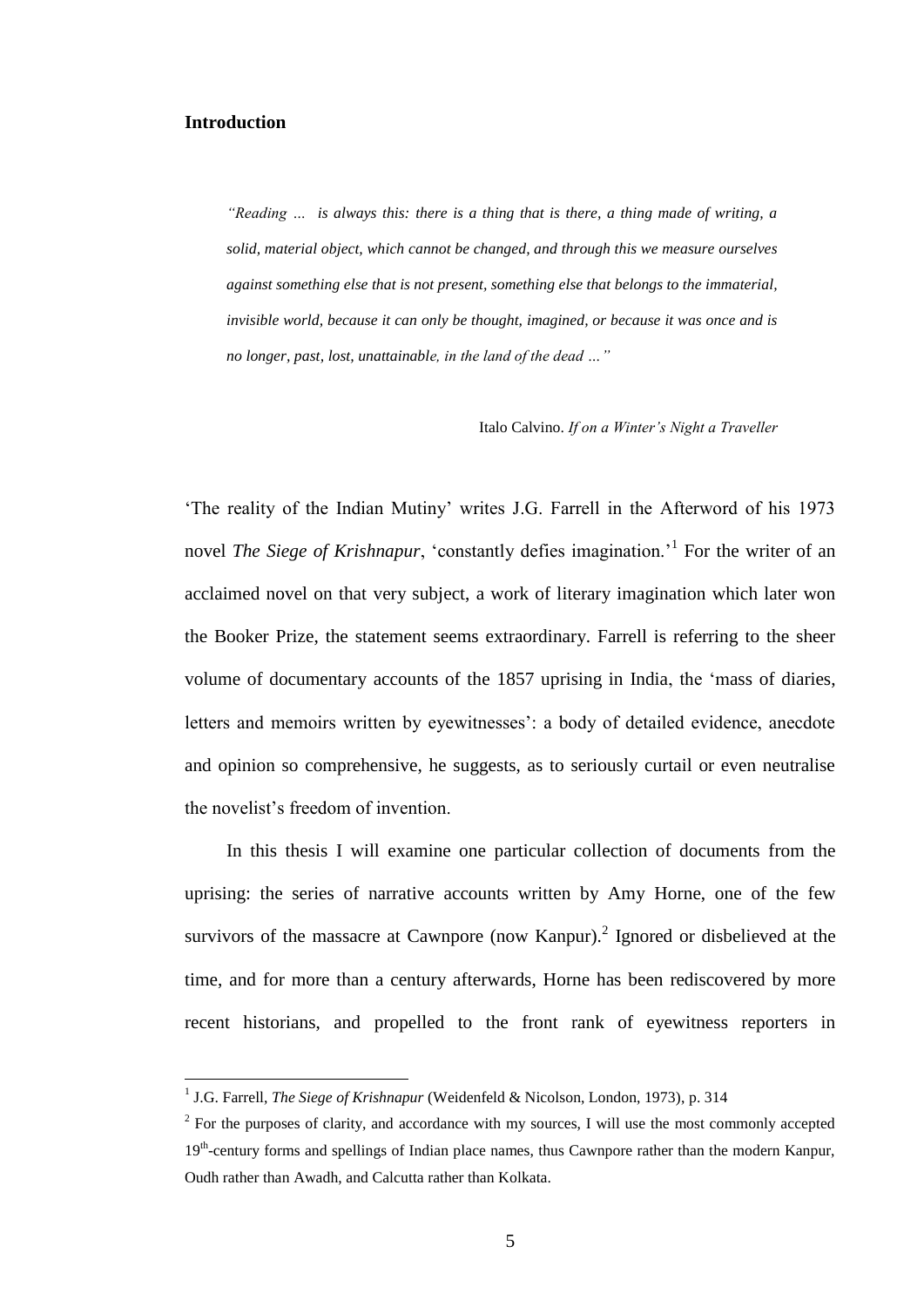contemporary Mutiny historiography. It would now seem a striking omission for any historian writing of the events at Cawnpore not to mention her, and rely to some degree on her description of what happened.<sup>3</sup> Despite this, the documents she produced have neither been compared, nor studied in any depth; at least one of them has never been studied at all. These accounts have obvious value as survivor testimonies and eyewitness descriptions of scenes and incidents otherwise neglected in the historical record. But much about them remains dubious and even controversial.

My novel, *The Division of the Blood*, is an account of Amy Horne and her experiences, rooted in a detailed reading of this documentary evidence. The novel and critical study are parallel responses to the same historical narrative. I hope to demonstrate that the process of analytical research outlined here has been vitally important in writing fiction both accurate to its sources and alert to the nuances of interpretation.

A detailed exploration of the wider background to the 1857 uprising in India lies outside the scope of this work. After a century and a half, much about the causes and the direction of the conflict remains a matter of debate. Even the naming of the conflict itself is a divisive issue. Bearing this in mind, I have opted for a distinct terminology in this thesis.

<sup>3</sup> See, for example, Pat Barr, *The Memsahibs* (Secker & Warburg, London 1976); Christopher Hibbert, *The Great Mutiny, India 1857* (Penguin, London, 1978); P.J.O Taylor, *A Star Shall Fall* (Indus, New Delhi, 1993); Jane Robinson, *Angels of Albion: Women of the Indian Mutiny* (Viking, London, 1996); Andrew Ward, *Our Bones are Scattered: The Cawnpore Massacres and the Indian Mutiny of 1857* Holt, New York, 1996); Saul David, *The Indian Mutiny: 1857* (Viking, London, 2002); Gregory Fremont-Barnes, *The Indian Mutiny, 1857-58* (Osprey, London, 2007); Donald Sydney-Richards, *Cawnpore & Lucknow: A tale of two sieges* (Pen & Sword, London, 2007); Julian Spilsbury, *The Indian Mutiny* (Weidenfeld & Nicolson, London, 2007).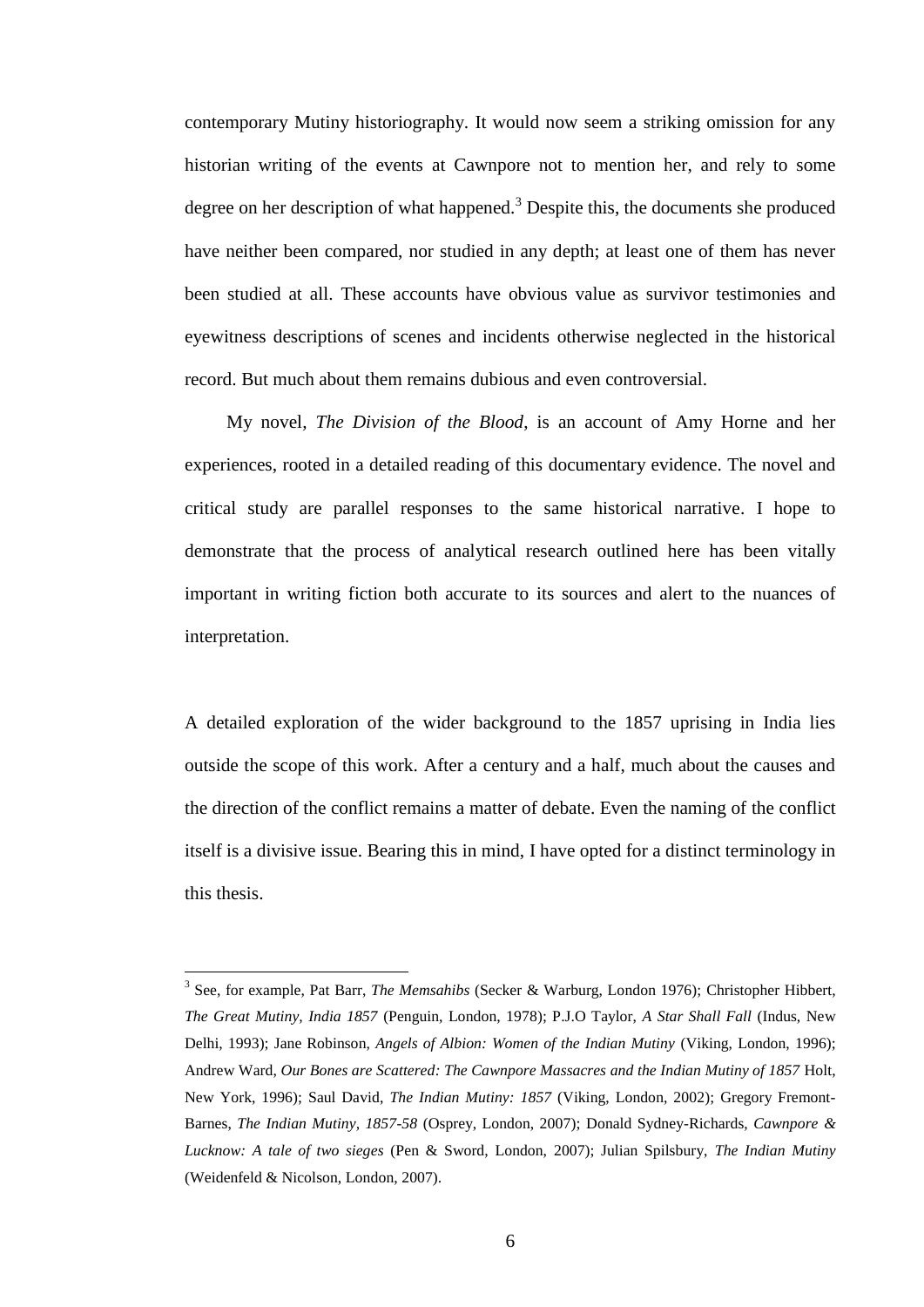The historical events of 1857-58 I shall refer to as the uprising. These comprise the initial mutinies of Indian soldiers of the East India Company army, the subsequent widespread popular revolt against British control, and the series of British counterinsurgent military campaigns. The capitalised term Mutiny I shall reserve for the connected 'event', literary and historiographic rather than strictly historical, created by the discourses of British writing on the rebellion: a nexus of imagination, imperial anxiety and popular propaganda, which arguably consumed and obscured the historical events it presumed to describe.

I begin this study with an introduction to the rebellion and massacre at Cawnpore, and an exploration of Amy Horne's place and significance in this wider historical narrative. Combining the various accounts subsequently attributed to Horne herself, I attempt a reconstruction of her experiences after the massacre. Where possible I compare them with other available evidence, and conclude with a note of the emphasis placed on Horne and her writings in recent historical works.

The next chapter focuses on the background and social status of Horne herself, and investigates the ways in which her survival, and the various accounts of her experiences, were received in British India at the time. My argument is that Horne's position as a narrator cannot be appreciated without consideration of her ethnic and gender position within British colonial society of the mid nineteenth century.

Following this, I provide a detailed textual analysis of the five accounts attributed to Horne. My method here has been to consider each as a separate attempt to negotiate experience: thus they are inherently contradictory rather than complementary. By attempting to give a framing context for each narrative's composition, I chart the metamorphosis of the text from a highly subjective witness statement to an apparently objective engagement with the discourses of British imperial history.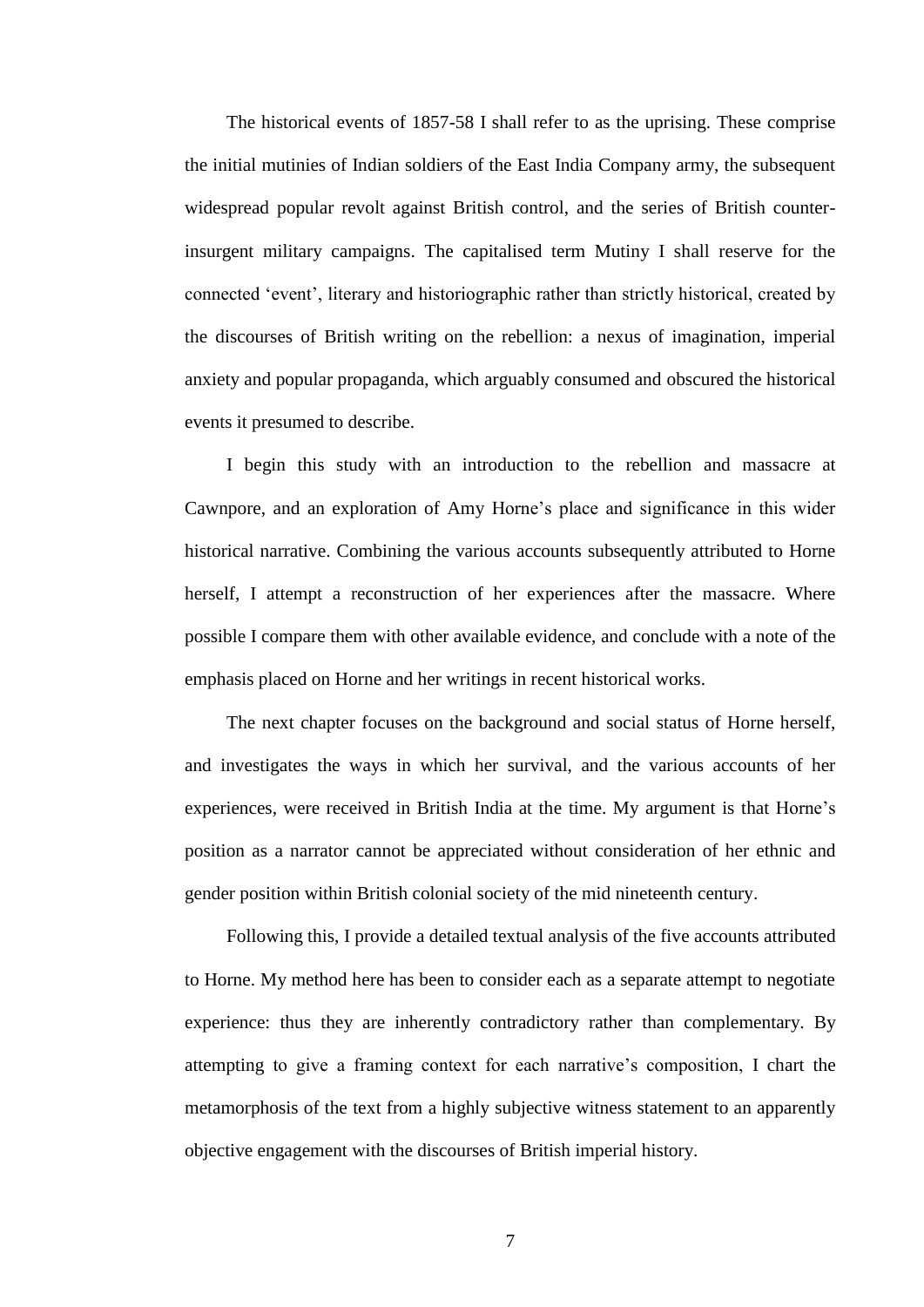The fourth chapter opens with a comparison of the Horne texts with other survivor accounts of the uprising, particularly those by women. While there are obvious similarities, I suggest that Horne's various accounts are much closer to those of another genre, the 'captivity narrative'. The key themes of the captivity narrative can therefore be used to highlight the discursive tensions within Horne's writings, and their implicit subversion of the codes and conventions of colonial ideology.

Finally, I look at the possibilities of appropriating the Horne texts in fiction, and the potential of the novel to provide a new and illuminating interpretation of such fragmented and contradictory material.

It is my belief that the imaginative processes that allow a recreation of the past in fictional form are indivisible from the processes of historical research and analysis. A critical study tracing the course of this research therefore acts as a seedbed for the production of the novel itself. To site fiction within a contentious historical field, it becomes necessary to return to the original source documents and dig deeply, working through the accumulated layers of exposition and elaboration to reach new and unstudied raw material. The course of my research has led me to archival sources in both England and India, and to documents that have never before been studied or incorporated into the fabric of historiography. These in turn have fed directly into the composition of my novel.

The following chapters, then, will be simultaneously a summary of original historical research, an investigation of the analytical and critical paths that enabled me to recreate Amy Horne's story in fiction, and a dramatisation of the imaginative freedoms and constraints that I encountered in the course of that study.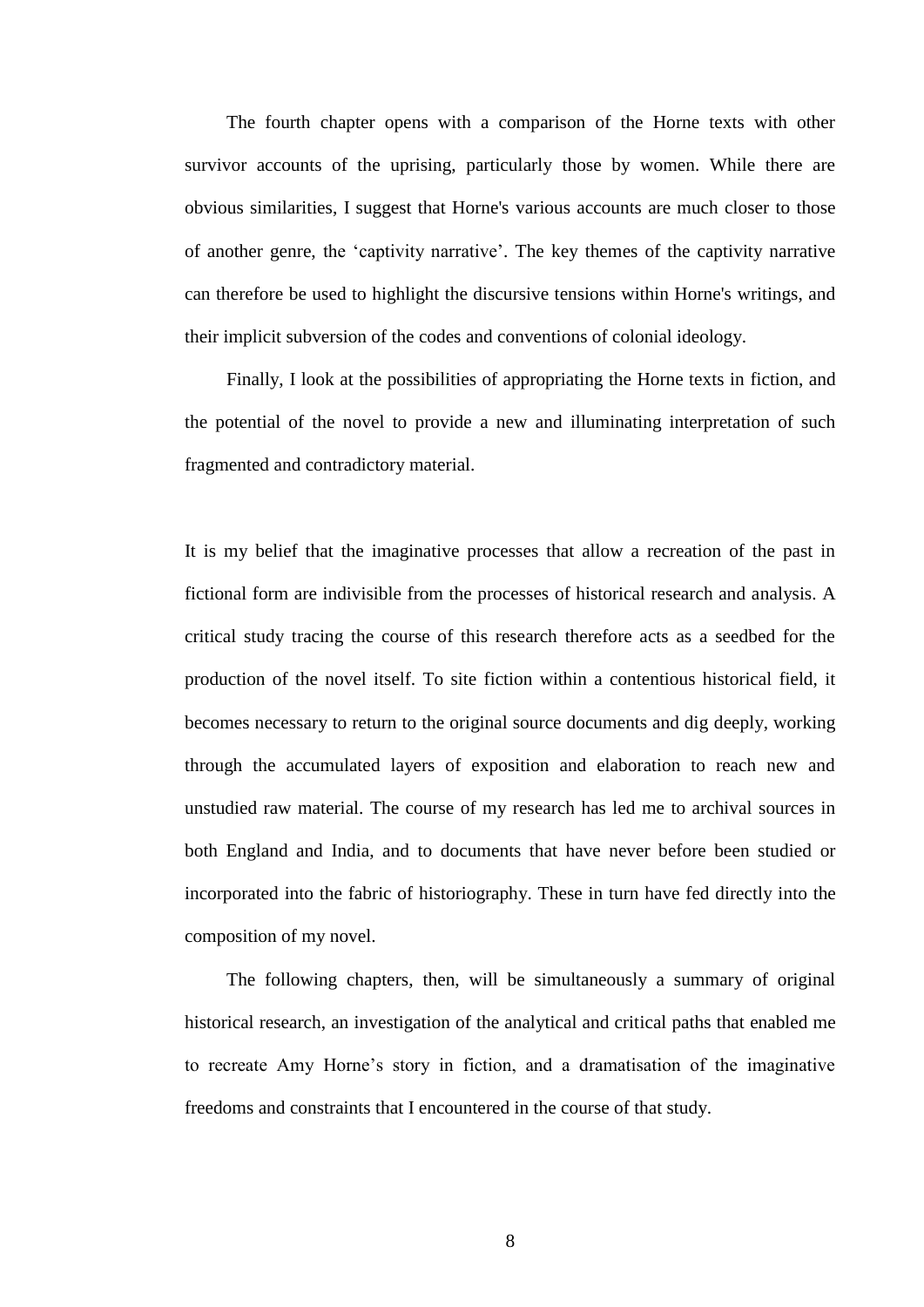Hayden White, in *The Content of the Form: narrative discourse and historical representation* (1987), describes the texts and contexts of the historical record as being 'not a window through which the past 'as it really was' can be apprehended but rather a wall that must be broken through if 'the terror of history' is to be directly confronted.'<sup>4</sup> In this sense, Farrell's 'defiance of the imagination' is enacted not so much by the reality of the historical event as by the historical record itself, and can only be countered by the novelistic tracing of fault-lines and marks of erasure in that same record, and the application of critical pressure to the point of collapse. The act of creation must therefore be preceded, and thereafter driven, by an act of demolition.

<sup>4</sup> Hayden V. White, *The Content of the Form: narrative discourse and historical representation* (John Hopkins University Press, Baltimore, 1987), pp. 81-82.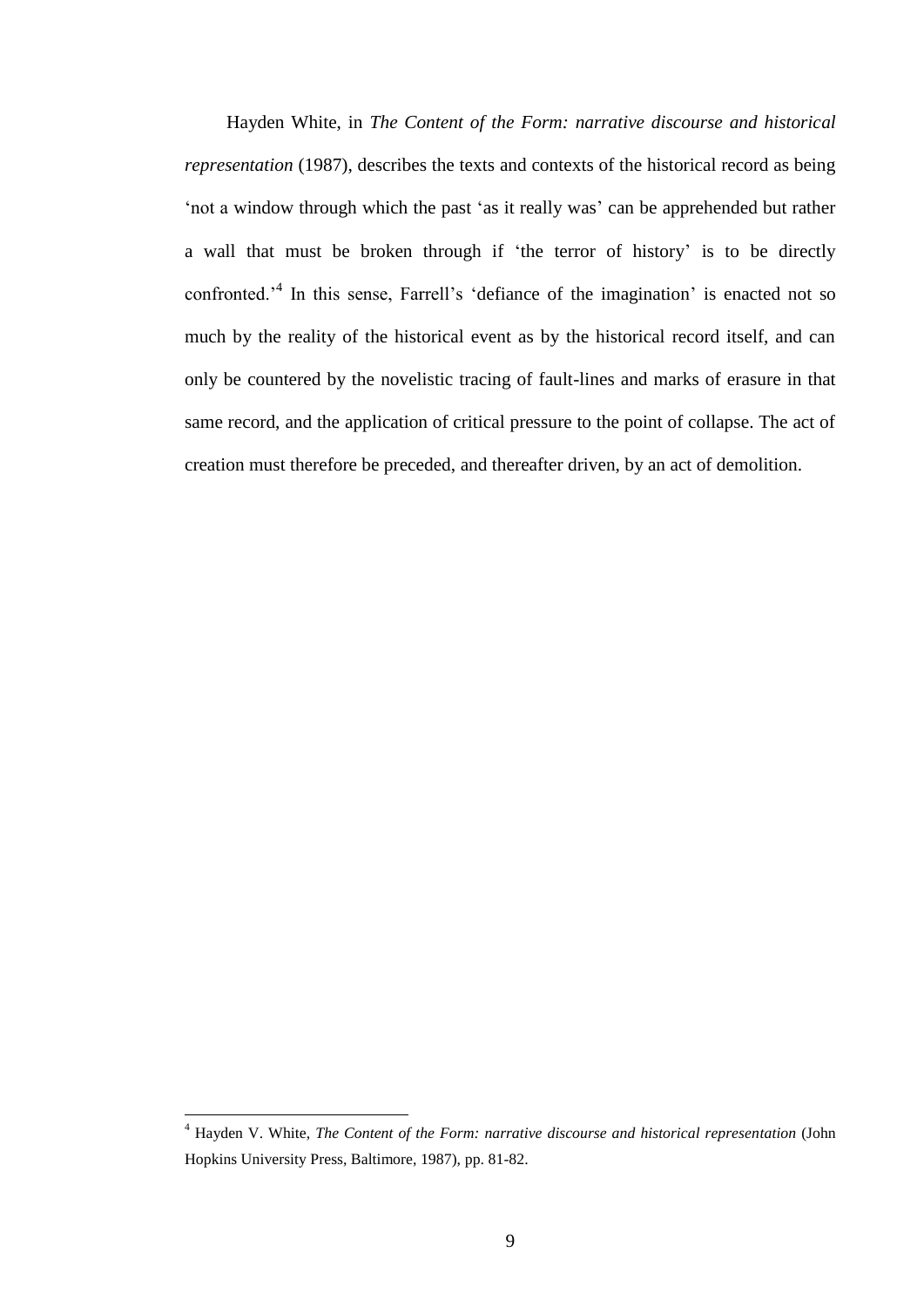#### **1. "***A Romance of the Mutiny"*

Amy Horne and the Historiography of the Indian Uprising.

#### **I. A Survivor of Cawnpore**

 $\overline{a}$ 

On the  $7<sup>th</sup>$  of April 1858, at Allahabad in northern India, a ragged young woman presented herself at the house of an indigo planter named Nicholas Flouest. The woman was seemingly deranged, and apparently unable to speak English, and it took some time for Flouest to be convinced of her identity. She was, he realised, his own teenaged grand-niece Amelia (Amy) Horne.<sup>5</sup>

The previous summer, Indian troops of the East India Company, outraged and terrified by rumoured assaults on their religion and culture, had risen in mutiny against their white officers.<sup>6</sup> This ignited a widespread rebellion across the plain of the Ganges. When the uprising broke out, Amy and her family were living in the city of Cawnpore (modern Kanpur, Uttar Pradesh). Together with the rest of the European community – nearly a thousand, of whom less than three hundred were professional soldiers – they entered a hastily-constructed entrenchment redoubt on the old parade ground. In the humid pre-monsoon heat, they endured a three-week siege and

<sup>5</sup> *Bengal Hurkaru*, 23 April 1858. Quoted in Amelia Bennett, 'Ten Months Captivity after the Massacre at Cawnpore', *The Nineteenth Century and After*, No.437, July 1913, II. p.89.

<sup>6</sup> Homi Bhabha, in *The Location of Culture* (Routledge, London, 1994, p.202), analyses the 'contagion of rumour' in the context of the uprising. J.A.B. Palmer's *The Mutiny Outbreak at Meerut in 1857* (Cambridge University Press, Cambridge, 1966) and Kim Wagner's *The Great Fear of 1857* (Peter Lang, London, 2010) both describe the confusion surrounding the issue of new rifle cartridges, and the escalation of initial mistrust into open revolt.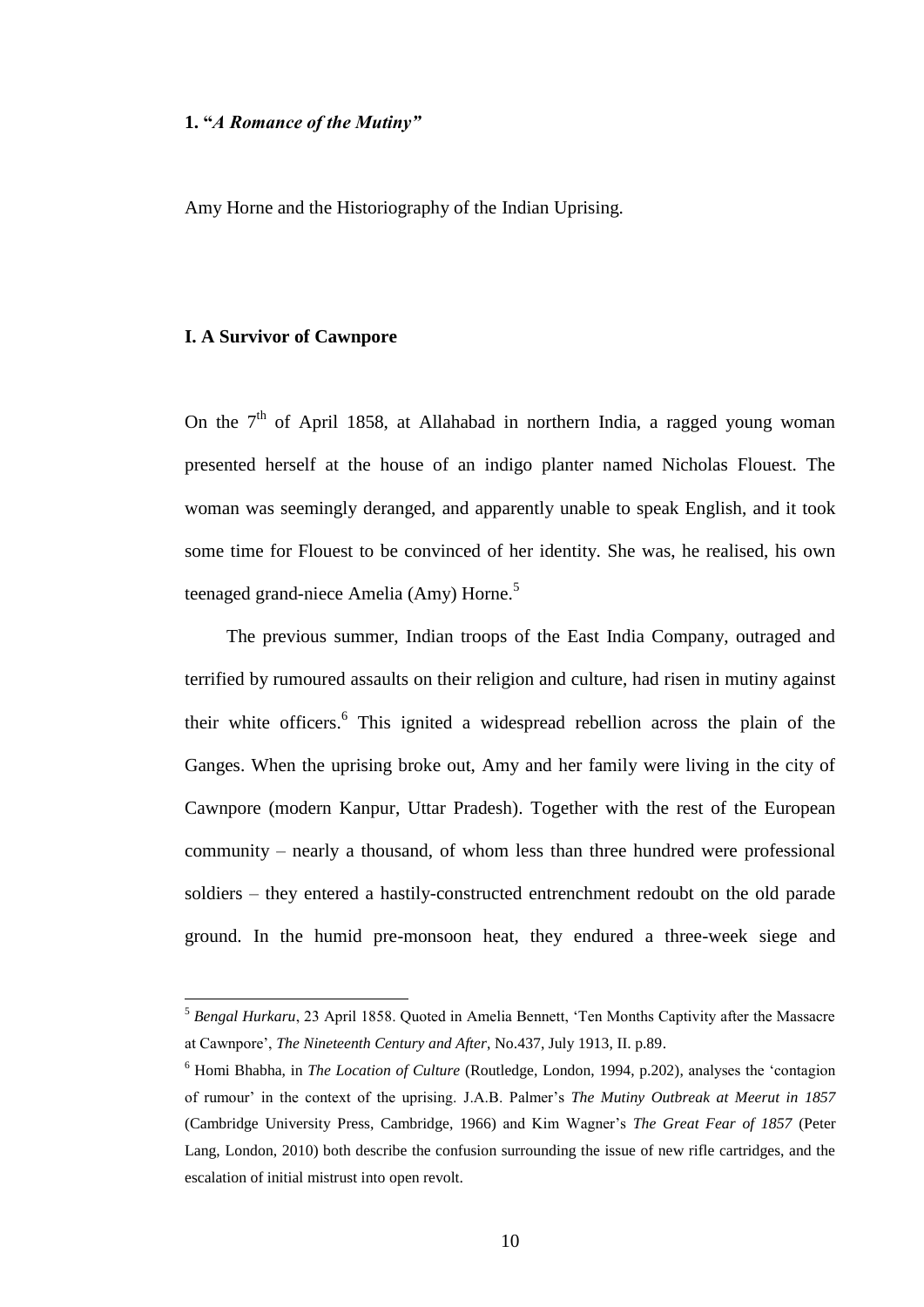bombardment by an Indian army of four thousand men under the nominal command of the Nana Sahib, a disinherited Mahratta raja from nearby Bithur. Finally, with ammunition running out, and food and water almost gone, the British commander agreed terms of surrender. The besieged would be permitted to leave with their arms, and boats would be provided to carry them in safety down the river to Allahabad.

On Saturday the  $27<sup>th</sup>$  of June, the parched and bloodied survivors of the entrenchment straggled down to the river at Satichaura Ghat. As they boarded the boats that would carry them to safety, troops massed on the banks opened fire. Out of the estimated six hundred survivors of the siege, only four British soldiers escaped the subsequent massacre, battling their way downriver to the territory of a loyalist landowner. About a dozen others, all of them Eurasians, managed to disguise themselves as Indians and conceal themselves in the native city.<sup>7</sup>

Those who had not died in the initial attack on the boats were herded together on the muddy shore. The men were killed, and the women and children marched back into the city to be imprisoned as hostages. Two weeks later, as a long-delayed British relief force finally reached the outskirts of Cawnpore, the remaining hostages – around two hundred – were massacred in their prison house by butchers from the city bazaar. Their bodies were hacked to pieces and piled into a dry well in the compound outside. When British soldiers discovered the well and its grisly contents, an already savage campaign of retribution against the rebels became an hysterical desire for vengeance.<sup>8</sup>

 $\frac{7}{1}$  Although the term 'Anglo-Indian' was formally adopted by Indians of mixed ethnicity in 1911, and remains in use to this day, I have used the word 'Eurasian' throughout this work, as it matches more closely the original sources quoted. In the mid-nineteenth century, a variety of terms were employed, with 'Eurasian' being the most common, whereas 'Anglo-Indian' commonly referred to the British residing in India.

<sup>8</sup> Andrew Ward's *Our Bones are Scattered* (1996) offers the most comprehensive recent examination of the massacre. Rudrangshu Mukherjee's *Spectre of Violence: The 1857 Kanpur Massacres* (Penguin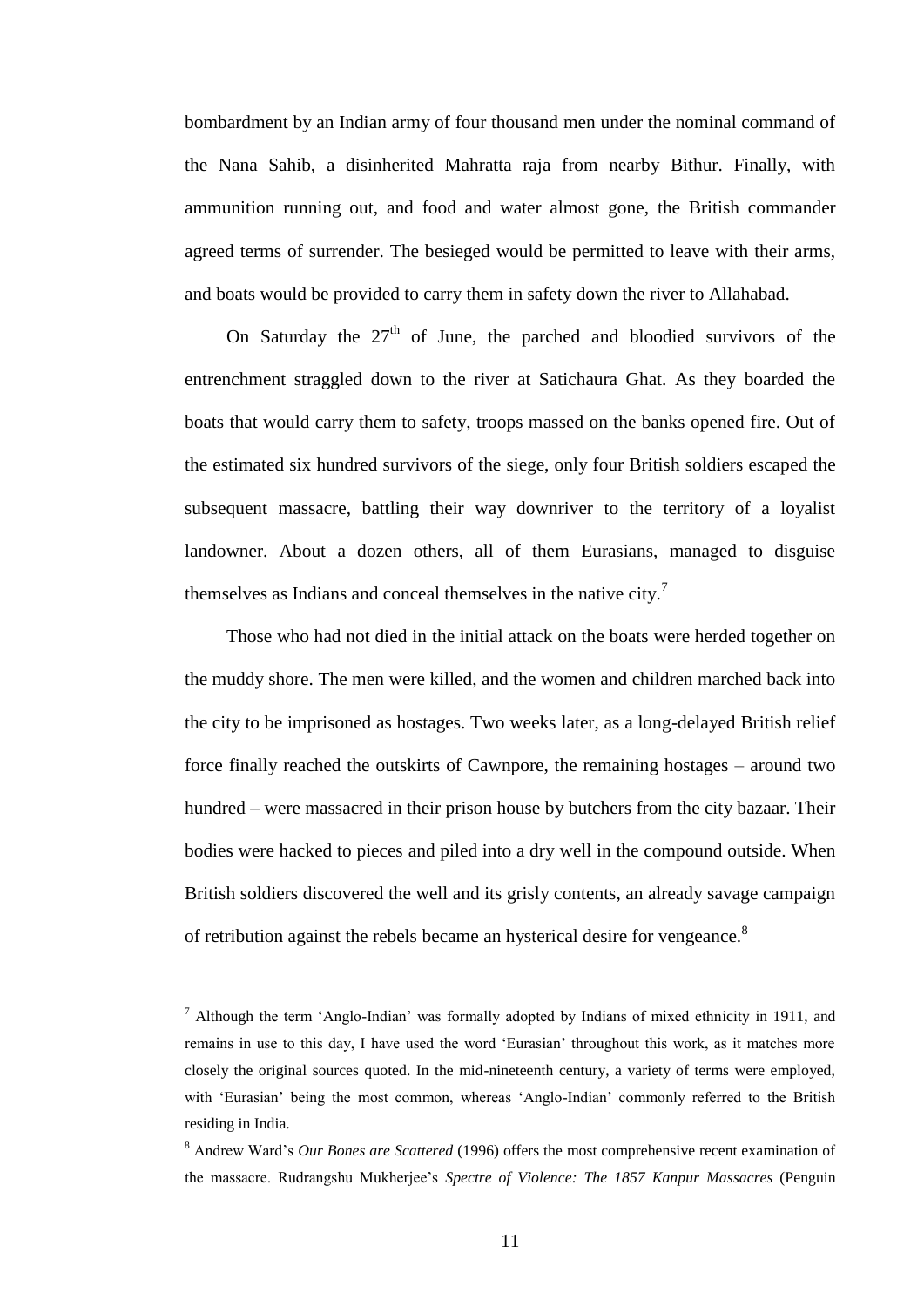The massacre at Cawnpore, together with other less extensive slaughters at Meerut, Jhansi, Delhi and elsewhere, became the rallying motif for the merciless. Stories of the depravity of the rebels multiplied: to basic murder were added torture, gang-rape, mutilation and even cannibalism. Crimes against women in particular were circulated widely: 'overwhelming horrors ... too appalling for description'.<sup>9</sup> 'Remember Cawnpore' and 'Remember the Ladies' became the battle-cries of the British troops as they pushed their advance deeper into the Indian heartland.

The mood of the home country was similarly bloody, captured in a poem by the popular jingoist Martin Tupper, *Avenge O Lord Thy Slaughtered Saints!*:

*And, England, now avenge their wrongs by vengeance deep and dire, Cut out this canker with the sword and burn it out with fire. Destroy these traitor legions, hang every Pariah-hound, And hunt them down to death in all the hills and cities round*. 10

Like so many others, Amy Horne had long been presumed dead, disappeared into the maelstrom of massacre, slain on the bloody riverbank, or swallowed by the gruesome well. News of her survival spread rapidly. She was at this point the only woman known to have survived the massacre, the only 'slaughtered saint' to return from that mass grave. The public were to be disappointed – Amy was quickly secluded behind

India, New Delhi, 1998), also provides a valuable interpretation. The preceding account is largely based upon these sources.

<sup>9</sup> Charles Ball, *The History of the Indian Mutiny* (London Printing & Publishing Company, London, 1858), vol I, p.298.

<sup>10</sup> *Naval and Military Gazette*, 5 September 1857, quoted in Michael Edwardes, *Red Year* (Cardinal, London, 1971), p. 176.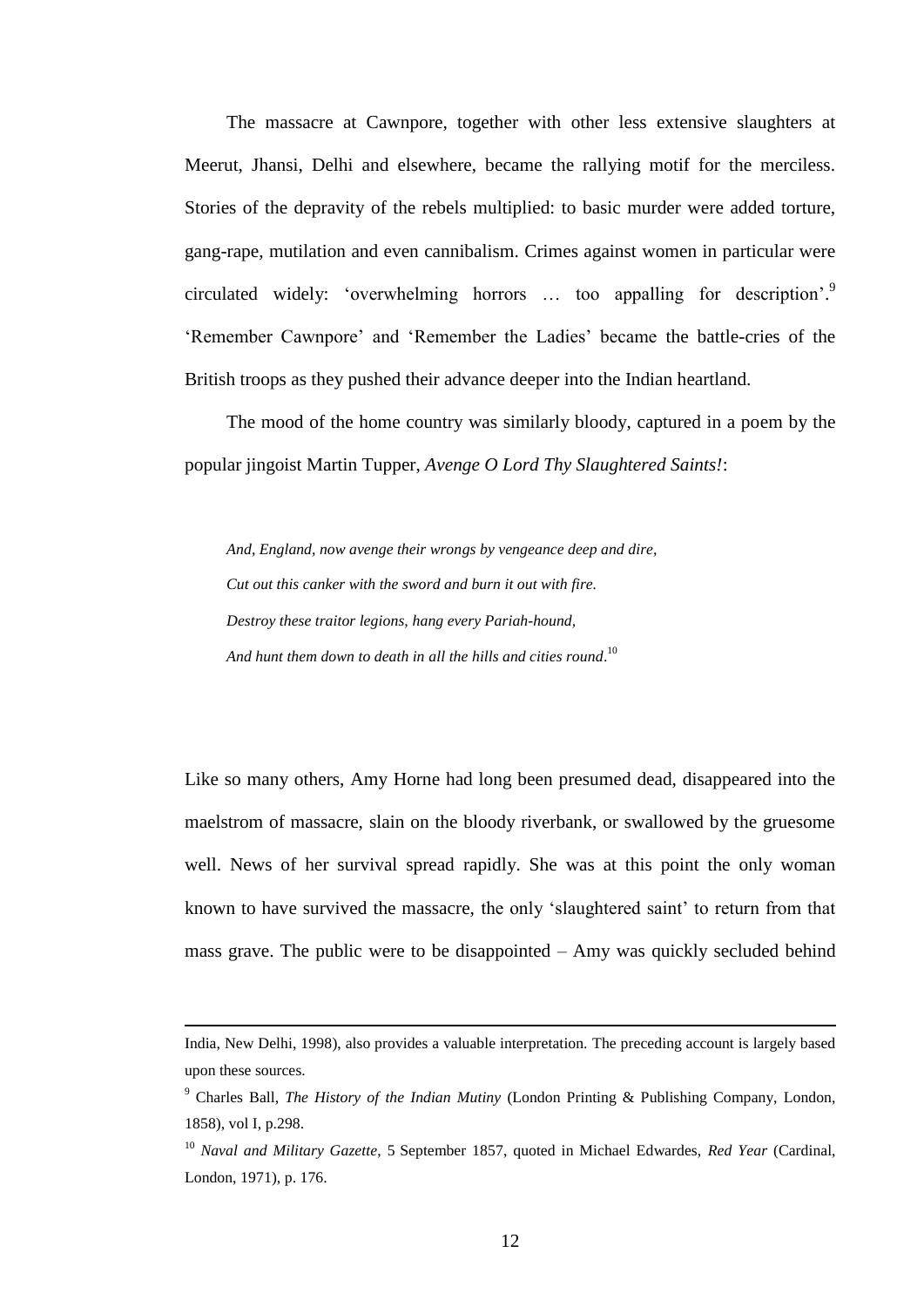the barriers of her extended family. But even so her survival created 'a profound sensation' throughout India, and in England.<sup>11</sup>

The few reports concerning her which reached the press did little to appease the popular hunger for witness statements. A week after her arrival in Calcutta, the *Bengal Hurkaru* wrote that Amy was 'in great distress of mind; often in tears, has forgotten much of the English language, and looks prematurely aged.<sup>12</sup> Nevertheless, by the end of that month Amy had sufficiently regained her command of English to compose a letter to the Government of India. This letter, addressed to the Governor's secretary, Cecil Beadon, and dated April the  $30<sup>th</sup> 1858$ , is held today in the National Archives of India:

I am one of the survivors of the unfortunate garrison of Cawnpore. When after the capitulation we were taken to the Boats, I was forcibly taken ashore again & brought back to Cawnpore – I was subsequently carried into Oude  $\&$  kept there a captive for 10 months, when lately I succeeded in making my escape to Allahabad. The whole of our family must have been cruelly killed  $\&$  of course all our property is lost. I take the liberty of thus addressing you as I am given to understand that Government has graciously allowed two thousand Rupees compensation to all persons situated like myself – [lost] so kind [lost] to order such [lost] to be made over to me or to Messers Durrschmidt GroB & Co, No. 5 New China Bazaar Street. I have the honour to be, Your most obdt serv.

Amy Horne.<sup>13</sup>

<sup>11</sup> *The Times*, 11 August 1858, p.6.

<sup>12</sup> *Bengal Hurkaru*, 23 April 1858. Quoted in Bennett, 'Ten Months Captivity', *The Nineteenth Century and After*, No.437, July 1913, II. p.89.

<sup>13</sup> National Archives of India, *Home Department Proceedings (Public),* 14 May 1858, No. 1-2.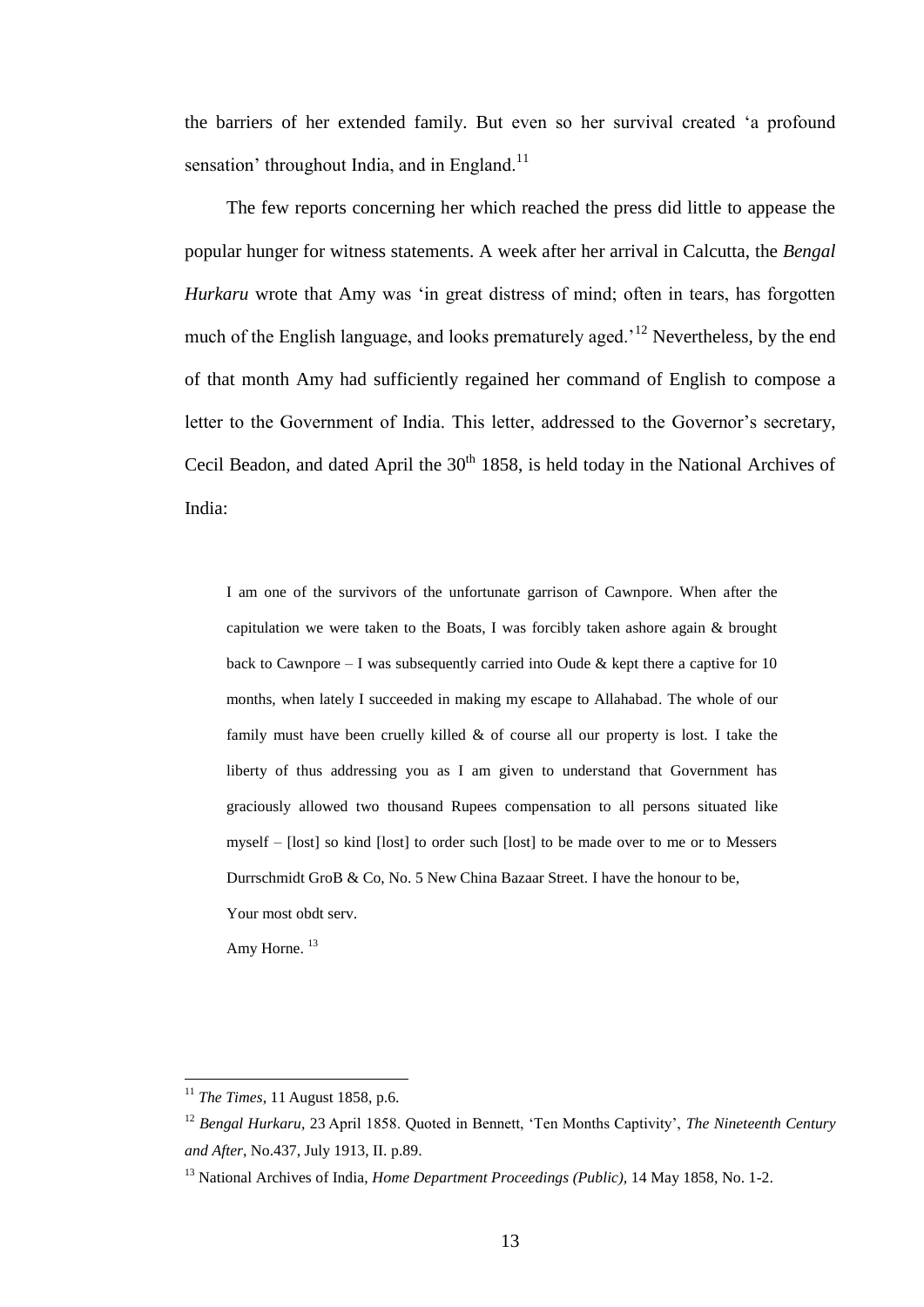The letter includes a covering note from a Mr Durrschmidt (a Calcutta merchant), briefly stating that 'Miss Amy Horne was taken away by a sowar of the  $3<sup>rd</sup>$  Irregular Cavalry from the ghat, at the time of the slaughter of the male portion of the unfortunate garrison […] She was afterwards kept in a hut close to the assembly rooms.' 14

But if Amy hoped that her celebrity as a survivor of Cawnpore, and the massive symbolic charge that had gathered around the massacre and its female victims, would recommend her to the charity of Government, she was to be disappointed. Over a week passed before the reply came from Government House, illegibly signed by an anonymous clerk and providing only the coldest of official sympathy:

Madam, In reply to your letter dated the  $30<sup>th</sup>$  Ultimo professing a claim to compensation for losses suffered by the mutinies, I am directed to inform you that the Resolution of the Government of India of the  $13<sup>th</sup>$  November last published in the Calcutta Gazette of the  $21<sup>st</sup>$  idem page 1809 does not provide for the grant of compensation to the families of Europeans not in the service of Govt killed in the mutinies, but under the  $18<sup>th</sup>$  para of the Resolution, pensions are given to the destitute members of such families. Application for one of these pensions must however be made to the local Civil Authorities.<sup>15</sup>

The Baptist Minister Mr Leslie, meanwhile, in a letter to Beadon dated July the 3<sup>rd</sup>, reports that his daughter had once met Miss Horne while she was living with her step-father Mr Cooke (actually Cook) in the town of Raneegunge, presumably some

<sup>14</sup> National Archives of India, *Home Department Proceedings (Public),* 14 May 1858, No. 1-2. <sup>15</sup> *Ibid.*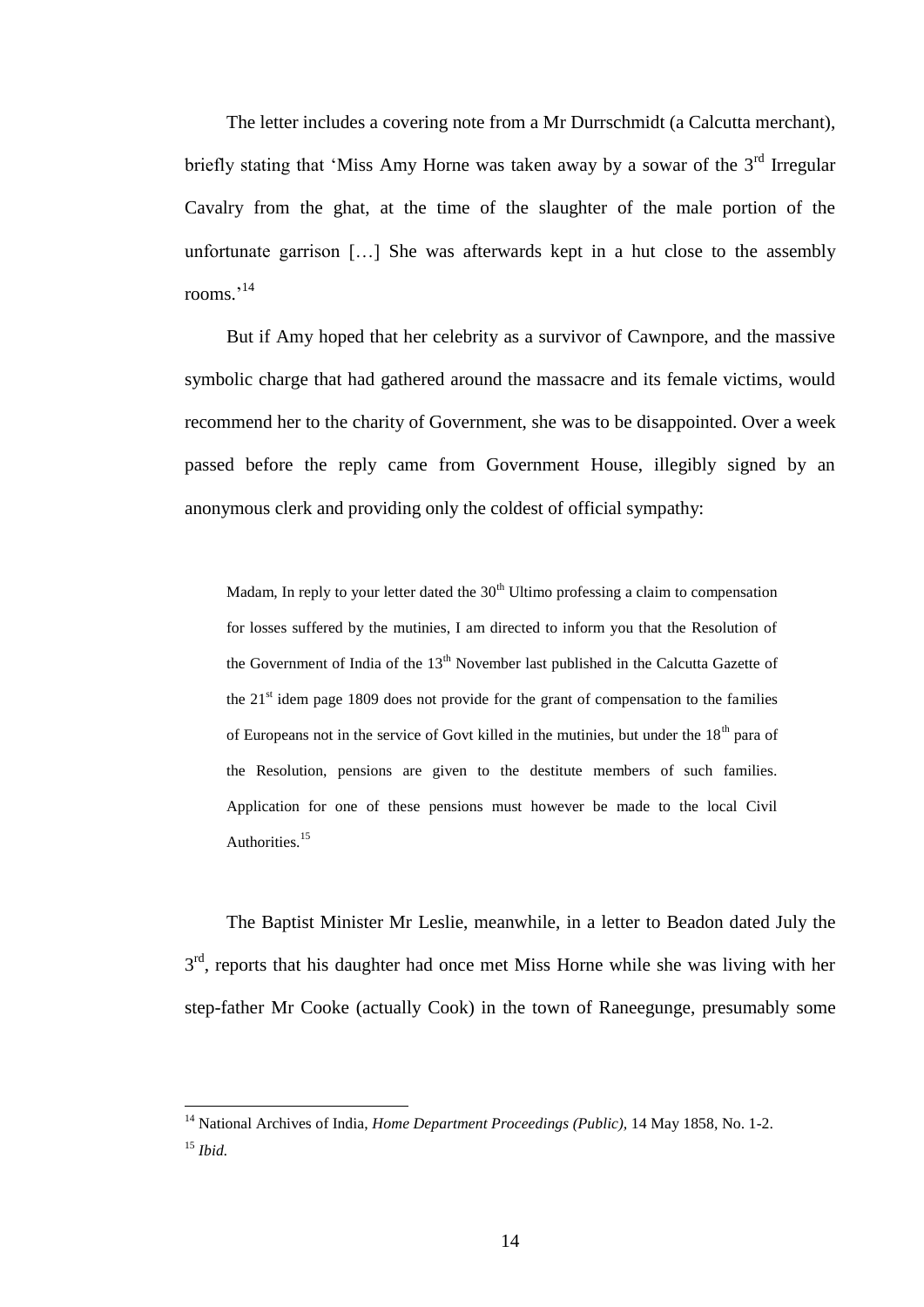time in late 1856. Cook and the rest of the family were killed at Cawnpore during the uprising, Leslie relates, but Miss Horne survived:

She was carried off by some native, kept by him for some months, and then was set adrift by him. She found her way to Allahabad, dressed in native clothes and from there was sent to Calcutta, where, I believe, she now is. She is able to give a very connected account of things up to the massacre, but whenever she reaches that point she becomes mad. My daughter has not seen her since she arrived, but we have the above information from those who have seen her.<sup>16</sup>

Amy's 'madness' had already been alluded to in press reports. On the 20<sup>th</sup> of May, *The Friend of India* reported that 'she has as yet been unable to give a connected narrative of that dreadful occurrence, the recollection is still too overpowering.' 17 *The Times* of London later stated that although 'the unhappy victim of treason and brutality was scarcely capable of giving a connected or intelligible narrative of her sufferings … she was undoubtedly a living witness of scenes which were thought to have left no survivor $^{18}$ 

Horne's celebrity endured for only a few months, coloured by misgivings. Writing from 'the British camp near Hissampore, Buraech' on the  $13<sup>th</sup>$  of January 1859, *Times* correspondent William Howard Russell noted that 'a statement respecting the massacres … purporting to be the work of a lady' had appeared some time before in the British and Indian press. The lady in question is genuine, he assures his readers, although she is 'the daughter of a clerk. And is, I believe, an Eurasian, or has some

<sup>16</sup> National Archives of India, *Home Department Proceedings (Public),* 14 May 1858, No. 1-2.

<sup>17</sup> *The Friend of India*, 20 May 1858, reprinted in *The Times*, 11 August 1858, p.7.

<sup>18</sup> *The Times*, 11 August 1858, p.6.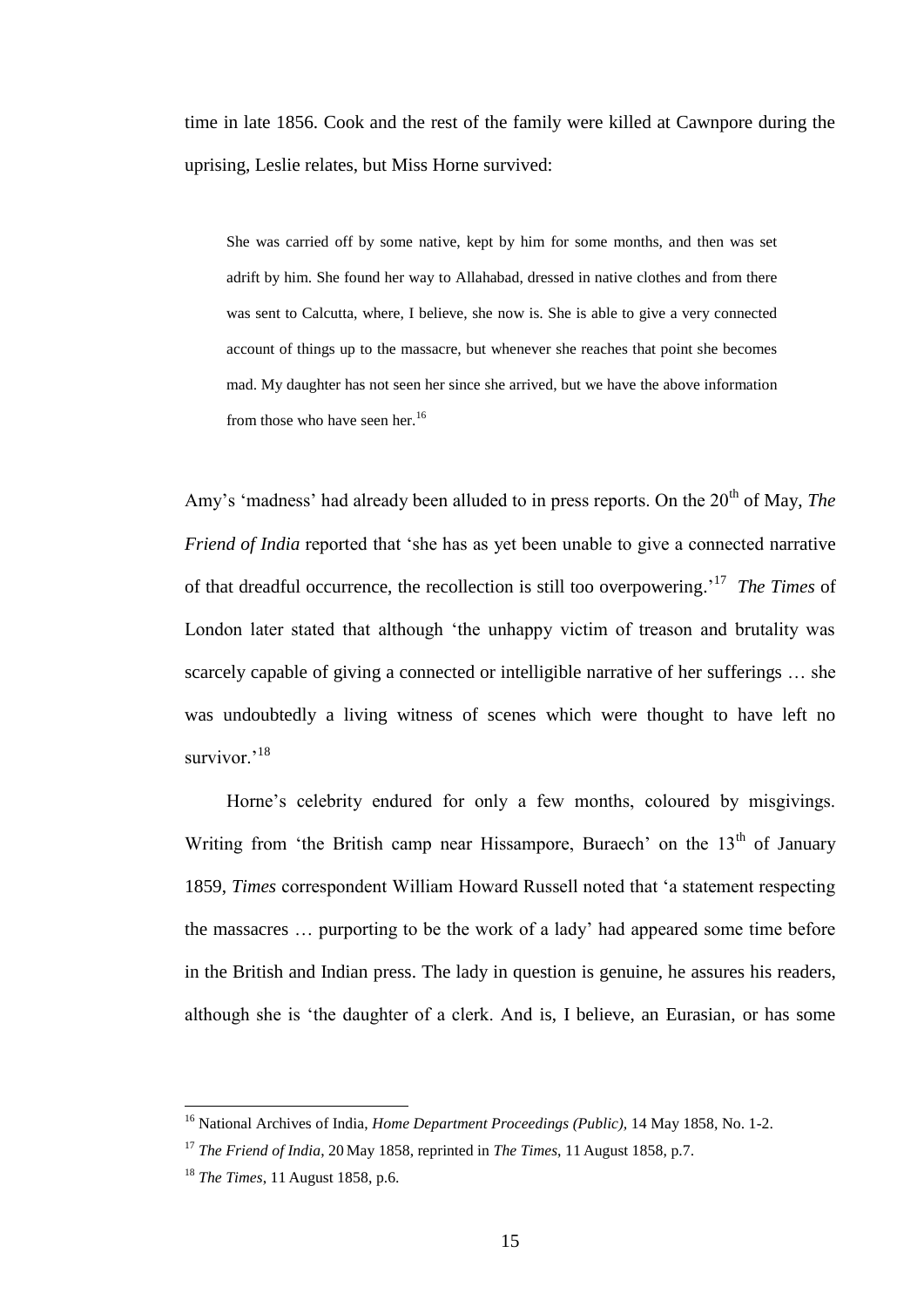Eurasian blood in her veins. It would be cruel to give her name, though the shame is not hers ... this unhappy girl ... is at Calcutta, and reports of her insanity are false.<sup>'19</sup>

Russell's mention of 'Eurasian blood' is crucial. The impurity of Miss Horne's testimony is unmasked by the impurity of her background. She is no English lady at all, in fact, but a clerk's daughter of dubious ethnic status and doubtful sanity. Miss Horne, it is inferred, is mere flotsam of war, a desperate figure trying to maintain her status in society, to be pitied, perhaps to be provided for, but certainly not to be believed.

Meanwhile, another Cawnpore survivor had provided what appeared to be an authoritative account of the uprising, siege and massacre. Captain Mowbray Thomson was one of only two British officers to escape the slaughter at Satichaura Ghat. His initial report on his experiences, suitably expanded, was published in 1859 to great acclaim.<sup>20</sup> William J. Shepherd, a Eurasian commissariat clerk who had escaped the entrenchment before the massacre disguised as an Indian, composed his own eyewitness narrative of the event for a Indian newspaper; it was finally published as a book twenty years later.<sup>21</sup> Thomson does not mention Amy Horne, while Shepherd merely lists her as one of the survivors of the siege. The decades following the rebellion saw the launch of a flotilla of histories, many of them multi-volume epics. None of these works, exhaustive as they appeared to be, mentioned Amy in connection with the terrible events at Cawnpore. Miss Horne, and whatever might have survived of her story, seemed utterly forgotten.

<sup>19</sup> *The Times*, 24 February 1859, p.9.

<sup>20</sup> Mowbray Thomson, *The Story of Cawnpore* (Richard Bentley & Sons, London, 1859).

<sup>21</sup> William J. Shepherd, *A Personal Narrative of the Outbreak and Massacre at Cawnpore during the Sepoy Revolt of 1857* (London Printing Press, Lucknow, 1879).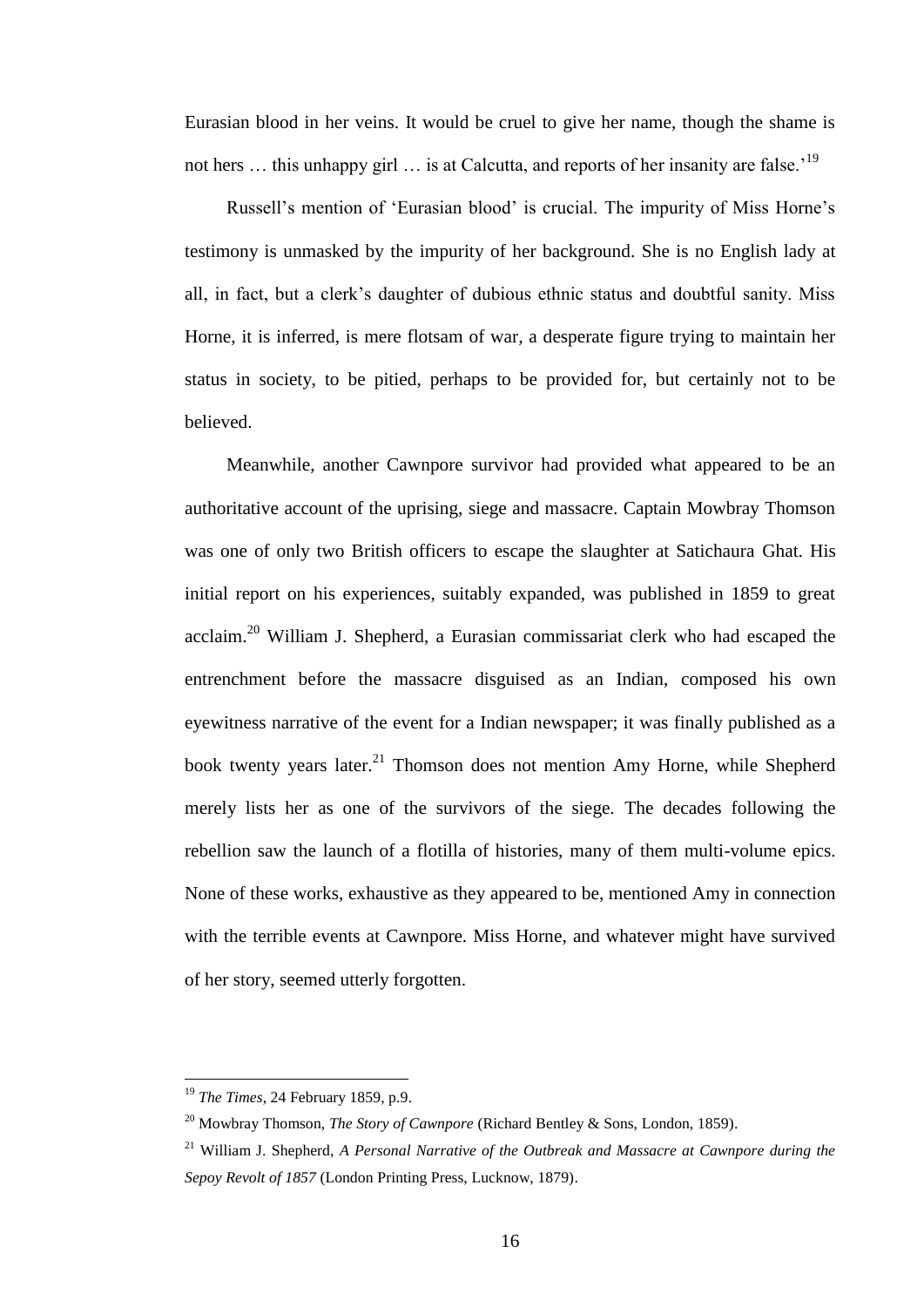#### **II. The Horne Narratives**

In fact, unregarded by the assiduous historians of British India, Amy Horne composed several versions of her experiences during the uprising. These narratives consist of five separate textual accounts, plus a possible sixth account known only from references. The earliest of them is a handwritten witness statement given to a Calcutta society called the India Reform League, dated the  $29<sup>th</sup>$  of June 1858, and now kept in the library of the School of Oriental and African Studies in London. This statement, signed by Amy herself and written only two months at most after her return from captivity, is sparing in the extreme. Nonetheless is the only one of these documents which can be regarded as incontestably genuine.<sup>22</sup>

On the 11<sup>th</sup> of August 1858, *The Times* of London carried a short anonymous account written by a young female survivor of the massacre, forwarded from India by a Mr W. Knighton of The College, Ewell, Surrey. From behind a barricade of caveats, the *Times* editorial described the narrative as 'purporting to proceed from the sufferer's own mouth', while admitting that 'room seems to have been left for what in scholastic language would be called a corruption of the text.<sup>23</sup> Apparently composed by a Calcutta journalist, the account contains details that could only have derived from a personal interview with Amy herself, probably relatively soon after her return to British India, at the time she was 'unable to give a connected narrative' of what had happened. It could perhaps best be regarded as a ghostwritten version, or elaboration, of her experiences.

<sup>22</sup> School of Oriental and African Studies. *MS 380667, Dodwell, 02: Various Documents*.

<sup>23</sup> *The Times*, 11 August 1858, p.6.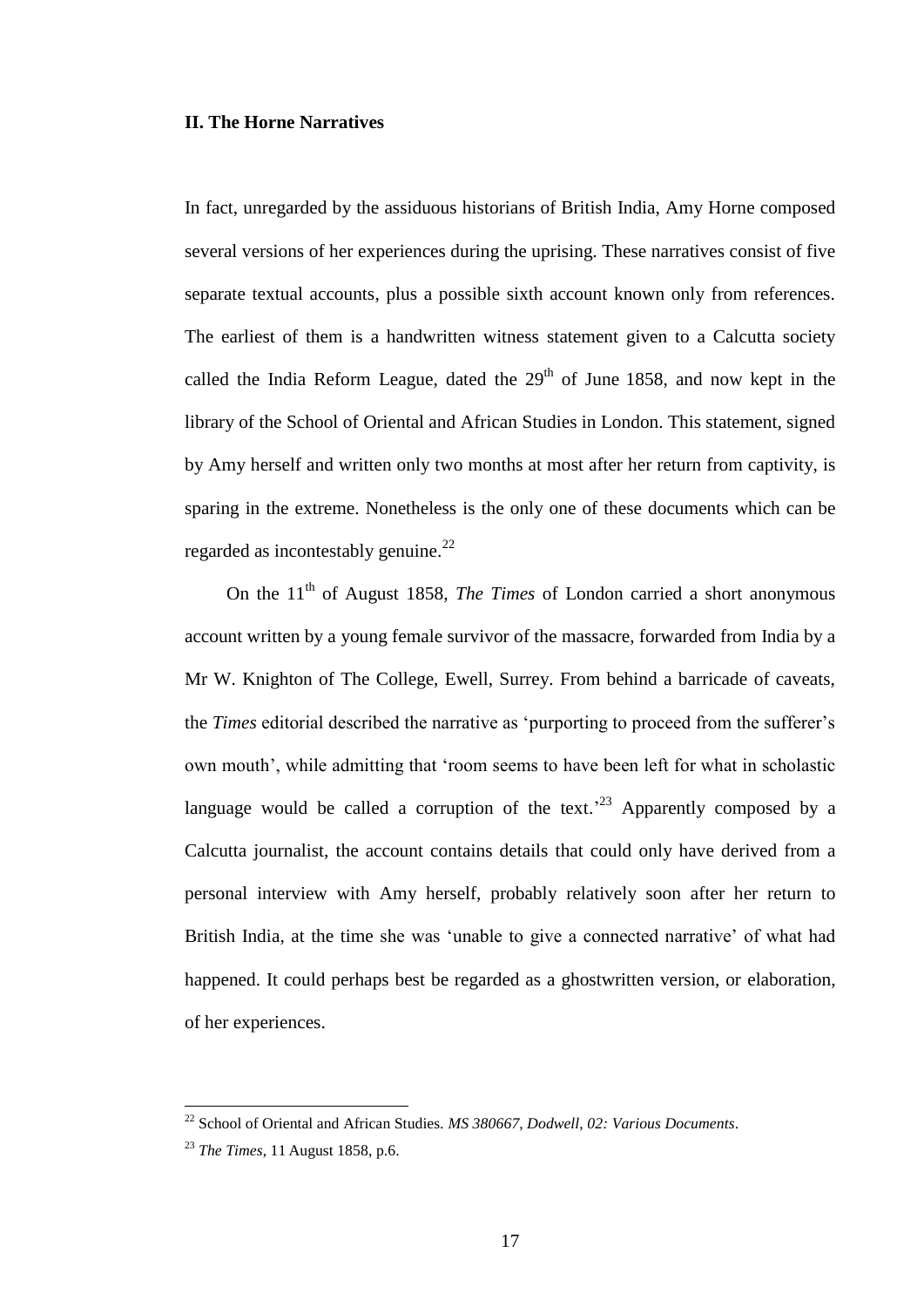The third narrative is a handwritten manuscript, originally composed *circa* 1858, under the pen-name of Amy Haines. It survives only as an 1890 copy by a Mr R. MacRae in the Oriental and India Office Collection of the British Library, and contains errors that suggest either faults in transcription or original composition.<sup>24</sup> An expanded and heavily embroidered version of this account was published in 1913 in the magazine *The Nineteenth Century and After*. <sup>25</sup> Together these provide what appears to be the most comprehensive description of events.

In tone, these two texts are very different from the earlier account in the *Times*. In contrast to the near-levity of the latter, they are cold and bitter. Each displays the particular concerns of its era – the later one more firmly attuned to the sensibilities of an Edwardian India once more facing native unrest. Neither are great literature by any standard; they are often prolix, hyperbolic and self-important, vague in places and naggingly particular in others. They are encumbered with pathetic appeals and vain protestations of superiority and good breeding, and shot through with a vitriolic racism that defies modern sympathy. Throughout, however, there are scenes and descriptions of striking visceral power, all the more extraordinary in their rejection of the accepted models of mutiny reportage.

Elements of Horne's story first appeared, anonymously, in Sir George Forrest's *A History of the Indian Mutiny, reviewed and illustrated from original documents* (1904). In his introduction to the first volume, Forrest states that his description of the events at Cawnpore, 'a tale of disaster and unutterable woe, illuminated by gallantry and patient, heroic courage', was compiled partly from Mowbray Thomson's

<sup>24</sup> Oriental & India Office Collection, British Library, London. *Ms. Add.41488*: 'Letters and papers relating to the Indian Mutiny', ff. 53-95, by Mrs Amy Haines'.

<sup>25</sup> Amelia Bennett, 'Ten Months Captivity after the Massacre at Cawnpore', *The Nineteenth Century and After*. Part I: No. 436, June 1913, pp 1212-1234 and Part II: No.437, July 1913, pp 78-91.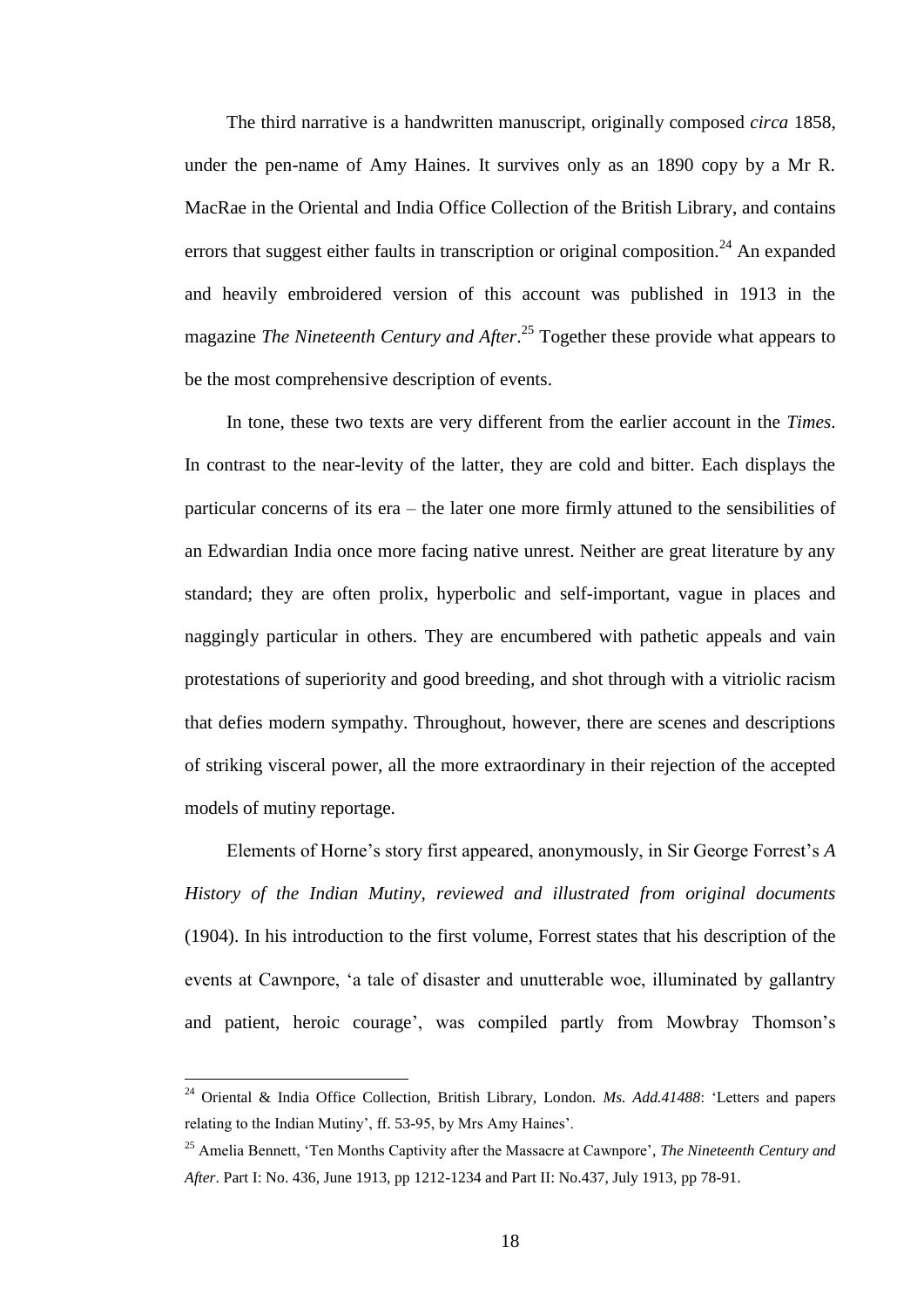published work, and partly from 'an account written for me by one of the two women who escaped the massacre at the bank of the river.<sup>26</sup> The few lines he quotes from it are identical to those found in the British Library manuscript; in fact, the latter might even be the very same account.<sup>27</sup> 'Her name, for the sake of her family,' Forrest explains, 'cannot be disclosed, [but] the story of the woman has been minutely compared with the voluminous evidence before me, and of its substantial accuracy there can be no doubt.' Forrest uses none of the material covering events after the massacre at Satichaura Ghat; there being no 'voluminous evidence' with which to compare it, this section might have been thought too subjective to be used in a serious historical work. In his footnotes, however, Forrest provides a detail that has escaped any of the other narratives, and gives a very different aspect to them. Quite possibly, this detail was gained in conversation with Amy herself.

The final narrative also contains certain elements that clash with the story told elsewhere. In 1872, a Muslim cleric named Liakat Ali was arrested and tried in Allahabad, accused of involvement in the murders there in 1857. Amelia Bennett, *nee* Horne, stood as one of the defence witnesses. Perhaps, like the footnote in Forrest's book, the report of her trial statement allows the story to escape the controlling hand of its author(s). Here too there are strange errors and mystifications: fifteen years after the event, the facts of what happened to Amy Horne still have the air of the dubious. As the court reporter has it, 'the story  $\ldots$  is a romance of the Mutiny.'<sup>28</sup>

<sup>26</sup> G.W. Forrest, *A History of the Indian Mutiny, reviewed and illustrated from original documents*  (William Blackwood & Sons, Edinburgh & London. 1904), vol. I, p.x.

<sup>27</sup> Rudrangshu Mukherjee, in *Spectre of Violence* (1998, pp.87-92), gives a comparison of the Forrest text with the 1913 magazine article by Amelia Bennett. The discrepancies he identifies are not present in the British Library Manuscript.

<sup>28</sup> *The Times*, 28 August 1872, p.10.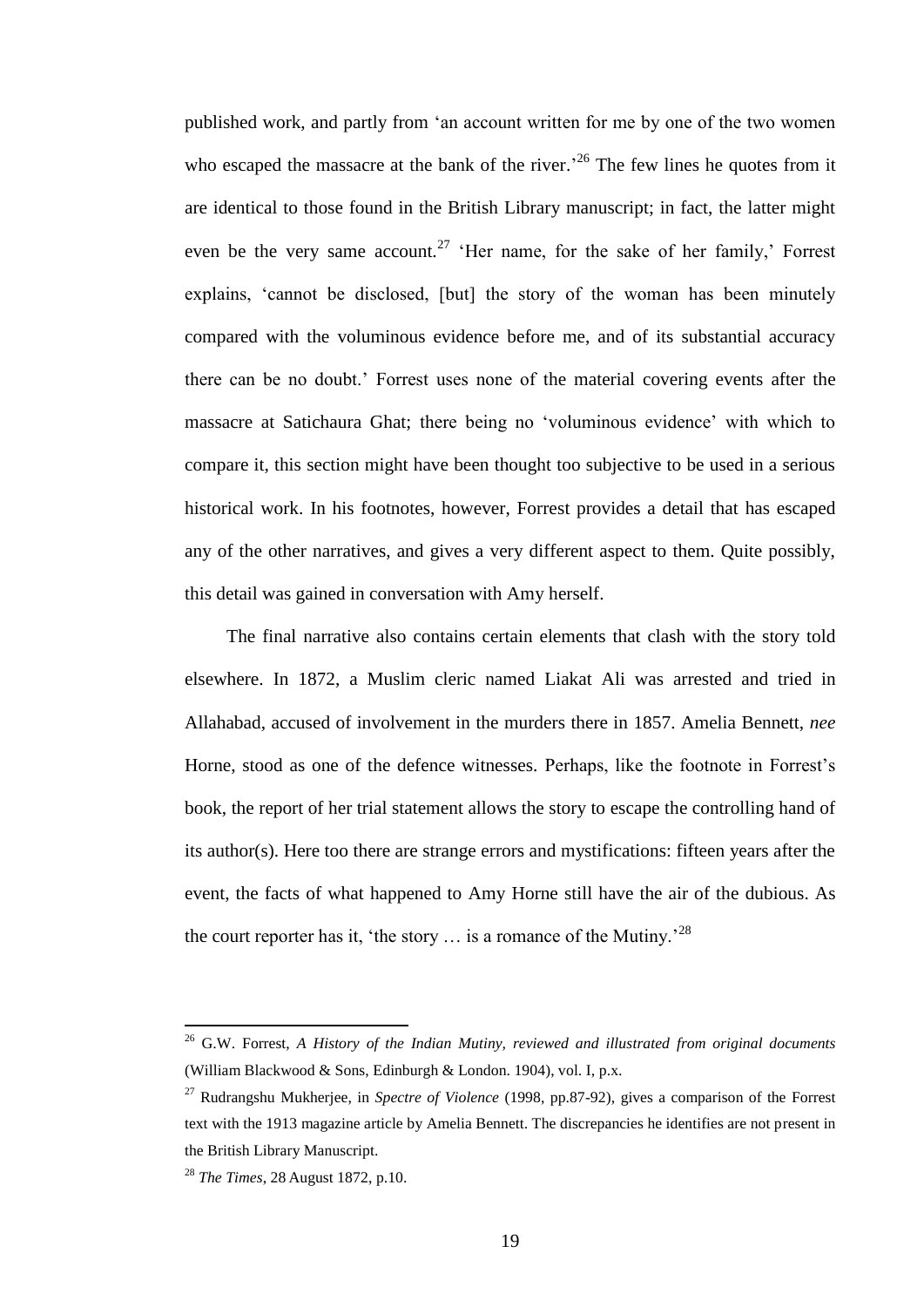The repetition of these accounts, and their steady metamorphosis in tone and content, might cast doubt on the 'substantial accuracy' of much of their detail. Nevertheless, by comparing the narratives it is possible to arrive at a probable sequence of events, an ordering of Amy's experiences, that best accords with the differing interpretations in her writing. In a very few instances, it is also possible to connect details given in the narratives with events evidenced in other sources, and so provide an approximate chronology for at least some parts of the story.

The earliest scenes described in the narratives concern Amy's stay in Lucknow, capital of the recently annexed kingdom of Oudh. She arrives in the city, where her stepfather Mr Cook has a job as agent of the North-Western Dak (mail coach) company, early in 1857. Moving once more to Cawnpore a few months later, Amy witnesses the outbreak of mutiny and joins the flight of the European residents to General Wheeler's hastily-constructed entrenchment. Together with her mother, stepfather and their five children, she endures the twenty-day siege, which she describes in graphic detail in her two longer narratives. With the surrender of the garrison, she joins the column in the march down to the river, and boards one of the boats at Satichaura Ghat.

During the massacre that follows, Amy is first robbed and assaulted by looters, then seized by a sowar (Indian cavalry trooper) who rides up alongside the boat. Thrown into the water, she is dragged to the shore by the sowar and concealed in the hut of a subedar (native officer) some two miles from the river. Later the same day, she is brought before a pair of Maulvis (Islamic clerics), who preside over her conversion to Islam. After being returned to the subedar's hut, she remains concealed for several days.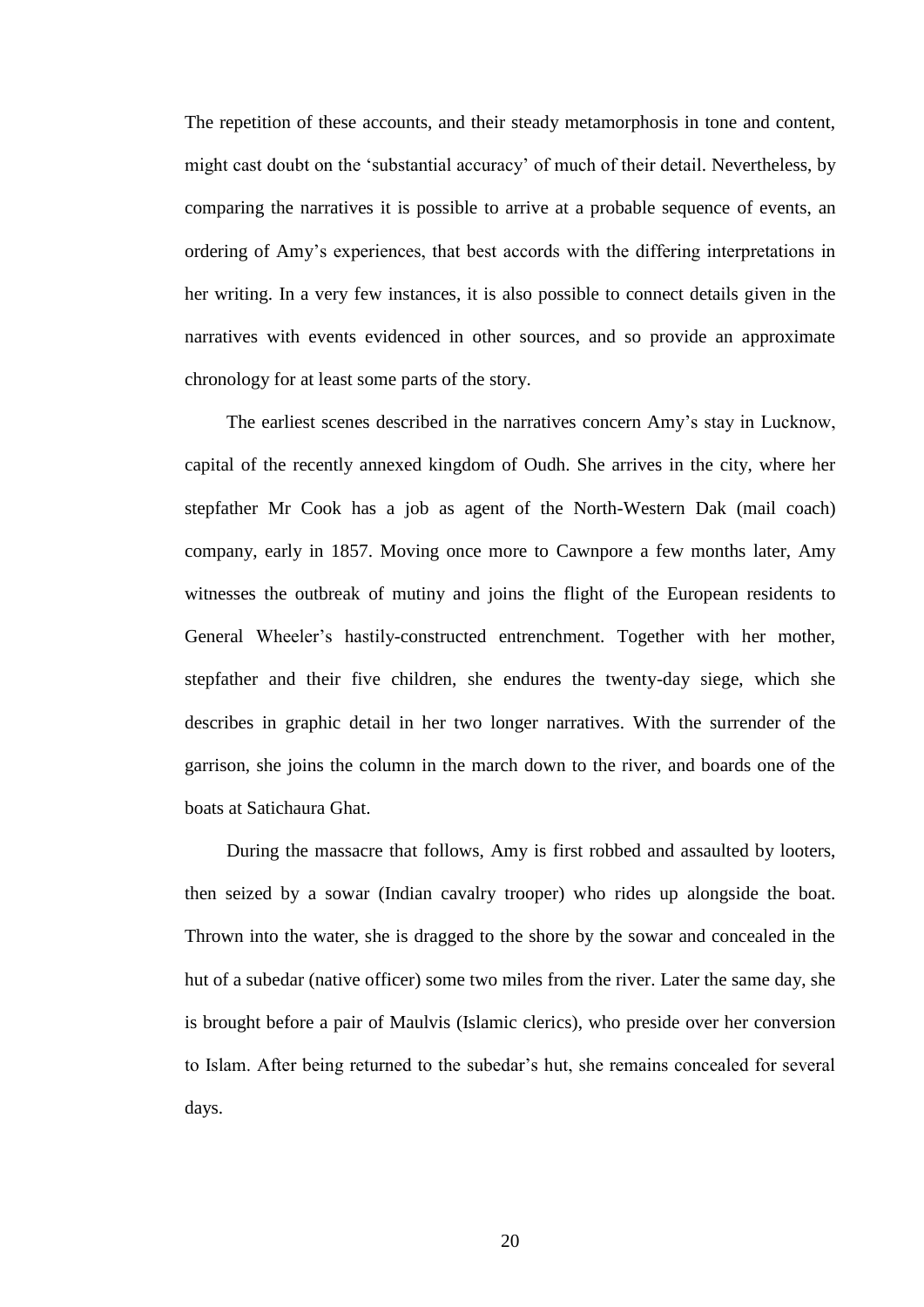Despite her complete seclusion, she hears rumours of the captivity of other women and children nearby, and learns 'horrid tales' of their treatment: they are being 'subjugated, old and young, to horrors and cruelties which the tongue may not name.'<sup>29</sup> She also describes hearing the 'booming of guns and musketry followed or preceded by the heart rending shrieks of unfortunate victims or the fiendish yells of the sepoys and the rabble.' The guns may actually have been the Nana Sahib's state review, held on June the  $28<sup>th</sup>$ , which featured the firing of gun salutes in celebration of his victory over the British. But the musketry is also well attested: on the  $10<sup>th</sup>$  of July twenty prisoners, male fugitives from Fatehgarh, were executed by firing squad against the wall of the Commissariat Office.<sup>30</sup> Amy's 'subedar's hut' was probably only a few hundred yards from the scene of the massacre.

When the rebels march out of Cawnpore, heading for Allahabad, Amy is taken with them, pretending, she claims, that she will act as their guide to Allahabad and 'show them the easiest approaches to the Fort; which they intended to take.<sup>31</sup> This note is perhaps intended to conceal her true position. By this point, she had probably been married to her captor, and was taken along as part of his zenana.

Two days later, the rebel force meets the vanguard of the advancing British column, and is forced to retreat after a brief battle. The location is given as Futtehpore; the battle of Fatehpur was fought on July the  $12<sup>th</sup>$ , with General Havelock's advancing relief column defeating the rebels with great loss.<sup>32</sup> During the panicked retreat of the rebels back up the Grand Trunk Road, through Cawnpore and northwards again, a false

<sup>29</sup> British Library. *Ms. Add.41488.*

<sup>30</sup> Ward, *Our Bones are Scattered* (1996), pp.369-371.

<sup>31</sup> British Library. *Ms. Add.41488.*

<sup>32</sup> George Dodd, *The History of the Indian Revolt, and of the Expeditions to Persia, China and Japan, 1856-7-8* (W & R Chambers, London, 1859), p.250.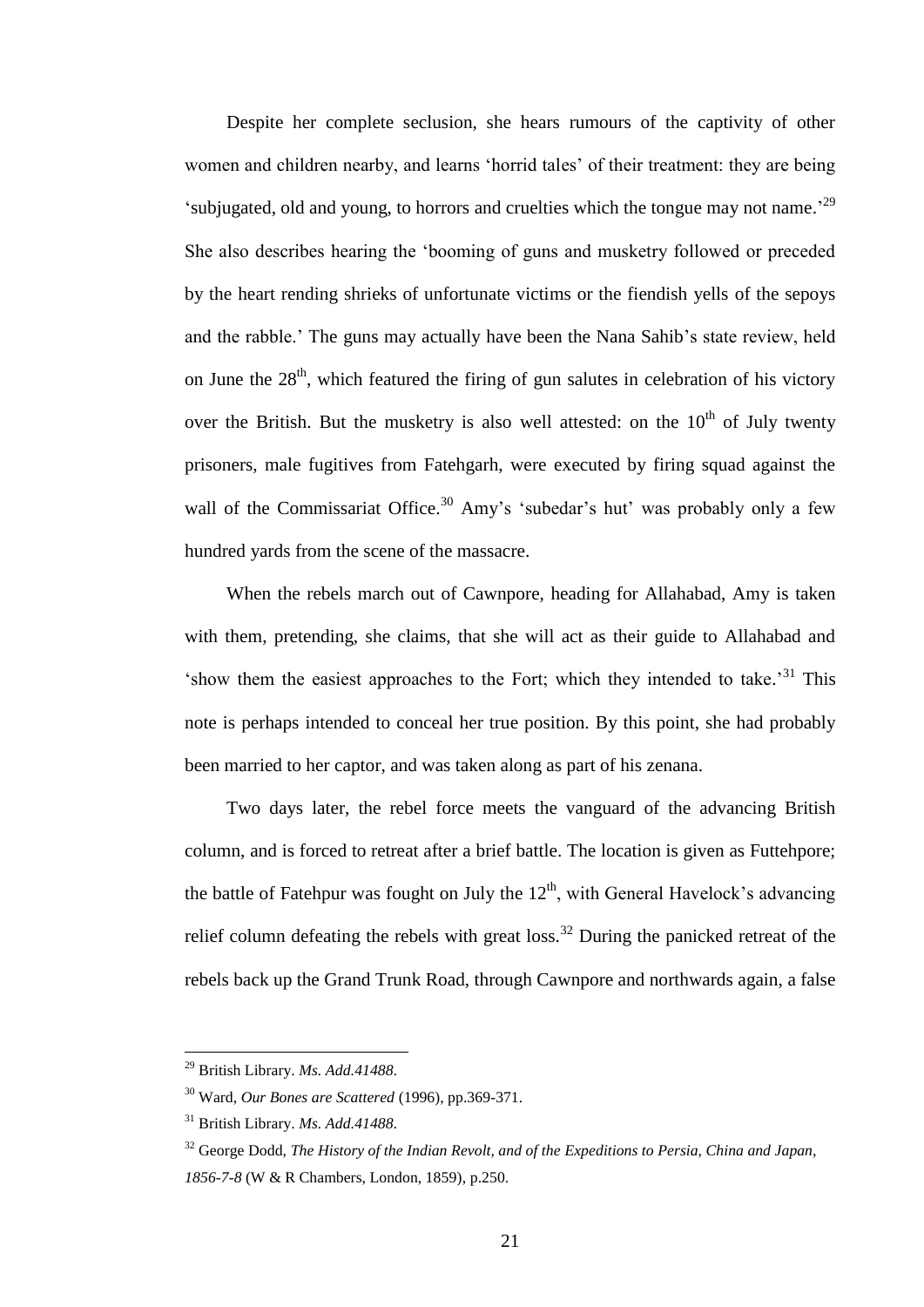rumour is received that Delhi has been recaptured by the British, and the rebel column turns back to Farroukabad.

Here, Amy reports, the Nawab had 'a few days previous, massacred 21 Europeans.' She describes at length the sufferings of the final victim, a young girl similar, we are encouraged to presume, to herself. Although the description is clearly based on hearsay, the event itself is historically attested: the notorious 'parade ground massacre' occurred in Fatehgarh rather than neighbouring Farroukabad, on the  $23<sup>rd</sup>$  of July. The number of the dead, Europeans and native Christians together, was actually thirty two.<sup>33</sup> At Farroukabad, Amy's identity is discovered, and she is threatened with a spectacular execution: she is to be blown to pieces by a cannon on the parade ground before the assembled troops. From this terrible fate she is saved by the imposition of one of the Maulvis who oversaw her conversion. He orders her sowar captor to remove her secretly from the city and take her to Lucknow.

At Lucknow, Amy is concealed in a dyer's hut close to the Residency compound, which by this time is under siege. She remains in this hut for two months before being discovered by local women, who threaten to inform the rebel authorities of her presence. The sowar takes her from the hut and transports her to the Observatory, or Taronwali Kothi, the temporary headquarters of the Maulvi Ahmadullah Shah, another Muslim religious leader. Here she records another massacre: 'some ladies and children about 14 in number, together with a few native Christians' are taken from the cellars of the building and murdered somewhere close by.<sup>34</sup> These killings too can be linked to evidence outside the text: on September the  $24<sup>th</sup>$ , the day before Havelock's relief

<sup>33</sup> P.J.O Taylor, *A Star Shall Fall* (Indus, New Delhi, 1993), p.120. William Edwards, (*Personal Adventures during the Indian Rebellion in Rohilcund, Futtehghur and Oude*, Smith & Elder, London, 1858, pp.126-127) gives the number slain as sixty-five to seventy.

<sup>34</sup> British Library. *Ms. Add.41488.*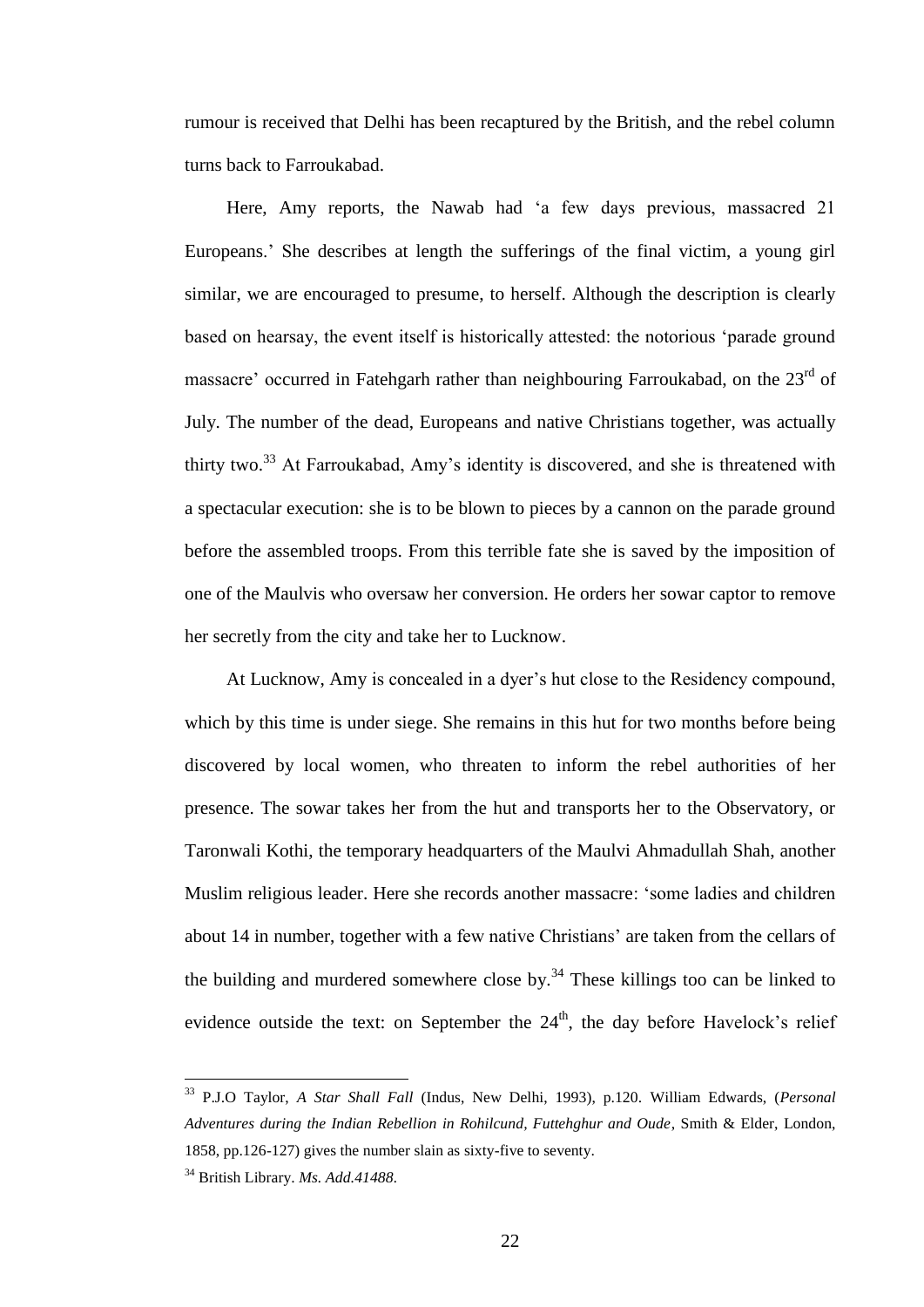column entered the city, seventeen European and Eurasian prisoners and five Muslims were taken from the nearby Qaisarbagh palace and murdered in a dry nullah close to the Observatory. Their number included Miss Georgina Jackson and Mrs Greene, fugitives from the uprising at Sitapur, together with Mohamed Khan, the city *Kotwal* or police chief.<sup>35</sup> Amy's claim to have heard the killers' gunfire is less easily accountable. If she moved to the Observatory before Havelock's force passed close by, she would surely have been aware of it. More probably, this second massacre was also known from rumours circulated after the fact.

Following an unsuccessful attack on the Residency – conceivably one of the failed assaults on the new British perimeter around the Khas Bazaar and Chatar Manzil palace, between October the  $28<sup>th</sup>$  and November the  $8<sup>th</sup>$  - Shah deserts the Observatory and Amy is left alone in the building.<sup>36</sup> Two days later it is occupied by feuding bands of rebel soldiers, and she hides in the kitchen until she is rescued by the arrival of the sowar. This time she is taken to the house, or palace, of one of the mothers-in-law of the deposed King of Oudh, Wajid Ali Shah. The identity of this woman is rather obscure, as the ex king had around forty wives and a corresponding number of mothers-in-law, but she was apparently a relative of the sowar. At first she promises to shelter Amy, but shortly afterwards she turns against her guest and denounces her to the Begum of Oudh, then acting as regent for her son, the new rebel king. Hearing that the Begum is sending soldiers to arrest her, Amy contacts Maulvi Ahmadullah Shah

<sup>35</sup> Ritzi & Bhargava (eds), *Freedom Struggle in Uttar Pradesh*, *Vol.II (Awadh),* (Lucknow Information Dept, Publications Bureau, Uttar Pradesh, 1961), appendix, pp.644-654, 'Extracts from the Trial Proceedings of Raja Jy Lall Sing'.

<sup>36</sup> Noah Alfred Chick, *Annals of the Indian Rebellion, 1857-58, Containing Narratives of the Outbreaks and Eventful Occurrences and Stories of Personal Adventures* (Sanders, Cones & Co, Calcutta, 1859), p.915.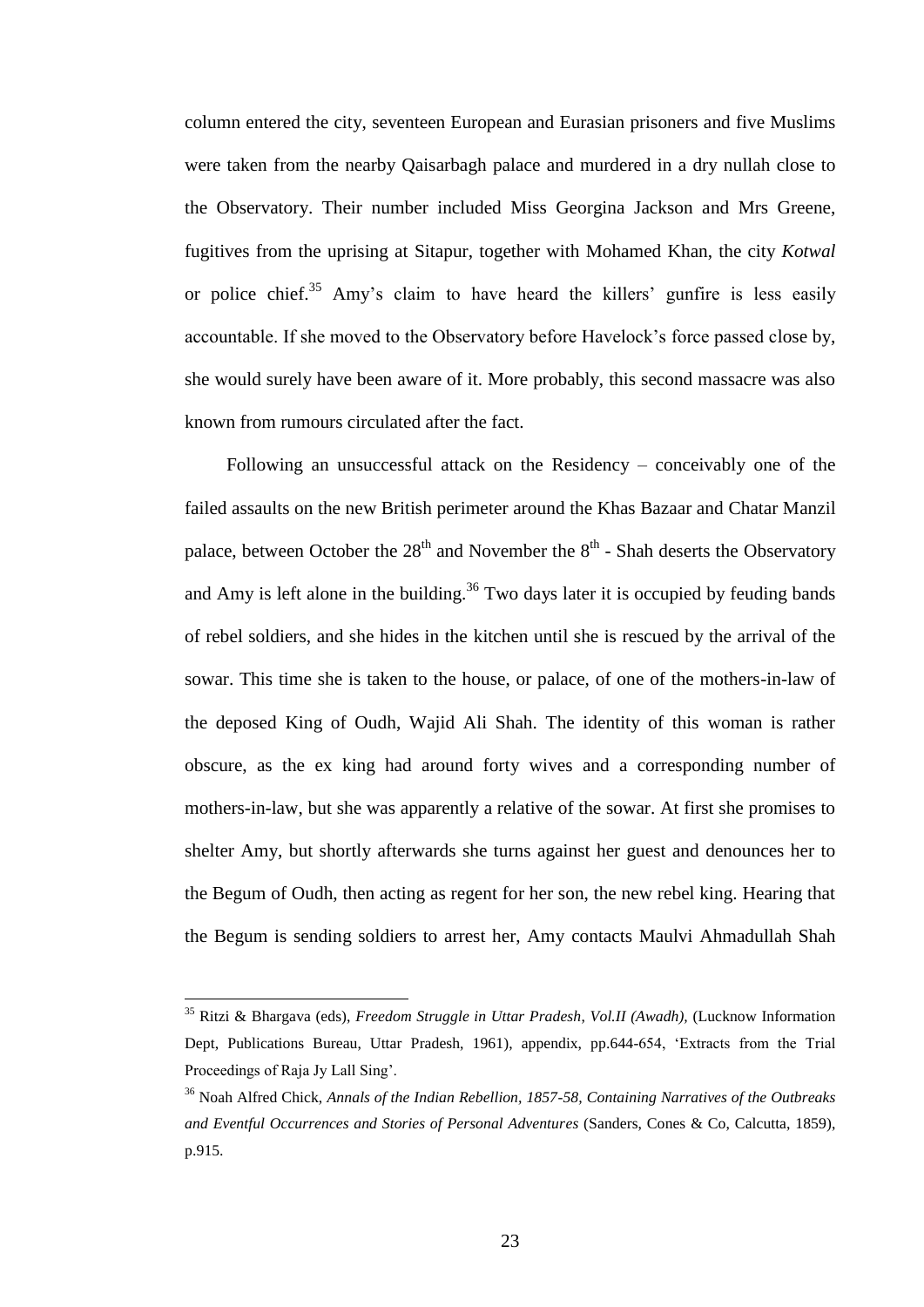and requests sanctuary from him. Conveyed by the sowar to Shah's new palace at Gaughat in the northern suburbs, she is installed as a *murid*, or disciple, of the Maulvi.

There is no indication provided of the period of time that Amy spends with the unfaithful mother-in-law; she implies that this lady's treachery occurs very soon after her arrival. The chronology given in the *Times* article is inconsistent, and should not be given much credence. Other sources, however, suggest that Ahmadullah Shah finally gave up his position at the Observatory when he was driven out of it by the advance of Colin Campbell's troops on the  $17<sup>th</sup>$  of November.<sup>37</sup> He then relocated to the Gaughat palace, but the evacuation of the Residency and the temporary retreat of British forces was not complete until  $25<sup>th</sup>$ . Assuming that Amy was not being transported about the city with a battle in progress, she must have remained with the mother-in-law for a month or more. We might wonder what she was doing during that time. The dubious account printed in the *Times* is perhaps closer to the truth than Amy's later version of events: as 'a Lady of the Household … in every respect I was well cared for and treated.<sup>38</sup> She certainly appears to have had servants attending her, one of whom apparently aided her escape to the sanctuary of the Maulvi's protection.

Amy gives a very detailed appraisal of Maulvi Ahmadullah Shah, who she appears to have found a remarkable individual. He is, in fact, the only figure in these narratives to be given any background or developed personality. While his role as leader of the rebel forces in Lucknow is adequately noted, his exact relationship with the other leaders in the city at that point is overlooked. In fact, it seems from evidence collected by the British after the conflict that there were deep divisions in the rebel leadership, and that on several occasions Shah was in a state of open war with the

<sup>37</sup> Ritzi & Bhargava, *Freedom Struggle in Uttar Pradesh, Vol.II (Awadh)* (1961), p.254.

<sup>38</sup> *The Times*, 11 August 1858, p.7.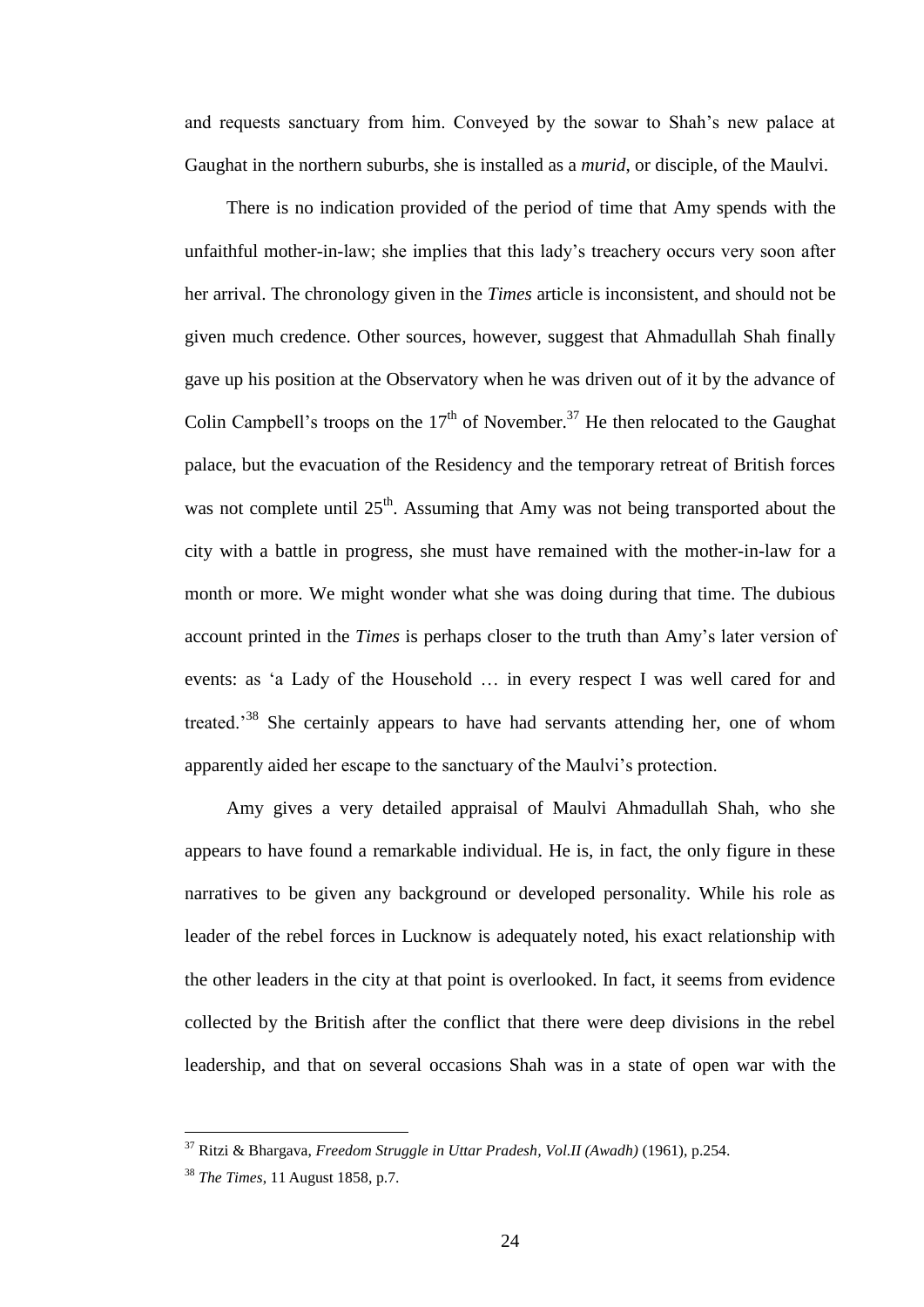Begum.<sup>39</sup> This internal conflict included a ten-day siege of the Gaughat palace by forces loyal to the Begum and the 'court party' in the Qaisarbagh.<sup>40</sup> Dating these events is difficult, but while it seems strange that Amy did not notice or report what was happening, this does at least explain how the Maulvi was able to shield her from the Begum's death sentence.

If Amy's account registers nothing of this civil war amongst the rebels, she does notice certain other tensions in their ranks. Her stay at the Gaughat palace ends after a month, when Shah begins to suspect his own followers of plotting to assassinate her. He sends her back once more to the house of the mother-in-law, who fortunately is away visiting relatives. The sowar, who reenters the story at this point, bribes the sole remaining slave (or servant), and Amy manages to live for some time in the house undetected.

Finally, with the British advancing into Lucknow, the sowar removes Amy from the city altogether and takes her out into the countryside of Oudh. After a lengthy journey of twenty days, apparently conducted largely on foot, and capture and brief imprisonment by a suspicious Zamindar (landowner) at Rae Bareilly, Amy arrives at the sowar's home village of Guthni (now Gotni, Uttar Pradesh), near the Ganges about forty miles west of Allahabad. According to her own narratives, she remains at Guthni, living with the sowar's other wives and extended family, for about a month.

The chronology of her story at this point is distinctly hazy: as we have seen, she could not have joined the Maulvi at Gaughat before the end of November 1857. By her own account, she left his palace a month later, around the turn of the year. She claims that while the sowar was taking her from Lucknow, she could actually see the British

<sup>39</sup> Henry Kavanagh, *How I Won the Victoria Cross* (Ward & Lock, London, 1860), p.126.

<sup>40</sup> Saiyid Jafri, 'Profile of a Saintly Rebel', *Social Scientist*, 26 (1998), p.45.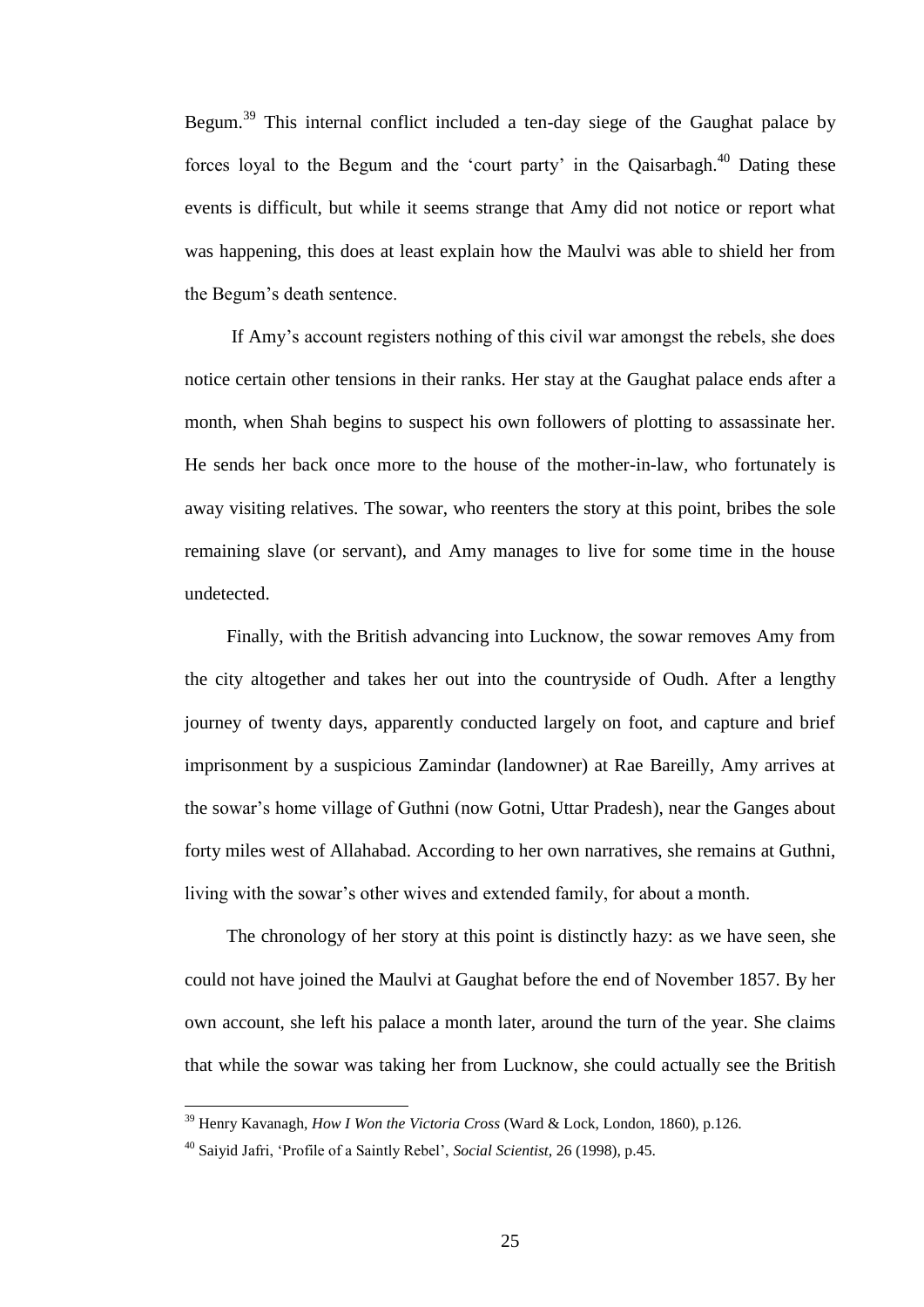soldiers advancing nearby. This could only have been the final conquest of the city, in late March. A British observer on the  $16<sup>th</sup>$  of March reported a large number of rebels escaping the city across the stone bridge, 'flying in thousands - horse, foot, guns, and baggage, men, women, and children.' This accords with Amy's description of the defeated rebels' 'confusion and flight'.<sup>41</sup> But between the  $16<sup>th</sup>$  of March and Amy's reappearance at her uncle's house in Allahabad on the  $7<sup>th</sup>$  of April, there are only twenty-three days. Either her perception of time during this period was decidedly confused, or she left Lucknow much earlier that she implies.

Eventually, hearing that British troops are combing the countryside searching for mutineers, the sowar agrees to let her go free. A proclamation has been issued, promising leniency for anyone proved to have sheltered fugitive Christians. Hoping to gain a pardon, the sowar insists on Amy writing a letter to exonerate him from all his crimes during the uprising. 'Joy lending me both courage and speed,' she leaves Guthni, crosses the Ganges into the British-controlled district and presents herself at the nearest Thana (police post).<sup>42</sup> From here she is carried by dhoolie, or litter, down the Grand Trunk Road to her uncle's house outside Allahabad. At first, her relations do not recognise her: 'Ten long months of suffering, together with my native costume, had so altered my appearance that even when I gave my name they could scarce believe that one they had numbered with the dead stood before them.<sup>43</sup>

<sup>&</sup>lt;sup>41</sup> Anon. *Narrative of the Indian Revolt, from its Outbreak to the Capture of Lucknow by Sir Colin Campbell* (George Vickers, London, 1858), p.400.

<sup>42</sup> British Library. *Ms. Add.41488.*

<sup>43</sup> *Ibid.*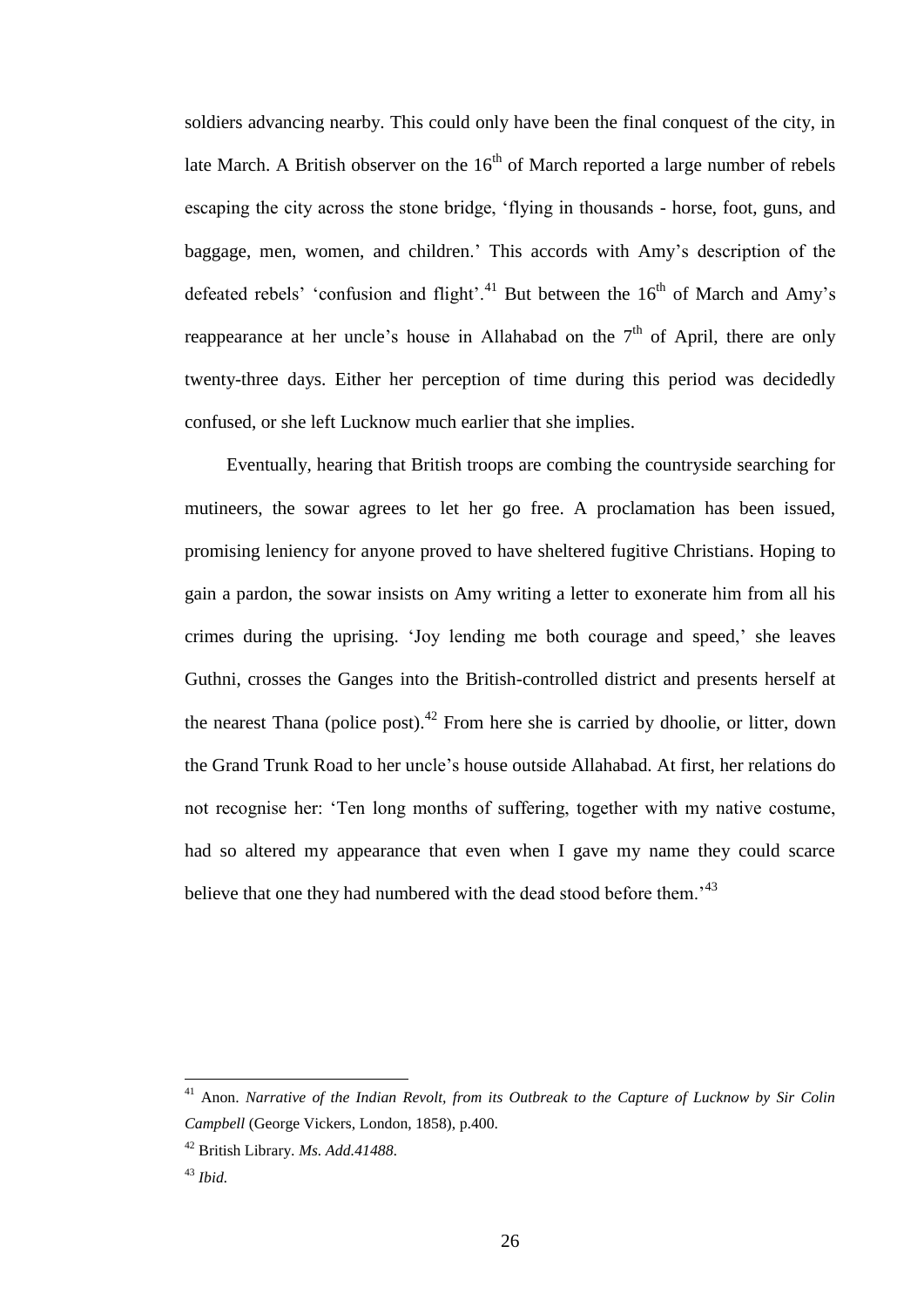#### **III. Recent Histories**

The full story of Amy Horne and her experiences first appeared in secondary sources in 1963, in the book *The Sound of Fury* by Richard Collier, a heavily dramatised account of the uprising which freely prowls the uncertain border between fact and fiction.<sup>44</sup> Collier might have been less concerned than Forrest about the 'substantial accuracy' of his material, but in recent years even the most scrupulous historians have begun taking the Horne narratives at something close to face value. Indeed, several recent publications have quoted one or other of her accounts at length, privileging their testimony even over that of the previously-incontestable Thomson and Shepherd.

Almost a decade after Collier, James Hewitt's *Eyewitnesses to the Indian Mutiny*, a brief compendium of original source material, included an edited version of the 1913 magazine article published under the name Amelia Bennett.<sup>45</sup> Pat Barr, in *The Memsahibs* (1976), introduces Horne, 'a lively, pretty, resourceful eighteen-year-old', and her experiences as part of a survey of white women's lives in British India.<sup>46</sup> Again, she uses only the 1913 account as a source. It was Christopher Hibbert, in his 1978 narrative history *The Great Mutiny*, who cemented Amy Horne's testimony into the larger edifice of Mutiny historiography, awarding her an authority as a witness denied by earlier historians.<sup>47</sup> Hibbert's book was seen as authoritative for nearly two decades: while P.J.O. Taylor revisited Horne's story at length in *A Star Shall Fall* (1993), he took Collier's dramatised version as a starting point and produced further

<sup>44</sup> Richard Collier, *The Sound of Fury: an account of the Indian Mutiny* (Collins, London, 1963).

<sup>45</sup> James Hewitt, *Eyewitnesses to the Indian Mutiny* (Osprey, London, 1972).

<sup>46</sup> Pat Barr, *The Memsahibs* (Secker & Warburg, London 1976), pp.114-119.

<sup>47</sup> Christopher Hibbert, *The Great Mutiny, India 1857* (Penguin, London, 1978).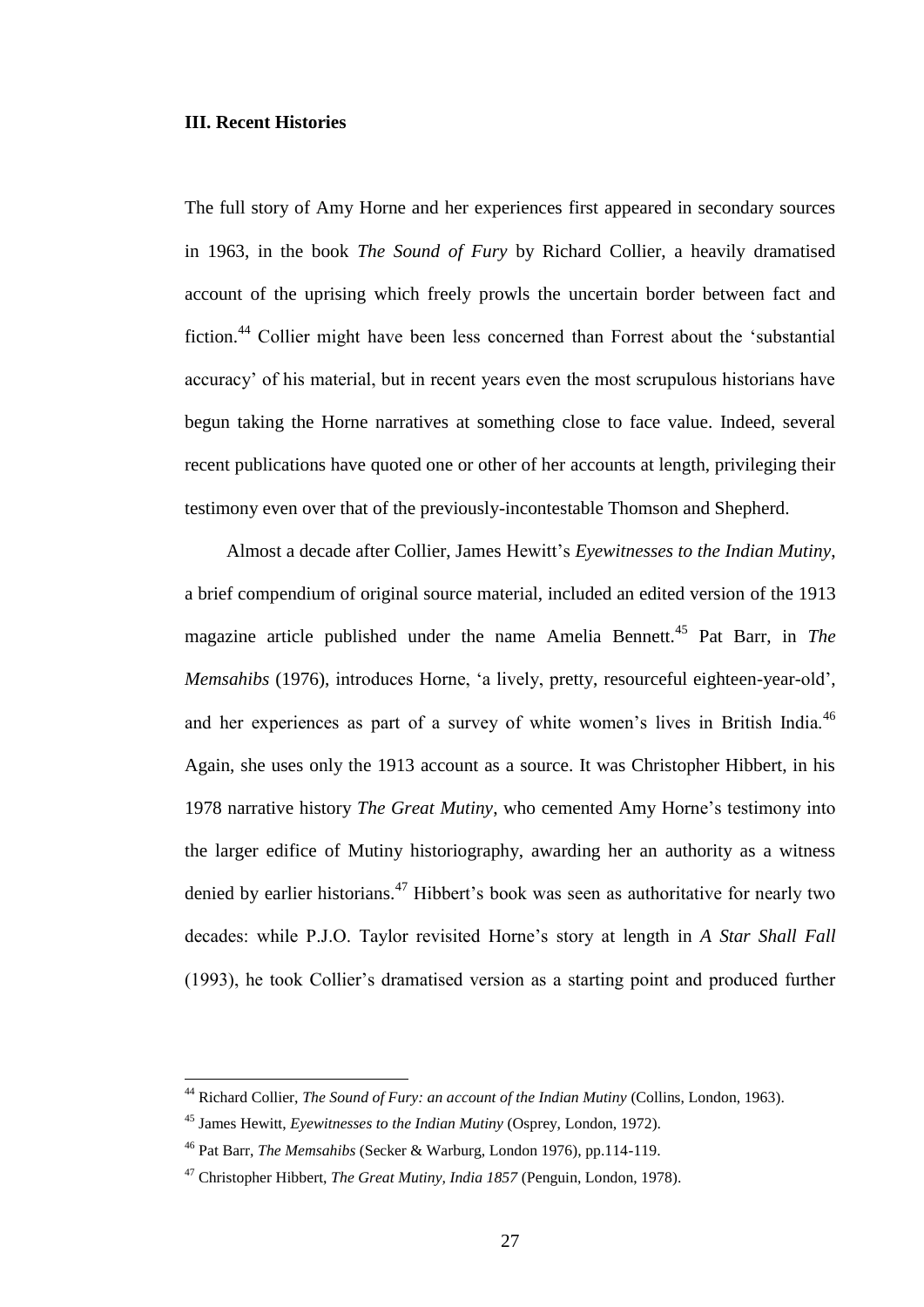elaborations upon it, inventing extra details and even passages of dialogue lacking in the original accounts.<sup>48</sup>

Jane Robinson's *Angels of Albion* (1996), a study of female experiences during the uprising, more commendably quotes Horne directly, using both the 1913 account and the earlier manuscript from the British Library. Curiously, Robinson believes that the 1858 *Times* narrative is not by Horne at all, but rather an otherwise-unknown 'Miss G <sup>-</sup>.<sup>49</sup> Andrew Ward's monumental *Our Bones are Scattered* (1996), which remains perhaps the most exhaustive narrative reconstruction of the events at Cawnpore, promotes Horne as one of the principal witnesses, and quotes widely from her 1858 and 1913 accounts.<sup>50</sup> More recent historians follow this lead: Saul David, Gregory Fremont-Barnes, Donald Sydney-Richards and Julian Spilsbury all mention Horne and quote her accounts of events of Cawnpore.<sup>51</sup> None of these publications, however, extend their coverage of Horne's story beyond the two principal narratives: the manuscript version from the British Library and the 1913 account published in *The Nineteenth Century and After*. None make any attempt to compare the two narratives, but instead regard them as perfectly complementary. Aside from Robinson's objections to the story in the *Times*, and Ward's brief examination of the papers held in the National Archives of India, there is no context provided for any of Horne's accounts, or apparent awareness that there may be other versions of the story available.

<sup>48</sup> P.J.O Taylor, *A Star Shall Fall* (Indus, New Delhi, 1993), pp. 80-107.

<sup>49</sup> Jane Robinson, *Angels of Albion: Women of the Indian Mutiny* (Viking, London, 1996), p.89.

<sup>50</sup> Andrew Ward, *Our Bones are Scattered* (1996).

<sup>51</sup> Saul David, *The Indian Mutiny: 1857* (Viking, London, 2002); Gregory Fremont-Barnes, *The Indian Mutiny, 1857-58* (Osprey, London, 2007); Donald Sydney-Richards, *Cawnpore & Lucknow: A tale of two sieges* (Pen & Sword, London, 2007) and Julian Spilsbury, *The Indian Mutiny* (Weidenfeld & Nicolson, London, 2007).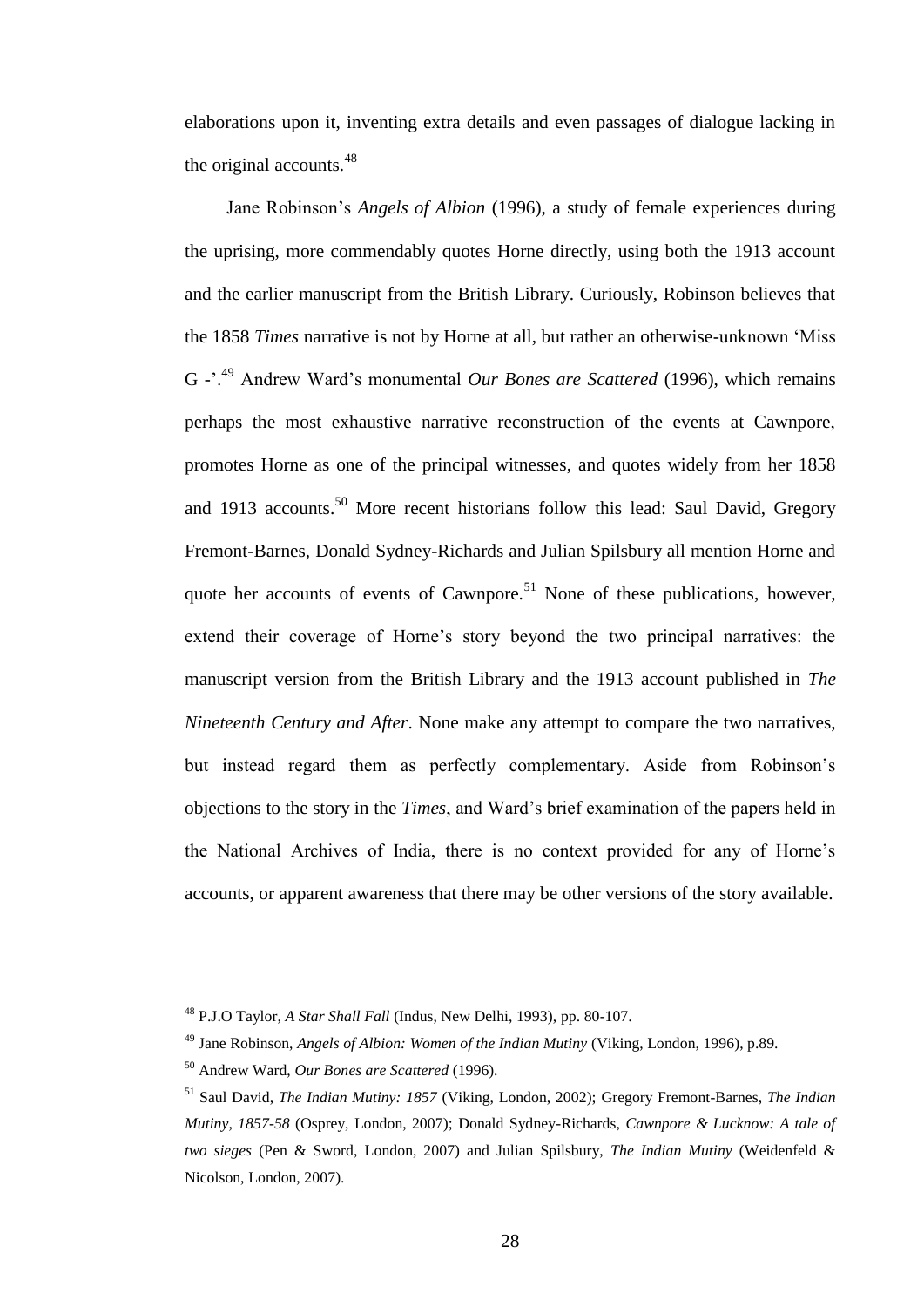Perhaps there is in this evidence of a change of sensibility, both in regard to history itself, and more particularly to the history of the British empire. Horne, after all, provides us with a voice from the margins. Quite distinct, we assume, from the loud assured testimonies of military officers like Thomson, or upstanding civilian officials like Shepherd; different even from the volumes of first-hand accounts by (usually upper-class) female survivors of the uprisings at Gwalior and Delhi, and the siege of Lucknow. All these had been readily absorbed into the grand narrative of imperial history – they were the voices of the ruling class, the ruling race. Amy Horne, however, was both young and of mixed ethnicity. She was a marginal figure, both in the society of her day and in the events of the uprising itself. But she represents the great host of other marginal figures in history, who together comprise not the margins but the centre ground of historical events, the unregarded mass, the forgotten many.

Her story, too, concerns not only the events at Cawnpore – already described by Thomson and Shepherd – but what followed, and her life inside the rebel camp itself. For historians starved of reliable testimonies from the Indian side of the conflict, the Horne narratives provide a bridge. An incomplete bridge, but tantalising in the suggestion of where it might lead.

It is no surprise, then, that the story of Amy Horne has gained such prominence, and such critical acceptance. There are still dissenters from this new orthodoxy, who see the inconsistencies in the Horne narratives, and their occasional divergences from the accounts given by others, as a potentially fatal flaw in their reliability.<sup>52</sup> Real doubts still remain about the provenance of these narratives. Shadowy figures seem to

<sup>52</sup> E.g. Barbara English's reference to 'the absurd comments of Amelia Horne' in 'The Kanpur Massacres in India in the Revolt of 1857', *Past & Present*, 142 (Feb 1994), p. 177.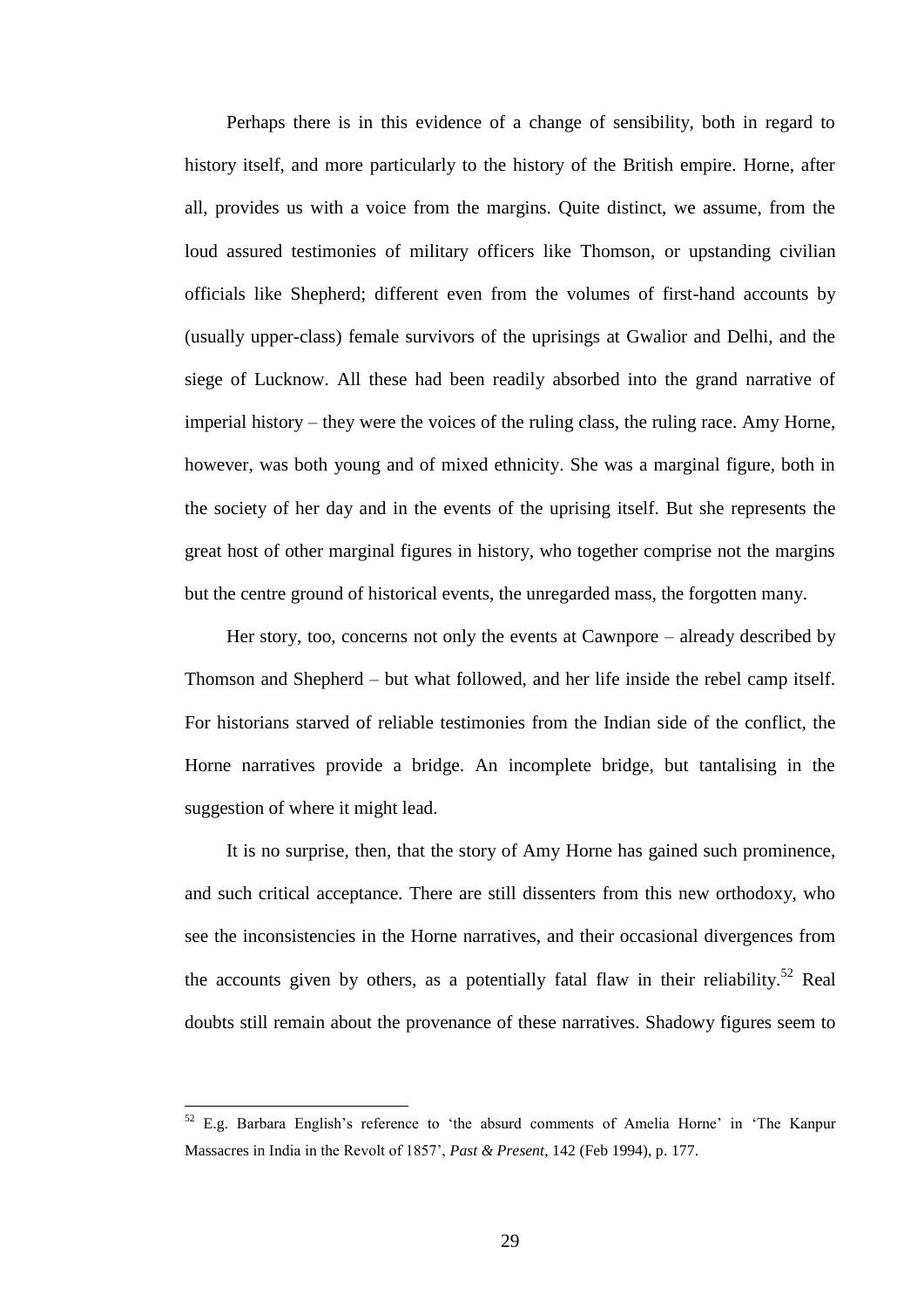lurk between the lines. Can texts so potentially compromised, so corrupted and manhandled, be seriously regarded as factual evidence?

In order to read them, it will first be necessary to establish some ground upon which such a reading could take place, and to try and determine a context in which they might have been written. To identify these narratives, and their competing agendas, we must first identify their presumed author. Who was Amy Horne? Or, perhaps more pertinently, who was she not?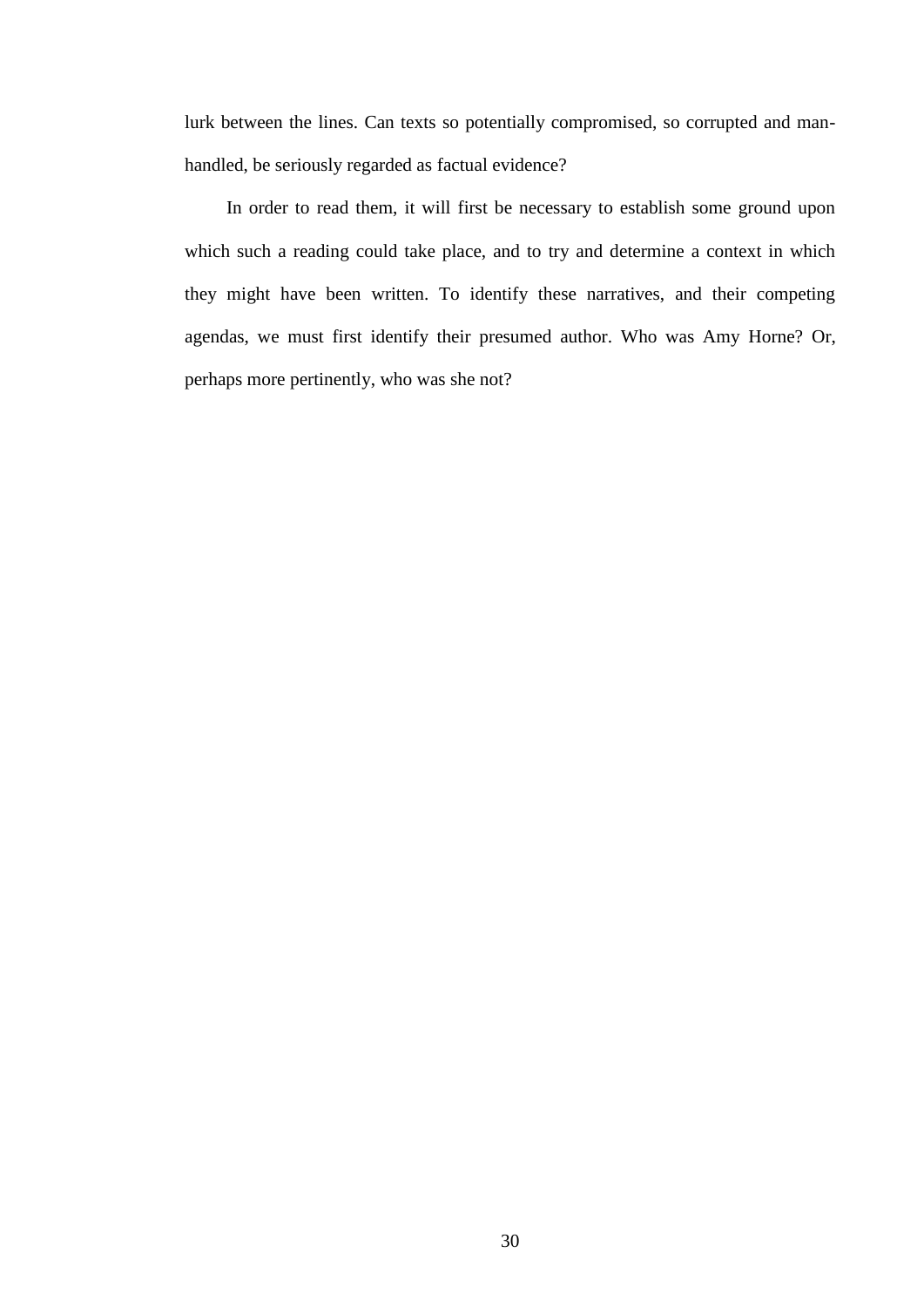#### **2: "***Here was I, a young, cultured English girl***…"**

Amy Horne and the Social Context of Anglo-India

#### **I. A Portrait**

 $\overline{a}$ 

The photo has been removed from the digitized thesis due to potential copyright issues.

The photograph is a daguerreotype or early albumen print, probably taken in one of the many small studios lately established in Calcutta. Despite the subject's funereal costume, this is a wedding portrait. It was taken, one of a pair, to record the union of the sitter and the widower William Bennett, a railway engineer more than twice her age. Amelia Anne Bennett, *nee* Horne, was married on the 20<sup>th</sup> of September 1858, fourteen months and twenty-four days after her mother, step-father and family were murdered at Satichaura Ghat, Cawnpore.<sup>53</sup>

'She is in great distress of mind … and looks prematurely aged.' The *Bengal Hurkaru* believed Amy to have been sixteen or seventeen when she arrived at the gates of her uncle's house near Allahabad; in fact she was nineteen. As she sits for her portrait, however, she shows no signs of distress. She is neither defensive nor ashamed, but confronts the camera directly and proudly. This is the portrait, not of a victim, but of a survivor; a young woman who has passed through extreme violence, extreme trauma and loss, and emerged with her mind and body intact. The photograph

<sup>&</sup>lt;sup>53</sup> The photographs used here, and the information on their provenance, were supplied by Anne Callahan, a distant relative of Amelia Horne, in private correspondence. Background information on photography in Calcutta is taken from Pinney, Christopher, *The Coming of Photography in India* (British Museum Press, London, 2008) and Dehejia, Vidya, *India through the Lens* (Smithsonian Institution Press, Washington DC, 2001).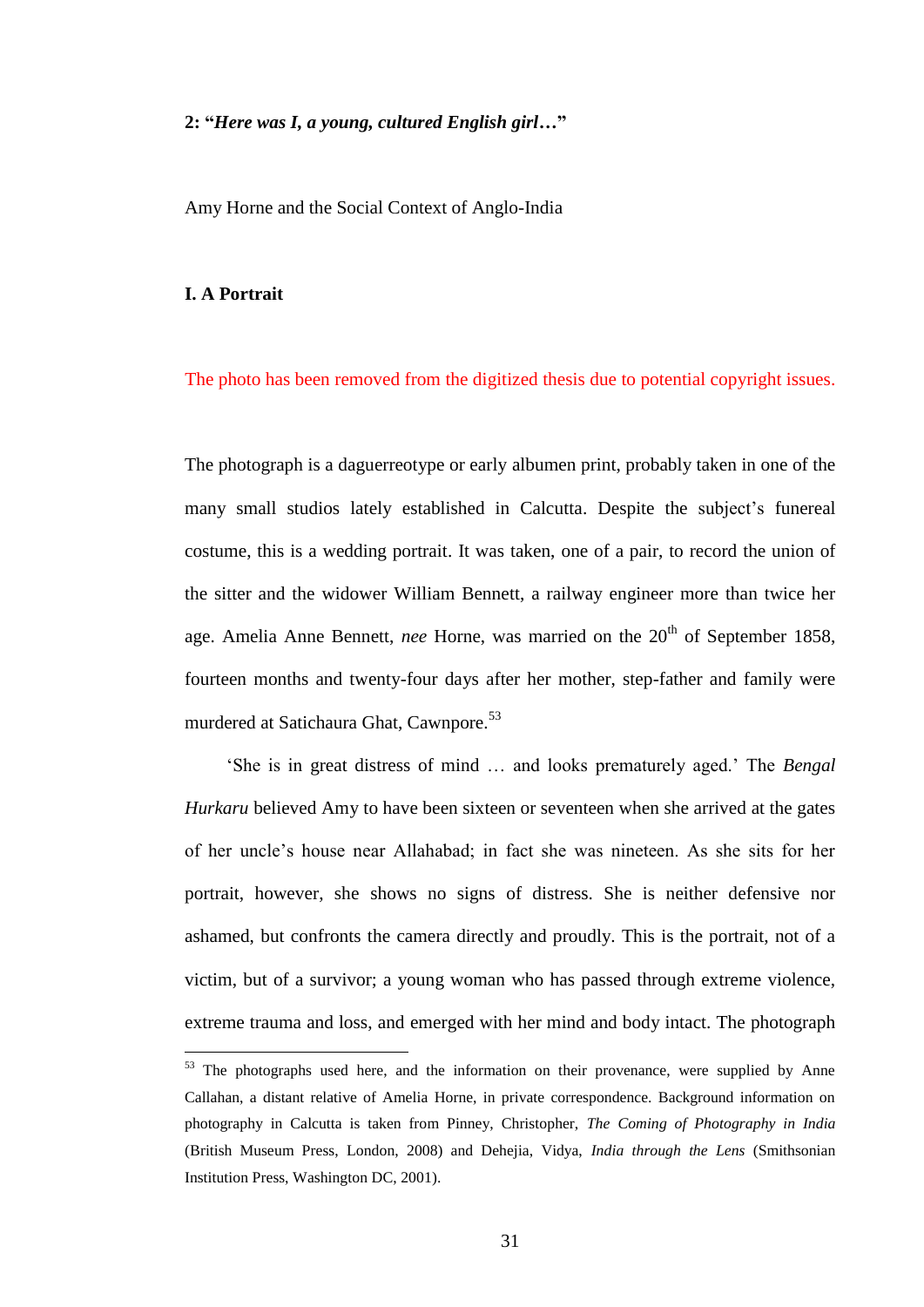is a record of her victory over the odds, her hard-won respectability and position in Anglo-Indian society. Meeting her levelled gaze, we would be inclined to agree with William Howard Russell's Calcutta correspondent: *Reports of her insanity are false*. 54

I was born in the year 1839, being the eldest daughter of Captain Frederick William Horne, R.N., and was consequently only eighteen years of age when the great Indian Mutiny of 1857 broke out. My father having died when I was about a year old, my mother married again one John Hampden Cook, who was, in June 1857, the agent of the North-Western Dak Company at Cawnpore. My mother, by her second marriage, had two sons and three daughters, of tender ages, ranging from ten months to ten years.<sup>55</sup>

So Amy introduces herself at the start of her 1913 account; a brief sketch of her family background that most subsequent histories have adopted. The date of her birth – January the  $9<sup>th</sup> 1839 -$  is recorded in Calcutta church records.<sup>56</sup> Her mother's maiden name was Emma Elizabeth Smith, her father F.W. Horne. From this point, however, the family tree flowers rather more colourfully than Amy's own bland précis suggests.

'(She has) some Eurasian blood in her veins', reported Russell for the *Times*, and his correspondent's information was accurate enough. Emma Elizabeth Smith was the daughter of John Smith of Purneah and Marie-Anne Smith, *nee* Flouest.<sup>57</sup> Both the Smiths and the Flouests were prominent indigo-trading families, and both were

<sup>54</sup> *The Times*, 24 February 1859, p. 9.

<sup>55</sup> Bennett, 'Ten Months Captivity', in *The Nineteenth Century & After*, I.1230, 1913.

 $<sup>56</sup>$  India Office, N/I/53.f.221 (Bengal).</sup>

 $57$  June Wilmshurst provides this genealogical information on Amelia Horne, her own great-greatgrandmother, in her article 'Cawnpore Massacre: Amelia Horne's Story', *Indiaman* 10 (June 1998), pp. 32-36.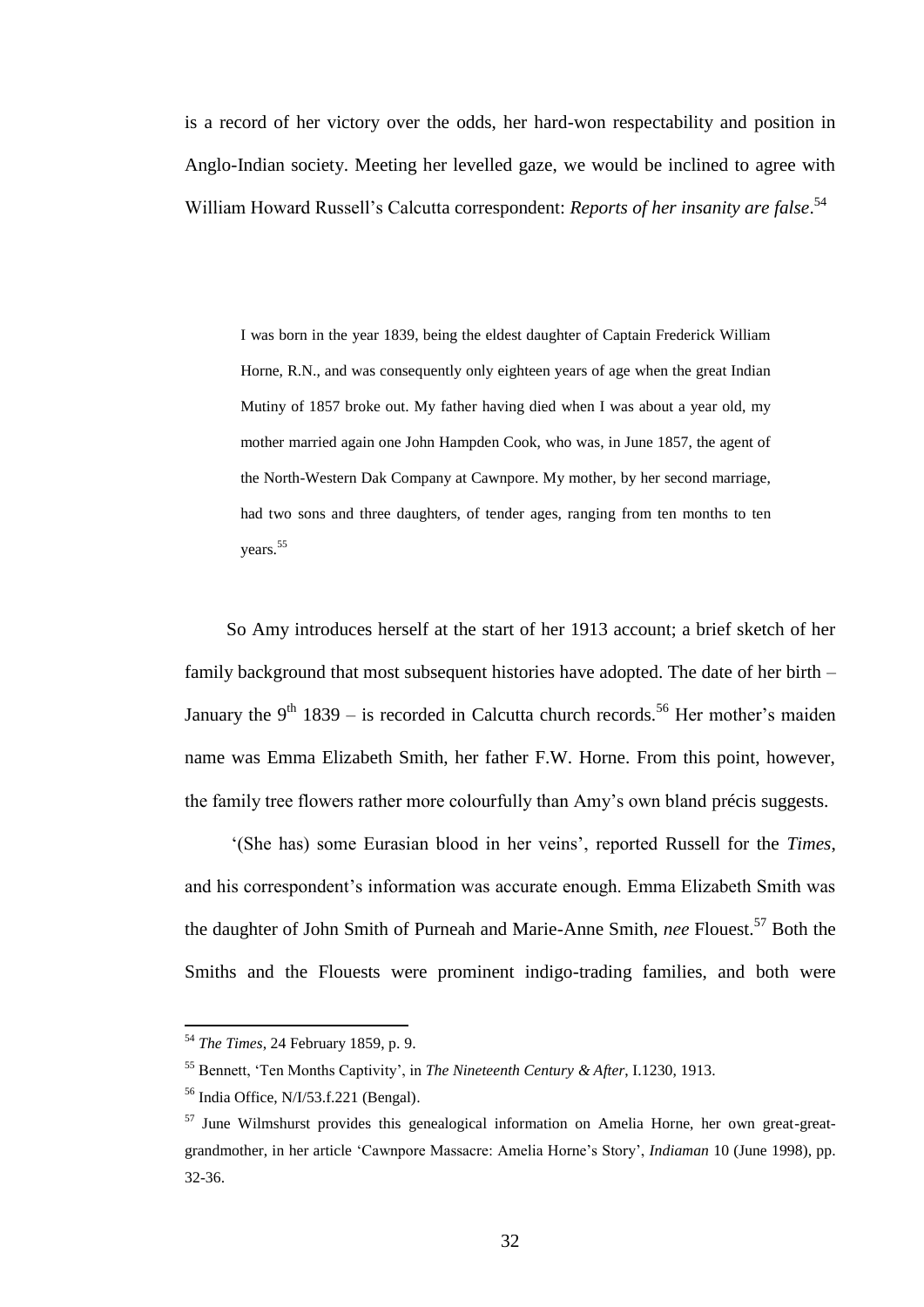Eurasian: the Smiths Anglo- and the Flouests Franco-Indian. The exact proportions of their blood, as it would have been assessed at the time, is probably impossible for us to determine, the families themselves being understandably reticent, but Amy herself would have fallen into that category. Four 'removes' from an 'Asiatic' were required to establish 'European blood'. Amy could boast, at best, only three.<sup>58</sup>

In the early decades of the nineteenth century, indigo trading was one of the few businesses open to Eurasians – the sons of the original British and French planters. By 1833, the largest indigo manufactories in India were owned by 'half-castes', many of them situated in outer areas of Bengal, such as John Smith's home district of Purneah.<sup>59</sup> But there was more to Miss Horne's pedigree than the society of the plantations. She was, after all, the daughter of a Captain Frederick William Horne, R.N.: indisputably an Englishman.

That Amy Horne's father was an officer in the Royal Navy has been widely accepted.<sup>60</sup> Unfortunately, however, it proves to be far from true. His marriage record gives his profession only as 'mariner', and a later *Times* article calls him 'the commander of a vessel'.<sup>61</sup> Clearly Amy's father was a seaman – but certainly not a Royal Navy captain.

The death notices of the *Colonial Magazine and Commercial-Maritime Journal* for May of 1840 provide a terse witness to his identity: 'Horne, Captain F. Country

<sup>58</sup> Hawes, Charles J., *Poor Relations: the making of a Eurasian community in British India, 1773-1833* (Curzon, Richmond, 1993), p. 67.

<sup>59</sup> Great Britain. House of Commons. *Appendix to the Report of the Select Committee on the Affairs of the East India Company, 16th August 1832* – II, Commercial - Minutes of Evidence. p. 624.

<sup>60</sup> By, for example, Andrew Ward (*Our Bones Are Scattered,* 1996); Jane Robinson (*Angels of Albion*, 1996), Christopher Hibbert (*The Great Mutiny, India 1857*, 1978) and Saul David (*The Indian Mutiny: 1857*, 2003).

<sup>61</sup> *The Times*, 28 August 1872, p. 5.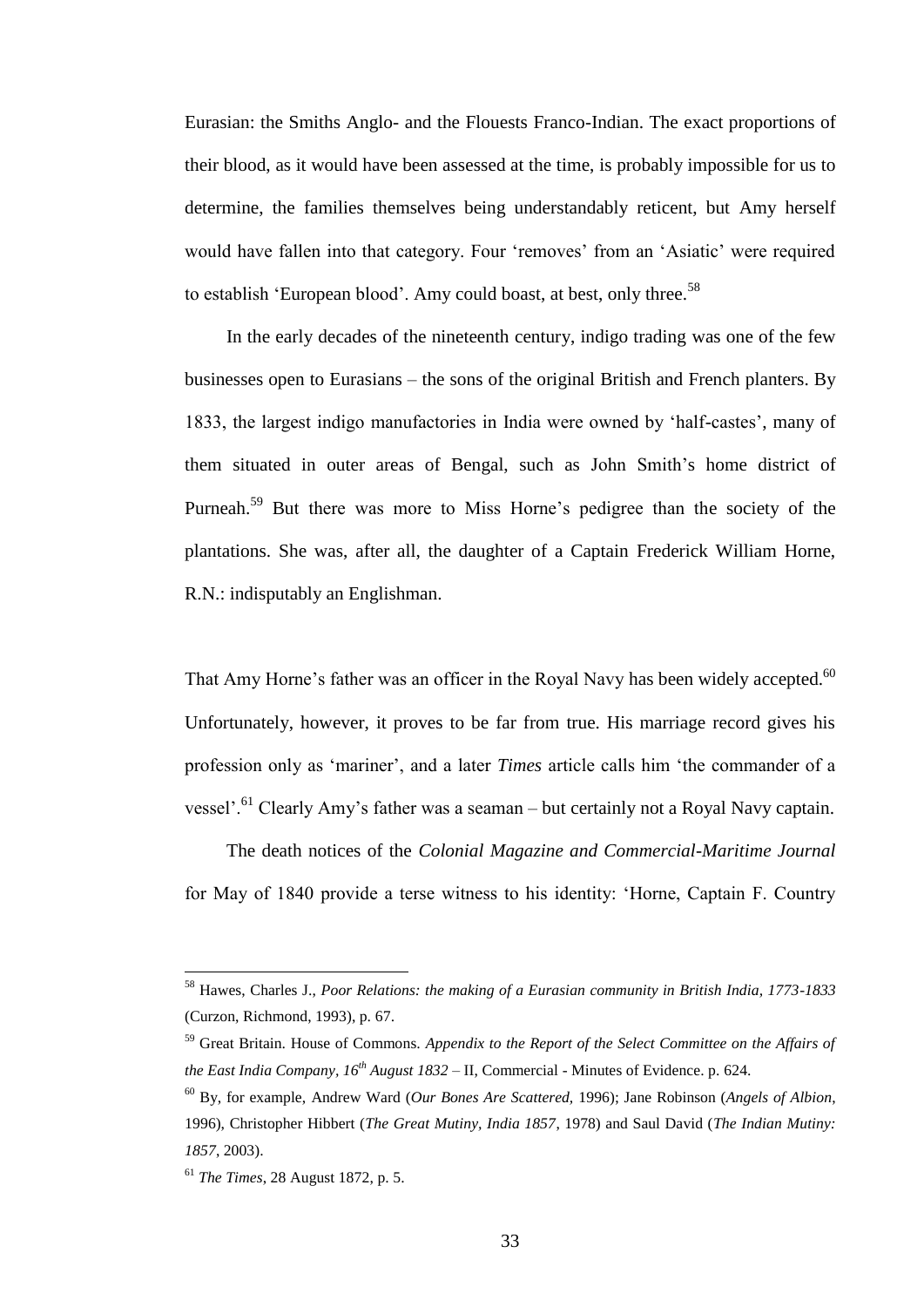Service, on  $18<sup>th</sup>$  March, at Calcutta.<sup>52</sup> The Country Service had been established by the East India Company in the eighteenth century, as a sort of mercantile auxiliary fleet: small vessels, often owned by Indian or Armenian merchants, licensed by the company to trade in eastern waters. Their commanders would have been tried and trusted seamen. 63

F.W. Horne's place of birth is unknown, but church records helpfully, and scrupulously, note his age at death as '36 years, 4 months,  $18 \text{ days}$ ;<sup>64</sup> he was therefore thirty-four when he married the indigo-trader's daughter at the Old Church, Calcutta, on February the  $5<sup>th</sup>$  1838. Emma Elizabeth Smith, however, was born on the  $10<sup>th</sup>$  of May 1824: she was only thirteen years old when she became the captain's wife.

The records of Calcutta shipping in the 1830s make only two brief mentions of Captain Horne, as commander of the schooner *Flora MacDonald*, in 1846 'noted in the Calcutta river not only for her smartness, but as the smallest craft sailing out of that port.<sup>55</sup> On the 10<sup>th</sup> of January 1839 – the day after the birth of his daughter Amy, back home in Calcutta – he departed Rangoon.<sup>66</sup> Two weeks later, after navigating the *Flora MacDonald* safely across the Bay of Bengal, Horne brought his little ship to Kedgeree, a post station at the mouth of the Hooghli river.

<sup>62</sup> *The Colonial Magazine and Commercial-Maritime Journal*, Vol 2, No.7, May 1840. p. 381.

<sup>63</sup> See Anne Bulley, *The Bombay Country Ships 1790-1833* (Curzon, London, 2000), pp. 207-227 for a summary of various Country Service captain's careers in the later eighteenth and early nineteenth centuries.

 $<sup>64</sup>$  India Office, N/I/58f.10 (Bengal).</sup>

<sup>65</sup> Description of the *Flora MacDonald* taken from Colesworthy Grant, *Rough Pencillings of a Rough Trip to Rangoon in 1846* (Thacker & Spink Co. Calcutta 1853).

<sup>66</sup> *Calcutta Monthly Journal and General Register*, 1840. p.15.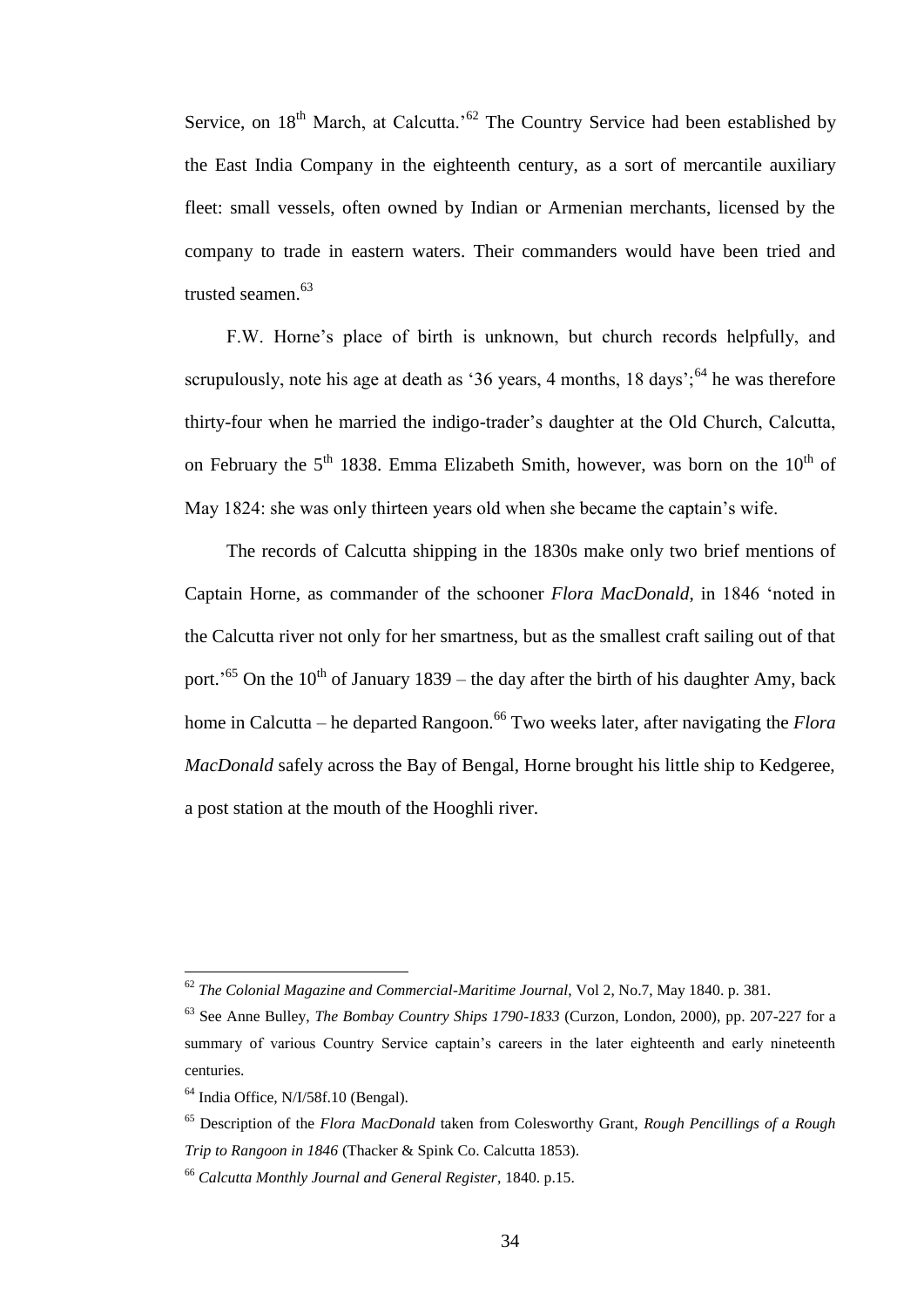Captain Horne was to spend little time with his wife and new-born child. By the 3<sup>rd</sup> of May, he was back aboard his schooner, passing Saugor island at the river's mouth on a return voyage to Burma.<sup>67</sup> Less than a year later, he was dead.

Amy's statement that her father was a naval officer appears only in the 1913 article in *The Nineteenth Century and After*. Perhaps by then, at the age of seventy-four, she had convinced herself that this was true. Perhaps she had always believed it: F.W. Horne had died when she was a baby, and was away at sea for most of the brief period before his death. Her widowed mother might have concocted the fiction to give her husband some posthumous status in society. It seems unlikely, though. In the peacetime service of the 1830s, an officer attaining the rank of Post Captain would have been a well connected man, certainly a gentleman; the maritime equivalent of a Lieutenant Colonel in the army, with all the honour and dignity that the position bestowed. The idea of an R.N. captain marrying a child bride from a Eurasian indigo-planting family from the backwoods of Bengal would have seemed absurd. There was a gulf of difference between such an exalted figure and the master of a colonial trading schooner like the *Flora MacDonald*.

It is perhaps significant that the 1913 account which opens with the fiction of F.W. Horne's naval background also contains the most vigorous and sustained protestations of ethnic and social superiority. 'Here was I,' the narrator states, describing her captivity, 'a young, cultured English girl, forcibly clothed in native costume.<sup>'68</sup> As I will demonstrate in a later chapter, there are distinct possibilities that this 1913 article was at least partially the work of a ghostwriter. But, by claiming that her father was a naval officer, Amy (or her ghostwriter) establishes clear blue ocean

<sup>67</sup> *Ibid*, p. 84.

<sup>68</sup> Bennett, 'A Survivor of Cawnpore', *The Nineteenth Century & After*, I.1233, 1913.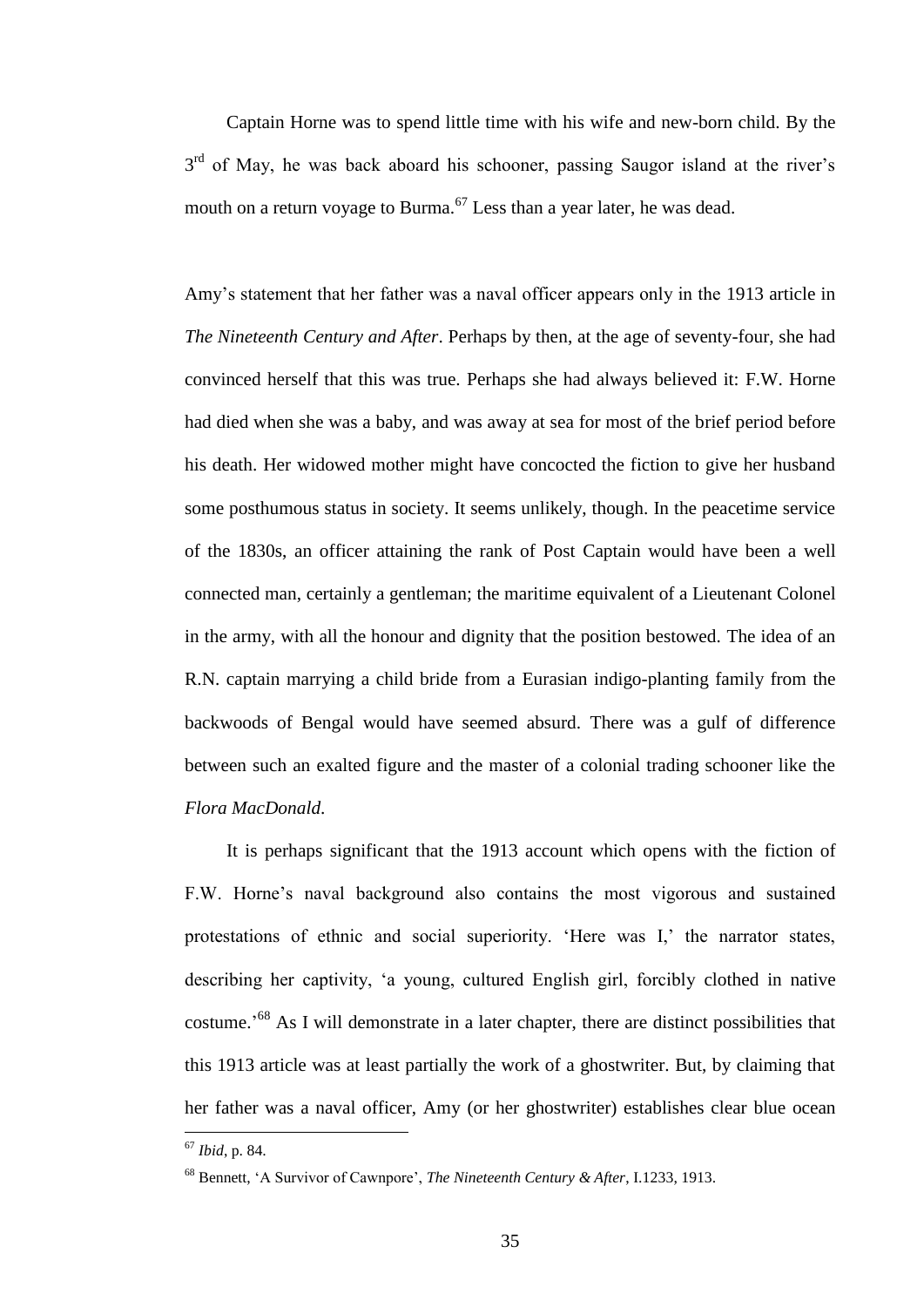between herself and the muddied, miscegenated waters of her true origins. With one simple statement, she cleanses her own ethnicity and makes herself the 'cultured English girl' she wishes herself to have been.

#### **II. The Eurasian Demimonde**

Emma Elizabeth Smith's age at the time of her wedding suggests that her family may have been more Indian in their outlook than European. Child marriage was a cultural institution in many Indian communities; the British administration made successive efforts to regulate it later in the nineteenth century, raising the legal age of wedlock to eleven, and then twelve. The East India Company's stipend to the orphaned or abandoned illegitimate daughters of its officers was cut off at the age of fourteen – clearly by then they were expected to have found a husband to provide for them.<sup>69</sup>

In the early decades of its dominion, the Company had supported and even encouraged cohabitation and marriage between its officers and their native Indian *bibis*, or mistresses, believing that such liaisons would help root Europeans more securely in India. By the beginning of the nineteenth century, this mood of easy tolerance was already beginning to evaporate, and the native *bibis* and their hybrid offspring came to be regarded with distaste, the 'shameful vestiges of a vanishing way of life.<sup>'70</sup> 'Of the manners and customs of these Anglo-Indians, I know but very little,' wrote G.W. Johnson, advocate of the supreme court of Calcutta, in 1843, 'for a

<sup>69</sup> Andrew Ward, *Our Bones are Scattered – The Cawnpore Massacres and the Indian Mutiny of 1857* (Holt, New York, 1996), p.14.

<sup>70</sup> Ward, *Our Bones are Scattered* (1996), p. 14.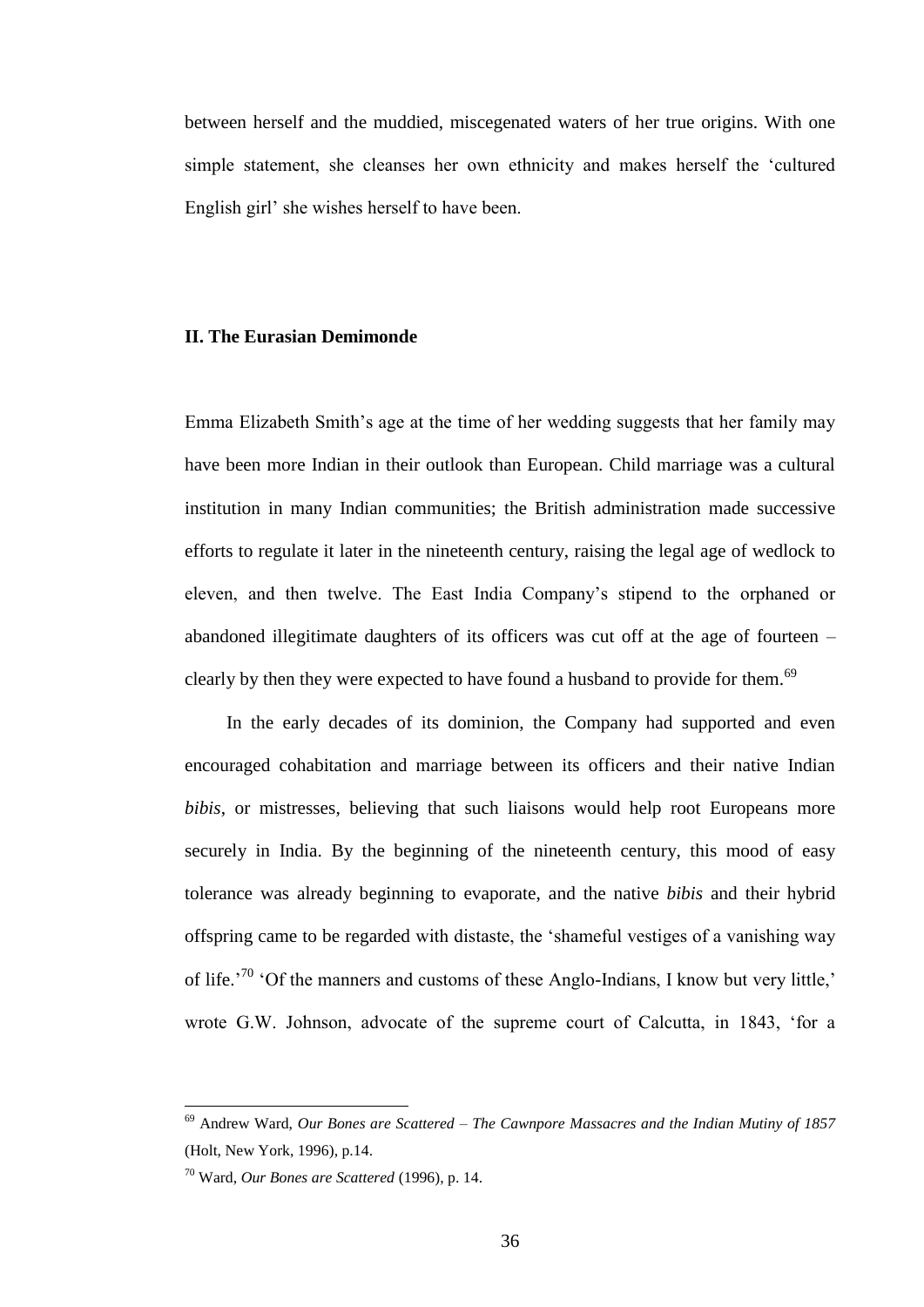necessity, arising from the difficulty of knowing where to draw a distinctive line, renders their almost total exclusion from European society imperative.<sup>71</sup>

This drawing of distinctive lines, the incremental separation of the 'pure' European from the fully native, developed into a social mania in Bengal, where those 'with the slightest taint of half-caste are ignored completely … the eye gets educated to detect the least trace with a celerity that is astonishing.<sup>72</sup> A system of nomenclature was adopted to distinguish these divisions of purity: as a silver Indian rupee comprised sixteen copper annas, the child of a white father and an Indian mother was said to be an 'eight anna', the child of a European and a Eurasian a 'twelve anna', and so on up and down the scale. This system also prevailed, of course, within the Eurasian community itself, fiercely caste-conscious and all too aware of its tenuous racial status. To the stigma of blood was added the constraint of class, with the children of 'poor whites' and natives subservient to those of wealthier background. Between the axes of racial and social status, individual identities were plotted with mathematical rigour.

Officially forbidden until 1831 to own land, many Eurasian families nevertheless prospered in trade, and especially in the indigo industry.<sup>73</sup> Calcutta, seat of government and bastion of white rule, was home to several thousand Eurasians by the 1830s, and very occasionally wealth allowed brief and discreet breaches in the racial barriers. 'They inhabit very handsome houses', wrote a Calcutta observer, 'and see a great deal of company … The few Europeans who are occasionally entertained at their parties are

<sup>71</sup> G.W. Johnson, *The Stranger in India; or, Three Years in Calcutta* (Henry Colburn, London, 1843), vol. I, p.181.

<sup>72</sup> Ward, p.13, quoted from Ketaki Kushari Dyson, *A Various Universe* (Oxford University Press, Delhi, 1978), p. 324.

<sup>73</sup> Hawes, *Poor Relations* (1993), p.38.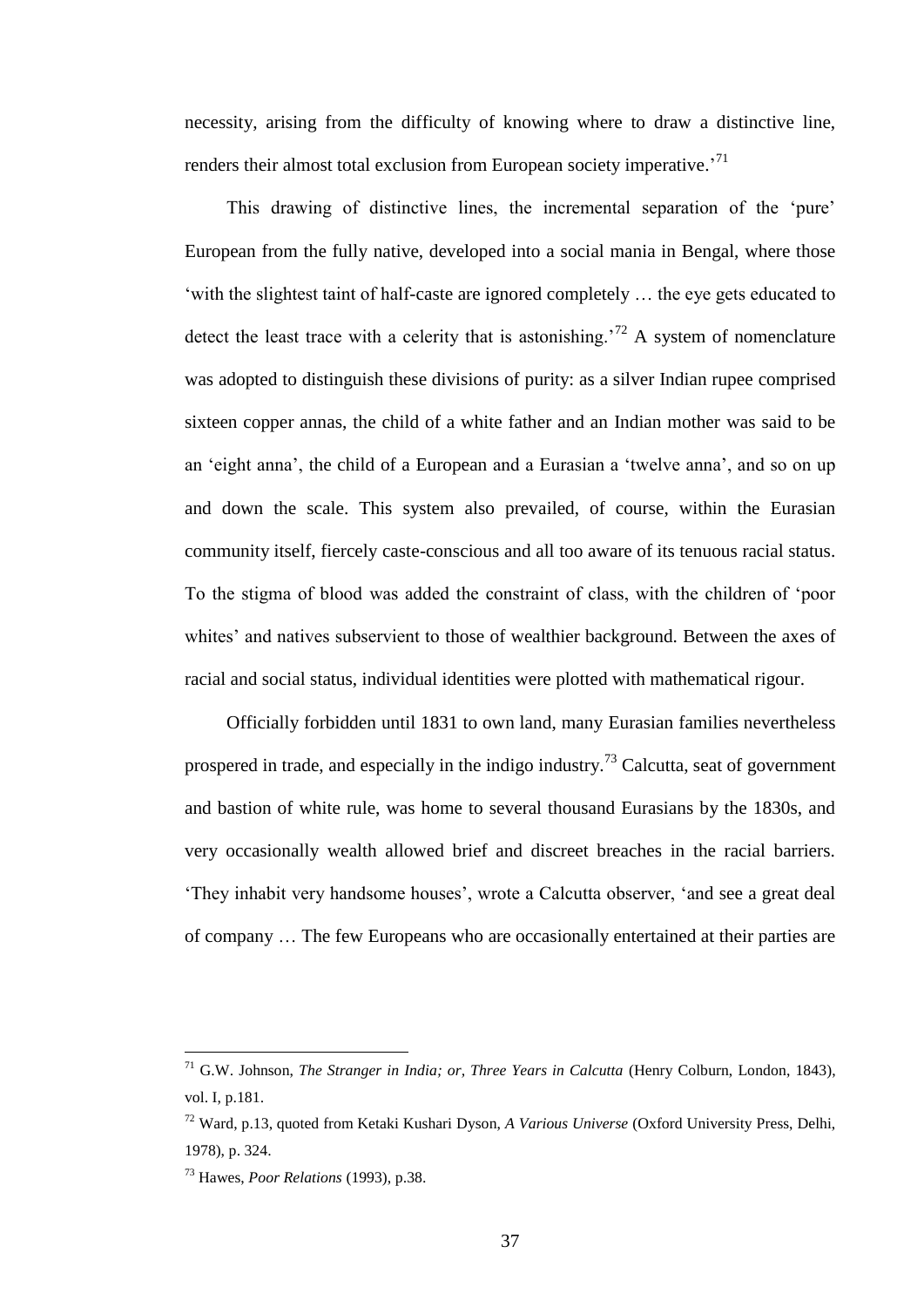literally astonished by the multitude of dark beauties with which they are surrounded.'<sup>74</sup>

Not everyone was charmed or 'astonished' by the culture and society of the entertaining Eurasian. The sardonic advocate G.W. Johnson, despite claiming to have nothing to do with them, still felt able to comment on the sartorial and cultural gaffes of Anglo-Indians: 'Their love of tinsel, and their mistake of the florid and bombastical for the appropriate, appear in their dress, in their language, and even in their children's names.' He goes on to relate the anecdotal experience of a friend who 'was in a room where five Anglo-Indian ladies assembled, one of whom bore with her the names Amelia Wilhelmina Rose; the second was Christiana Aurora Comfort; the third Jemima Clement; the fourth, Amelia Theodosia Clarissa; and the fifth, Augusta Diana Noel Babington.<sup>75</sup>

For all the mocking scorn in these passages, it is possible to discern a deep anxiety in their description, as in the obsessive categorisation of Indo-European society as a whole. White observers encountering Eurasians were apt to see themselves reflected in a mirror distorted only by their own prejudice; in so many ways, it was the Eurasian who seemed more suited to succeed in India, more suited even to rule. Homi Bhabha, in his essay 'Of Mimicry and Man', suggests that the signs of otherness used to codify the 'westernised native' – their 'love of tinsel', for example, or their extravagance – act as fetishes in the construction of a racialised colonial identity. In the gaze of the partly-native, 'the ambivalence of mimicry – almost but not quite', the

<sup>74</sup> 'Indigo Planters', article in *The Asiatic Journal and Monthly Register for British and Foreign India*… Vol XIX, Jan-April 1836. W.H.Allen & Co, London, 1836. p.115.

<sup>75</sup> Johnson, *The Stranger in India*, Vol. I, p.183. Amy Horne's maternal aunts were named Delia Louisa and Cecilia Evalina.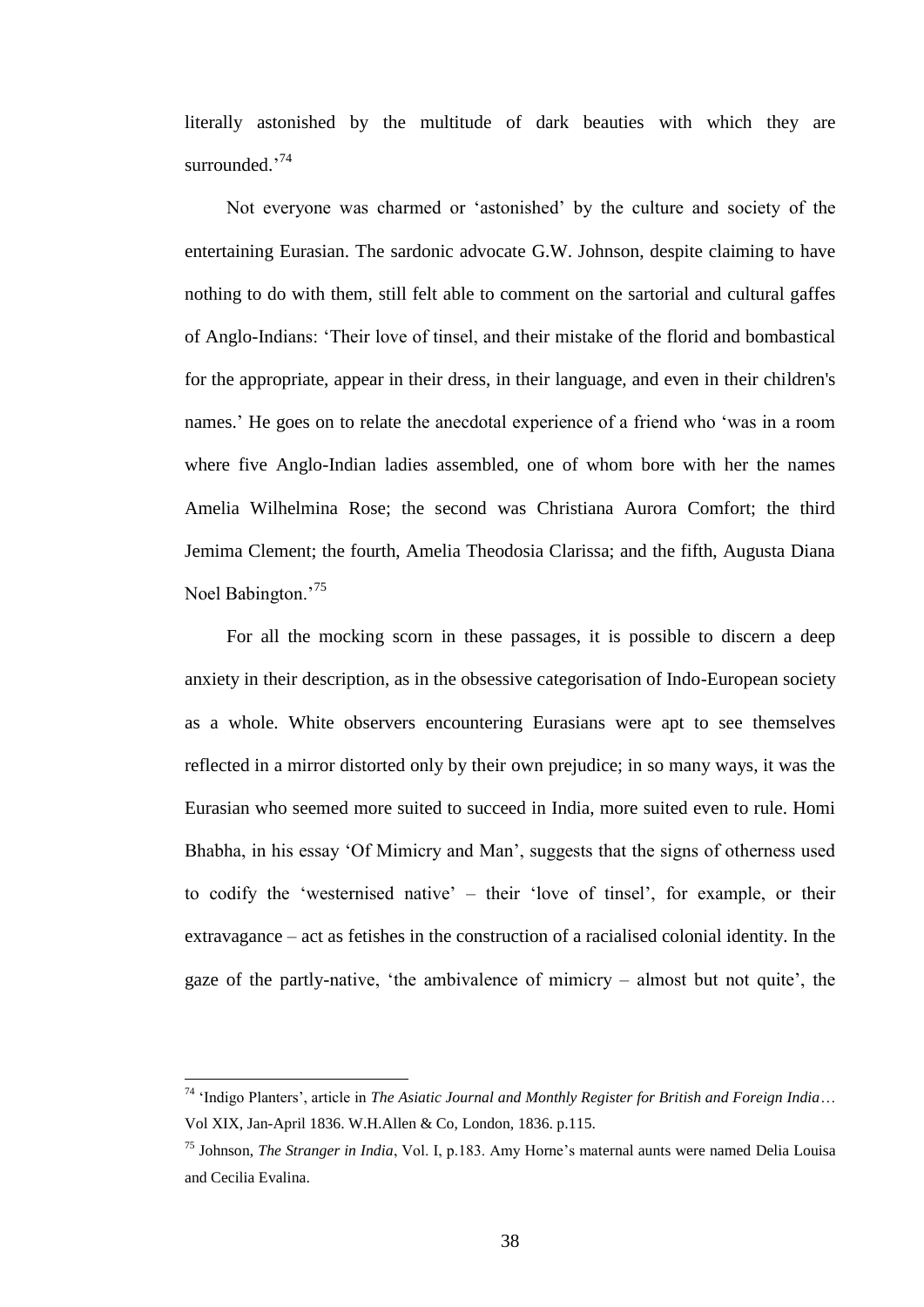coloniser finds himself observed and copied, uncannily: a resemblance close enough to the original to be threatening.<sup>76</sup>

The phrase 'dark beauties', often used, as in the passage quoted above, to describe Eurasian ladies, denoted more than the reputed good looks of the Anglo-Indian. With their sanguinary link to the (supposedly) wild and licentious native world, Eurasian women in particular were often held to be far more sensual than their white half-sisters. Sensual, in fact, to a potentially dangerous degree.<sup>77</sup> The very origin of the Eurasian community in India suggested, to the pious European mind, illicit sex: outside racial boundaries, outside the confines of marriage, outside any sense of decency. This threat was posed not only to the white European male, whose moral fibre might be so easily softened in the tropical heat, but also to the division between the European world and the native.

In common with successive generations of her family, Amy most likely attended the convent school of Nossa Senhora de Rosario, at Bandol on the Hooghli, close to the old French enclave of Chandernagore.<sup>78</sup> The principal language of tuition was French, and she would have spent her childhood and adolescence in a largely French-speaking milieu. She apparently had a fine singing voice, performing plaintive French songs and accompanying herself on the piano.<sup>79</sup>

<sup>76</sup> Homi Bhabha, 'Of Mimicry and Man', *The Location of Culture* (Routledge, London, 1994), pp.90-91.

<sup>77</sup> Dennis Kincaid (*British Social Life in India, 1608-1937*, Routledge, London, 1938, p.238) mentions 'the wiles of such people [i.e. Eurasian women] and the snares that they set for the young unmarried officer.'

<sup>78</sup> June Wilmshurst, 'Cawnpore Massacre: Amelia Horne's Story'. *Indiaman* 10, June 1998. p. 34.

<sup>79</sup> Wilmshurst, 'Cawnpore Massacre', p. 34.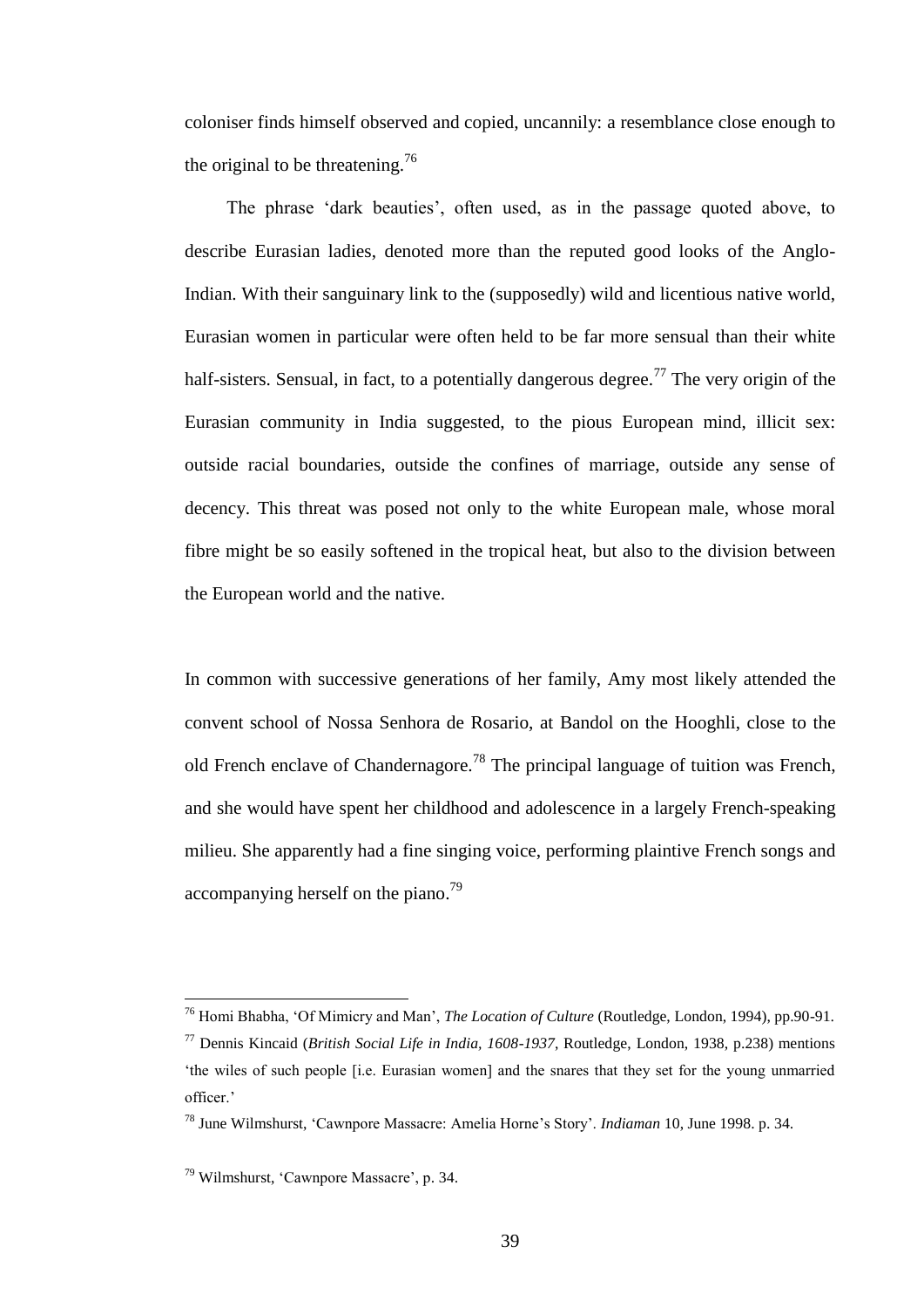By the time Amy left school, her family was dramatically altered. In February 1847 her mother had remarried, to one 'John Hampden Cook, Gentleman, of Dhurumtollah, Calcutta', and by the summer of 1856 Amy had five step-siblings; the eldest aged seven, while the youngest was a new-born baby. By December of that year, Mrs Cook was pregnant again.

John Hampden Cook was a young man, only twenty when he married the captain's twenty-four-year-old widow, and he too was the son of an indigo planter, born in Calcutta.<sup>80</sup> He may also have been Eurasian. By the year of his marriage he had established himself as a merchant; he is listed as the 'Bengal wholesale agent' for Holloway's Ointment, a popular quack remedy of the day, presumed to cure everything from mosquito bites and sunburn to rheumatism and gout.<sup>81</sup> The following year, one directory lists him as a 'merchant and commission agent', of the firm of Cook, Briant & Co, Calcutta.<sup>82</sup>

The letter from Mr Leslie the Baptist Minister to Cecil Beadon following the uprising indicates that, at some point, Amy Horne was living with Cook and his family in the town of Raniguni.<sup>83</sup> It was here that Leslie's daughter met and became 'acquainted' with Amy. Perhaps by this date Cook was already working as agent of the North-Western Dak Company, and his position somehow connected with the annexation of the state of Oudh in February 1856. This might explain why, towards the end of that year or the beginning of 1857, he chose to uproot and transport his family five hundred miles further up the Ganges to the city of Lucknow.

<sup>80</sup> India Office, N/I/14 f.83.

<sup>81</sup> *Allen's Indian Mail*, 1847. p. 478.

<sup>82</sup> *Scott & Co's Bengal Directory and Register: with Almanac and Appendix*, 1848. p. 431.

<sup>83</sup> National Archives of India, *Home Department Proceedings (Public),* 14 May 1858, No. 1-2.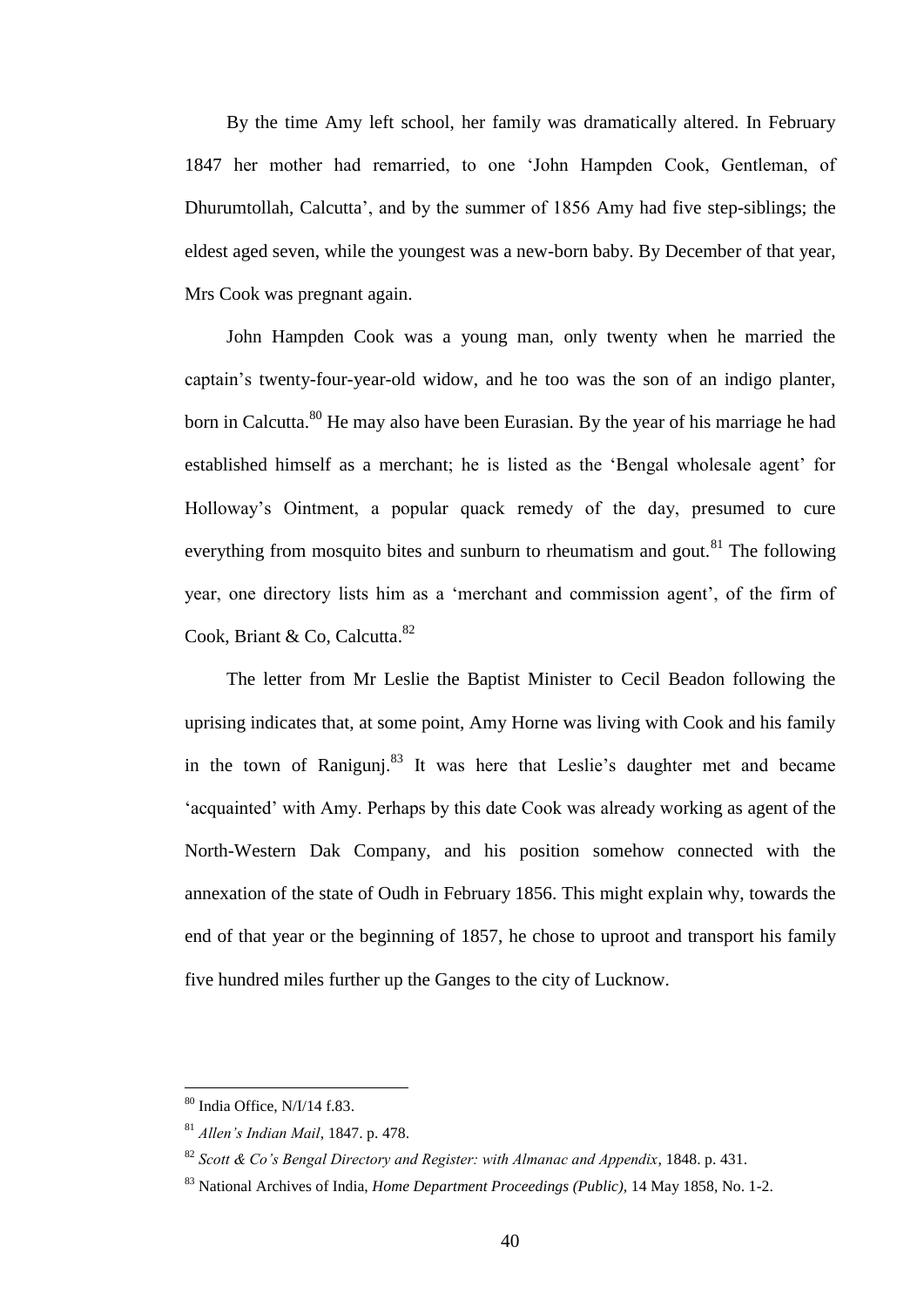The photo has been removed from the digitized thesis due to potential copyright issues.

Another photograph, perhaps produced in the same studio that later recorded Amy's wedding pose. There is no date, but it must have been taken around 1856, shortly before the family departed Calcutta. Amy, aged sixteen or seventeen, sits at the centre of the group. She appears awkward, even morose. The names of the children have survived: Florence, Ethel, William and Herbert, aged between three and eight. In the lower right-hand corner, almost eclipsed by a glare of white light, sits baby Mary, only a year old.<sup>84</sup> Within eighteen months, all these children would be dead, murdered at Satichaura Ghat on the  $27<sup>th</sup>$  of June 1857, or during the midnight slaughter at the Bibighar house two weeks later.

Little in her testimonial accounts provides a picture of Amy Horne in the years before the uprising; she was, she claims, 'reared in the greatest comfort and luxury … the petted and spoilt child of loving parents.' <sup>85</sup> This may have been true, even if it sounds rather an idyllic fantasy of childhood. Whatever she might have felt her national and ethnic identity to be at that age we cannot say, but she was certainly far from the 'English girl' that she later describes herself as being, at least in the terms that her readers would have understood it. What genuine bond could she have felt to a home country that she had never visited, thousands of miles away across an ocean that she had probably never seen?

<sup>&</sup>lt;sup>84</sup> There is some discrepancy regarding the ages of the children. The accompanying notes to the photograph provided by Anne Callahan give the oldest child as Florence, born in 1849, with the youngest born in 1855; Horne's own account states that Florence was five years old at the time of the massacre, and her step-siblings 'of tender ages, ranging from ten months to ten years'.

<sup>85</sup> Bennett, 'Ten Months Captivity', *The Nineteenth Century & After* II.81, 1913.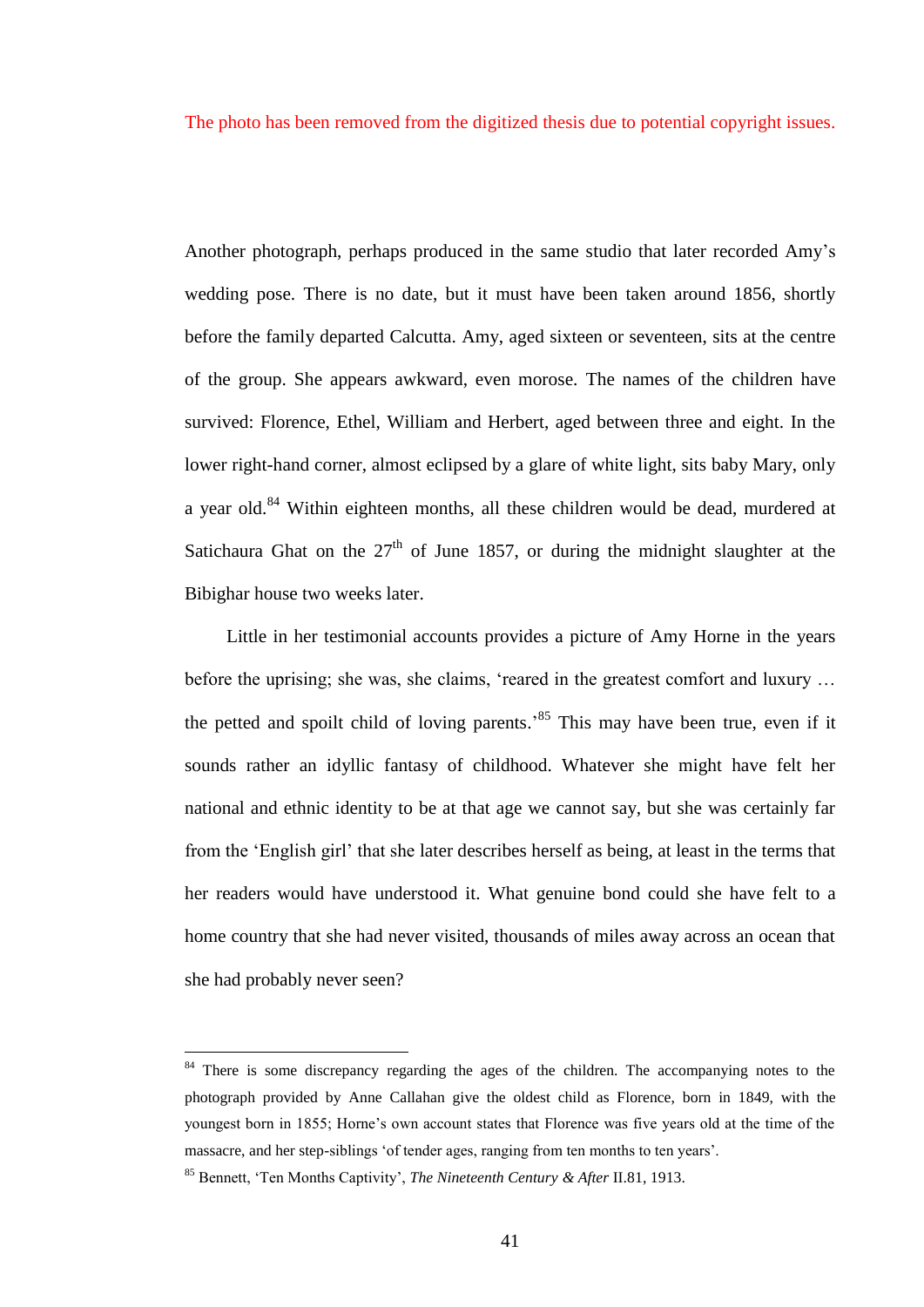#### **III. 'The shadow of coming events'**

'Three or four months before the mutiny,' Amy writes, 'we were residents of Lucknow.<sup>86</sup> Until that point, for the first eighteen years of her life, she had lived entirely in Bengal, either in Calcutta, at school in Bandol, at Ranigunj or perhaps at one of her relatives' indigo plantations. The society of Bengal, as we have seen, while often hostile to Eurasian advancement, was nevertheless firmly under the control of a white, Christian British ruling caste. Eurasians were relatively numerous, they had a place within this social structure, and were able to maintain a sense of distinction from the native Indian life surrounding them. Amy's journey to Lucknow would introduce her to a quite different, and very challenging, version of India.

A year previously to her arrival, at midday on the  $7<sup>th</sup>$  of February 1856, the East India Company had announced the annexation of the Kingdom of Oudh, and marched an army across the Ganges from Cawnpore to seize control of its capital, Lucknow. But there is nothing in Amy's description to suggest that the city was under British control during the period of her stay. By contrast, it appears in this account as vibrantly, jubilantly Indian; there is nothing British, nothing controlled, about it.

From the very beginning of her account of life in Lucknow, which occurs only in the handwritten narrative now in the British Library, Amy's disgust is clear:

[The city] was so different from anything I had ever seen, the houses so strange, the streets so narrow and the people so unlike those in Bengal that I used to feel as if I had got into another world … the streets are never known to be swept, and flies

<sup>86</sup> British Library. *Ms. Add.41488.*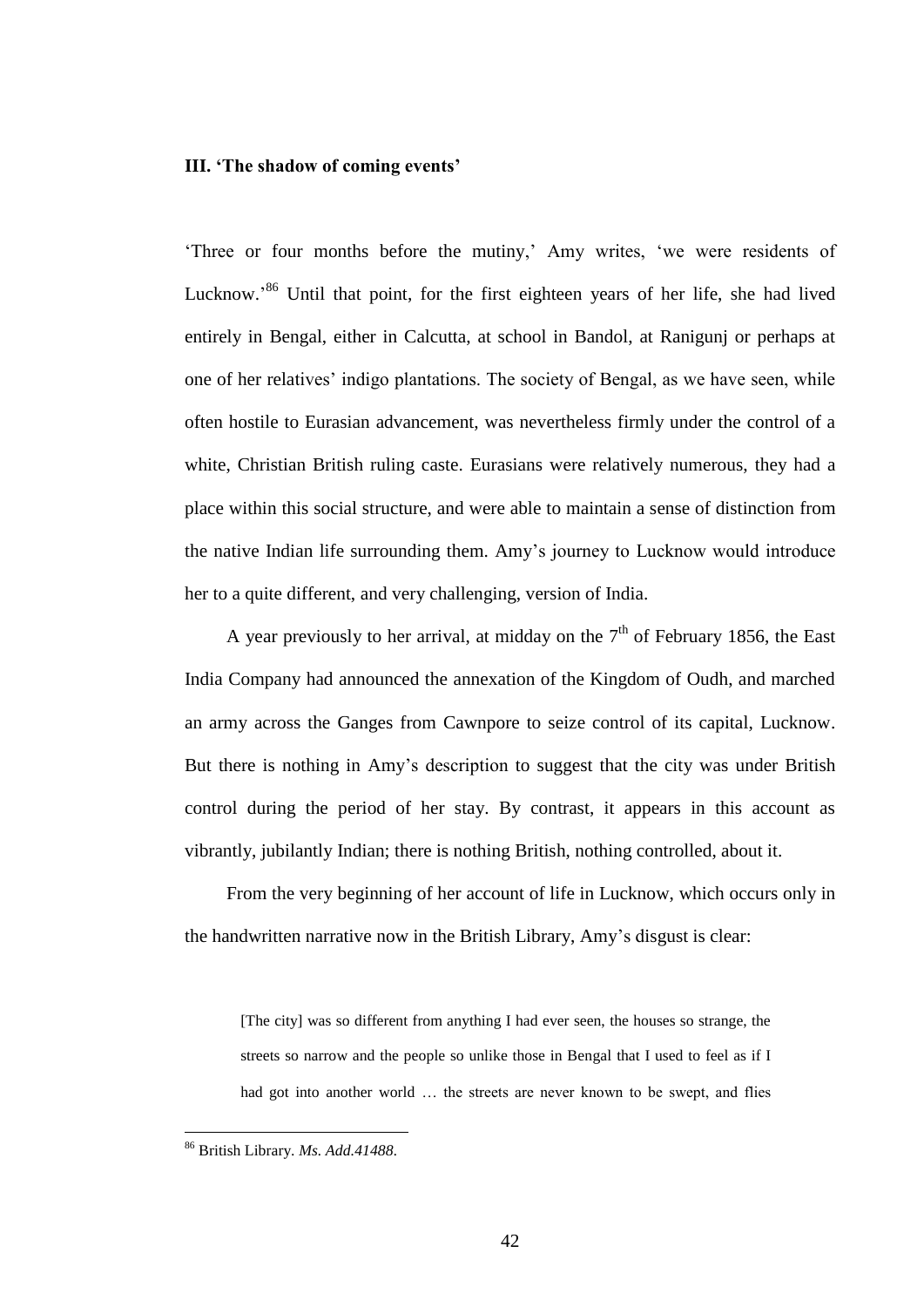abound in such numbers that sometimes the shops can only be opened at night – to every window and door of our dwelling houses are chicks [bamboo blinds], without these there would be no existing.'<sup>87</sup>

The contrast drawn between Lucknow and Bengal is telling: Amy's Bengali home was a different reality to this new, *Indian*, India, a place 'of such discomfort that we longed to get back to a more civilised part of the world.' There is, perhaps, some exaggeration here: the Cooks' Lucknow house ('nothing but a glass room, surrounded by a wooden verandah') was clearly a bungalow, albeit a shabby one, of the type common all across British India. Her implication is that, back in Calcutta, she lived in a European-style mansion.

Certainly Amy found the noise and clamour an assault:

We lived close to the bridge, which being a perfect thorough-fare allowed us a full view of every procession, and of these there seemed to be no end. Night after night without exception was one of merrymaking and rejoicing and little sleep could we obtain. Hours have I spent staring out of the windows at the richly caparisoned Elephants, the splendidly decked horses, the numbers of grand weddings, and all these odd sights that used to distract me almost out of my senses. <sup>88</sup>

There is a powerful sense of threat here. In the hot shuttered gloom of her closed house, Amy finds herself defenceless against the abundance of Indian life. Written only a few years after the events portrayed, this description is necessarily coloured by subsequent experiences. Seen through the dark lens of her own later captivity in the city, Lucknow becomes a hellish place, the inversion of the 'civilised' world of

<sup>87</sup> British Library. *Ms. Add.41488.*

<sup>88</sup> British Library. *Ms. Add.41488.*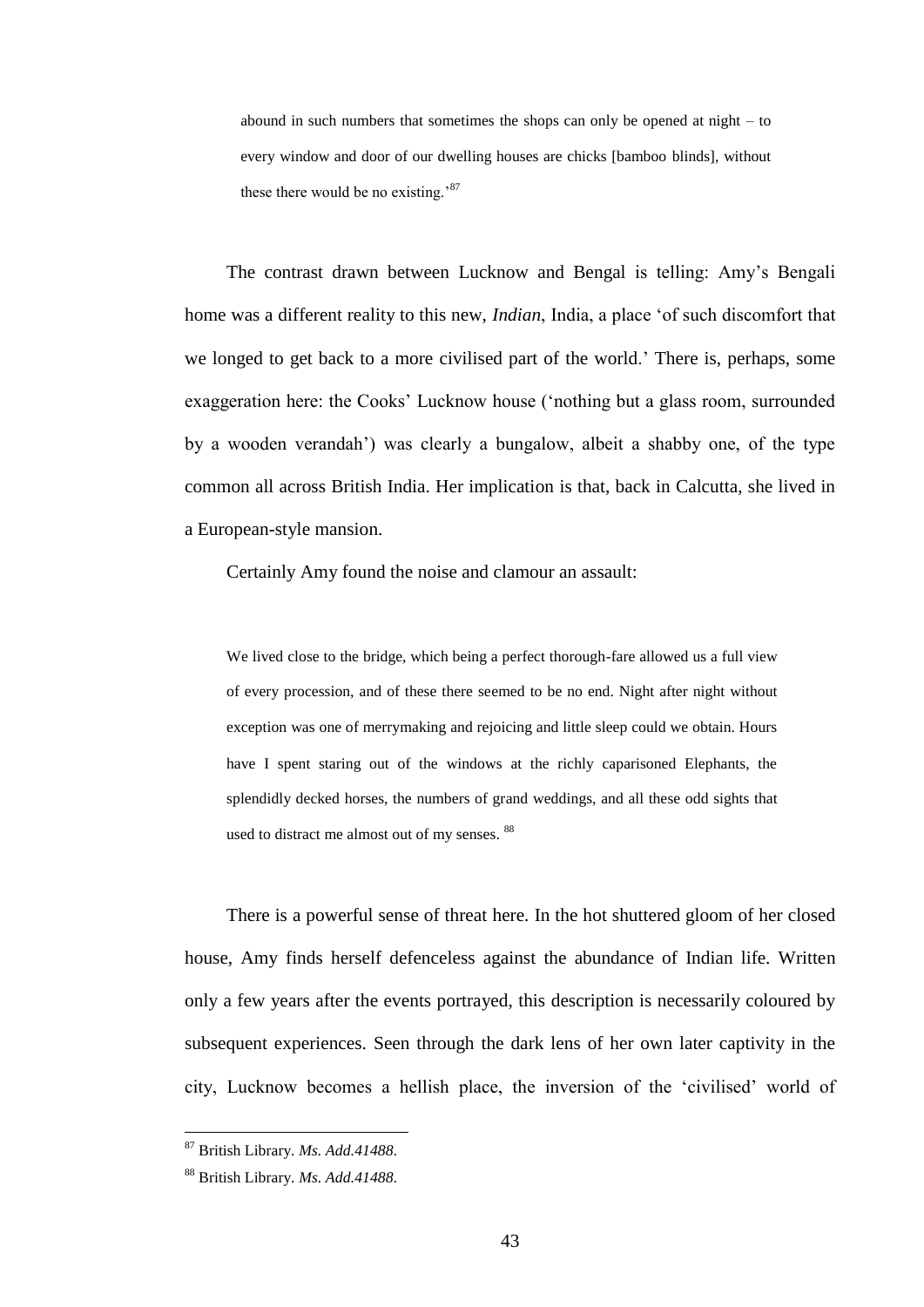Bengal. In its repellent noise and filth and obscenity, it is already the prison that it will later become: less a place than a state of mind.

Despite spending most of her time, apparently, besieged in her house by the cavalcade of native life, Amy clearly did 'venture out' on a few occasions. Her account is frustratingly vague about her social life in Lucknow. She does, however, provide one brief and arresting detail, an alarming encounter rendered faintly absurd by the passivity of her prose: 'walking out on a moonlight night it was not uncommon to have garlands of flowers thrown over you, and this being done to a party with whom I was one evening walking, my father decided to leave Lucknow.'<sup>89</sup>

Again, the brevity of this description is baffling. Was it really 'not uncommon' for passing Europeans to be accosted like this? If so, it could almost be seen as a deliberately subversive act, a campaign of absurdist provocation by some anti-British activist group: the daubing of British bodies with the signs of Indian exuberance.

For a Eurasian like Amy Horne, though, this incident of the flower garlands would have been more than an offensive prank. Conditioned from birth to regard herself as superior to the 'native', and yet conscious always of her uncomfortable ethnic proximity, the invasive physicality of this gesture would have seemed close to a violation. Personal space, personal propriety, and the decorum that set her apart from India and Indians had all been obliterated. A simple garland of marigolds was a cultural snare, roping her to the 'native' world.

Amy departed Lucknow 'with no very favourable impression; it certainly is no place for any Christian to dwell in.' The North-Western Dak, of which Cook was agent, ran mail coaches (*dak gharries*) on a regular eight-hour service between Lucknow and Cawnpore. Amy writes that his business 'promised fair', but Cook  $\overline{a}$ <sup>89</sup> *Ibid.*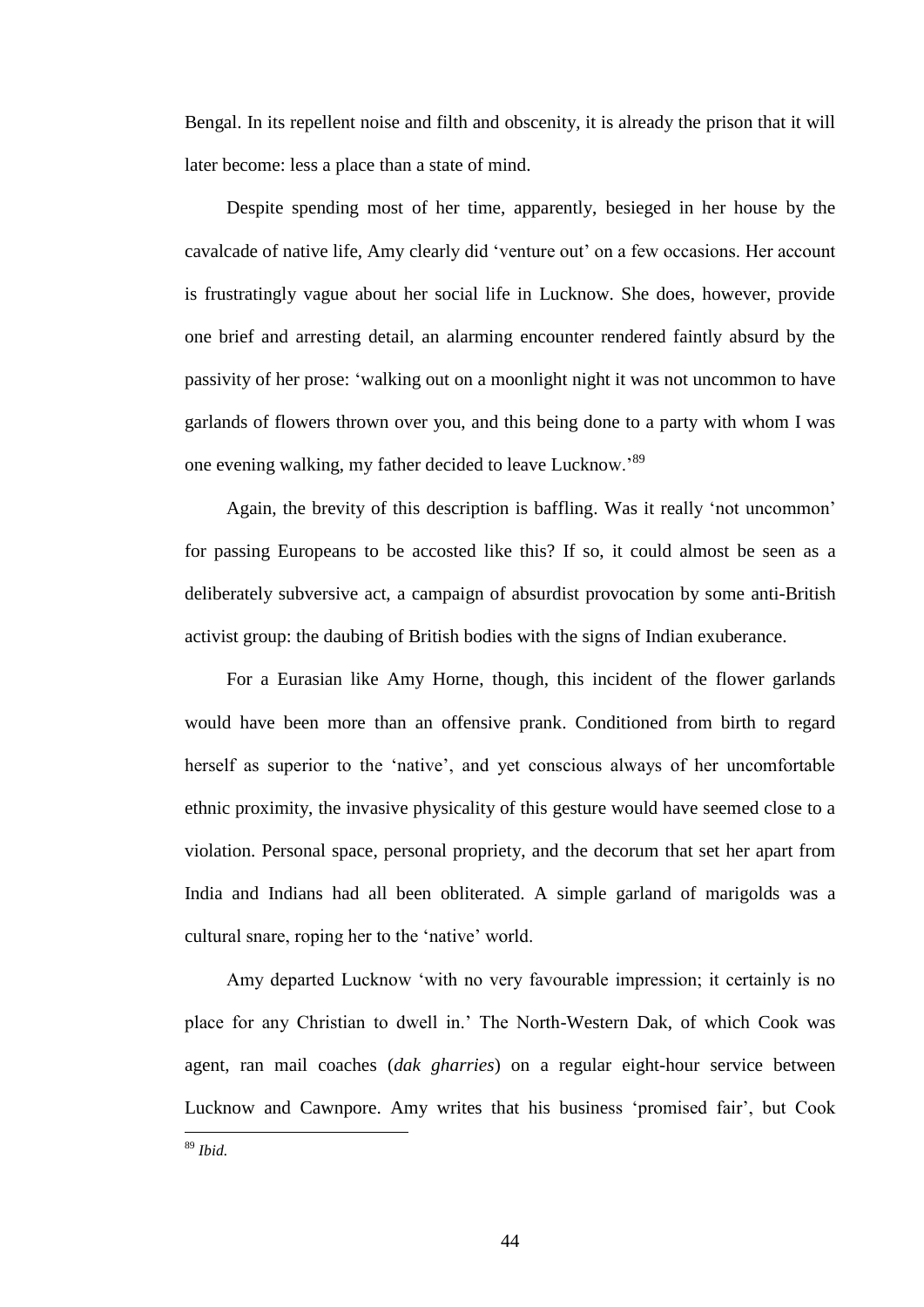seems to have decided that he could manage the affairs of the company just as well from the other end of its route. Lucknow, in its gathering state of unrest, may have proved a vexing place to do business. Whatever the real reason, Amy herself had no doubt of the cause: 'in the insolence of the natives' her step-father saw 'the shadow of coming events.<sup>'90</sup>

## **IV. After the Uprising**

In the year or so following the crushing of the uprising, determined efforts were made by Government to lift the veil on the 'mysteries of blood', and to determine, hopefully, that nothing so very fantastical lurked behind it. This was a period of consolidation and reconciliation, and the need to quell the more lurid rumours of what had actually taken place at Cawnpore, Delhi and Meerut was obvious. Commissioners were appointed to interview and to interrogate, to take depositions and to discover the facts: about the mass rape, for example – or 'dishonour' – once widely and loudly proclaimed to have been endemic. No evidence of rape was discovered at all.<sup>91</sup>

All of this did little to acquit Amy Horne of the suspicion of fabullation. In fact, the more cold water was poured on the fires of recrimination, the less her statements of suffering were noticed. Henry Dundas Robertson of the Bengal Civil Service complained in 1859 of 'some unfortunate Eurasians, not yet recovered from the effects

<sup>90</sup> British Library. *Ms. Add.41488.*

<sup>91</sup> The introduction to G.W. Williams, *Depositions (on the mutiny of 1857) taken at Cawnpore under the direction of Col. GWW* (Allahabad, 1858) provides a summary of findings.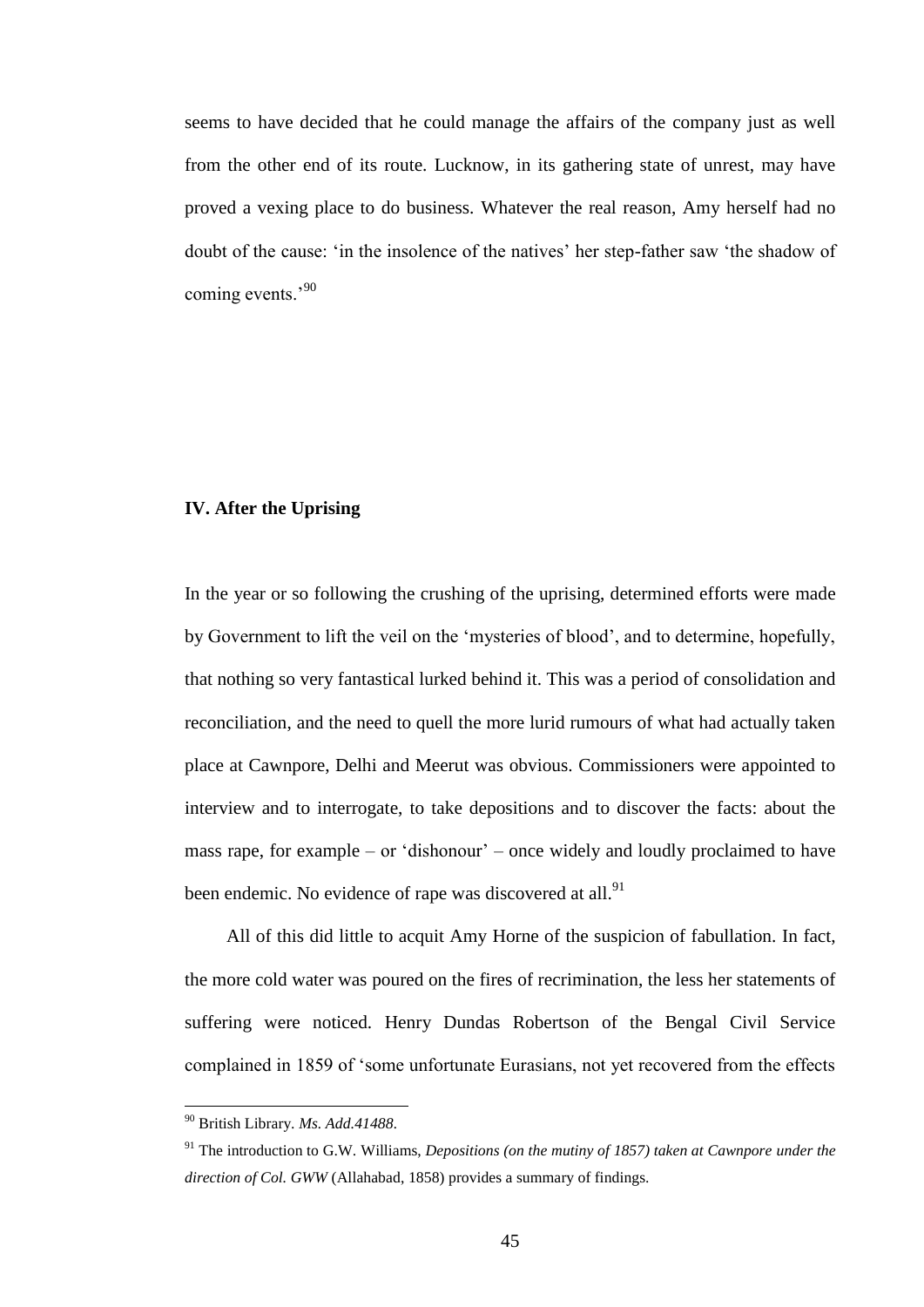of the scenes through which they had passed … falling into the hands of illiterate men, anxious to make out a good story,' and thereby producing, 'with the assistance of the latter, evidently exaggerated statements of their sufferings at the hands of the natives<sup>,92</sup>

Already in June of 1858, Mr George Campbell believed that 'we have not in a single instance recovered, or even had information of, any pure European woman who has gone through such scenes [of dishonour] ... the few cases which every now and then furnish the scanty foundations for mysterious and terrible paragraphs in the papers are those ... in which the sufferers were more or less natives or *allied to natives*.<sup>93</sup> This tactic of subdividing the sufferers of violence into those of 'pure European' blood and otherwise effectively safeguards the purity of the martyred dead, while casting into obscurity the impure, undeserving of notice or pity. To be 'more or less native' by blood was, inevitably, to be 'allied to natives' – those Eurasians who survived the massacres did so not by virtue of luck or faith or endurance, but rather because of their natural affinity for Indians and Indian ways.

Even those who persisted in believing the worst of their former sepoy enemies had little compassion for the sufferings of the racially impure. 'As to dishonour,' wrote Henry Dundas Robertson,

So far from its not taking place, my investigations firmly convinced me that it was as a general rule the case whenever the prisoners were not too emaciated by hardships to become objects of passion, as, it may be thought fortunately, was almost always the case with those of pure European extraction… But all over the country there are a few scattered Eurasian women who were permitted to live after dishonour; and their account,

<sup>92</sup> Robertson, Henry Dundas, *District Duties during the Revolt in the North-west Provinces of India, in 1857* (Smith, Elder & Co, London. 1859), p.181.

<sup>93</sup> George Campbell, 'Sepoy Atrocities'. *The Times*, June 5 1858. My italics.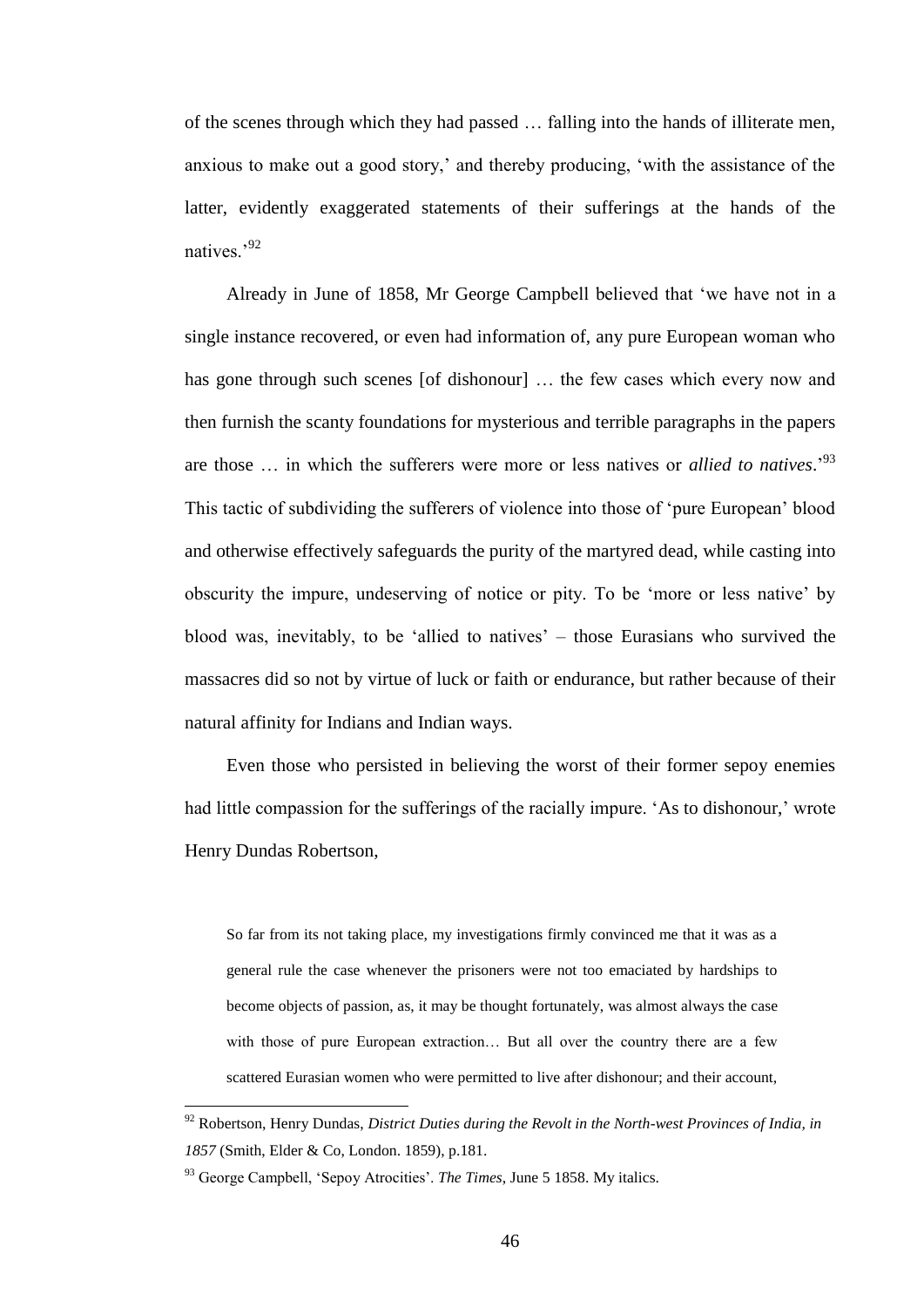or that of their husbands, is almost invariably the same… but enough has already been brought to light to satisfy all but the morbidly inquisitive. Except where the ends of justice are to be satisfied, a veil might well be dropped over so disagreeable a subject, which can only increase irritation on both sides, and be of no advantage to either party. 94

The use of the passive is significant. To be granted such 'permission' implies a complicity in, or at least an acquiescence to, the violation which had taken place. Those, therefore, like Amy Horne, who presented themselves alive after the massacre, no matter how much their accounts may gloss over the grisly details, were living in a state of shame. William H. Russell – often a compassionate commentator – may have stated that 'the shame (was) not her own', but clearly his views were not widely held in the increasingly racially-divided society of post-Mutiny India.<sup>95</sup> To have survived, it seemed, was to have entered into an accord with the native. Perhaps even to have invited 'dishonour' itself. British India, it seemed, preferred her saints neatly slaughtered.

Returning to Calcutta after her long captivity, 'a homeless destitute orphan',  $96$  Amy Horne would have had little sense of homecoming. Her immediate family had been destroyed in the massacre, and she was denied that 'safe return to those Anglo-Indian spaces that were invaded by the rebellion' that Gautam Chakravarty describes as the redemptive phase of Mutiny memoirs and fictions.<sup>97</sup> Even following her marriage to

<sup>94</sup> Robertson, *District Duties* (1859), p.182-183.

<sup>95</sup> *The Times*, 24 February 1859, p.9.

<sup>96</sup> British Library. *Ms. Add.41488.*

<sup>97</sup> Gautam Chakravarty, *The Indian Mutiny and the British Imagination* (Cambridge University Press, Cambridge. 2005), p.113.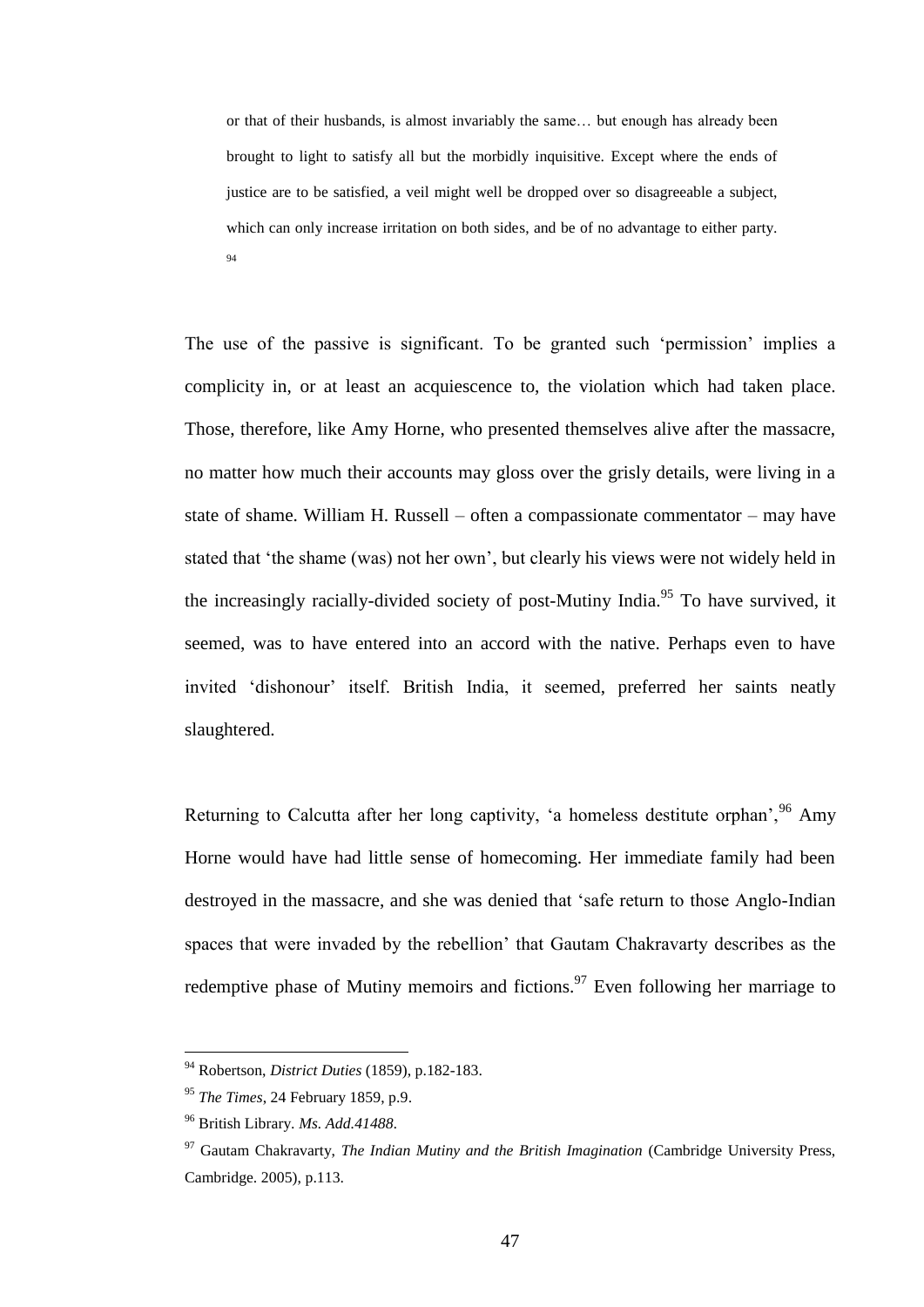the railwayman William Bennett, which occurred very shortly after her return, Horne would still be described, and would describe herself, as 'a survivor of Cawnpore' – for the rest of her life she would be possessed by the violent incidents of those ten months in 1857-58: 'My aching heart now bears only the images of the dead, and no spectre could haunt me more than the thoughts of the past,' as her 1913 account puts it.

After five children and nearly twenty years of marriage, Amy was widowed in 1877, and lived for some time in Howrah, a suburb of Calcutta. In her own words a 'pauper',  $98$  she apparently supported herself by giving piano lessons.  $99$  But it is fitting that the last known image of Amy Bennett, *nee* Horne, is an undated photograph taken at Cawnpore itself, in the fifty-acre memorial garden that surrounded the site of the massacre well.

### The photo has been removed from the digitized thesis due to potential copyright issues.

She had returned to the city at some point after 1913, to live with her youngest daughter Ruby and son-in-law William Savedra, who are probably the couple standing with her in the photograph. Even in her seventies, Amy's identification with Cawnpore, and with the sepulchral well that stood as the last memorial to the slain, still endured. Perhaps in the end, the associations of the place were too much for her: in the last years of her life she moved to Shimla with her daughter, and died there in 1921, aged 84.<sup>100</sup>

<sup>98</sup> Bennett, 'Ten Months Captivity', in *The Nineteenth Century & After*, II. p.84.

<sup>99</sup> Ward, *Our Bones are Scattered*, p.541.

<sup>&</sup>lt;sup>100</sup> Information supplied by Anne Callahan, a distant descendent of Ruby Savedra, in private correspondence.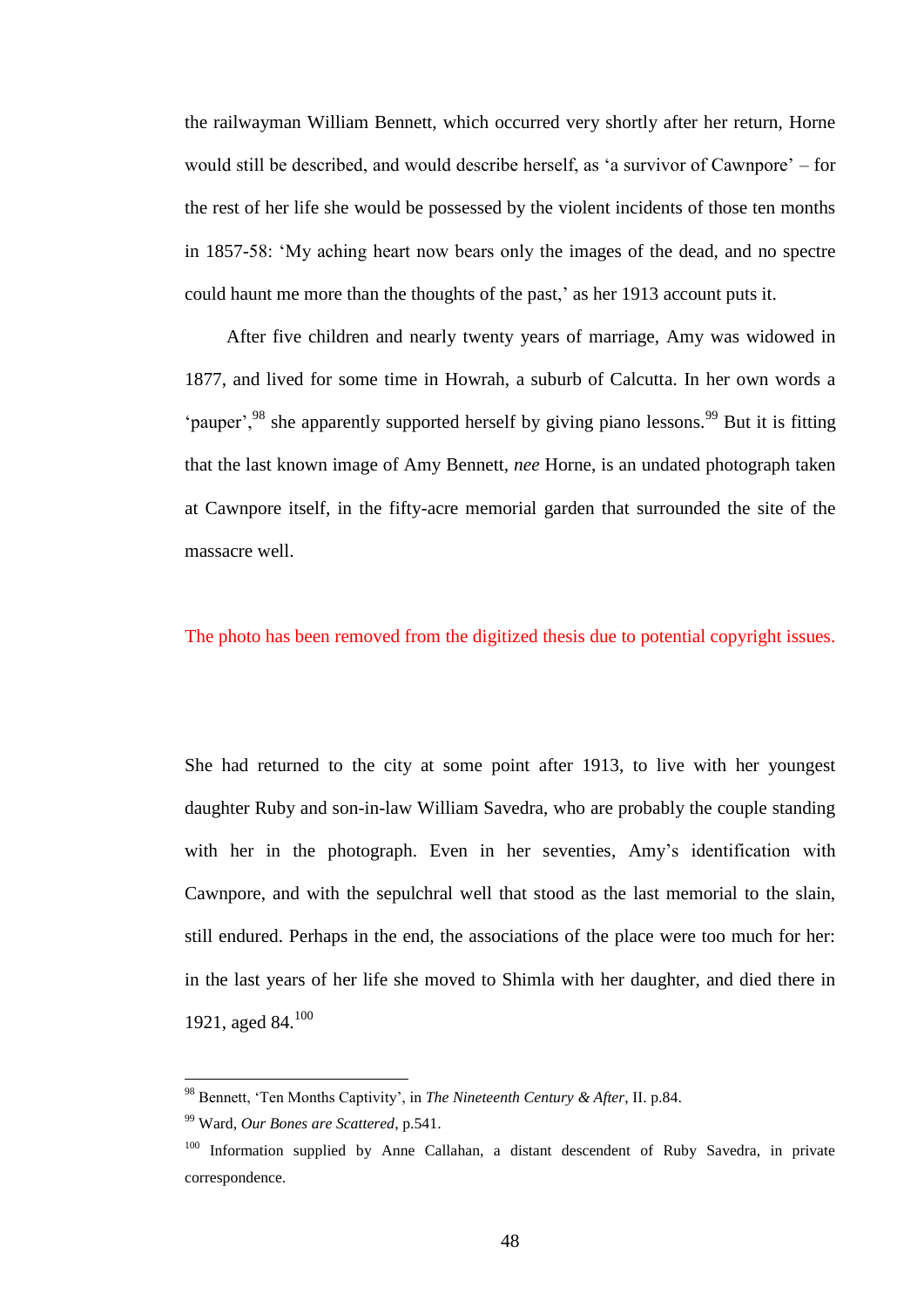Beyond the photographs, and the few scraps of biographical and genealogical data, little remains of Amy Horne but words: the four or five narrative accounts she left of her experiences. But to read these narratives with foreknowledge of their author's background is already to glimpse something of the historical and political forces that may have warped them out of strict objectivity.

In the next chapter, therefore, I will turn from Amy herself to the records of her testimony; narratives that may have escaped her control, and might tell us more about their author, and her experiences, than she intended.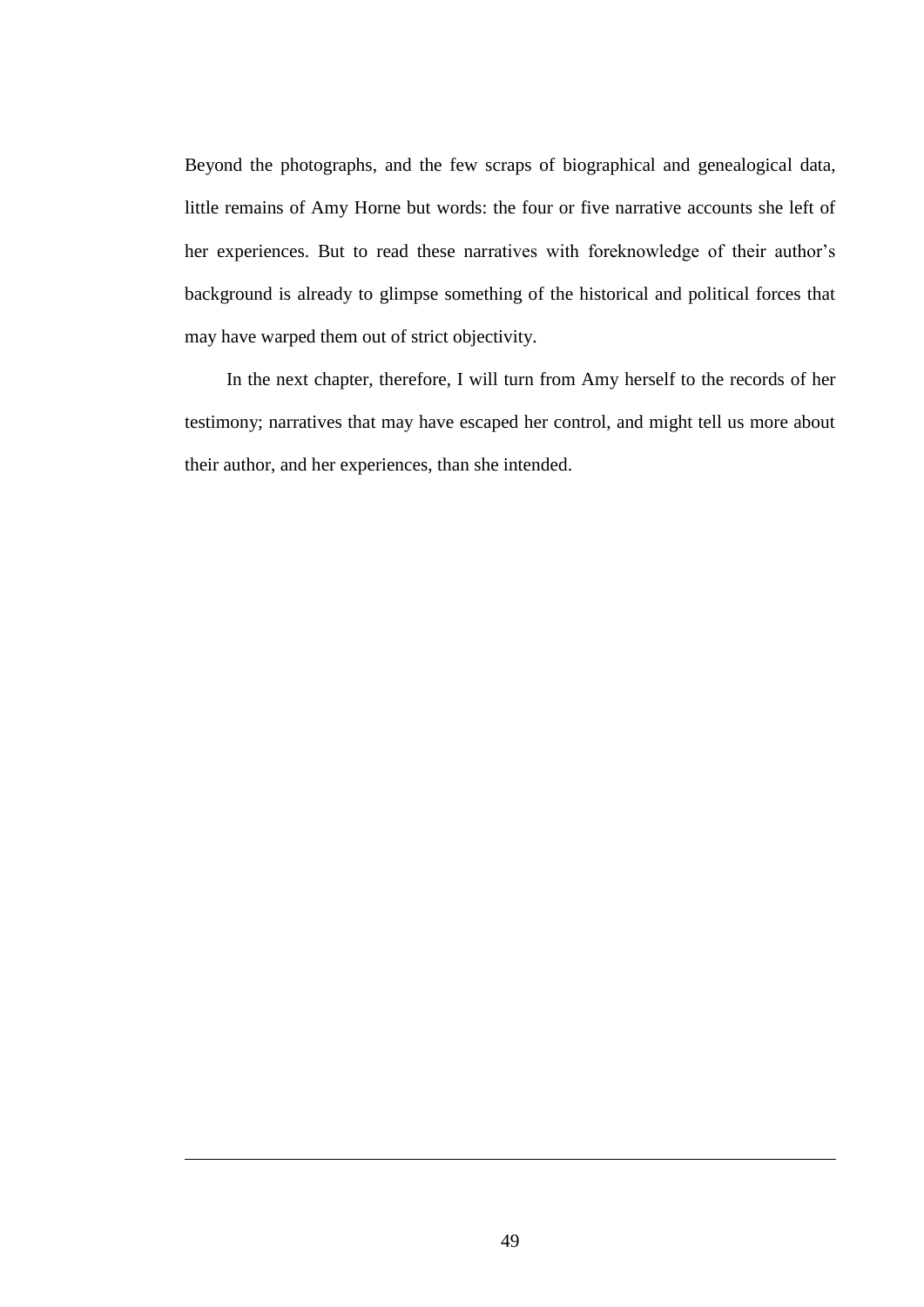#### **3.** *"A text which has been so handled"*

 $\overline{a}$ 

The Amy Horne Narratives in Historical Perspective

## **I. Statement Made at Calcutta, 29th June 1858<sup>101</sup>**

I remember, shortly after my arrival in Calcutta in 1858, having been asked to give evidence in regard to mutilation, before a Society named the 'Reform League', which consisted of the leading Government officials and mercantile men of Calcutta. The sittings were held in the Town Hall. $^{102}$ 

This note, in the published 1913 account of Amy's experiences, appears to provide context for the brief narrative, handwritten on two sheets of pale blue foolscap, now held in the School of Oriental and African Studies in London. The account is prefaced by a list of official witnesses, comprising two barristers, the secretary of the Assam Company and the secretary of the 'Indian Reform League' itself.

The latter society – more properly the India Reform League – was formed in Calcutta in 1857, during the panicked opening months of the uprising. Backed largely by private traders and other concerned individuals, its ostensible purpose was to prosecute the East India Company for indirectly causing the uprising through the maladministration of its Indian territories – Amy appears to have been mistaken about

<sup>101</sup> *SOAS MS 380667, Dodwell, 02: Various Documents*. Henry Herbert Dodwell (1879-1946) was professor of the history and culture of the British dominions in Asia at the School of Oriental and African Studies from 1922 until his death.

<sup>102</sup> Amelia Bennett, 'Ten Months Captivity after the Massacre at Cawnpore', *The Nineteenth Century and After*, No.437, July 1913, II. p.91.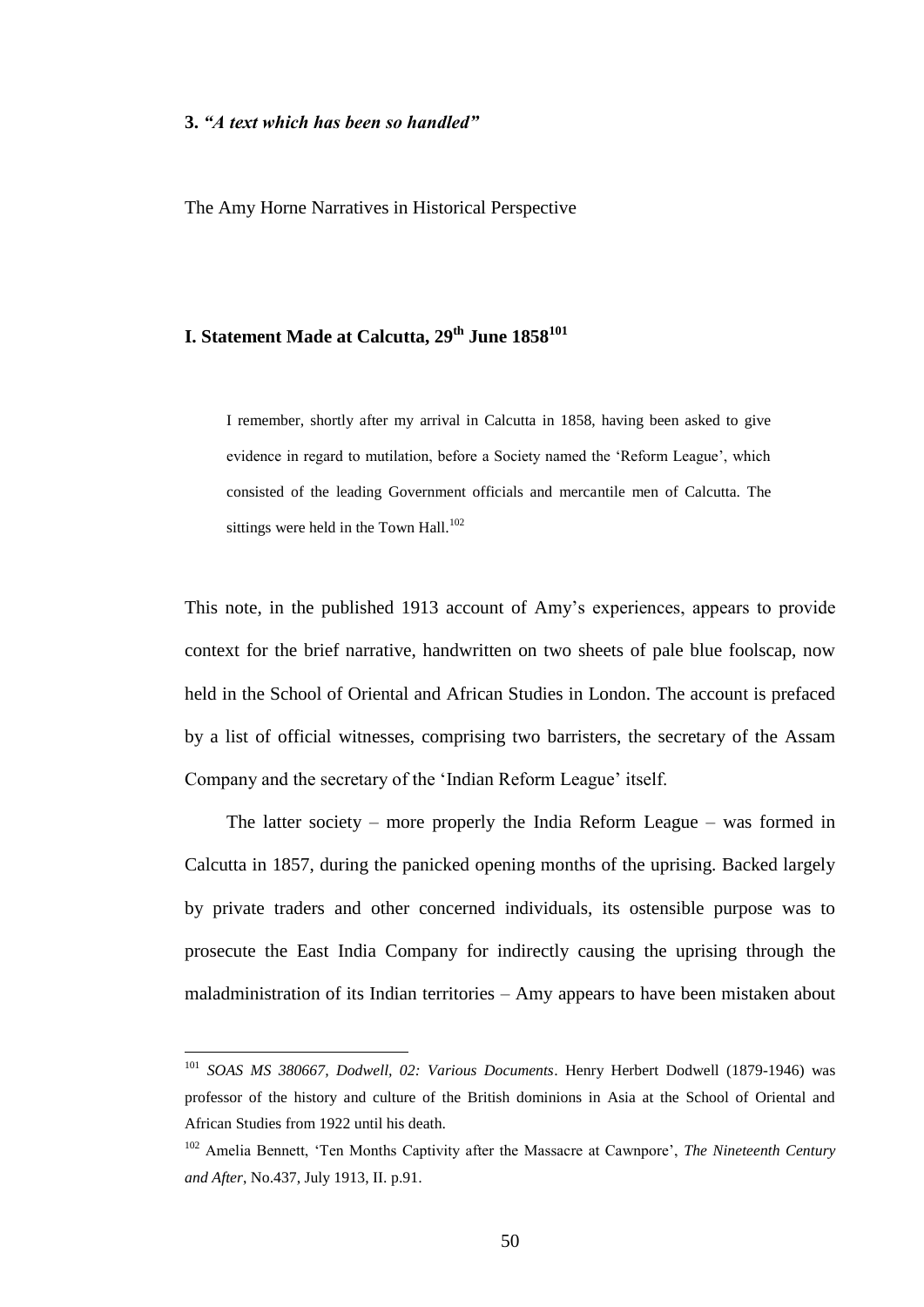the 'leading Government officials'.<sup>103</sup> If India was to be opened to free trade and private initiative, the supporters of the League argued, the iron hand of British judicial retribution must not be removed from the perpetrators of rebellion.<sup>104</sup>

In order to justify this position, it was necessary to prove that the actions of the rebels were excessive and inhuman, rather than reasonable responses to oppression: the diabolical acts of savages deserving only the harshest penalty. In particular, offences against women would demonstrably lie outside the limits of civilised warfare: by attacking, 'dishonouring' and mutilating women, the Indian rebel revealed himself as a degenerate sex criminal. Reports of just this kind of atrocity were at first given unquestioned credence in both the British and Indian press and public opinion: 'day by day,' claimed the Earl of Shaftesbury in *The Times*, 'ladies were coming into Calcutta with their ears and noses cut off and their eyes put out.<sup>'105</sup>

'Evidence in regard to mutilation' – or what passes for it – actually comprises the bulk of this witness statement. But if the Reform League wanted direct first-hand corroboration of the 'prodigious and almost indescribable outrages' of the rebels, they were to be disappointed.<sup>106</sup> Perhaps they should not have hoped for too much – a letter from 'an honourable and intelligent resident in Calcutta', later printed in *The Times* and dated July the  $1<sup>st</sup>$  1858, states that '(t)he young lady who survived the Cawnpore massacre is now in Calcutta. Her mind is still unsettled, and she cannot bear to be spoken to on the subject.<sup> $107$ </sup>

<sup>103</sup> *The Calcutta Review*, 30, Jan-June 1858, p. 230.

<sup>104</sup> *Ibid.*

<sup>105</sup> *The Times*, 2 November 1857, p. 5.

<sup>106</sup> The phrase comes from Charles Ball, *History*, quoted in Gautam Chakravarty, *The Indian Mutiny and the British Imagination* (Cambridge University Press, Cambridge, 2005), p. 38.

<sup>107</sup> *The Times*, 17 August 1858, p. 6.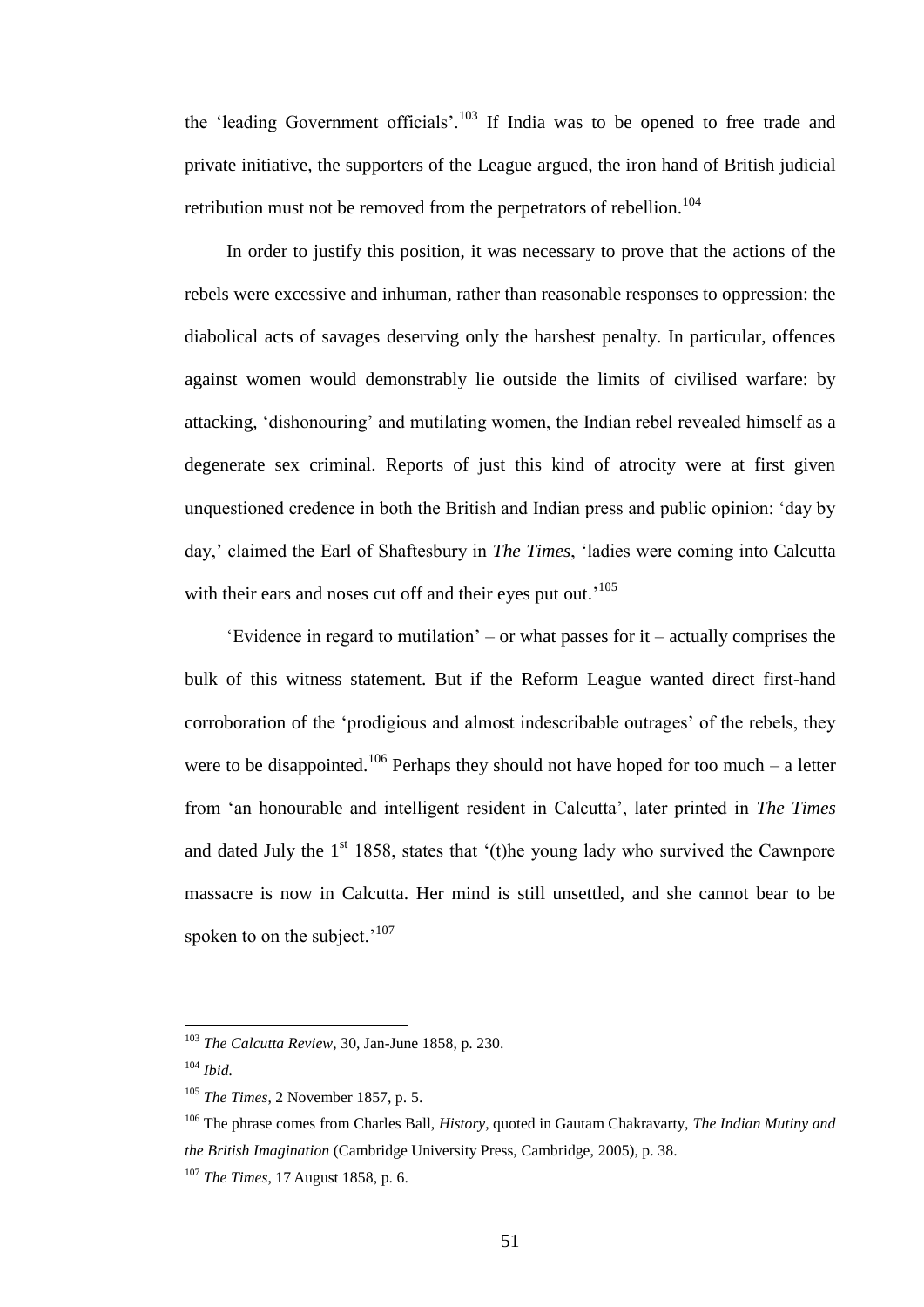Whatever the state of Amy's mind at the time, her description of the events of the uprising, and the experiences that followed, is related in surprisingly spartan prose, rather in the manner of a formal police interview. The events of the siege are given no mention, and the massacre at the river briefly concluded with the only actual mutilation directly witnessed by Amy herself: the unnamed gentleman 'fearfully mangled' while struggling in the water.<sup>108</sup>

Following this, however, there is little but rumour. 'I did not see any acts of cruelty,' Amy says of her period of incarceration in Cawnpore. Later, during the functional précis of her time spent with the rebel army, she describes herself 'obliged to walk beside [the] horse on which a sowar rode, my arm being [tied] by a cloth, one end of which he held. [In] one day, I walked 14 miles barefooted in the sun, in this way being dragged behind the horse  $-$  my feet were very much lacerated.<sup>109</sup> But the tone of this passage possibly suggests hardships endured rather than a deliberate act of cruelty or 'mutilation'.

The three instances of atrocity recounted in the narrative are all quite clearly stated as reports rather than direct observation. In each case the informant is identified: 'a native Christian', 'a sowar' and, interestingly, 'the servants who attended me'. These reports concern the sepoys at Cawnpore 'tantalizing' their starving captives with food, the torture and murder of a European girl at Farroukabad, and the slaughter of fourteen woman and children by the rebels in Lucknow. In each case the stories are told simply and without any attempt at interpretation. There is no implication that they may not be strictly true, or that the informants were exaggerating. Neither is any

<sup>108</sup> SOAS *MS 380667, Dodwell, 02: Various Documents*.

<sup>&</sup>lt;sup>109</sup> *Ibid*. The page is torn in the bottom corner and several words are missing – my own reconstructions are given in brackets.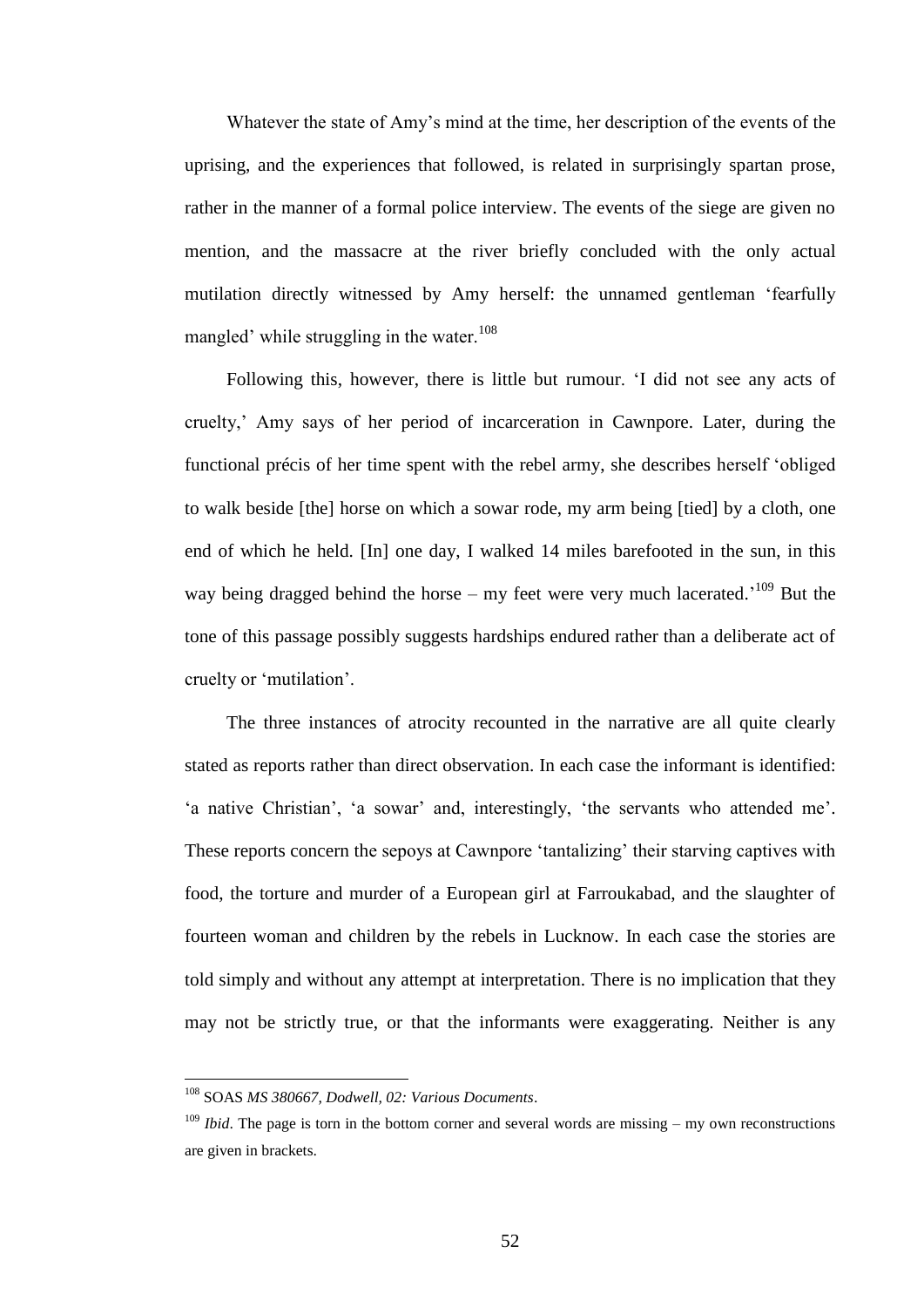evidence provided to support their veracity. Whilst in Cawnpore Amy 'frequently heard the shrieks of persons who were being slaughtered', but neither she nor her informants give any further enlargement upon this allegation.

Intriguingly, in the last two reports of atrocity Amy also describes attempts *by the rebels themselves* to stop the cruelty. At Farroukabad a sowar – Amy names him as Kulleem – intervenes to try and save the life of the European girl, but is threatened by the torturers. At Lucknow, 'the Moulvie of Fyzabad, named Shah Ahmoodillah' attempts to stop the murder of the captives in order to 'make terms with the English'. This is the same Ahmadullah Shah who, Amy later claimed, gave her sanctuary and protection during her stay in the city. The Moulvie receives further exoneration in the longer and more detailed narratives composed later, but the incident of Kulleem's attempted humanitarian intervention is erased completely.

Whether the India Reform League were satisfied with Amy's statement or not, they do not appear to have given it any further circulation or publicity. Meanwhile, however, it would appear that Amy, unsettled mind notwithstanding, had already either written or contributed to the composition of a separate account. 'I have heard of several other mutilations, [and] cruelty,' she writes at the end of her statement to the League, 'which I shall detail in a narrative [of] my captivity now preparing for publication.' We might wonder why Amy chose not to report these other 'mutilations' she had 'heard of' to the League, who would surely have been interested to learn of them. Meanwhile, in the absence of other evidence, it is certainly conceivable that this 'narrative of captivity' was at the root of the extraordinary story presented in *The Times* six weeks later.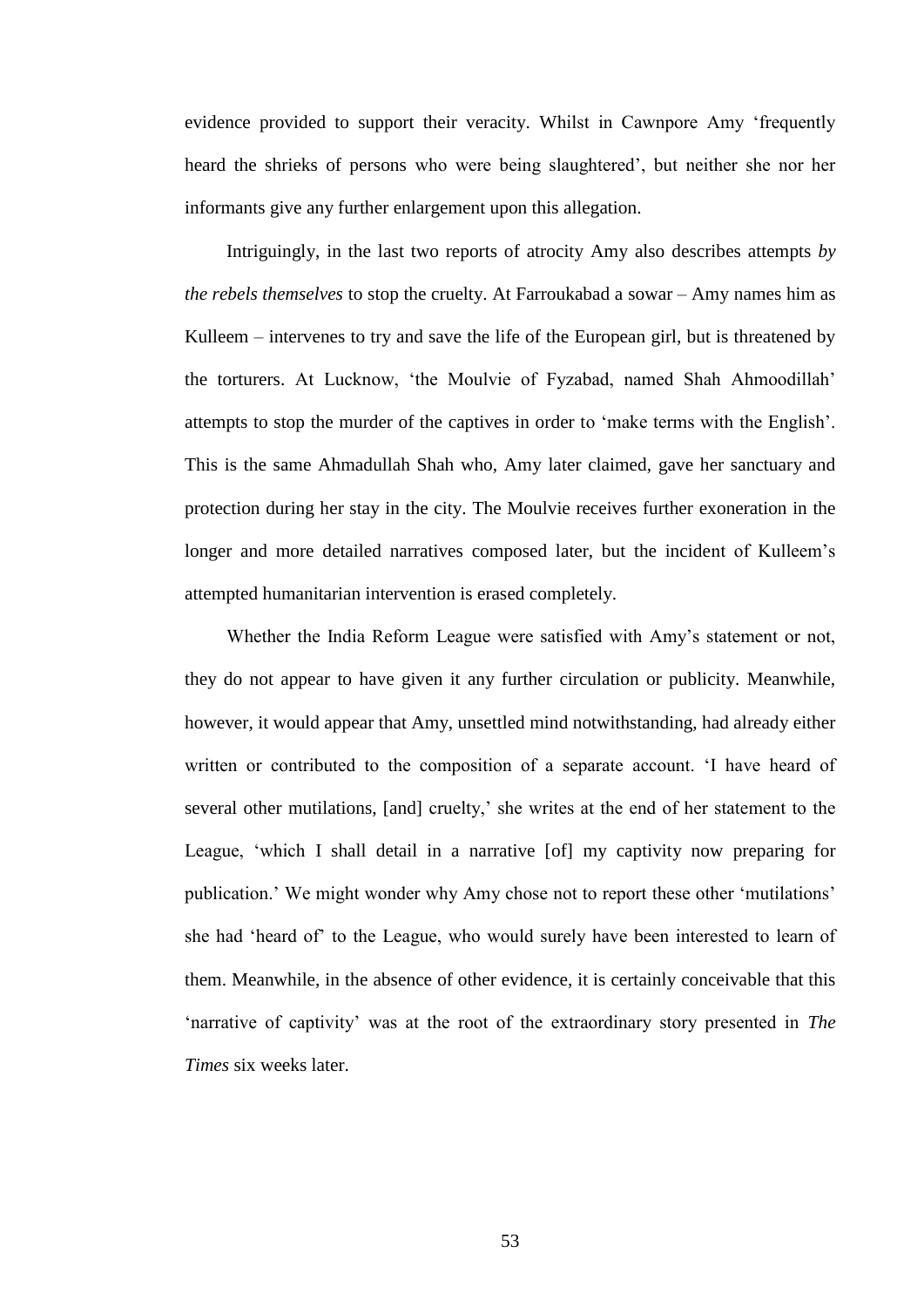## **II. "The Cawnpore Massacres": Narrative.** *The Times***, 11th August 1858 <sup>110</sup>**

A few months ago a profound sensation was created in India by the announcement that a young English lady had survived the dreadful massacre of Cawnpore and that after undergoing incredible privations and passing through adventures without parallel she had been at length restored to her friends … To this tale of painful interest we are now enabled to give a considerable development, for a full and complete narrative, purporting to proceed from the sufferer's own mouth, has been placed in our hands.

So wrote the editorial of *The Times* on the 11<sup>th</sup> of August 1858, which goes on to stress the potential fallibility of the account:

We have also been made acquainted with the name and connexions of the sufferer herself, but we cannot feel confident that the narrative, although conveyed in the shape of direct personal testimony, is to be received in all its parts as evidence at first hand. On the contrary, we are informed that the person assumed to have taken it down from the lips of the speaker did expand it by additions of his own, and though we are told that these additions have been struck out, it is impossible to rely upon the literal purity of a text which has been so handled.

Certainly, in comparison with the sparse summary given before the India Reform League, the remaining 'additions' to this text appear to be substantial. The editorial does, at least, provide a clue as to the production of the document. William Knighton, who forwarded the account to the newspaper, was formerly professor of History and Logic at the Hindu College, Calcutta, and probably the author of *The Private Life of an Eastern King* (1855), a muckraking account of the debaucheries of the royal court of

<sup>110</sup> *The Times*, 11 August 1858, p. 6.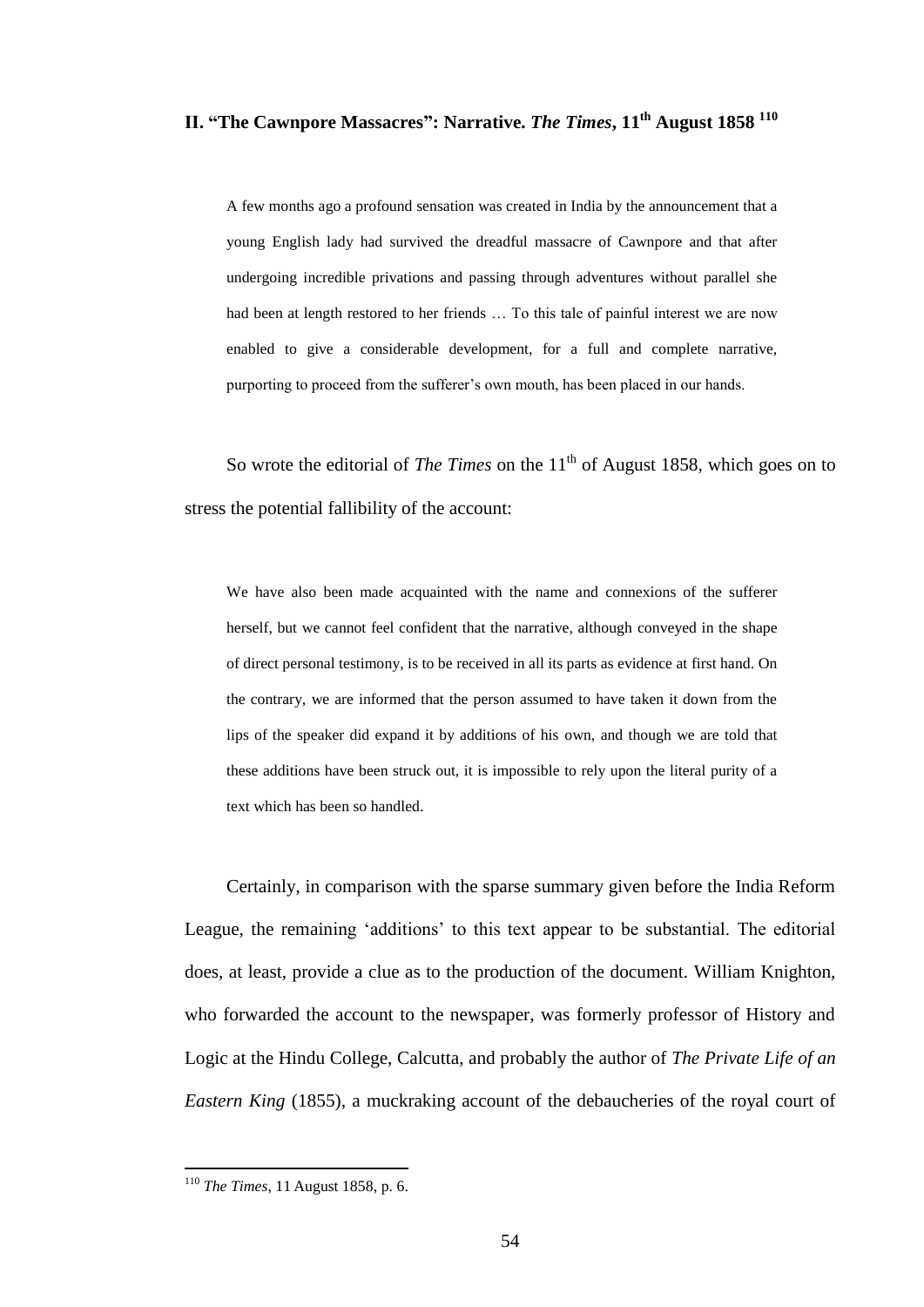Oudh.<sup>111</sup> He had returned to England in 1856, and was a friend of Carlyle. Amy's interlocutor – presumed to be Mr George W. Stuart of the Sudder Court, Alipore, once a pupil of Knighton's in Calcutta – assembled the account from notes taken during a verbal interview. He used the scanty details of her experiences and expanded them into the 'connected narrative' that she was unable, at this point, to provide. This, then, is essentially a work of fiction. Based on the evidence given in the other narratives, however, it might be possible to excavate some of the original inspirations behind the invention.

It would be tempting to imagine that the supposed ghostwriter had taken the bare details of Miss Horne's witness statement to the India Reform League and elaborated upon them. But the fastest mail service from India in the 1850s was provided by the regular P&O steamship service via the Red Sea and Suez; the last consignment of India mails prior to the 9<sup>th</sup> of August reached Southampton by the steamer *Pera* on the  $31<sup>st</sup>$  of July, and had left Calcutta on the  $19<sup>th</sup>$  of June, ten days before Amy made her statement to the League.<sup>112</sup> Mr Knighton's 'Calcutta correspondent' must therefore have interviewed Amy and composed his account before she made her official statement on the 29<sup>th</sup>. The *Times* story, while fantastical in many of its details and certainly wrong in others, may yet contain the traces of the earliest and most vivid description of Amy's ordeal.

The initial discrepancies can, perhaps, be put down to error: the narrator's age is given as sixteen 'at the time of the mutiny', and she is reported as accompanying 'my sister and her husband to Cawnpore.' The earlier report in the *Bengal Hurkaru* mistakenly gave Amy's age as seventeen at the time of her rescue, and quite possibly

<sup>111</sup> William Knighton, *The Private Life of an Eastern King* (Hope and Co, London, 1855).

<sup>112</sup> *The Times*, 1 August 1858, p.10.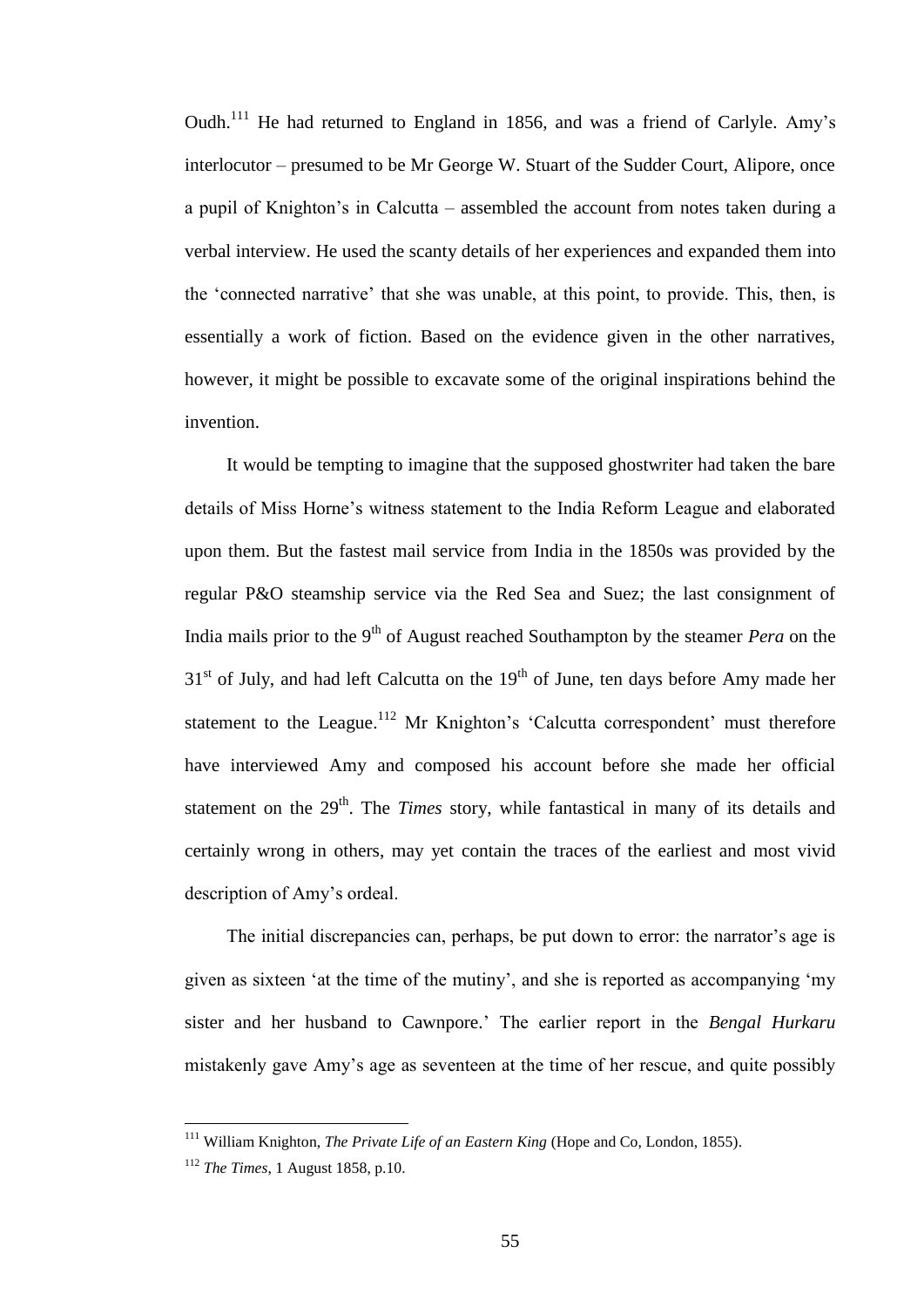the interviewer has taken this as fact and merely deducted a year. The muddled family background, too, might be the product of a simplification or reduction on the part of an author keen to move on to the more compelling aspects of his story. Similarly, the confusion of dates given throughout the narrative – the *Times* editorial labels them 'opposed to probability' – could be the attempt of the author to impose a sense of chronology upon an otherwise disjointed and circling verbal testimony.

But there are other details within the story that resist this sort of reasonable explanation. If we can assume that the additions and amendments of the author were in the interests of adding structure, drama and internal cohesion to the original account, then any inherently dramatic and coherent aspect of the original would surely have been incorporated. The most dramatic episode in the story must certainly be the massacre at the riverbank, but here the *Times* account is curiously vague. Significantly, the figure of the sowar, or cavalryman presumed to have bodily taken Amy from the boat and dragged her away as a captive, is completely missing. The sowar appears nowhere in the account, although the introductory letter from Mr Knighton mentions that 'the young lady was taken captive by the same Sowar who carried away Miss Wheeler' (the daughter of General Wheeler, widely supposed to have been abducted and later to have committed suicide).<sup>113</sup>

Instead of the scene of abduction (or perhaps rescue) by the sowar, then, the *Times* account resorts to a sort of narrative haze to explain the survival of its protagonist: 'My senses had very nearly forsaken me. I was in a sort of stupor … I felt dizzy and sank on the deck … I fell by degrees into a sort of drowsy fit.' Amidst this dizzy blur, the narrator appears to survive merely due to accident or absent-mindedness

<sup>113</sup> Jenny Sharpe, *Allegories of Empire: the figure of woman in the colonial text* (University of Minnesota Press, Minneapolis, 1993, p.72), provides a perceptive survey of the myth of Miss Wheeler's self-sacrifice.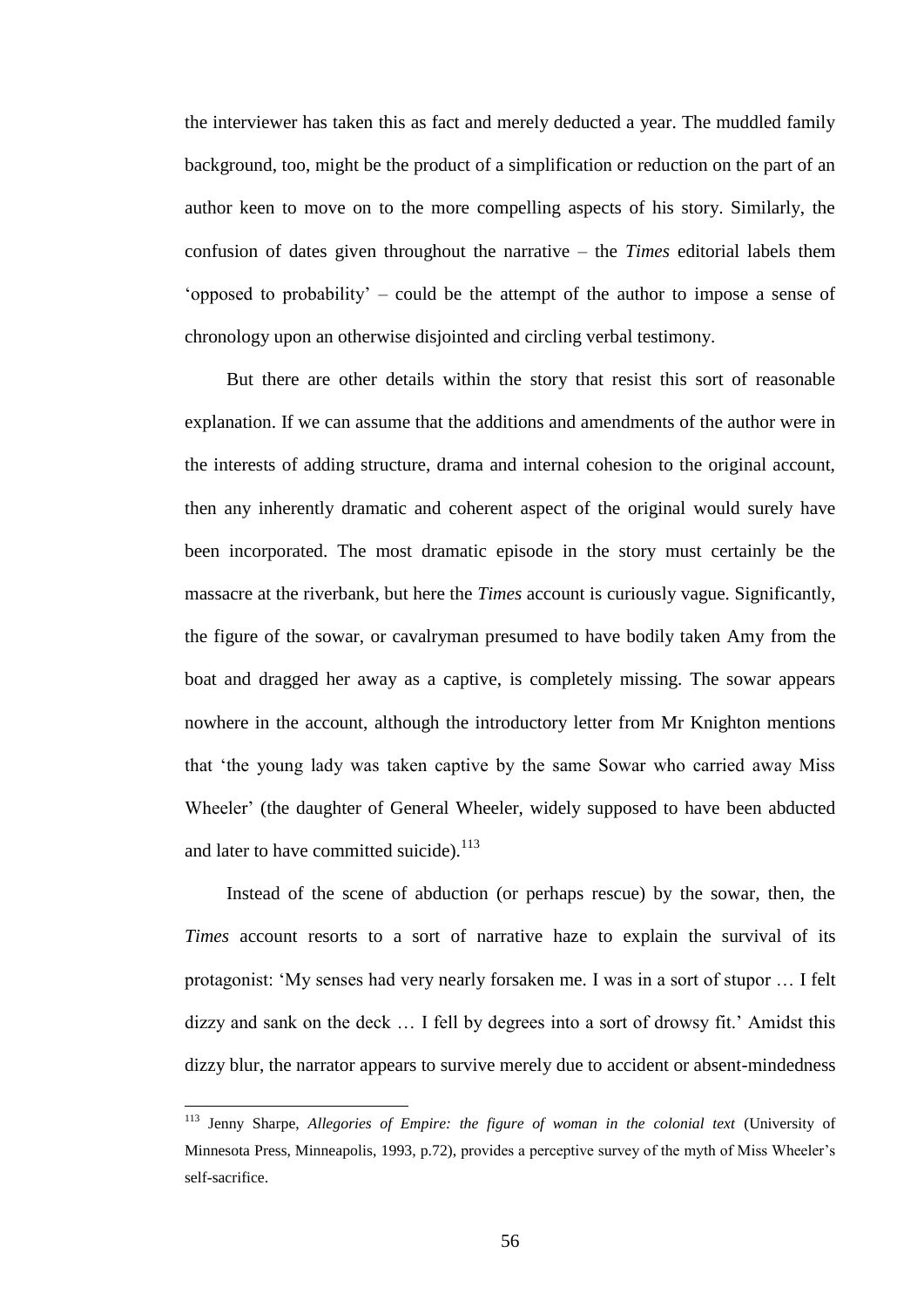on the part of the rebels. She falls into the water and manages to scramble onto the riverbank. After crawling 'about half a mile' she meets Miss Wheeler, in similar straits. Only then, an hour or more after the massacre, are they captured by 'a party of the enemy' and dragged away in different direction.

Taken to the rebel camp 'in a state of near nudity, for my clothes had been torn to pieces', the narrator is next mocked and humiliated by an undifferentiated chorus of rebels: 'Clapping of hands and cries of 'Khoob Kea!' ('Well done') burst upon my stupefied senses. A circle formed round me. I sank on the ground and buried my face in my hands. Oh, the agony of those moments!'

At this point, however, one of the strangest figures in the story appears upon the scene: an African eunuch, formerly employed by the King of Oudh. We later learn that he has arrived in Cawnpore as a courier with dispatches to Nana Sahib from the 'Moulvie of Fyzabad' in Lucknow. The eunuch takes pity on the narrator, covering her with a *chadar* and telling the persecutors to spare her. This 'sable benefactor' then cares for the narrator, taking her to a tent and giving her clothes, Indian food and a bed, before once more disappearing. The African reappears later in the story, however, to expedite the narrator's introduction to the Maulvi.

It is true that African eunuchs were employed by King Wajid Ali Shah of Oudh, and that some of them joined the rebel cause. One of them, named 'Bob the Nailer' by the British garrison in Lucknow, later became one of their most effective snipers.<sup>114</sup> However, the ostensible reason for this man's appearance in the story is palpably absurd: at this time (late June 1857) the Maulvi Ahmadullah Shah was still a prisoner of the British in Faizabad, and it would be several months before he exercised any

<sup>114</sup> Ruutz Rees, L.E., *A Personal Narrative of the Siege of Lucknow* (Longman, London, 1858), p. 196.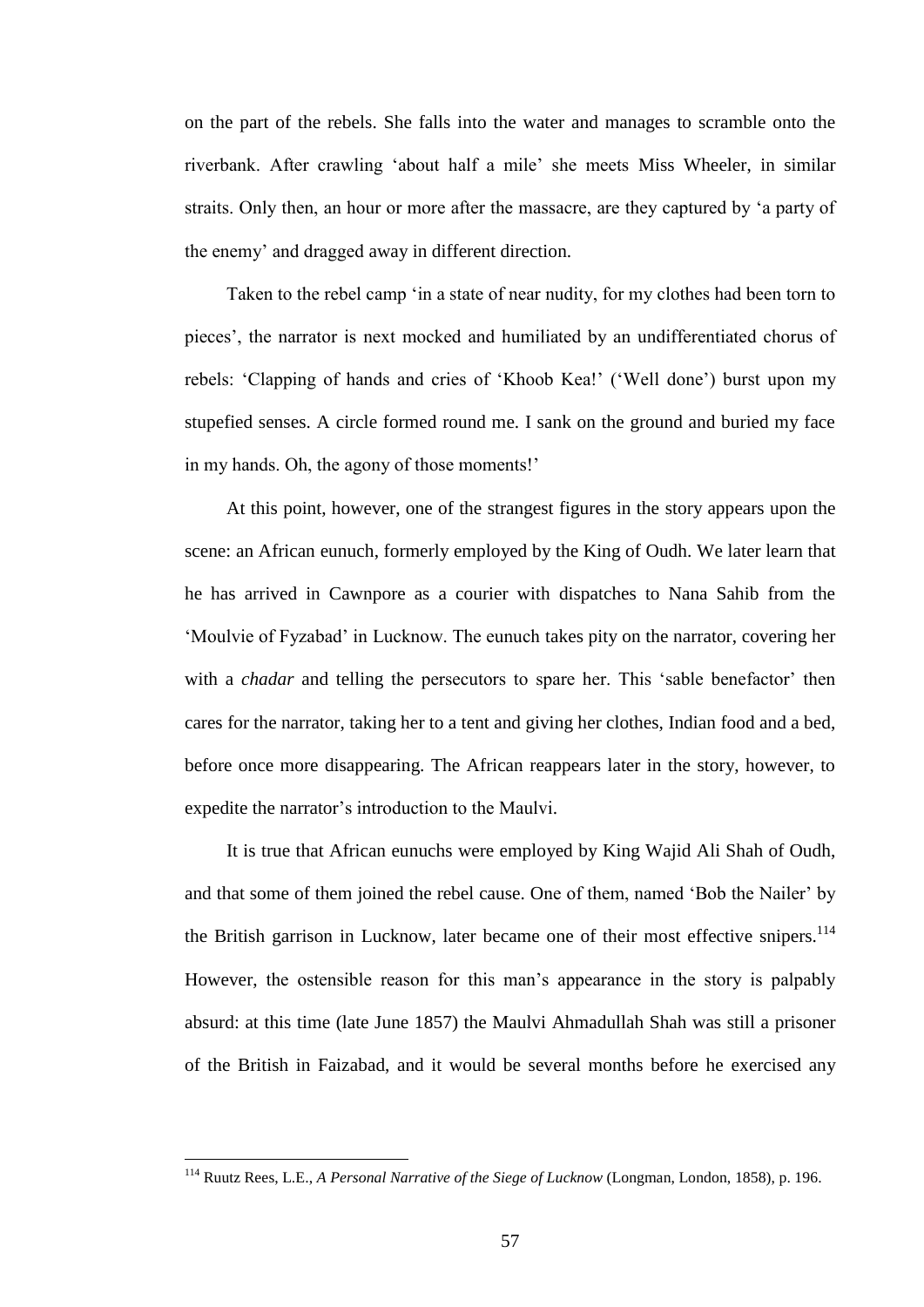political authority.<sup>115</sup> The narrator's 'kindly African', however, seems to function as a mask for various other figures within the wider story.

All the other narratives have the sowar, later named as Mohammed Ismail Khan, dragging Amy from the river, taking her to a hut and later feeding her. She is taken to the tent of the Maulvi Liakut Ali, who provides her with a set of 'native' clothes as part of her ritual conversion to Islam. The footnote to Forrest's history relates that Azimullah Khan, advisor to Nana Sahib, takes pity on her suffering in very similar terms to those used by the African. It is the sowar, again, who carries her message to the Maulvi Ahmadullah Shah. All of these men, however, are Indian rebels. By disguising them as the fictional 'kindly African', their sympathetic gestures are separated from the 'heartless and cruel' mass of mutineers. By introducing this figure, ethnically distinct from the Indian rebels, yet still 'other', the writer escapes the potential ambiguity of sympathies: the rebels can be portrayed as wholly bad, and the narrator's survival shown to be entirely divorced from any redeeming actions on their part.

African eunuchs, of course, are totemic figures within the art and literature of Orientalist fantasy; fittingly, they function as harem guards. Desexed, and yet suggestive of captive sexuality, the figure of the black eunuch in this story serves both to highlight the narrator's sexual vulnerability – her state of 'nudity' and 'shame' – and to guard her against the implied threat of rape.<sup>116</sup> The *Times* editorial remarks that the 'unspeakable issue of sexual violence against captive white women receives but little solution from this unexpected report.' The anxiety remains, however; with the frequent

<sup>115</sup> Jafri, 'Profile of a Saintly Rebel', *Social Scientist*, 26 (1998), p. 43.

<sup>116</sup> Mary Roberts, *Intimate Outsiders: the harem in Ottoman and Orientalist art and travel* (Duke University Press, Durham, 2007), p. 104.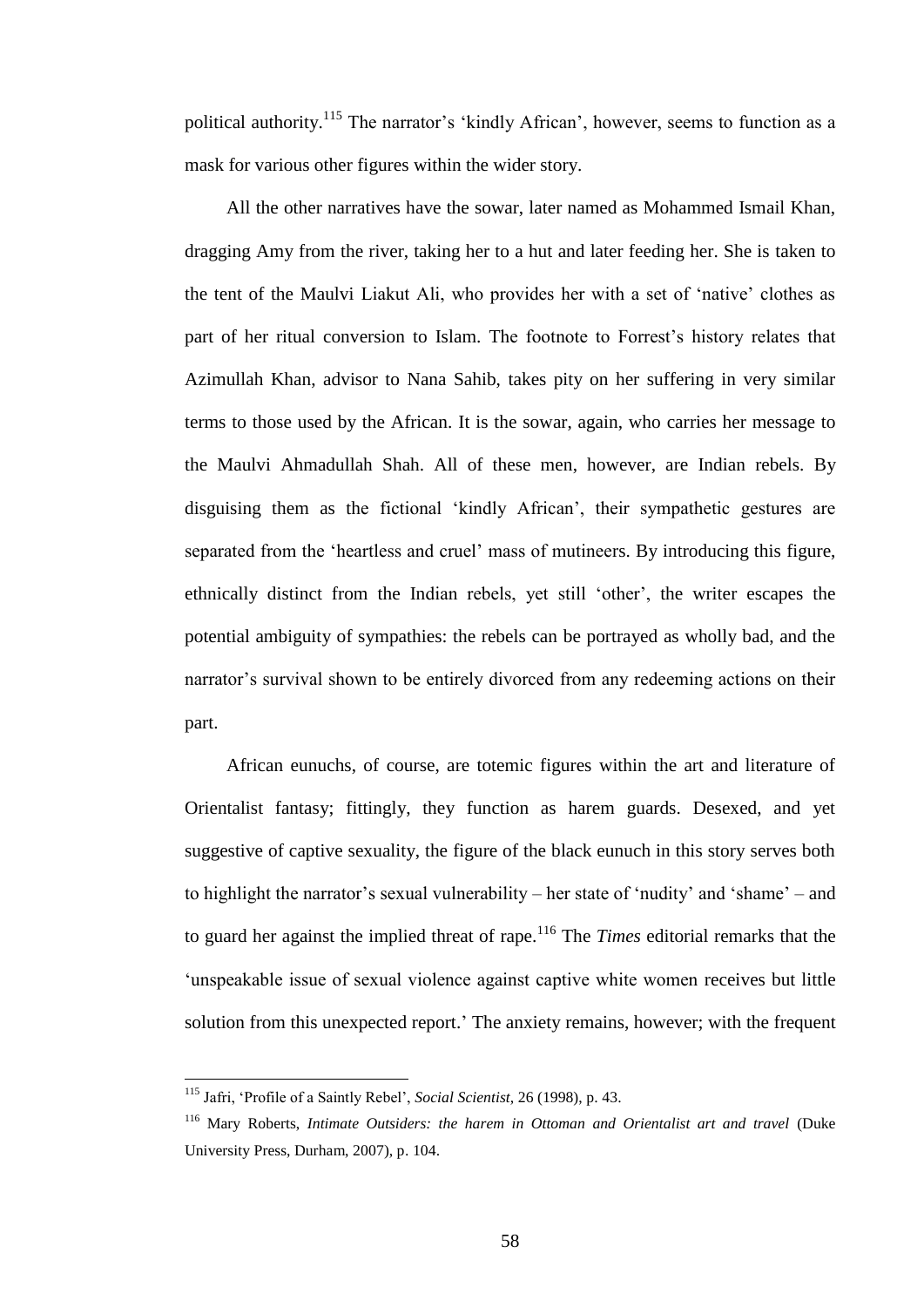disappearances of the African 'harem guard', the narrator is left to the implied rapacious attentions of the other rebels. This is a narrative that constantly suggests and then defers sexual threat, while never confronting it directly.

The remainder of the account comprises a lengthy and rather picaresque series of adventures and travails. If William Knighton, who supplied the story to the newspaper, was the author of the scurrilous *Private Life of an Eastern King*, and Mr Stuart, the supposed editor of the account, was his pupil, it is perhaps not surprising that events and incidents in the rebel court of Oudh figure so heavily. There is a constant ambiguity and mutability of protection and threat: 'In every respect I was well cared for and treated by the Begum', and yet this same Begum later transforms into 'a grim and suspicious woman (who acts) with prompt cruelty'. Similarly, the Maulvi, despite being 'a good, feeling, warm hearted man', was still 'a despot, (who) could order any person under him to be put to death.' The inherent fickleness of 'oriental' character and morality, the dishonesty and inhumanity of Indian leaders, and the apparent inevitability of 'native' tyranny and excess are all displayed to the full.

Following the British capture of Lucknow (here given as the  $12<sup>th</sup>$  of November, although in reality this was only the initial relief of the garrison), the narrative emerges from the confines of Orientalist palace fantasy and enters an altogether stranger landscape. Unable – or perhaps unwilling – to surrender herself to the British forces, the narrator instead accompanies a band of mutineers fleeing into the Oudh countryside. After their chastisement by the British, these rebels are portrayed as 'contemptible', no longer menacing or threatening. 'I was strong, I was well treated and able to bear any amount of fatigue', the narrator states. This strength is mental as well as physical; with the rebels 'in a fearful state of mind' and 'exceedingly stupid' (i.e. stupefied), the narrator is able to effectively dominate her captors. 'I spoke to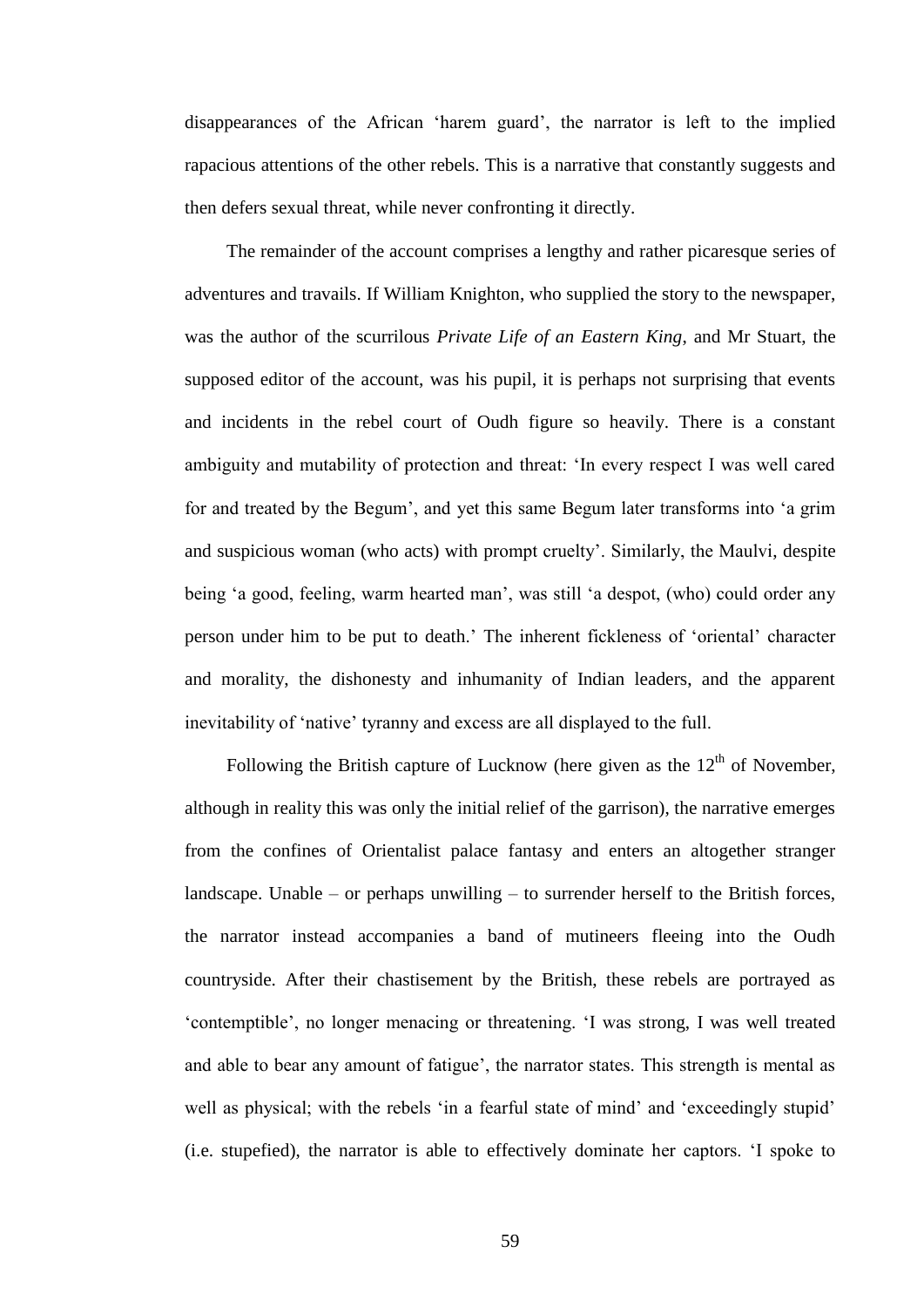them and called for a council. They were eager to hear me.' The subsequent subterfuge, in which the narrator presents herself as the cousin of the magistrate of Allahabad, is given as evidence of the beaten and subjugated state of the rebels. It also, of course, shows the narrator, as a 'white' woman, possessed of an inherently masterful spirit. She is, even in extremity, a *natural* leader.

This strange episode of survivalist cunning leads to her release – with an armed escort of rebels, no less – and return to British society, where 'my Mohammedan costume, sunburnt face and emaciated form tended effectually to disguise me.' Even here, at the moment of liberation, the curious doubleness of the narrative is accentuated; only when finally 'clasped (in the) warm embraces' of her family can the narrator resume her position as a protected white woman, 'as happy and comfortable as I could wish to be.'

It is easy to see why the peculiarities of this story might render it dubious. '(An) ingenious writer,' the *Times* editorial muses, 'might have conceived without difficulty the case of a lady's escape, and composed a plausible story for his imagined heroine.' It is, of course, an anonymous account. But while the similarities with the better attested Horne narratives make her identification as the presumed author hard to avoid, it is impossible to know how much of the story is based on her own words. As an interpretation, however, and one almost certainly based on verbal testimony, the newspaper account provides a tantalising and provoking glimpse of certain ambiguities and nuances perhaps lacking from the other versions of the story.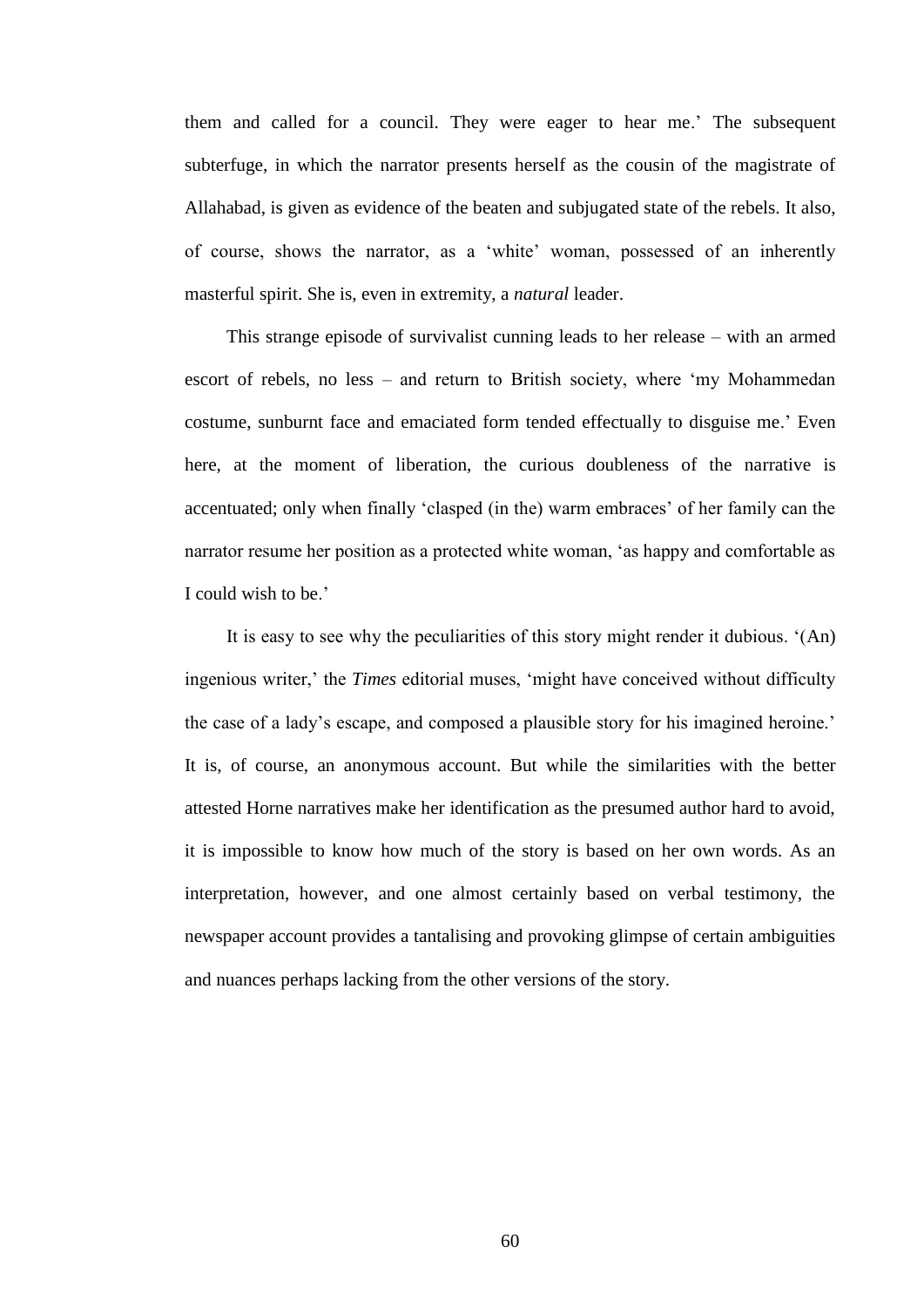## **III. The Narrative of 'Amy Haines'. British Library. 117**

This lengthy handwritten account, comprising over forty pages of foolscap, could be regarded as one of the two central texts in the Amy Horne story. It was not, however, written by Amy herself. Signed off as 'True Copy / R MacRae / Lucknow on  $30<sup>th</sup>$  Jan 1890', it is drafted in more than one hand, and neither of them similar to that of the 1858 witness statement or the letters kept in the National Archives of India. It appears under a pseudonym; although Mr MacRae doubtless knew Amy's true identity, when the original was written she was recently married. She may have wished to guard her new family respectability from imputations of dishonour.

Chronologically, this account falls somewhere between the brief witness statement dated 1858 and the published narrative of 1913. Towards the end of the account there is a note of 'the terrible scenes which have marked the last year', implying that it was written within twelve months of the initial uprising at Cawnpore. Drafted at a time when the story of the Mutiny was still inchoate, still a Babel of contending eyewitness accounts, in its raggedness, its awkward syntax and lack of narrative shaping, this manuscript carries the raw edge of lived experience.

The principal addition to the other narratives is the lengthy opening passage concerning the narrator's stay in Lucknow. The witness statement for the India Reform League is sparing on the details ('We were obliged to leave Lucknow about the month of April in consequence of the threatening aspect of affairs'). The 1872 trial report is similarly brief ('In May, 1857, the witness, with her mother and stepfather, and five brothers and a sister, removed from Lucknow to Cawnpore for protection, there being

<sup>117</sup> Oriental & India Office Collection, British Library, London. *Ms. Add.41488*: 'Letters and papers relating to the Indian Mutiny' … ff. 53-95, by Mrs Amy Haines'.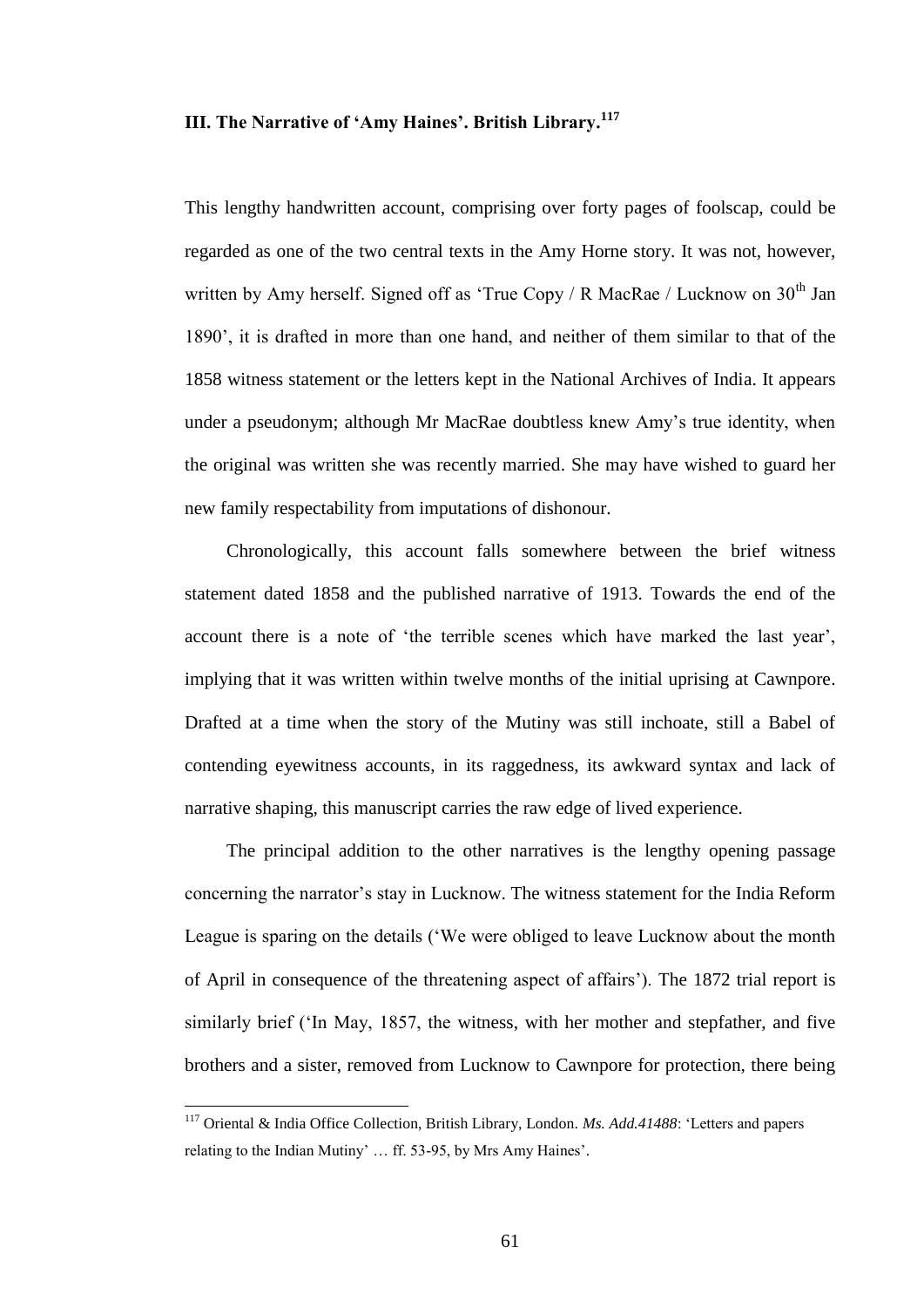rumours of an intended outbreak'), while the *Times* article and the 1919 magazine account omit the episode entirely. The omission hardly seems surprising; Amy's stay in Lucknow predates the uprising by several months, and aside from the odd incident of the flower garland 'assault' contains nothing pertaining to the events that are to follow. Instead, this passage appears to serve as a vehicle for Horne's outrage and disgust at Indian manners and culture: the 'indecent, abusive' people, the filthy streets, the obscene paintings, even the depravities of the resident 'monkies'.

This emphasis is significant. In one sense, the opening passage about Lucknow sets the tone for the entire account. For here, instead of the relative levity and equanimity of the story published in the *Times*, with its 'kindly African' and 'good, feeling, warm hearted' Maulvi, there is nothing but bitter scorn and contempt for India and its inhabitants. The Maulvi is transformed into a psychopath, demanding the deaths of women and children; there are no sympathetic portrayals of Indians at all.

After the narrator's arrival in Cawnpore, the entrenchment siege is rendered in a series of vivid impressions. The events described – the initial bombardment on June the  $6<sup>th</sup>$ , the midnight sally by the heroic Captain Moore to spike the enemy guns, and the burning of the hospital barracks the following day – are all attested in the accounts of Mowbray Thomson and William Shepherd.<sup>118</sup> Overall, though, it is the physical and psychological experience of life in the entrenchment that Amy's narrative conveys most acutely: the demands of thirst and hunger, the filth and discomfort, and the steady erosion of hope. In contrast to the individuated experiences of Thomson and Shepherd,

<sup>118</sup> Thomson, *The Story of Cawnpore* (1859), p.112. He states that Moore's foray happened after the burning of the barracks, which leads Ward (*Our Bones are Scattered*, 1996) to presume that there must have been two such attempts. Thomson, however, spent the majority of the siege stationed in an outlying piquet, and his chronology of the events inside the entrenchment may not be as exact as he implies.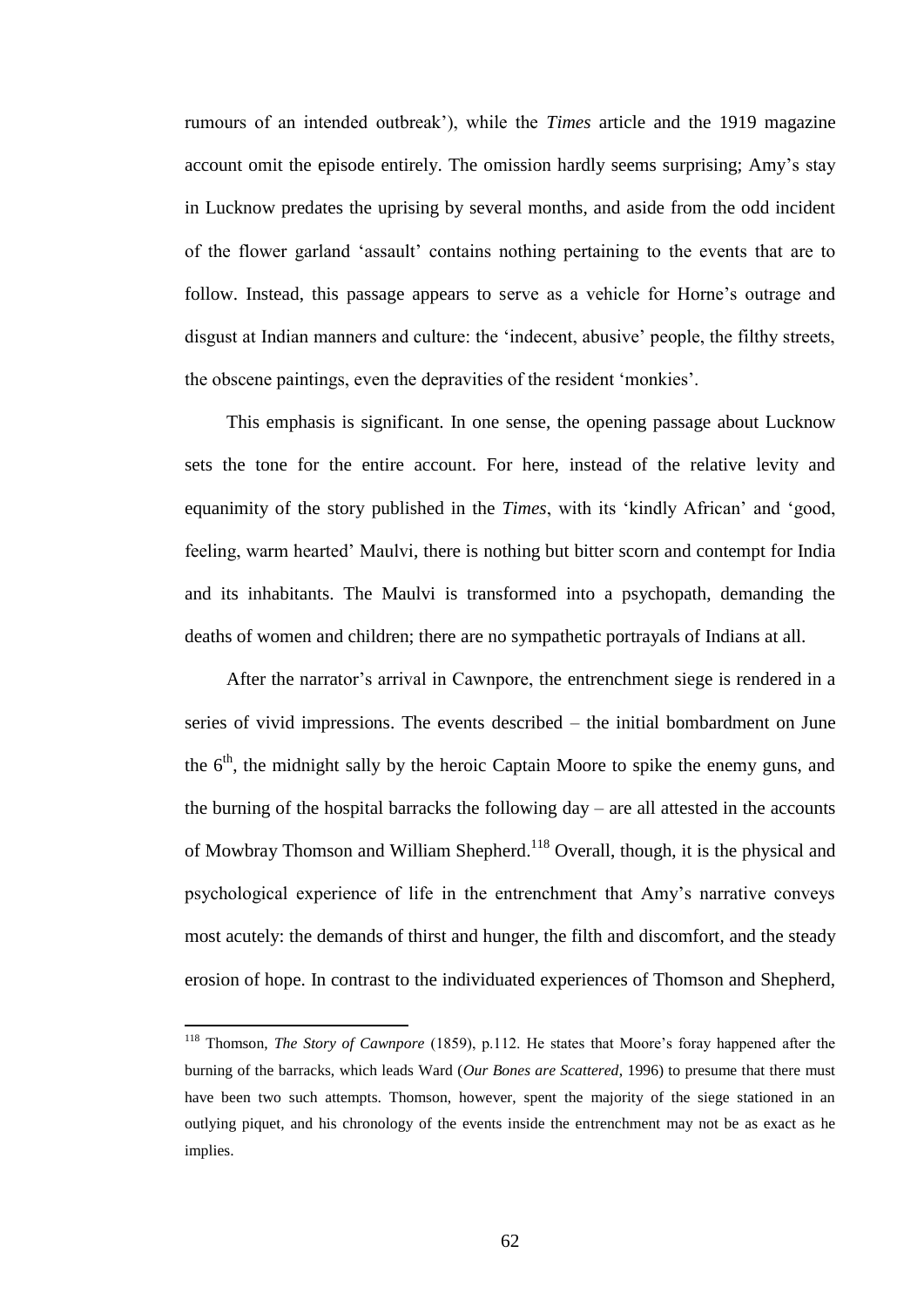both involved directly in the action of the defence, Amy's prose is typified by a passive detachment and a frequent use of plural pronouns. She is bearing witness here not to her own experience alone, but to that of the whole body of the besieged. Her account is the articulation of collective suffering, on behalf of those denied active agency in warfare.

Reading this narrative alongside those of Thomson and Shepherd, the concordances are often striking: within the packed enclosure of the barracks and the trenches, single incidents impact the lives of many. The wounding of an Indian servant is reported by Thomson: 'An ayah, while nursing the infant child of Lieutenant J. Harris, Bengal Engineers, lost both her legs by a round-shot, and the little innocent was picked off the ground suffused in its nurse's blood, but completely free from injury.' 119

What could well be the same scene is experienced directly, and far more personally, by Amy: 'Our stress for water can imagined when on one occasion we were obliged to drink it, mixed with human blood, which had fallen into our vessel from the wounds of an Ayah who was close by it when the bursting of a shell carried away both her legs.'<sup>120</sup>

The comparison is even more telling in the differing stress placed on another incident. 'Now and then our scanty and poor dietary was improved by the addition of some horse-soup,' writes Thomson. He then relates the shooting of one of the stray rebel horses, 'an old knacker … shot like lightning, brought into the barrack, and hewn up.'

<sup>119</sup> Thomson, *The Story of Cawnpore* (1859), p.102.

<sup>120</sup> British Library. *Ms. Add.41488.*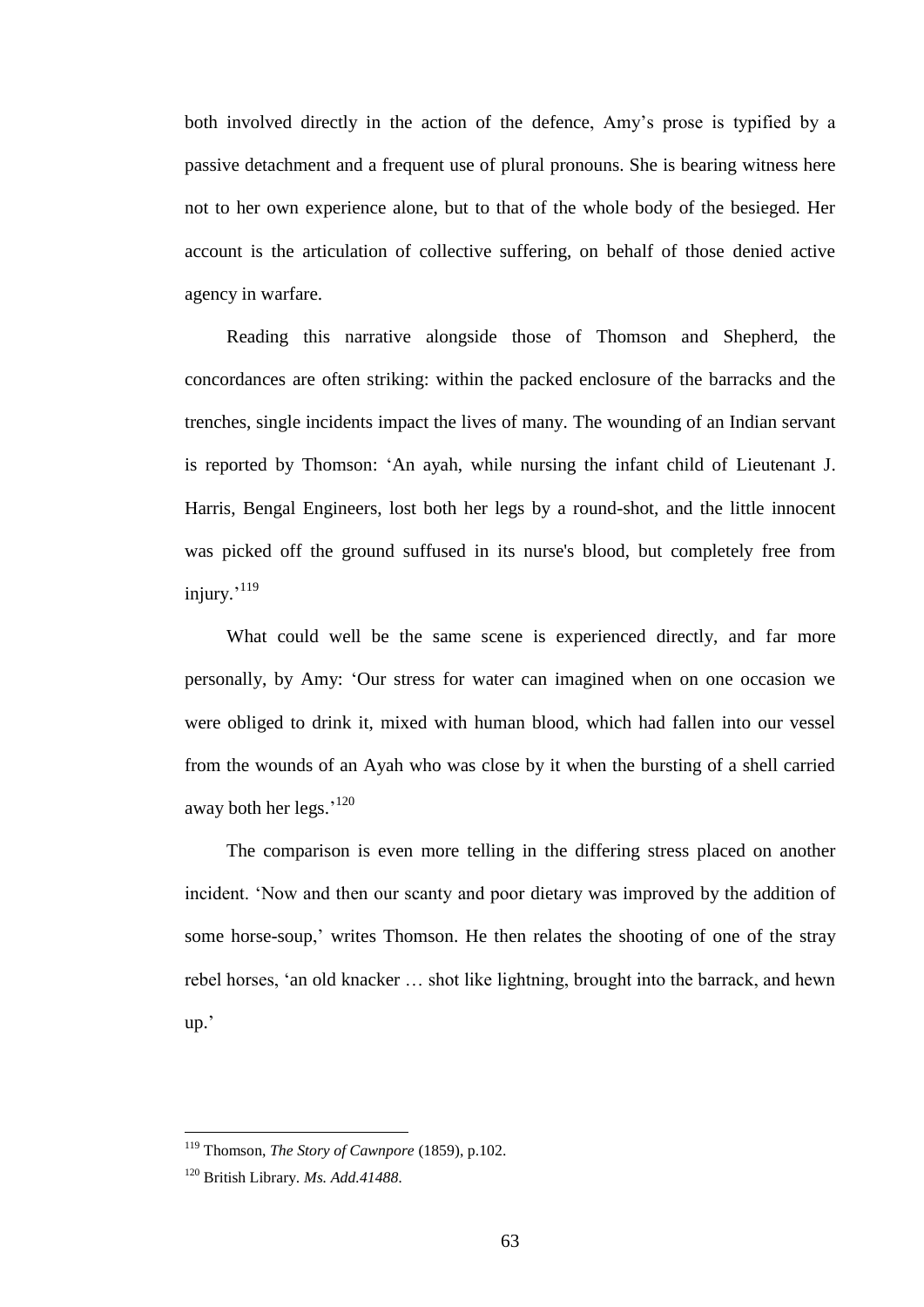Lump, thump, whack, went nondescript pieces of flesh into the fire, and, notwithstanding its decided claims to veneration on the score of antiquity, we thought it a more savoury meal than any of the recherché culinary curiosities of the lamented Soyer … The head, and some mysteries of the body, we stewed into soup, and liberally sent to fair friends in the intrenchment  $\dots$ <sup>121</sup>

This rather witty description, complete with onomatopoeic flourishes, stands in stark contrast to the desperation in Amy's account:

Our last meal was a horse, but neither myself nor my dear Parents partook of any, my poor little brothers and sisters did, they were dying of hunger and would have eaten the most loathsome thing; before we came to this point, I recollected throwing a bit of meat, which after a few days I carefully looked for, and finding it fortunately, shared it amongst the children.<sup>122</sup>

The sense of trauma imposed on the garrison, and particularly the women and children, by the enforced passivity of siege is obvious in this narrative. Mowbray Thomson recalls that some of the civilians 'were sinking into the settled vacancy of look which marked insanity. The old, babbling with confirmed imbecility, and the young raving in not a few cases with wild mania; while only the strongest retained the calmness demanded by the occasion.<sup>123</sup> Amy's experience, again, is more direct:

I witnessed most painful scenes, half our number lost their reason, and amongst them my poor dear mother. I had to sit and listen to her ravings, her miseries broke my heart and haunt me even now … I cared little what I suffered, but I could not bear to look on

<sup>121</sup> Thomson, *The Story of Cawnpore* (1859), pp. 82-83.

<sup>122</sup> British Library. *Ms. Add.41488.*

<sup>123</sup> Thomson, *The Story of Cawnpore* (1859), p. 88.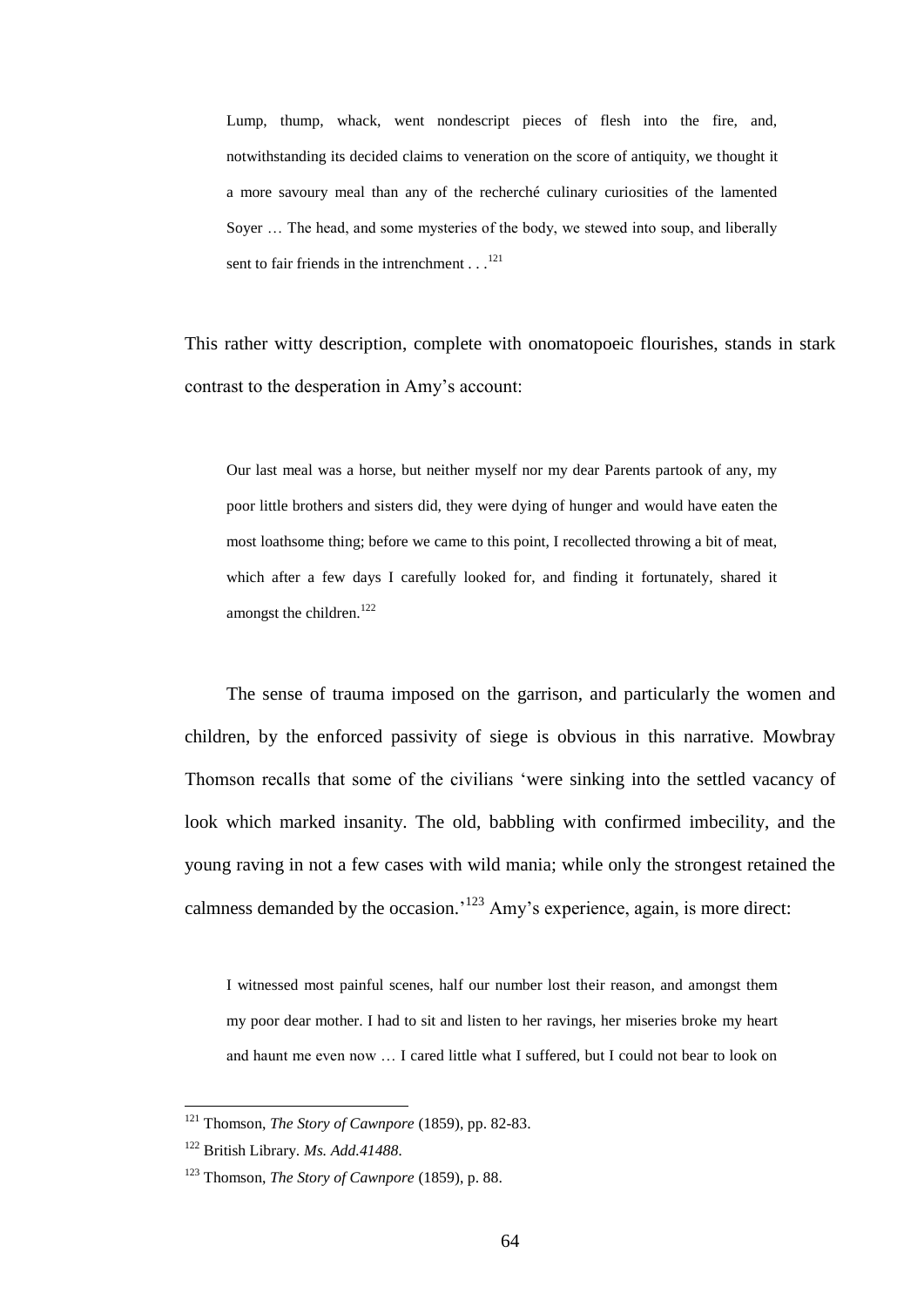their agonies, and often I had turned away feeling my own mind bordering on destruction.<sup>124</sup>

In the scene that follows, however, as the survivors commence their departure from the entrenchment under the white flag, Amy's narrative diverges more sharply from Thomson's. As the ragged garrison assemble for their march down to the river, the rebels 'rushed into our barracks terrifying us to death by their rude and rough manner, – Our bundles, money and what little valuables we had were forcibly taken away – Captain Kempland was savagely beaten by some of the Cavalry, his musket snatched out of his hands, and many other officers served in like manner.<sup>125</sup>

Thomson, one of those same officers, records a very different scene: a sharp altercation between a rebel and one of the British soldiers 'was the only semblance of an interruption to our departure.' In his account, the rebel troops behave with surprising cordiality towards their former colonial masters.<sup>126</sup> Eliza Bradshaw, the Eurasian wife of a bandmaster and another survivor of the massacre, also relates that the rebels 'said nothing to us, they did not abuse us.<sup>127</sup> This apparent contradiction led Barbara English to dismiss entirely 'Amelia Horne's absurd remarks, recorded many years later';<sup>128</sup> although, as we have seen, this particular narrative was probably written only a year later at most, and conceivably before that of Mowbray Thomson.

Rudrangshu Mukherjee, writing in reply to English's comment, makes the sensible observation that, in a scene of such chaos, it is entirely possible for different

<sup>124</sup> British Library. *Ms. Add.41488.*

<sup>125</sup> *Ibid.*

<sup>126</sup> Thomson, *The Story of Cawnpore* (1859), p.163.

<sup>127</sup> Deposition of Eliza Bradshaw, in Williams, *Depositions* (1858).

**<sup>128</sup>** English, Barbara, 'The Kanpur Massacres in India in the Revolt of 1857', in *Past & Present*, 142 (Feb 1994), p. 177.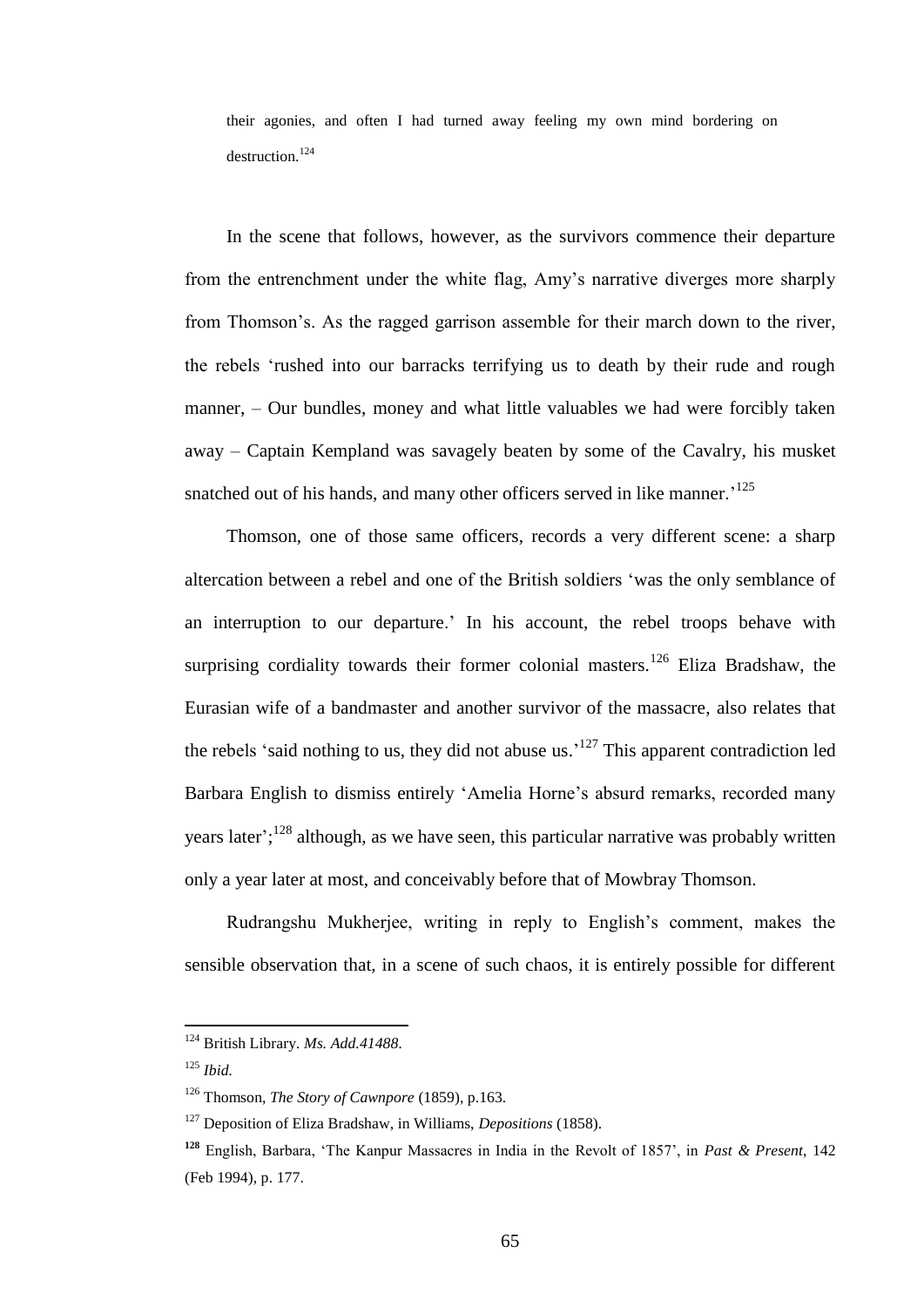eyewitnesses to gain a quite different perception of events.<sup>129</sup> In Amy's case, however, the tone of her portrayal may be coloured as much by what she felt as what she saw. Witnessing Captain Moore (an Irish officer of the regular army who features in the narrative as a paragon of heroism and male virtue) abused by the rebels 'in so gross a manner that it made the ears of all tingle,' Amy reacts with savage disgust:

Worse [the soldiers] could not have suffered and if every native was extirpated from India, it would not avenge them – woman though I am, every feeling is roused into fury, and my blood boils to think that the people of England are so incredulous, and will not be convinced of the insults and brutality we have experienced at the hands of the 'Mild' Hindoo and Mahomedan.<sup>130</sup>

This genocidally-inclined passage is the apogee of all the anger and bitterness in the narrative. 'The unbelieving people of England, the sympathisers of the 'Mild' Hindoo,' Horne writes later, after recounting the alleged torture and murder of a girl at Farroukabad, 'will not be convinced without the evidence of mutilations – what better proof can they have of the barbarity and cruelty that characterises the natives of this land.'<sup>131</sup>

Since Amy at this point would have had little idea of the views of the 'people of England', it is possible to assume that the disbelief she complains of in these passages refers more to the attitudes of the English residents of Calcutta, and the Government of India who had so recently refused her compensation. To the very end of this account, she stresses her loss and her miserable condition. Even writing the narrative has 'made

**<sup>129</sup>** Mukherjee, Rudrangshu, 'The Kanpur Massacres in India in the Revolt of 1857: Reply' *Past & Present*, 142 (Feb 1994), p. 188.

<sup>130</sup> British Library. *Ms. Add.41488.*

<sup>131</sup> British Library. *Ms. Add.41488.*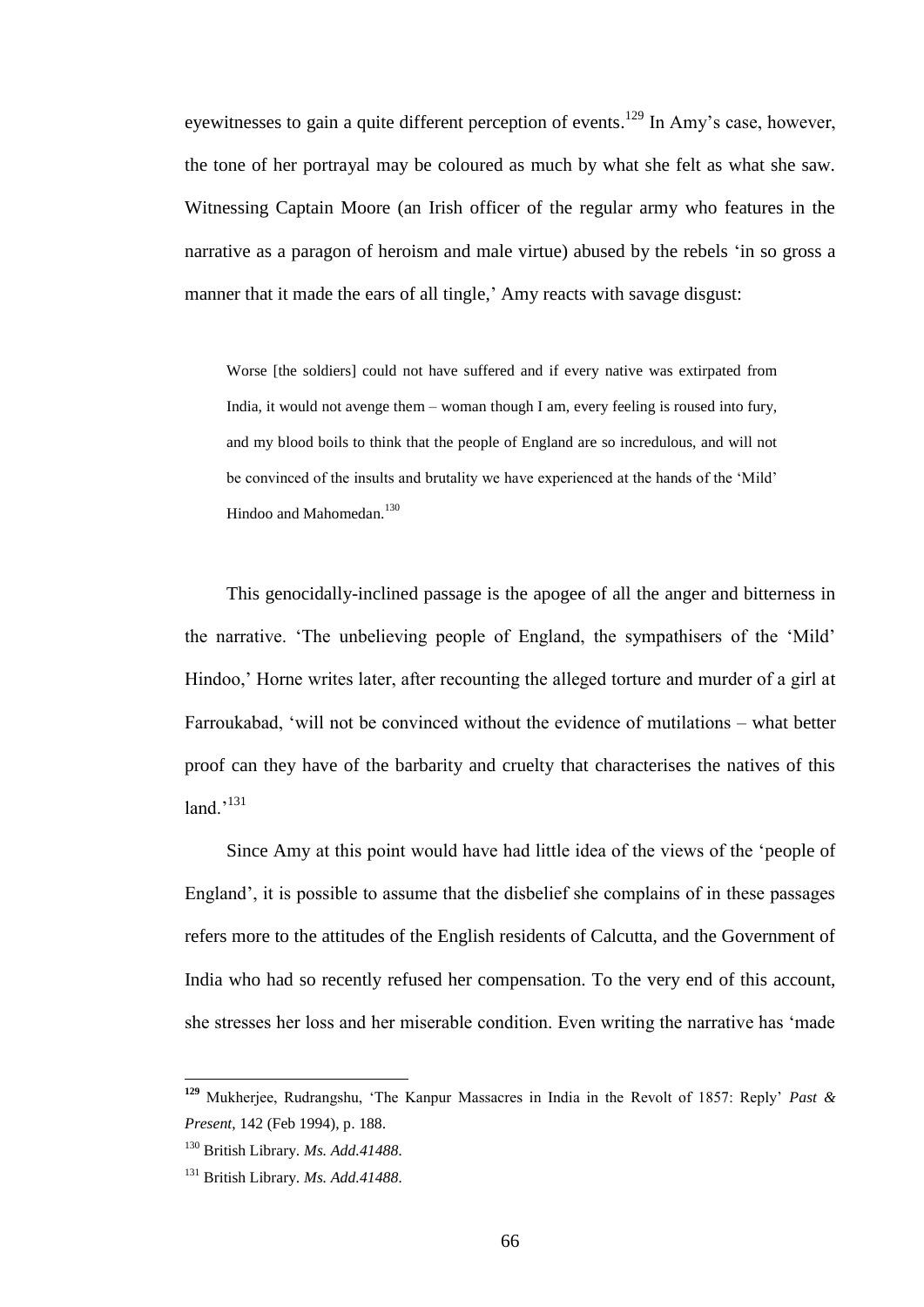me live my sufferings over again, reviving scenes and incidents I would give worlds to forget – none know how bitter are my remembrances, nor the desolation that presses so heavily upon my spirits, my aching heart now bears only the image of the dead, and no spectre could haunt me more than the thought of the past.'

This is a long way from the figure pictured at the end of the *Times* narrative, 'in the midst of friends and relatives at Calcutta … as happy and comfortable as I could wish to be.<sup>'132</sup> Instead, this desperately anguished account ends with its narrator 'a homeless destitute orphan, bereft of the affection of a kind father and a dear tender mother,' and a grief expressed in some garbled stanzas of poetry: a few lines from a William Cowper hymn, a few from a 1693 verse entitled *Penitential Cries*, and two verses of the Victorian sentimental poet W.H. Bellamy's *My Own, my Gentle Mother*, from the popular collection *The Wide, Wide World* of 1853. It is a suitably inconclusive end to a narrative entirely lacking in any sense of justice or redemption.

This could easily have been the last that British India ever heard from Amy Horne. Very soon after writing the original version of the account, she was married to William Bennett and began a new life as an apparently unremarkable wife and mother. Fourteen years later, however, she was to revisit her experiences in quite a different way.

<sup>132</sup> *The Times*, 11 August 1858, p. 6.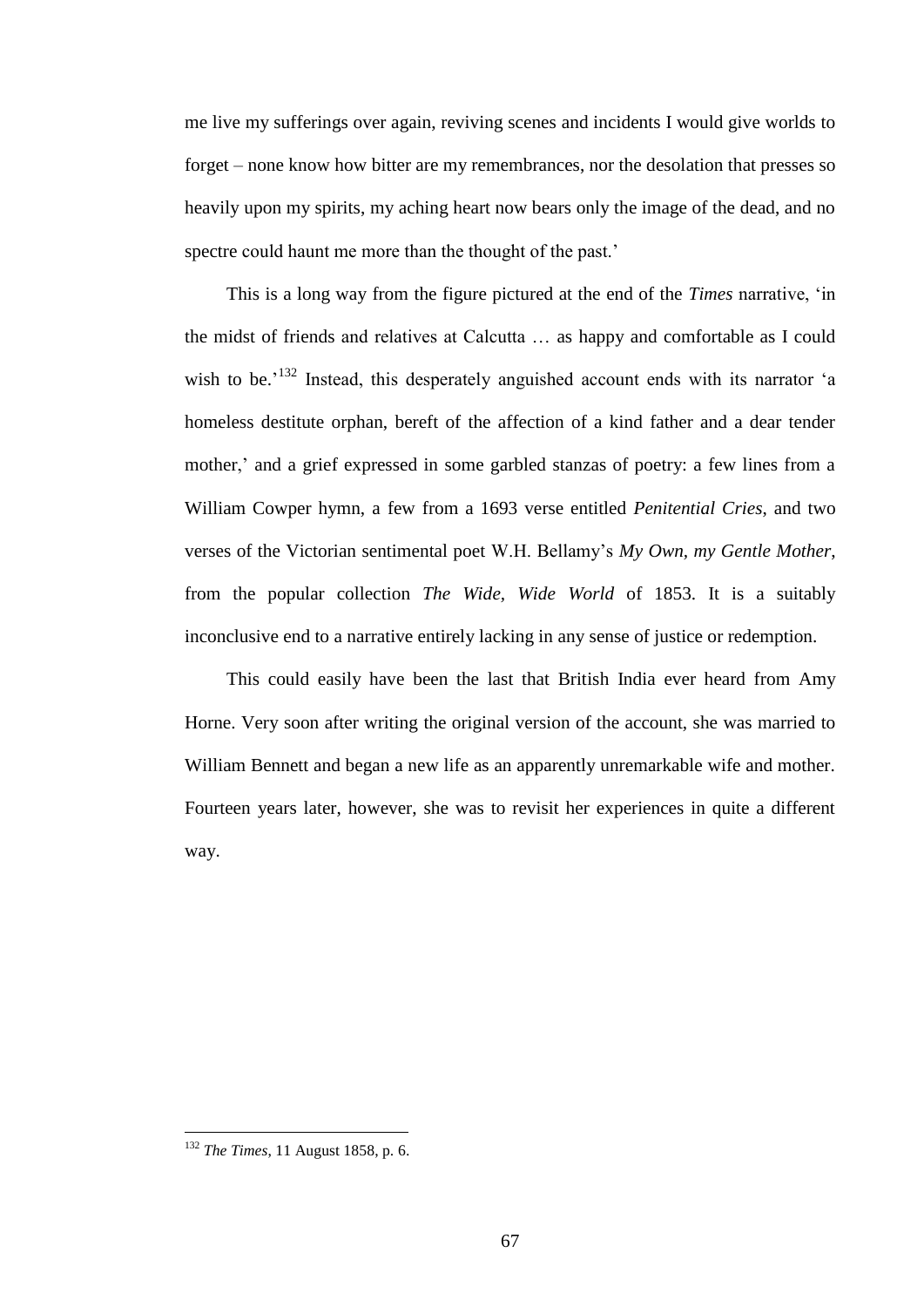# **IV. The Trial of Liakut Ali, Allahabad: Report in** *The Times***, 28th & 29th of August 1872.**

The British Library manuscript provides the first description of Amy's conversion to Islam, which immediately followed her abduction at the river. 'I was carried before two moulvies, whose names I afterwards learnt were 'Leakut Ali' and 'Ameer Ali', men well known for their mutinous conduct in Allahabad.' Later, when she is threatened with death at Fatehgarh, these men make another appearance: 'the same Maulvees who had converted me were heading the Rebels … and these men in very compassion, sent for the sowar who took me from the boat and consorted with him for my escape.<sup>'133</sup>

Maulvi Liakat Ali was a former infantry soldier from the town of Mogaon, and later either a mendicant or a schoolmaster. Perhaps he was the master of a madrassa or religious school.<sup>134</sup> He was appointed leader of the rebels in Allahabad following the mutiny there on the  $6<sup>th</sup>$  of June. Following the British recapture of the city on the  $15<sup>th</sup>$ , Ali made his way to Cawnpore and joined the massed rebel force under the nominal authority of Nana Sahib. That he must have exercised a considerable authority himself, especially among the Muslim troopers of the  $2<sup>nd</sup>$  Cavalry, is evidenced by his presiding over Amy's conversion. By the time the troops from Cawnpore reached Fatehgarh, Nana Sahib had departed on his own, and Liakat Ali could indeed have been heading the entire rebel force.

After the collapse of the rebellion Ali became a fugitive, but in 1872 he was identified and arrested. A large crowd assembled at Allahabad railway station as he was brought back for trial, and 'upon the appearance of the arch-rebel he was greeted

<sup>133</sup> British Library. *Ms. Add.41488.*

<sup>134</sup> Hargrave Lee Adam, *The Indian Criminal* (Milne, London 1909), p.170.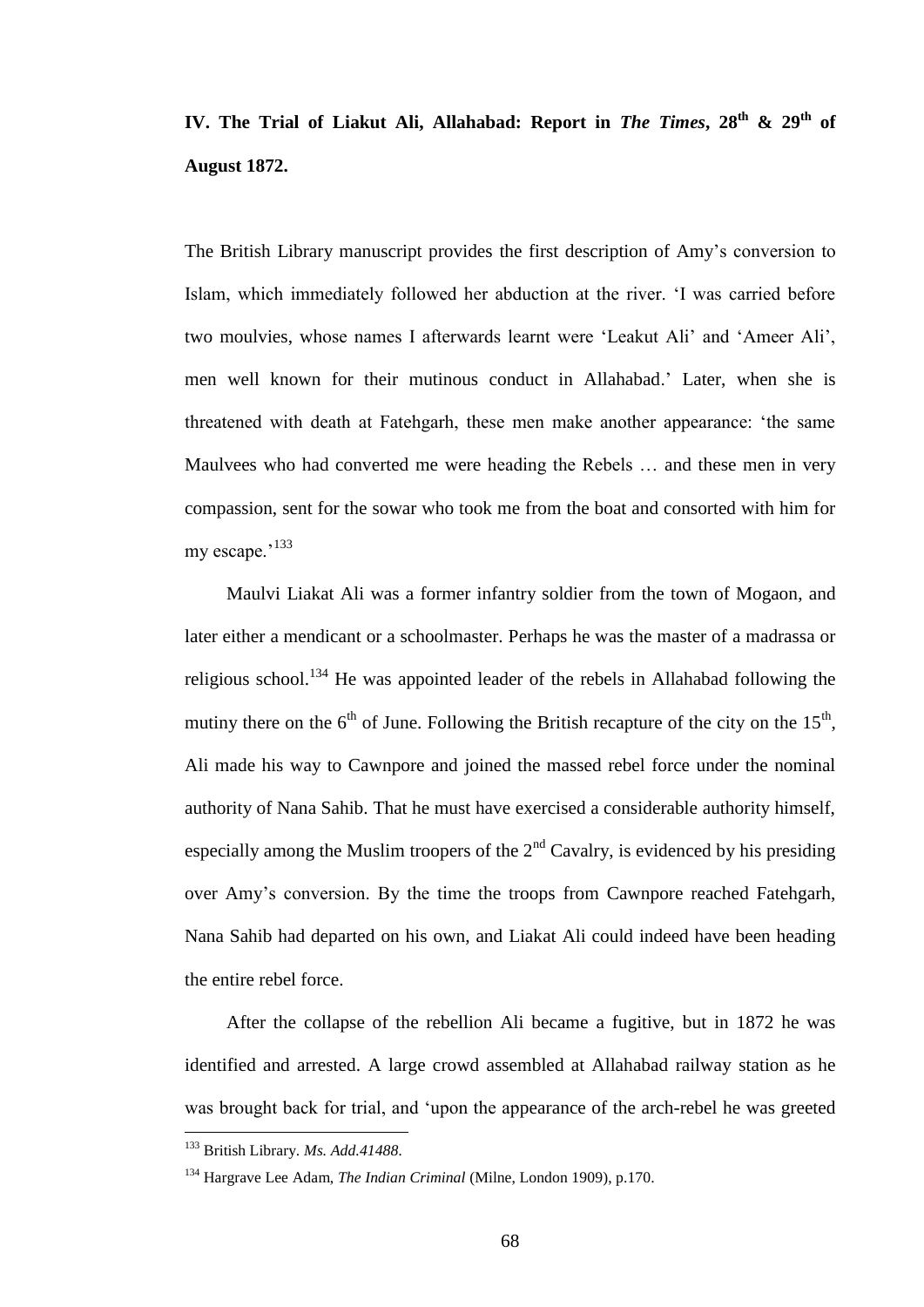with hootings, hissings, and groanings.<sup>135</sup> Ali's trial was conducted at Allahabad Sessions Court in late July of 1872. He pleaded guilty to the charge of rebellion, and to having been in command of Allahabad during the uprising, but claimed that he had taken control to protect law and order, and had ensured that no European lives or property were harmed. In corroboration of this, he mentioned that he had saved the lives of several European women; one was later delivered to a relative named Flouest. By this detail, his defence traced Amy Bennett, *nee* Horne, and called her to testify.

Amy's statement for the defence survives only as a report printed in *The Times* of the  $28<sup>th</sup>$  of August 1872. The following day saw a second piece in the same newspaper, but this appears to repeat the account given in the initial article, and further confuses some of the details. These details are, unfortunately, quite confused enough already. In reading the narrative we must bear in mind that it would originally have been a series of verbal answers to questions posed by the lawyers, taken down in note form by a reporter in a hot crowded courtroom. Mrs Bennett's age is given as thirty-three, which was correct, but the claim that 'she resided in Calcutta with her father, Captain Horne, who commanded a vessel' is clearly mistaken. Frederick W. Horne had been dead over thirty years by 1872. Presumably Amy was responding to questions about her identity and background, and the reporter conflated two separate answers.

This same confusion of detail appears more crucially in the description of the massacre at Cawnpore, and the events that followed:

[The] witness was seized by a native, and forcibly taken away just before the boats were fired upon; in fact, she was barely saved from the massacre She was taken before the Moulvie, Liakut Ali, the prisoner, she believed, though he was not then grey, and he gave her choice of becoming a Mahomedan or dying. She elected to die, and thereupon

<sup>135</sup> Adam, *The Indian Criminal* (1909), p.175.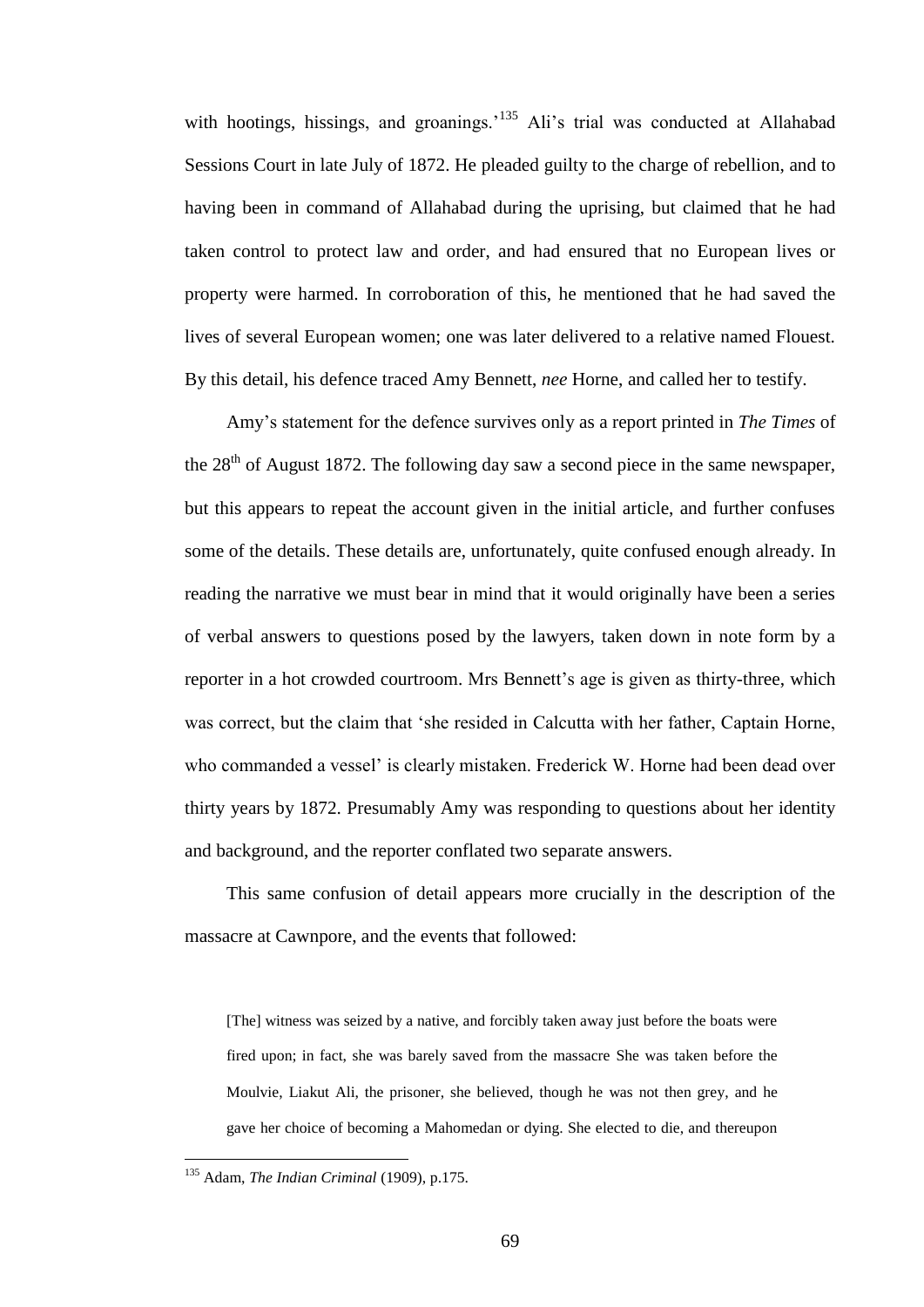the Moulvie ordered her taken away and fed. […] At this time she could hear the firing and death-knell of her friends. There is some discrepancy in the reports as to whether the firing had or had not actually begun when she was taken away from the fort, but in any case it would, if the prisoner speaks truth, appear to be merely a question of moments<sup>136</sup>

The reference to a 'fort' perhaps implies the workings of the reporter's imagination; Liakat Ali occupied at best a large tent. Far more serious is the implication that Amy was taken from Satichaura Ghat *before* the massacre, not during it. If true, this would undermine the credibility of all the other Horne narratives, which feature vivid eyewitness accounts of the killings.

The remainder of the witness statement follows the other narratives fairly closely, and even adds additional details. Amy 'made the journey to Futtehghur on horseback, riding as a man rides, for fear of recognition. Her dress was that of a Mahomedan woman, though many in the army believed her to be a native Christian, the sowar's property.' When the troops at Fatehghar threaten to blow her from a gun, 'she made her escape by night with the sowar who had her in charge, but, she felt confident, with the connivance of the Moulvie, whom, however, she never saw again after her first interview with him, till she saw him on his trial at the Allahabad court.' Following her flight from Lucknow she lived 'a month or two' at the village of 'Goothnea … several native women (whether relatives of the sowar or not) being also inmates of the house.'

'This,' the report concludes, 'is the curious story told by the principal witness on the Moulvie's behalf, 15 years after those bloody days at Cawnpore.' Amy's testimony, and that of another two women also protected by Liakat Ali at Allahabad, perhaps saved the prisoner from the gallows but did not exonerate him. Denounced as

<sup>136</sup> *The Times*, 28 August 1872, p. 5.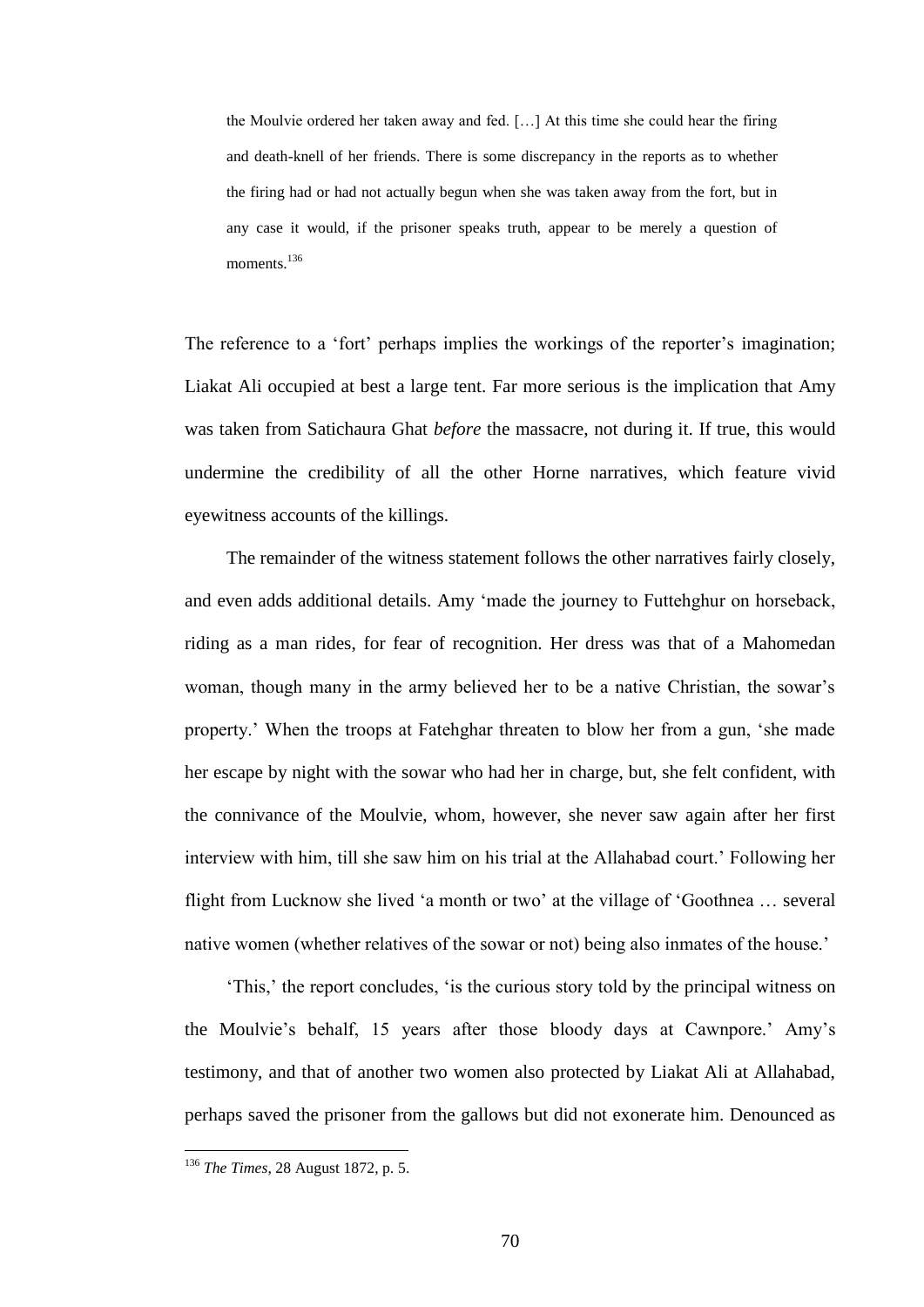'a cowardly rebel' by the judge, Mr A.R. Pollock, Ali was sentenced to transportation, and spent the rest of his life imprisoned at the penal settlement of Port Blair in the Andaman Islands.<sup>137</sup> In the trial report Ali is compared to Nana Sahib; with the Nana himself, and so many other major leaders of the uprising, missing and presumed dead, it is not surprising that the British authorities chose to make an example of Liakat Ali. It is, however, surprising that Mrs Amy Bennett chose to speak as she did in his defence.

Fourteen years after the events that had marked her life indelibly, Amy finally faced one of the rebels in a court of law. This was one of the men who, directly or otherwise, had caused the massacre of her family and her own abduction, forced marriage and religious conversion. The 1857 rebellion had, indisputably, wrecked Amy's life, and her previous narrative accounts bear witness to the loathing she felt for the 'diabolical, bestial' Indian rebels. After fourteen years of being ignored and disbelieved by the British authorities and public alike, she was allowed to speak, and tell her version of what had happened. And yet she 'expressed to the court her strong belief that there was no intention on the part of the prisoner to put her to death.'

Furthermore, the report suggests at least a certain confusion as to whether she witnessed the massacre at all. This is a long way from the forthright declarations of her 1858 statement to the Reform League, or her written narrative of that year. Of course, the confusion could have existed only in the strained comprehension of the court reporter, trying to make sense of a possibly rather muted and fragmented testimony. But the possibility remains that she altered, or allowed to be altered by a subtle defence lawyer, the chronology of events. If Liakat Ali was busy converting Amy Horne to Islam at the precise moment, or even before, the massacre was taking place at

<sup>137</sup> Adam, *The Indian Criminal* (1909), p. 177.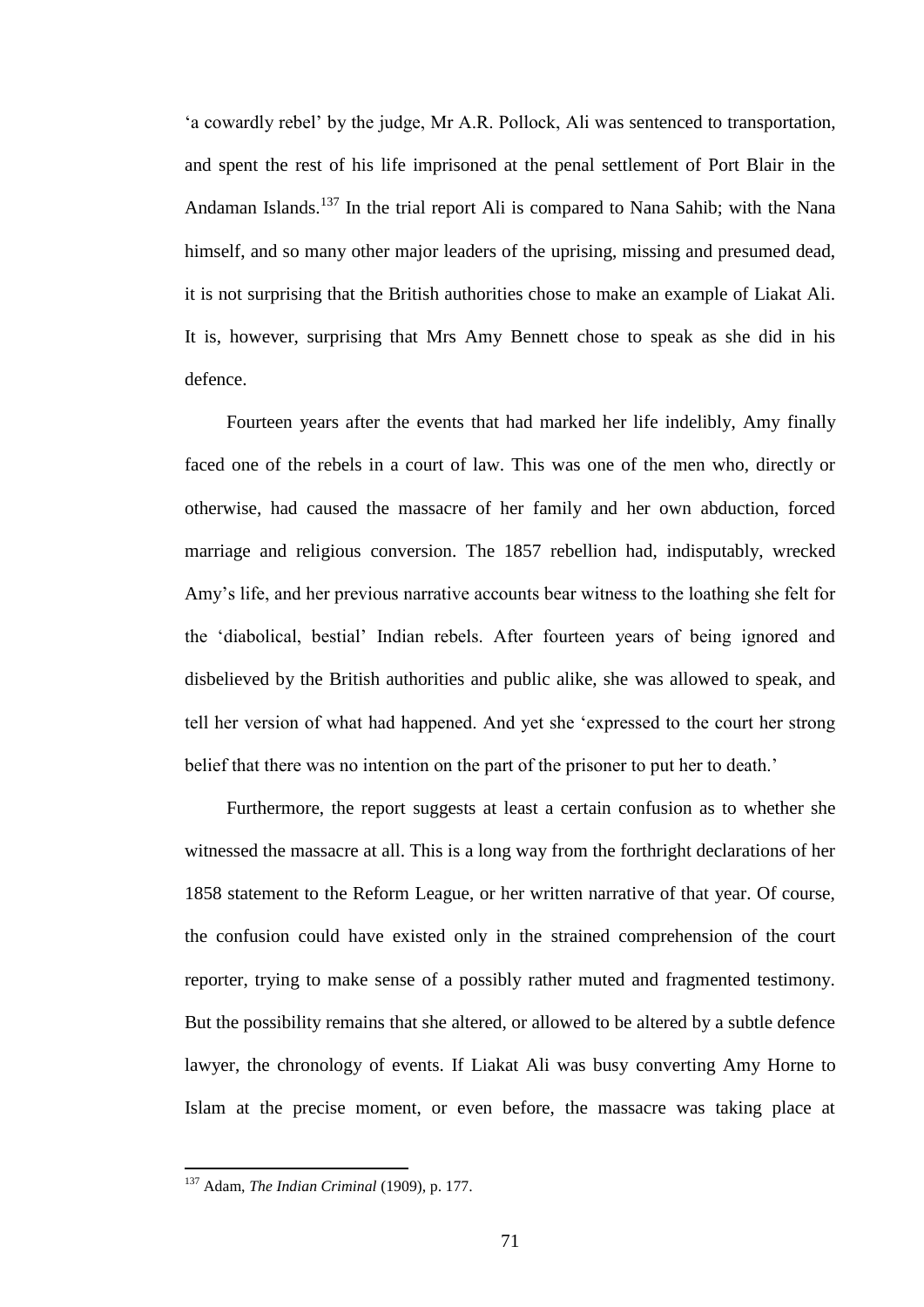Satichaura Ghat, then he could not have been responsible for, or connected with, that terrible and notorious crime.

This trial report is, however, the only one of these narratives in which the controlling hand of the protagonist-narrator is effectively removed. There is another sort of framing device of course: the unknown reporter. But here, muddied by the imperfections of comprehension and the expediencies of composition, we hear a distant echo of Amy's own voice.

### **V. Footnote in George Forrest,** *A History of the Indian Mutiny***. 1904.<sup>138</sup>**

Not a narrative by any description, this brief footnote nevertheless preserves a trace of another verbal account given to the historian Sir George Forrest, and is worth quoting in full:

One of the two women who survived the Cawnpore massacre told me that when she was brought before Azemoolah he said to her, 'Why are you crying? The Moghul Emperor has taken Delhi and driven the English from Northern India; when we take Cawnpore and Lucknow we will march to Calcutta and be masters of Southern India, and your husband [the sowar who captured her], who has now been made a Colonel, will then be a great man and you a great woman.'<sup>139</sup>

Azimullah Khan, the ostensible subject of this note, was the *vakil*, or chief advisor, to Nana Sahib, and reputedly one of the masterminds of the initial uprising

<sup>138</sup> George Forrest, *A History of the Indian Mutiny, reviewed and illustrated from original documents* (Blackwood and Sons, London, 1904), vol I, p. 421.

<sup>139</sup> Forrest, *A History of the Indian Mutiny*, Vol.I, footnote to p. 421.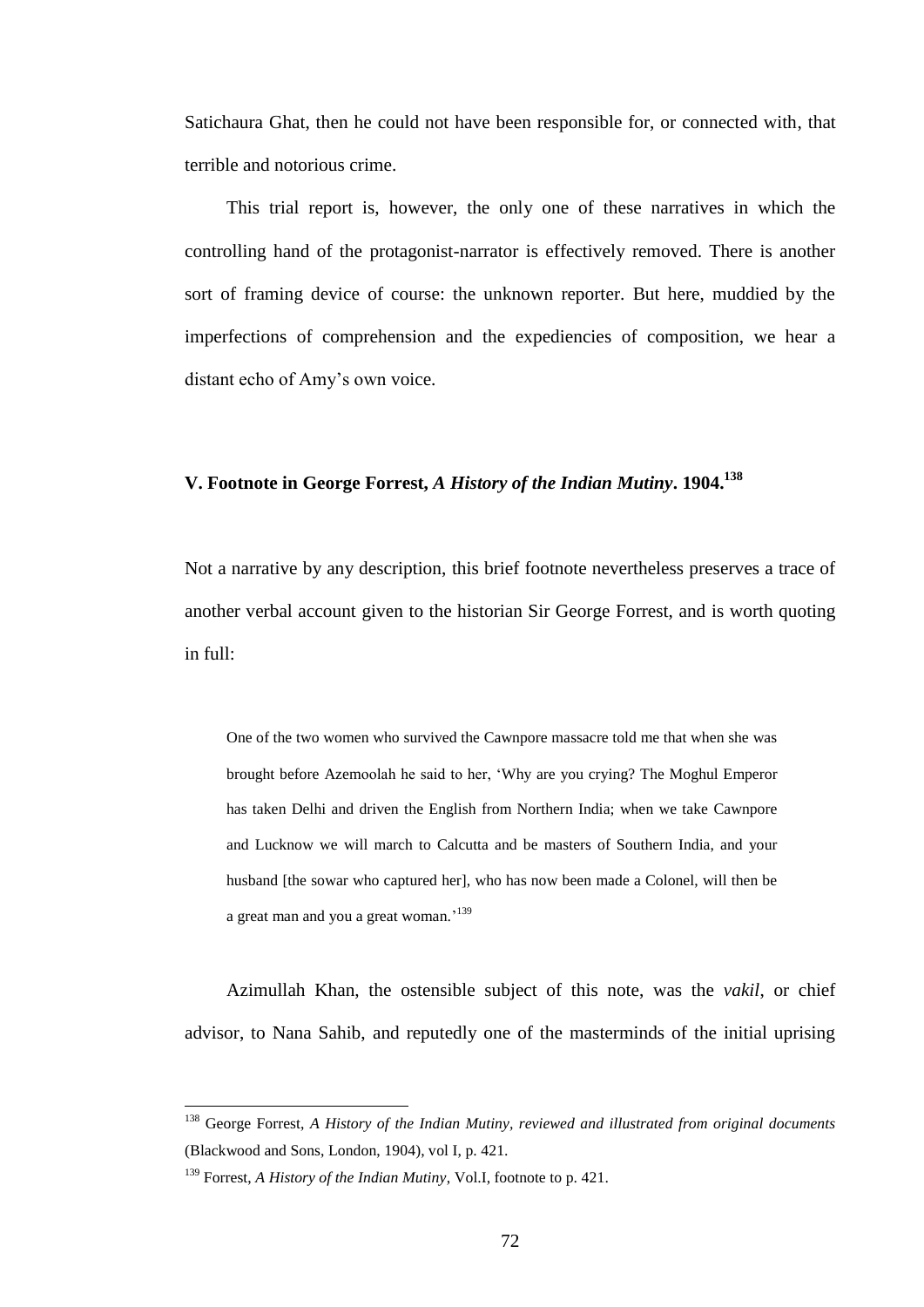and the two later massacres at Cawnpore.<sup>140</sup> He was a man of some culture, spoke English and French fluently, and had visited England a few years before the rebellion.<sup>141</sup> At the trial of Liakat Ali, Amy reported that the Nana 'would certainly have put her to death if he had heard of her.<sup>142</sup> So why does this meeting with the Nana's chief advisor escape mention anywhere else?

That Amy Horne was the woman featured in this note is almost certain. As Rudrangshu Mukherjee points out, Forrest's quotations from his unnamed source are identical to those in Horne's surviving narratives.<sup>143</sup> Mukherjee, however, believes that Horne's memory of the meeting with Azimullah Khan was faulty. 'It is possible, of course, that she had such a conversation with someone she thought to be Azimullah. Later [i.e. in the 1913 narrative] she realised that the person may not have been him.<sup>144</sup> This theory, however, does not account for the incident being ignored in Horne's earlier narratives as well.

An alternative explanation might lie in the similarity of Forrest's 'Azemoolah' with 'Ahmad Ollah', Horne's phonetic rendering of the name Ahmadullah in the 1858 British Library manuscript. Horne did meet and converse with Maulvi Ahmadullah Shah, and she presents him as fairly sympathetic to her plight. Quite possibly, then, Forrest merely misheard the name and transposed the incident. Whatever the truth might have been, the fact remains that this incident was not related in any of Horne's written narratives. Leaving aside questions of faulty memory, the reason for this lapse

<sup>&</sup>lt;sup>140</sup> Francis Jarman, 'Azimullah Khan - A Reappraisal of One of the Major Figures in the Revolt of 1857', in *South Asia: Journal of South Asian Studies*, 31, 3 (2008), p. 439.

 $141$  Jarman 'Azimullah Khan' (2008), p. 422.

<sup>142</sup> *The Times*, 28 August 1872, p. 5.

<sup>143</sup> Rudrangshu Mukherjee, *Spectre of Violence* (Penguin India, New Delhi, 1998), p. 89.

<sup>144</sup> Mukherjee, *Spectre of Violence* (1998), p. 92. Jarman ('Azimullah Khan', p.442, n.136) disputes this explanation as 'somewhat glib'.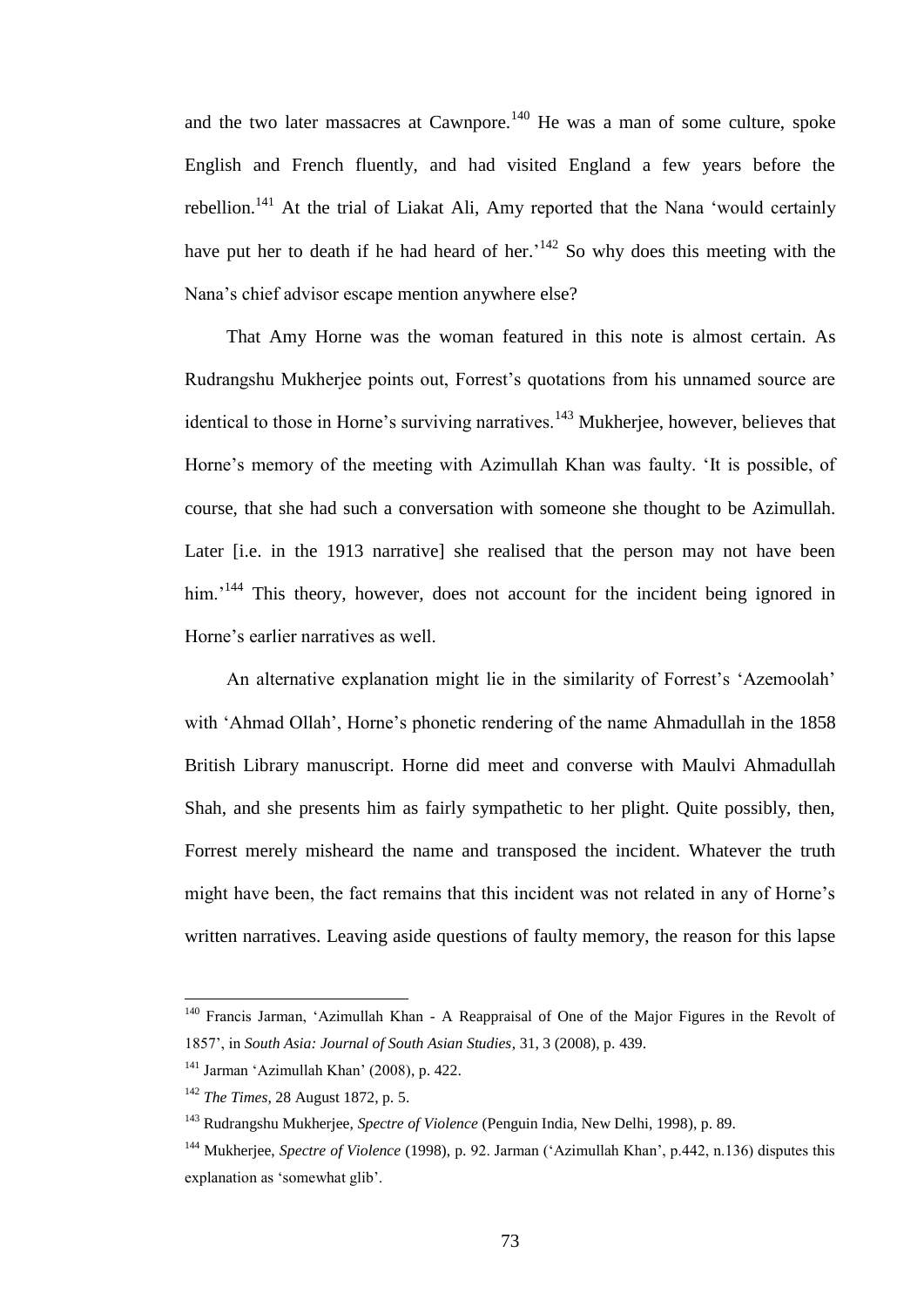may lie in its presentation of rebel authority, and Horne's own position in relation to that authority.

Throughout her other narratives, Horne portrays herself as a fugitive and a captive, regularly threatened with death. Here, on the contrary, we have a senior rebel commander – whether Azimullah himself, Ahmadullah Shah, or some other figure – treating her with apparent kindness, if a measure of condescension. More importantly, Horne is accepted as the wife of the sowar, and he is referred to as a *colonel*. Not only that: once the rebels are 'masters of India', Horne will be 'a great woman'. This is not the attitude of a dominator to a captive, but rather indicates that Horne was accepted among the rebels, as an officer's wife, and as an Indian. It is not surprising that this evidence of assumed complicity was erased from the accounts she presented after her return to British India.

# **VI. "Ten Months Captivity after the Massacre at Cawnpore".** *The Nineteenth Century and After***, Nos. 436-437, June-July 1913.**

By the opening decades of the twentieth century, the Indian Mutiny had become firmly cemented into the foundation mythology of British imperial rule in India. Set down in copious multi-volume histories and a mass of first-hand accounts, it nevertheless had an uncanny power to disturb and disrupt.<sup>145</sup> The Edwardian Raj might have seemed as secure as ever before, but the threat of native violence was still present, and gaining a new focus with the growth of nationalist organisations aimed at ridding India of British rule. On the 23<sup>rd</sup> of December 1912, Lord Hardinge, Viceroy of India, was badly

<sup>145</sup> Kim Wagner, *The Great Fear of 1857* (Peter Lang, London, 2010), p.xxiv.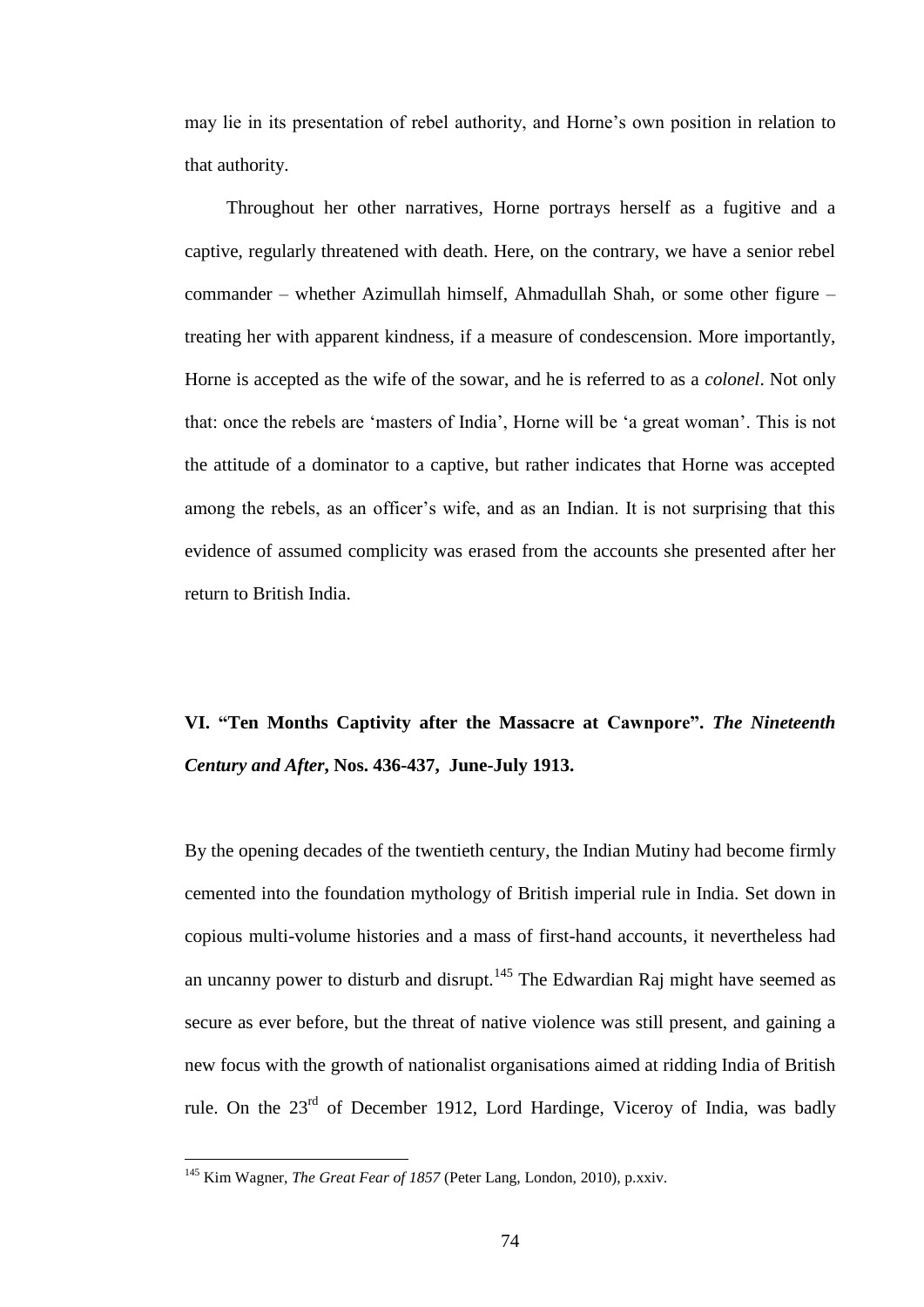wounded in a bomb attack in Delhi, newly appointed as Imperial capital.<sup>146</sup> This attempted assassination was the latest, and boldest, in a series of nationalist terrorist attacks in India and in Britain. In both countries there was anger and public alarm.

Six months after the attack on Lord Hardinge, a London gentlemen's periodical called *The Nineteenth Century and After* published a two-part article entitled 'Ten Months Captivity after the Massacre at Cawnpore', under the authorship of 'Amelia Bennett, Howrah'. The article was prefaced by a short introduction, referencing recent events:

The organised unrest that is now spreading through the length and breadth of India has prompted me to place this reminder before my fellow-countrymen of the horrible atrocities perpetrated on our women and children in those dark days of 1857 … The misplaced sentimentalism dealing with Indians to-day, and in the face of the repeated discovery of the existence of secret societies having for their object the overthrow of British rule, is opening a way for the addition of an equally terrible chapter to Indian history …

I trust therefore that the following narrative, the greater part of which was written the year immediately following the Mutiny, will be the means to awakening the rulers of India to a more befitting sense of the present situation, lest the tragedies of fifty-six years ago are enacted once more.<sup>147</sup>

Here again is an echo of the anguished 1858 narrative, with its complaints about the disbelieving people of England. But the story now is reconfigured as a warning. What follows, in fact, is essentially very similar to that previous narrative, and in

<sup>146</sup> Peter Hopkirk, *On Secret Service East of Constantinople: the Plot to Bring Down the British Empire* (Oxford University Press, Oxford, 2001), p. 49.

<sup>&</sup>lt;sup>147</sup> Bennett, 'Ten Months Captivity', I, p.1212.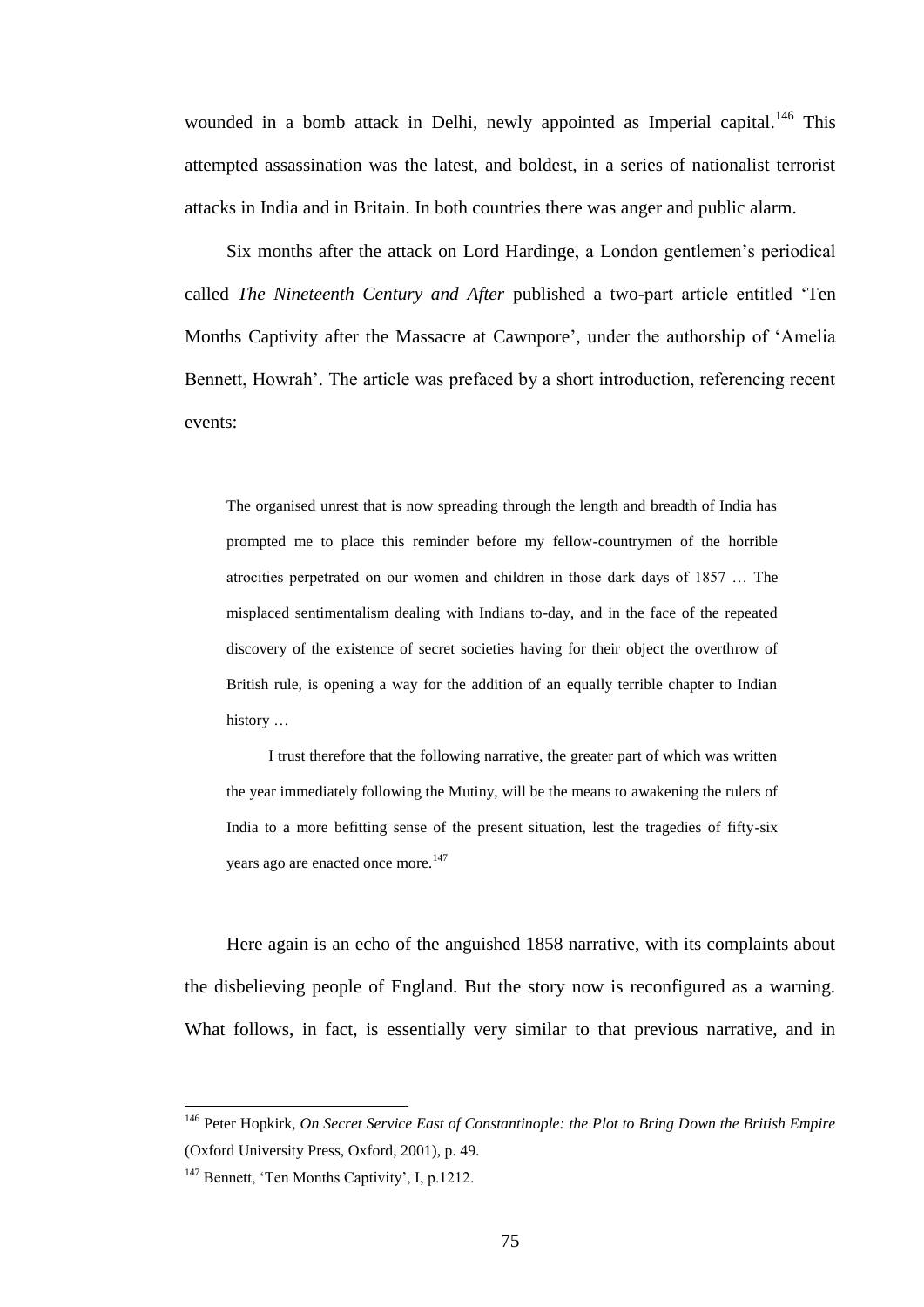places approaches a straightforward redrafting. Throughout, however, there are expansions and additions, passages rewritten to give added emphasis, drama or clarity.

The introductory passage, concerning the unrest in contemporary India and quoting from John Kaye's monumental *History of the Sepoy Revolt*, already suggests an interpretative frame for the narrative. Throughout the story, there are further editorial incursions, providing support from outside sources. 'Before I continue with my personal narrative,' the author states at one point, breaking off her description of the siege of Cawnpore, 'I should like to place before my readers, especially those not quite familiar with Indian history, an account of that arch-fiend and traitor, Nana Sahib, than whom no bloodier monster existed since the creation of the world, except, perhaps, Nero, the Roman Emperor.'<sup>148</sup> The following passage includes not only a biographical sketch of the Indian leader, but quotes from his proclamations, taken from the *Illustrated London News* and *Calcutta Gazette.* Later, Mowbray Thomson's own eyewitness account of the Cawnpore siege is also quoted, together with a copy of a letter from General Wheeler to Sir Henry Lawrence in Lucknow, and some snippets of 'interesting information' contributed by one Mr R. MacCrea.<sup>149</sup>

Clearly, this account aims at something greater than a mere 'personal narrative'. Rooted in the established facts of an historical narrative constructed over the previous half century, this version of the story is determined to establish its objective status as history rather than personal testimony. This in itself is not unusual: Gautam Chakravarty notes that memoirs written some time after the events of the uprising 'often expect corroboration or seek more information from historiography,' and he references the 1913 Amelia Bennett article in this respect.<sup>150</sup> Compared to previous

<sup>148</sup> Bennett, 'Ten Months Captivity', I, p.1212.

<sup>149</sup> *Ibid*, p.1216-1217.

<sup>150</sup> Gautam Chakravarty, *The Indian Mutiny and the British Imagination* (2005), p.127.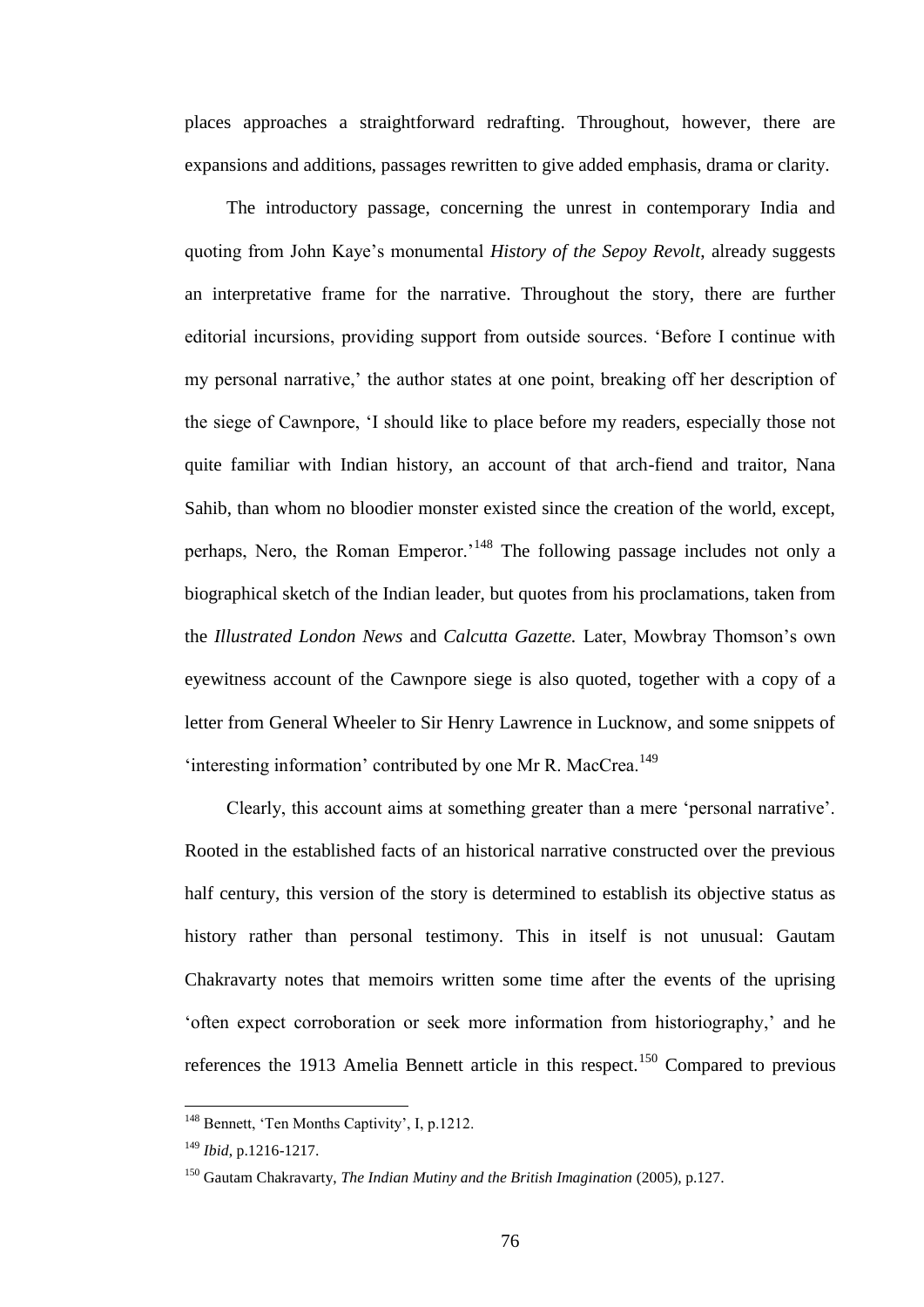versions of the story, however, this additional historiographic information has another effect. By integrating her experiences with the wider narrative of the Mutiny, and by prefacing them with a didactic appeal to historical knowledge, the author of this account supplies it with a distinct shape and meaning. As Rudrangshu Mukherjee puts it, the article 'affirms the narrative's identification with a politico-social order, in this case the Raj,' and so 'establishes a dialogue between the author's present and the past, thereby providing the narrative with a moral force.<sup>'151</sup> This moral force, or apportioning of historical meaning and importance, gives the text precisely the sense of completion lacking in previous versions of Horne's story.

The frequent editorial interventions and the buttressing of quotations from reputable sources may shape the narrative into a more satisfying whole, besides supplying a powerful aura of authority, but they also call attention to the need for such support. A more critical reading of the 'personal narrative' itself reveals substantial embellishments to the original 1858 version of the story, not on the level of incident and observation but rather in the form of dramatic, even sensational, appeals to the reader. Many of these bear more relation to melodramatic fictional representations of the events of 1857 than to anything supportable from outside evidence. The description of the massacre at Satichaura Ghat, for example, includes the following scenes of atrocity:

The air resounded with the shrieks of the women and children and agonised prayers to God for mercy. The water was red with blood, and the smoke from the heavy firing of the cannon and muskets and the fire from the burning boats, lay like dense clouds over and around us. Several men were mutilated in the presence of their wives, while babies

<sup>151</sup> Rudrangshu Mukherjee, *Spectre of Violence* (1998), p. 90.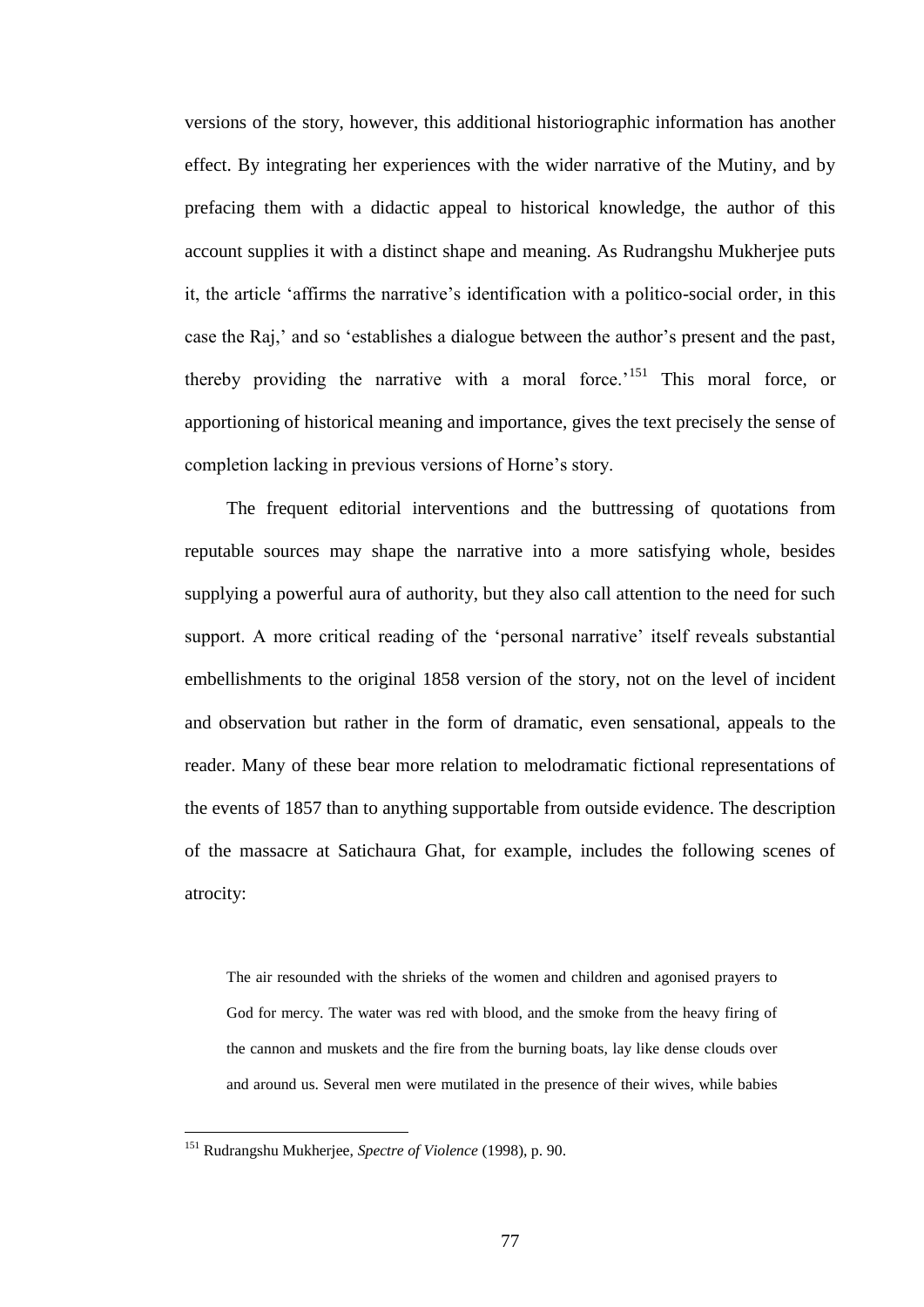and children were torn from their mothers' arms and hacked to pieces, the mothers being compelled to look on at the carnage! Many children were deliberately set fire to and burned, while the sepoys laughed and cheered, inciting each other to greater acts of brutality! <sup>152</sup>

This scene is related as first-hand testimony, but none of this torment is mentioned in any of Horne's previous writings, including her statement to the India Reform League 'in regard to mutilation'. Nor does it appear in the accounts by Thomson or the witnesses interviewed at Cawnpore by Lt-Colonel Williams. Stories of babies being chopped to pieces before their mothers' eyes, on the other hand, featured prominently in the more lurid rumours circulated in the newspapers soon after the uprising, that 'series of prurient and ghastly fictions' that the historian George Trevelyan complained about back in  $1866$ .<sup>153</sup>

Sensationalised appeals to the sympathies of the reader occur throughout this text. 'Reader, can you picture the scene,' we are asked during the account of Amy's conversion to Islam, 'and the frightful insolence conveyed in the attitudes of the principal *dramatis personae*? Here was I, a young, cultured English girl forcibly clad in native costume.<sup>154</sup> This objectified, almost fetishistic presentation of the narrator as passive and vulnerable to racial threat appears to anticipate and directly address a white masculine audience. Later in the narrative, Amy's reactions to her liberation from the clutches of the sowar are related in a similarly sentimental and stereotypically feminine form:

<sup>&</sup>lt;sup>152</sup> Bennett, 'Ten Months Captivity', I. p.1231-1232.

<sup>153</sup> George Trevelyan, *Cawnpore* (Macmillan, London, 1866), p.212.

<sup>154</sup> Bennett, 'Ten Months Captivity', I. p.1233.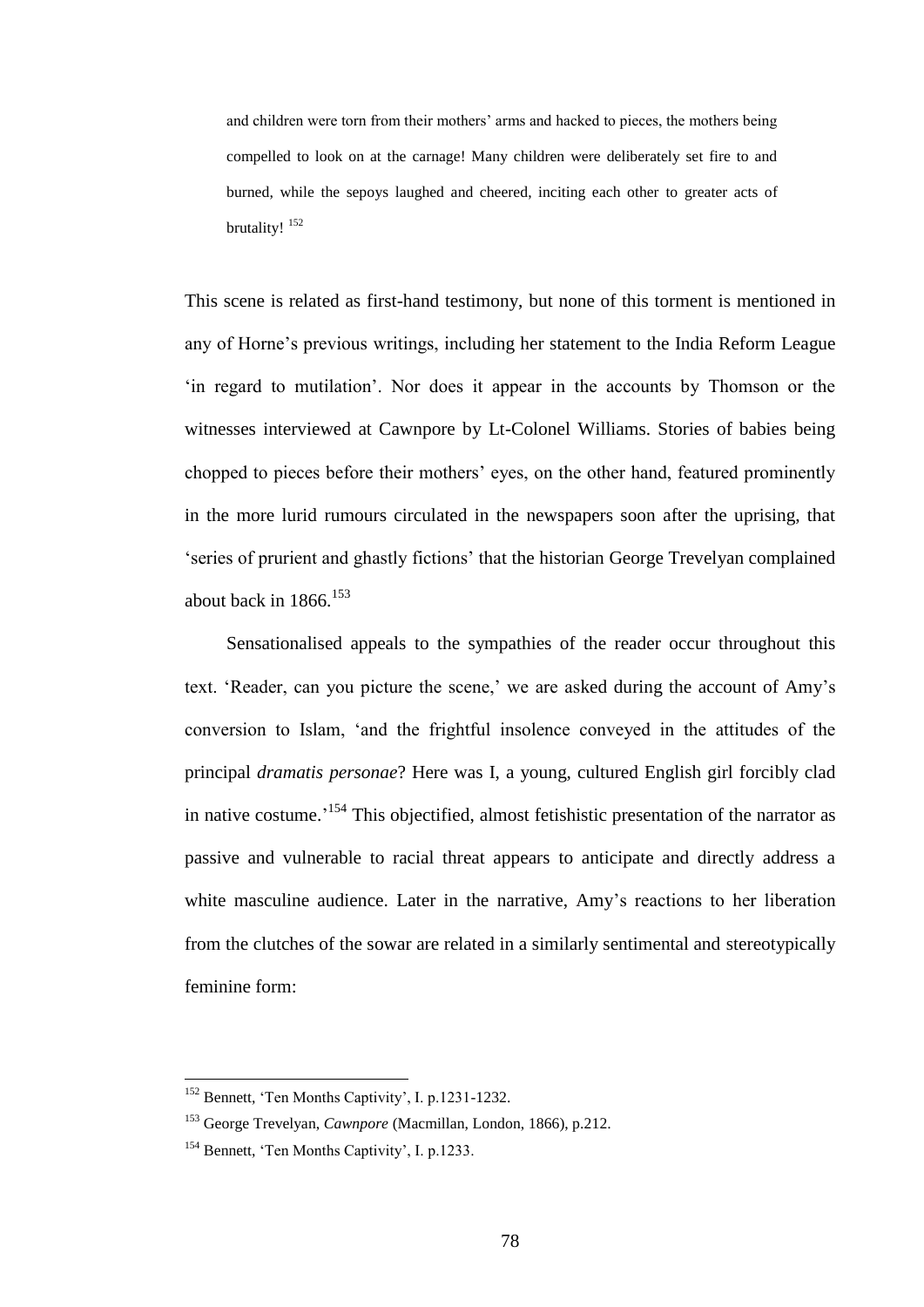Surely the sun seemed to shine much brighter to-day than it ever had before; or was it that my glazed eyes were now free of the mist – created by the many bitter tears I had shed – that has clouded them before? Oh, my heart, my heart, how it beats, as if refusing to be any longer imprisoned in the limited confines of my frail body! What though I was an orphan? Outside my barred and dismal cage the sun shone, the birds sang, and all Nature rejoiced; and life was sweet!<sup>155</sup>

Other details in the text raise additional problems. This article is the sole source for the erroneous identification of Horne's father as a Royal Navy captain. After the conversion scene with the Maulvi Liakat Ali, the narrator notes that he was later 'tried and sentenced to transportation for life. I being the principal witness against him.<sup>156</sup> This is demonstrably wrong: Horne, as we have seen, spoke for the defence at Ali's trial. In the 1858 manuscript narrative in the British Library, Horne describes the village of 'Goothnee' (Gotni), the home of her sowar captor, as 'very near Allahabad'. By Indian standards, this might be thought reasonable: in fact Gotni is forty miles west of Allahabad and on the other side of the Ganges. The 1913 article, on the other hand, describes the village as being 'on the outskirts of Allahabad', which it most certainly is not.<sup>157</sup> Surely nobody who had made the journey between village and city, at least two days on foot and by litter, as Horne apparently did, could have made such a geographical mistake?

One inevitable possibility, considering these errors and expansions, would be that there is another voice speaking though this narrative, imposed over that of the presumed author. Could it be that some, or even all, of the additions and alterations to

<sup>&</sup>lt;sup>155</sup> Bennett, 'Ten Months Captivity', II. p. 88-89.

<sup>156</sup> *Ibid*, I. p.1233.

<sup>157</sup> *Ibid*, II. p. 87.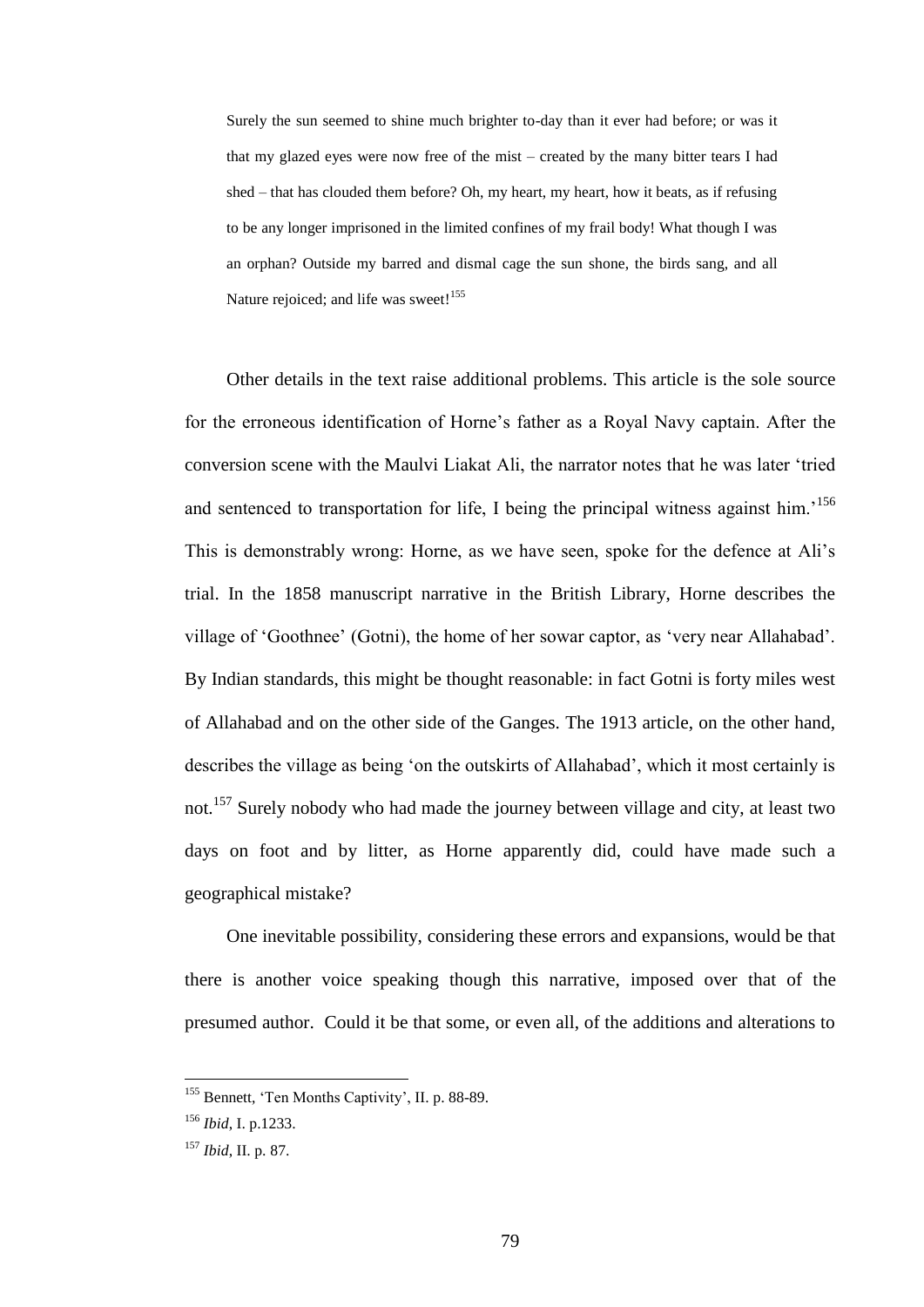this text are the work of an editor, and not the words of Amy herself? The initial introduction, with its partisan political focus and timely warning from history, the passages of interpretative information about Nana Sahib, even the exaggerated descriptions of the Satichaura Ghat massacre and the sensational reportage of the narrator's emotional and psychological state, could indeed be mere embroidery by some outside party, over the fabric of a later and more complete version of Horne's 1858 text.

Mr R. MacCrea, whose 'interesting information' is quoted liberally here, is described by Andrew Ward as 'a local Cawnpore historian'. His mother was a Mrs Wrixon, who died in the Bibighar massacre, and he later provided circumstantial evidence of the survival of the famous Miss Wheeler.<sup>158</sup> Could MacCrea, with his interest in tracing and rehabilitating female Cawnpore survivors, have been the editor and ghostwriter of this article? But *The Nineteenth Century and After* was published in England, and apparently intended for a male British readership – the July 1913 volume, containing the second part of Amelia Bennett's story, also features articles entitled 'How to Restore Military Efficiency' and 'The Greater Agriculture'. It is perfectly possibly that 'Ten Months Captivity After the Massacre at Cawnpore' is the work of a British writer, basing his work on a manuscript copy of Horne's narrative, perhaps even the one used by George Forrest in his 1904 history.

Unless such a manuscript – a missing link between the 1858 text and the 1913 article - is discovered, it is impossible to determine what, if anything, has been added to this account by other writers. Impossible, too, to determine what is genuine. Bearing this in mind, it must be concluded that 'Ten Months Captivity' cannot be relied upon

<sup>158</sup> Andrew Ward, *Our Bones are Scattered*, p. 657 / p. 682, n.520. Ward gained the information on MacCrae in an interview with Zoe Yalland, a more recent and reliable Cawnpore historian.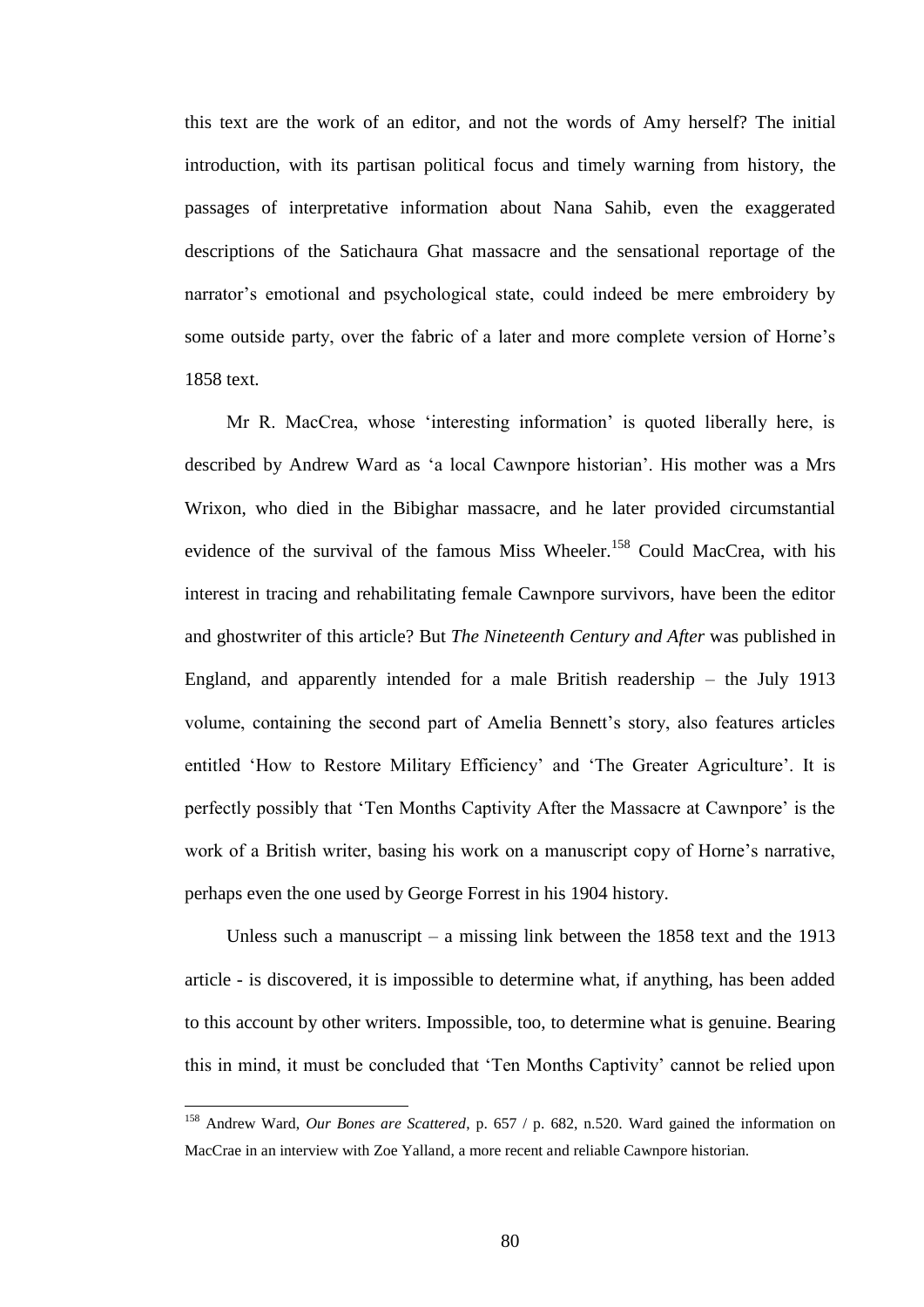as the undisputed testimony of Amy Horne. It could, in fact, be regarded as no less fictional than the anonymous 1858 article printed in *The Times*. Once again, it is 'impossible to rely upon the literal purity of a text which has been so handled.'

## **VI. Summary**

 $\overline{a}$ 

The five – or even  $six$  – accounts left by Amy Horne might initially be taken to construct a self-supporting original narrative, a reflection, more or less accurate, of a series of real events. 'Language's failure in any narrative form to communicate the truth of extreme and moral violence,' writes Chris Daly, 'means that writers can at best circle around the inexpressible and come at it from multiple narrative approaches, in the hope that each approach might reveal some new dimension of the experience, that the many approaches combined might provide a greater sense of truth.<sup>'159</sup>

But examination of these accounts reveals faults and discrepancies, details added or erased. Clearly, these texts were not intended as complementary. Each was written, quite distinctly from the others, as a unique documentary record intended to be as authoritative as any of the other Mutiny testimonials being composed at around the same time. To read one beside another is to reveal the artifice of that endeavour, and to uncover, not the truth of events, but rather the aspects that these narratives attempt to conceal. In particular, the nature of Amy's relations with her captors becomes increasingly problematic: just who did take her from the river, and was he rescuer or abductor? What was her status within the rebel army, and later in the palaces of

<sup>159</sup> Chris Daly, 'Atrocious Privilege: Bearing witness to war and atrocity', Alex Vernon (ed), *Arms and the Self: War, the military and autobiographical writing* (Kent State University Press, Kent, 2005), p. 182.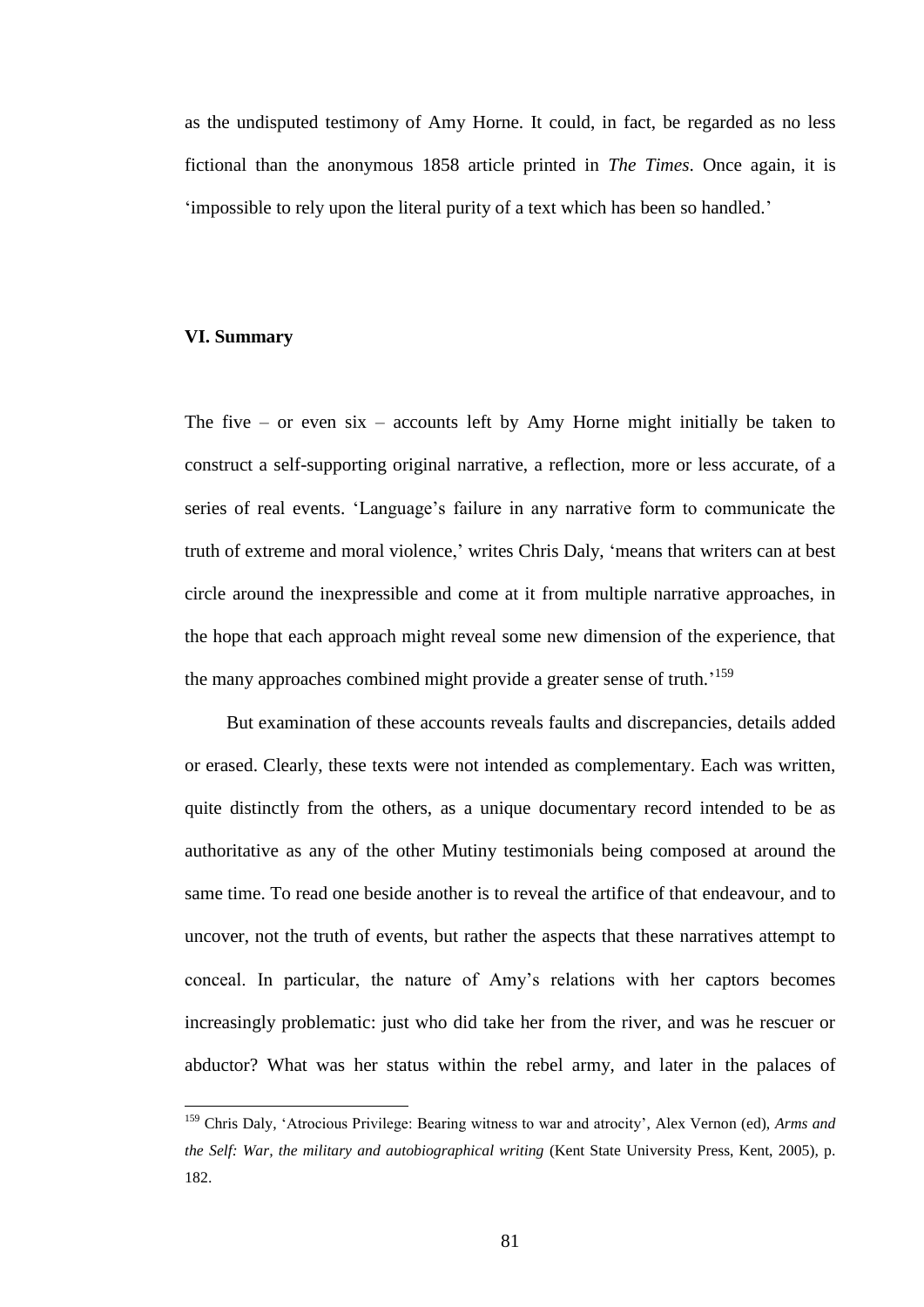Lucknow: was she a concealed fugitive, a privileged hostage, a disciple, or something rather like a guest?

The writings Amy Horne produced, or those produced in her name, are inherently conflicted, shot through with shame and guilt and the desire for exoneration. Each, in its way, is an attempt to gain public recognition for what she has suffered, and social acceptance as a survivor. By insisting on her status as a victim of atrocity, Horne is effectively reinventing herself as representative of the martyred dead of Cawnpore. More importantly, however, the repetition of the accounts, their gathering focus and detail, are attempts to counter the author's initially dubious reception by the Indo-British community. In their insistent demand that we believe the truth of what is being described, these are stories with something, quite literally, to prove.

They are also a record of extremely violent and traumatic events, originally written at no great remove. After siege and starvation, the gruesome massacre of her entire family, her own captivity and probable rape, we could hardly expect Amy's accounts to be entirely objective. At the time of their composition, she herself was reported to be 'insane'; in fact, this apparent madness might have been the physical symptoms of what would now be diagnosed as traumatic disorder, the shaking, sweating, disorientation and trancelike gaze characteristic of survivors of rape and kidnapping.<sup>160</sup> Quite apart from the shock and disorientation of the events themselves, which preclude a clear appraisal of the situation, the disruptive effects of extreme violence on memory and witness testimony have been well documented.<sup>161</sup>

<sup>160</sup> Leigh Gilmore, *The Limits of Autobiography – Trauma and Testimony* (Cornell University Press, Ithaca, 2001), pp. 30-31.

<sup>161</sup> In, for example, Cathy Caruth, 'Violence and Time: Traumatic Survivals', *Assemblage* 20 (1993), pp. 24-25.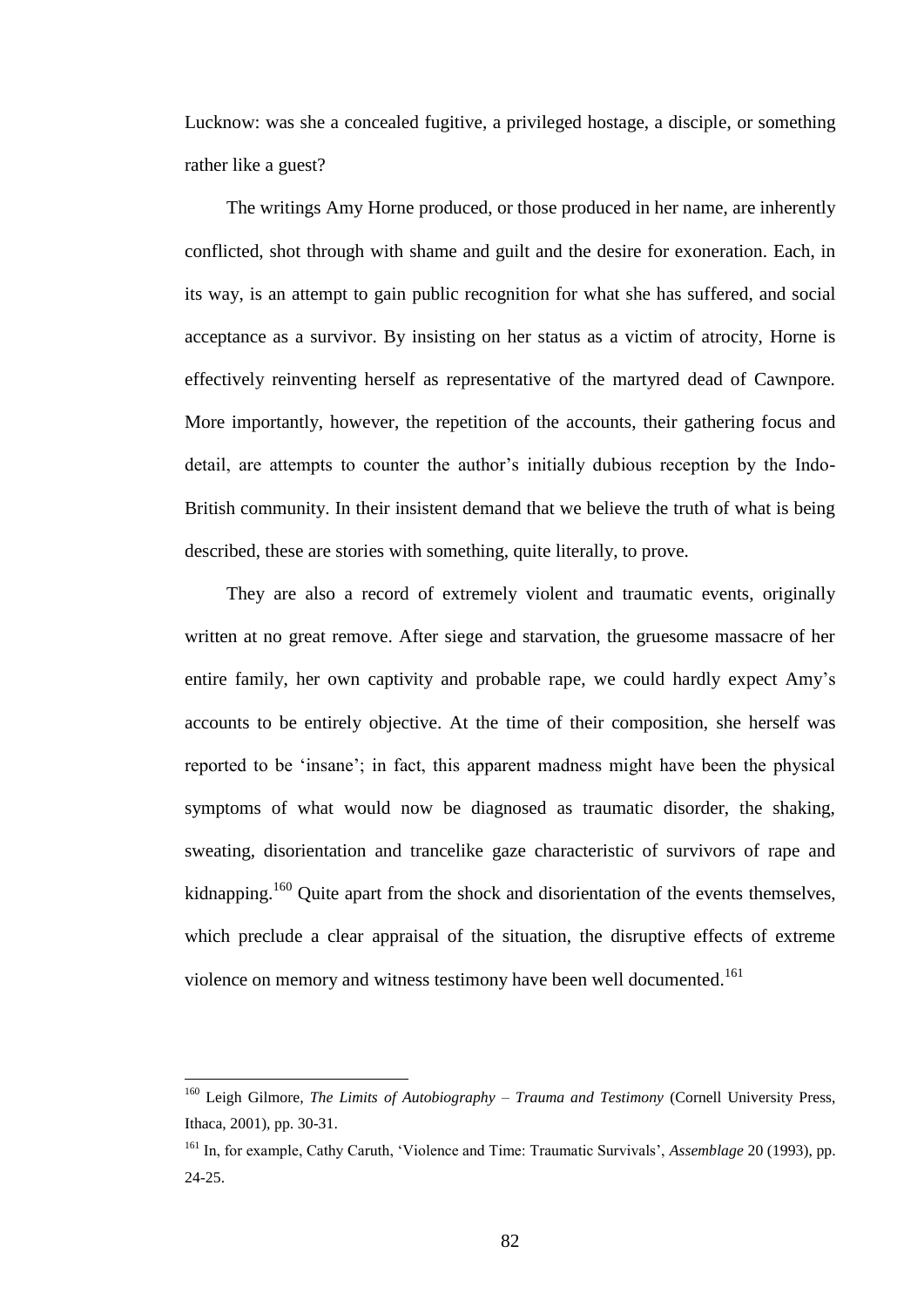Leigh Gilmore describes trauma as 'the self-altering, even self-shattering experience of violence, injury and harm,' and goes on to cite the crucial problems raised by the 'multiple difficulties that arise in trying to articulate it.<sup>162</sup> These difficulties, expressed in the Amy Horne narratives by the repeated attempts to adequately describe violent scenes already stated to be 'indescribable', necessarily create an inherent evasiveness, even an intrinsic falsehood, in the patterning of the documentary account. Added to this is the awkward positioning of Amy herself as both privileged narrator and aggrieved victim: as *The Times* put it, she was 'undoubtedly a living witness of scenes which were thought to have left no survivor.<sup>163</sup> Her agency as author is constantly undermined by her passivity as victim. These difficulties, and their repeated renegotiations of the relation between individual experience, historical fact, rumour and fantasy, situate the Horne narratives upon what Gilmore calls 'a crucial limit in autobiography, (not just) the boundary between truth and lies, but, rather, the limits of representativeness.<sup>'164</sup>

In the repetition of these accounts, and the inherent unreliability suggested by their steady metamorphosis, we might detect a bid for what contemporary popular psychology would call closure. Narrative, after all, in the words of Lewis P. Hinchman, puts 'the individual in the position of being author of his or her own story, an active shaper of outcomes, rather than a passive object acted upon by external or internal forces.<sup>165</sup> The 'sense of isolation' caused by the 'breaking of individual

<sup>162</sup> Gilmore, *The Limits of Autobiography* (2001), p. 6.

<sup>163</sup> *The Times*, 11 August 1858, p. 6.

<sup>164</sup> Gilmore, *The Limits of Autobiography* (2001), p. 5.

<sup>165</sup> Lewis P. Hinchman, *Memory, Identity, Community – The Idea of Narrative in the Human Sciences* (State University of New York Press, Albany, 1997), p. xix.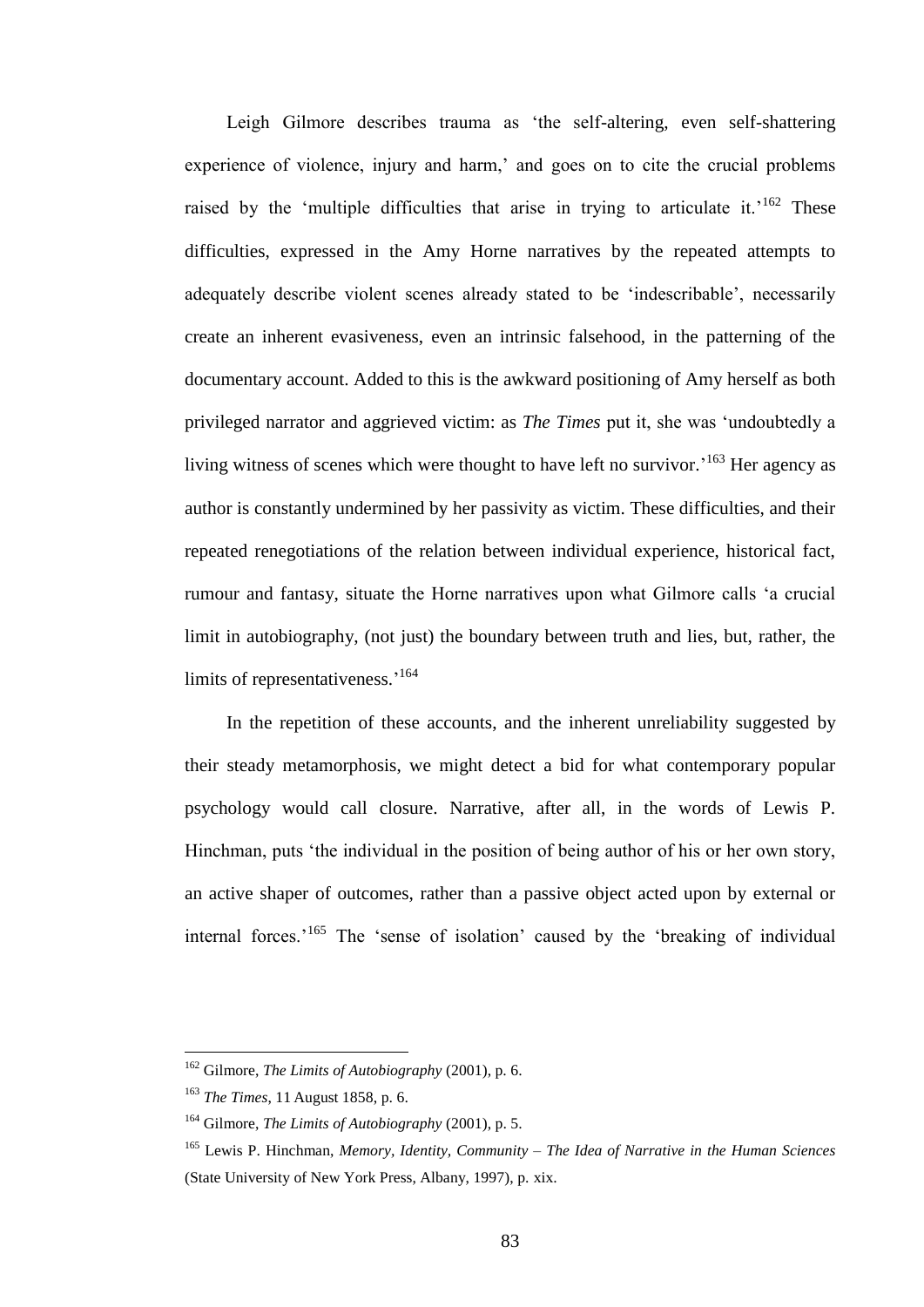knowledge and mastery of events' can only, in this analysis, be overcome by the reconstruction of those events in narrative.<sup>166</sup>

But perhaps contrasting the 'traumatised' narratives of Amy Horne with the supposedly more objective published accounts of other survivors and participants in the uprising is itself misleading. Ranajit Guha, in his study of British reactions to peasant rebellion in nineteenth-century India, takes issue with claims to the neutrality and objectivity of 'primary sources'. On closer inspection, these writings prove to be embedded with subjective interpretation and comment, revealing the anxieties, fears and 'moral disapprobation' of their authors. Description of the activities of the insurgents, Guha maintains, is 'tainted at its source by the prejudice and partisan outlook of their enemies', and historians who fail to take account of this are themselves victims of the 'optics of a colonialist historiography.'<sup>167</sup>

In this way, the Horne narratives could be seen as less a record of real individual experiences and events, and more an ongoing dialogue with the evolving historiography of Imperial India. The shifts in emphasis and alterations in testimony from one account to the next are quasi-political maneuverings of focus, and attempts to gain leverage against the gathering weight of an historical master-narrative. In the next chapter, I intend to examine this wider historiographic discourse. To what extent do Amy Horne's writings fall within comparable textual parameters? If differences exist, could the Horne narratives actually be read in opposition to this discourse, and what form might this opposition take?

<sup>166</sup> Cathy Caruth, *Unclaimed Experience: Trauma, Narrative and History* (John Hopkins University Press, Baltimore, 1996), p.136, n.21.

<sup>167</sup> Ranajit Guha, 'The Prose of Counter-Insurgency', Guha (ed), *Subaltern Studies II* (Oxford University Press, New Delhi, 1983), p. 17.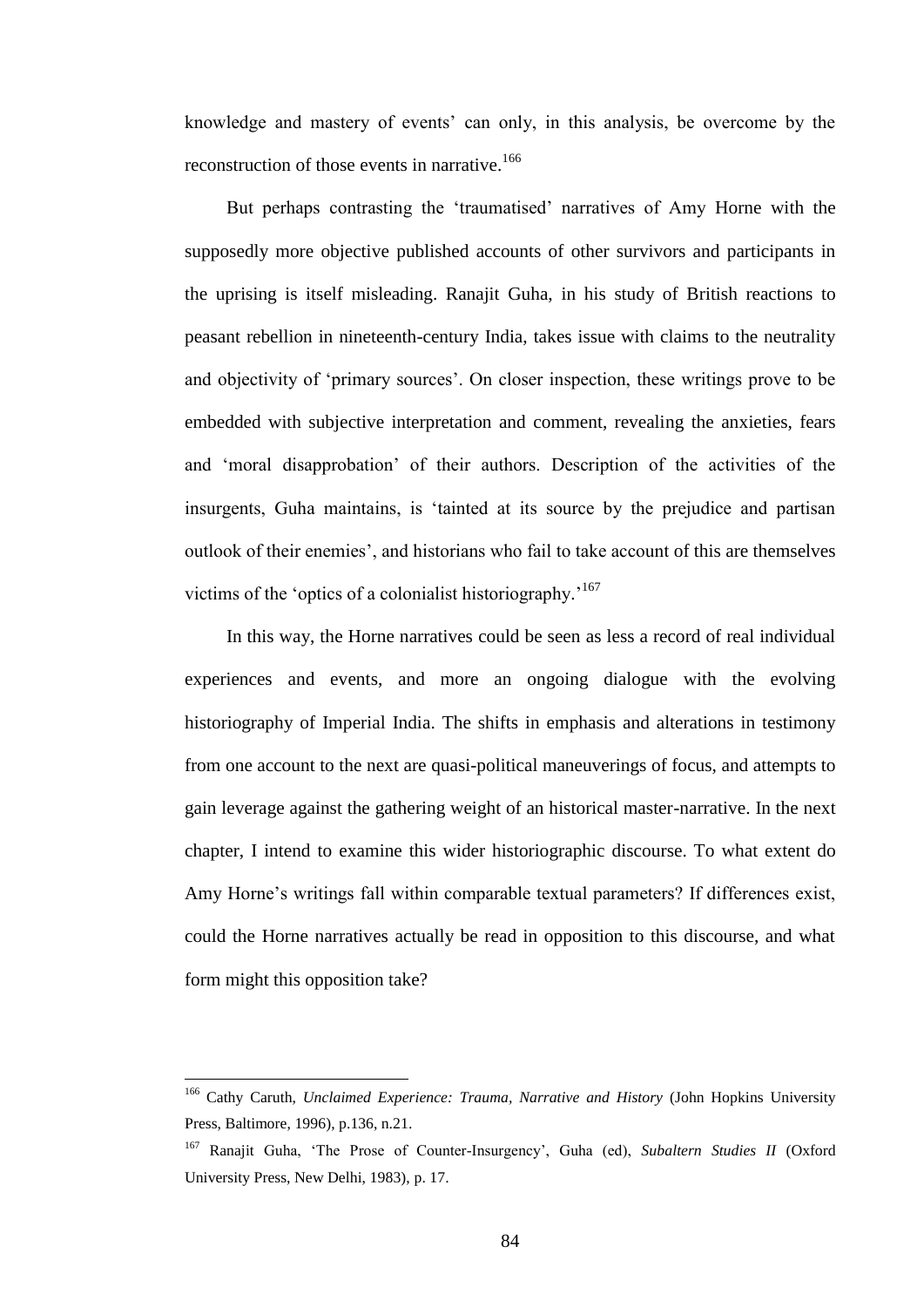### **4.** *"Like some trapped animal in a cage …"*

The Amy Horne Texts: Mutiny Memoirs or Captivity Narratives?

#### **I. Mutiny Memoirs**

 $\overline{a}$ 

The period immediately following the 1857 uprising, and into the early decades of the twentieth century, saw the publication of a large volume of memoirs, diaries and other first-hand accounts by survivors of the conflict. Penelope Tuson has estimated that around fifty of these accounts were left by women, predominantly the wives, sisters and daughters of the military and administrative class.<sup>168</sup> She includes Amy Horne in this number. There are similarities between Horne's writings and those of other female survivors, and in this sense her narratives can certainly be seen as part of the wider genre of mutiny memoir. But they also exhibit critical differences from these other works, just as Horne herself occupied a distinctly different social and ethnic position to the other memoirists. How, then, are the Horne narratives different, and can these differences provide insights lacking in the other accounts? Are the differences, in fact, so great that they escape the boundaries of the mutiny memoir genre and enter a new, and perhaps more nuanced, field of writing?

Reading these accounts, it is possible to identify a recurring pattern, adopted unconsciously or otherwise to give form and dramatic structure to the experience. That this basic pattern occurs in so many of the memoirs is hardly surprising: the writers

<sup>&</sup>lt;sup>168</sup> Penelope Tuson, 'Mutiny Narratives and the Imperial Feminine: European Women's Accounts of the Rebellion in India in 1857', *Women's Studies International Forum*, 21, 3 (1998), p. 296.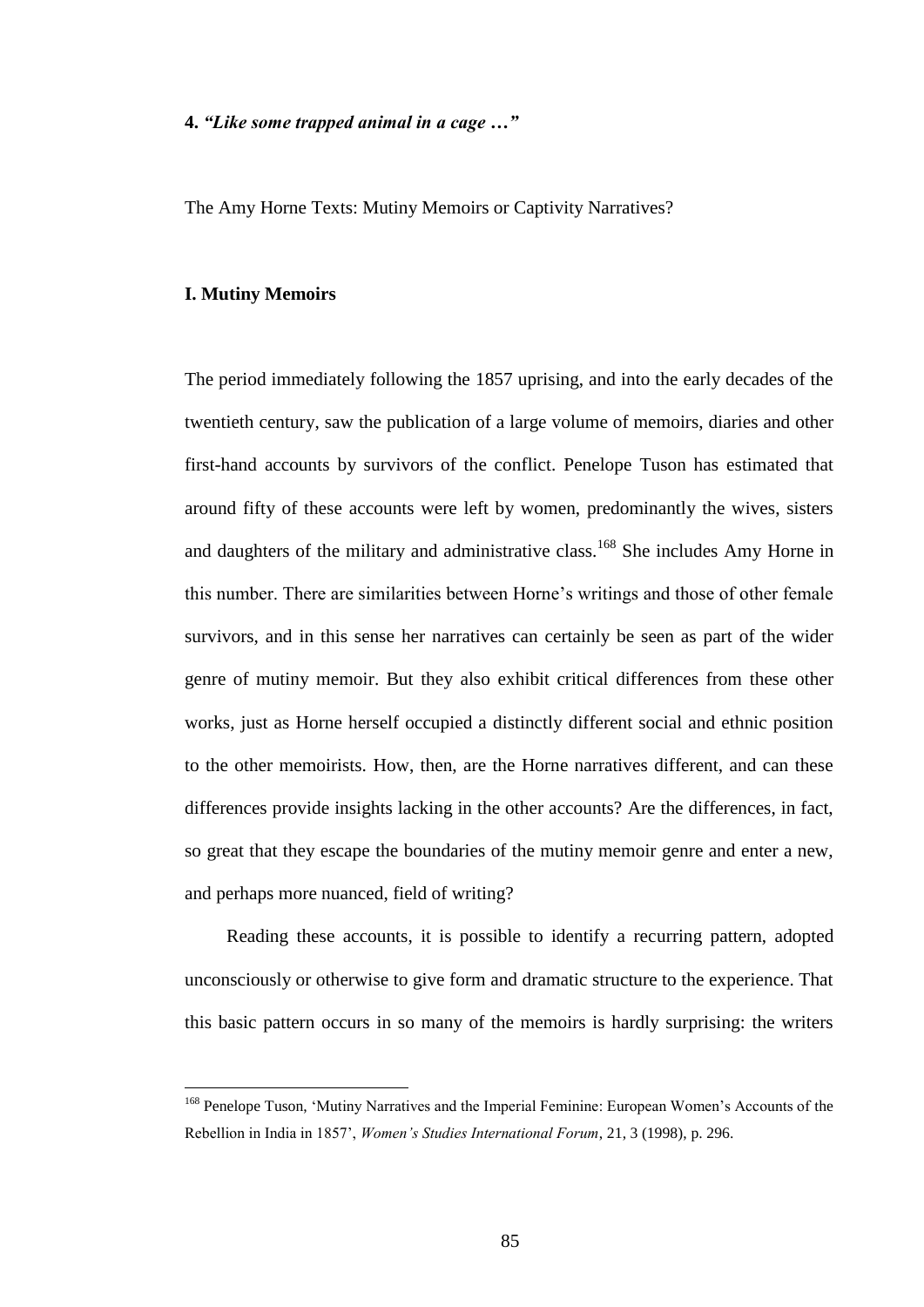were mainly British, of a similar class and background, experiencing very similar events. Distilled, the pattern takes the form of a dramatic plot in several acts:

- I. Life in India before the uprising, often characterised as a period of calm. This period is further distinguished in many accounts by unusual or uncanny events, and strange behaviour amongst Indians: the circulation of chapatis, for example, noted by Thomson, Sherer and others. These, in hindsight, prove to be, in Thomson's words, "occult harbingers" of the rebellion.<sup>169</sup>
- II. News of disturbances at other locations, closely followed by the outbreak of mutiny amongst the native troops. This initial outbreak is characterised by a breakdown of normal life, the experience of flight or siege, and in some cases by the threat of capture and captivity.
- III. The endurance of siege conditions, or of open warfare against the rebels.
- IV. The relief or rescue of beleaguered garrisons, battlefield success against the rebels and the restoration of British control over rebellious districts. In several accounts this culminates in an actual return to England, while in others the restoration of order is dramatised by the punishment of rebels and the institution of direct Imperial rule over India.

Within this basic pattern or plot, there are significant differences between the accounts of male and female writers. Male writers, whether military or civilian, occupied positions of authority and responsibility in British India before the revolt; for these men, the act of description becomes in part a reassertion of their control over India itself. In many cases, there is an acknowledgement that they are writing for the historical record, an awareness that their own individual experience counts towards the creation of an overarching narrative. A perception of themselves as actors within a

<sup>169</sup> Thomson, *The Story of Cawnpore* (1859), p. 24.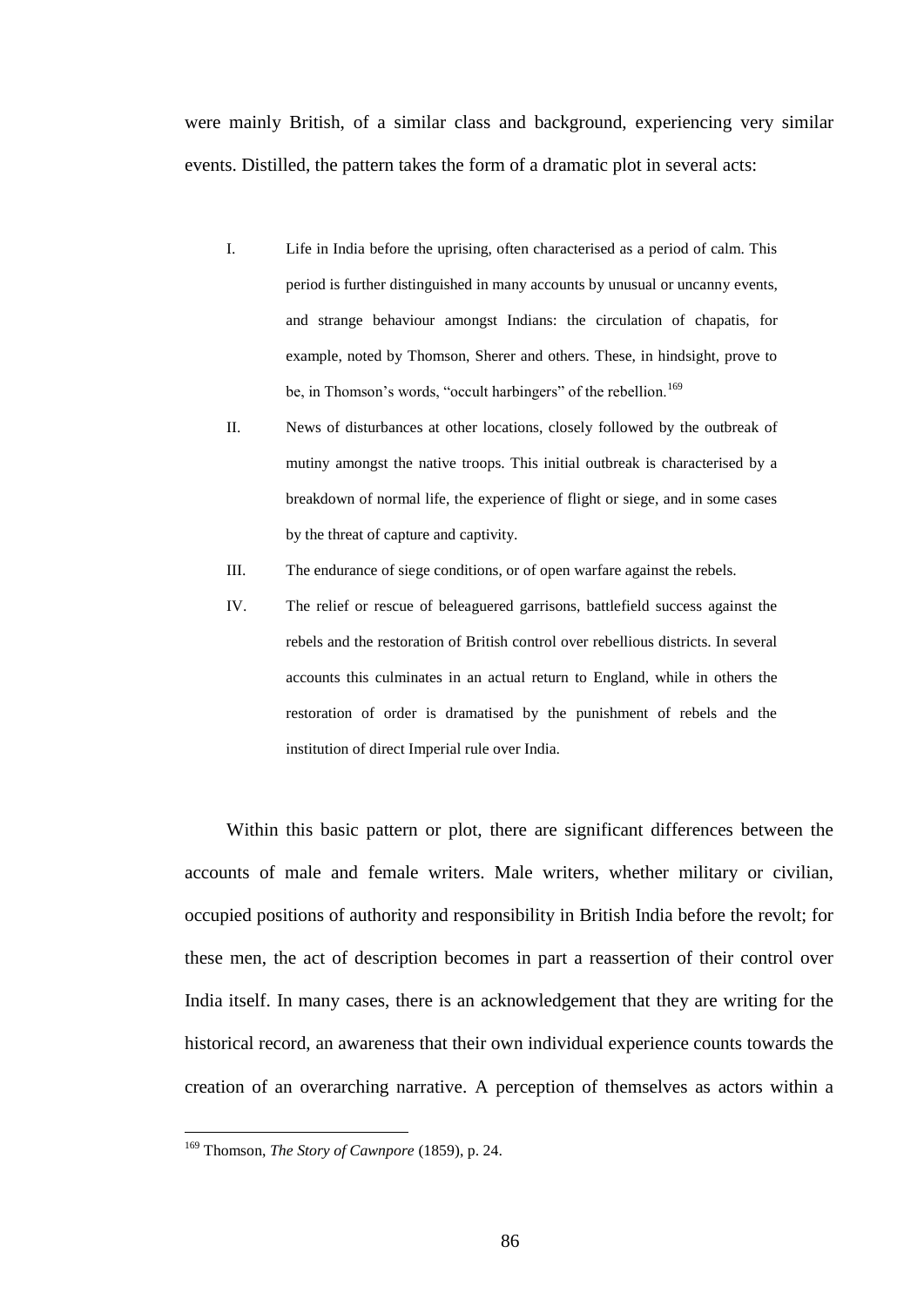particular historical moment allows the male memoirists the freedom to widen their accounts from the details of individual experience to a discussion of more general political and cultural themes. Martin Gubbins, formerly Financial Commissioner of Oudh, devotes three chapters of his own account of the Lucknow siege to a point-bypoint analysis of the 'Causes of the Mutiny', and a general background on political developments in Oudh following the British annexation.<sup>170</sup>

In contrast to this, the female memoirist occupied a much more constrained position. Rather than the supposed objectivity and analysis that characterises the writings of their husbands and brothers, the accounts of female survivors emphasise subjective experience, often to the complete exclusion of wider concerns. 'I have not the slightest intention,' writes Lady Julia Inglis, a survivor of the siege of Lucknow, 'of giving any history of the events relating to the Indian Mutiny.' 171

Ruth Coopland, a clergyman's wife who escaped the massacre at Gwalior and took shelter at Agra, writes that her own story 'pretends to no other merit than that of being a plain unexaggerated account of the sad events which came immediately under my own eye', and again, 'In this simple narrative I have, of course, confined myself strictly to scenes and occurrences that have fallen under my own eye; many of which, as far as I am aware, have not hitherto found a narrator.<sup>172</sup> Perhaps the most succinct expression of this denial of wider historical analysis comes in the introduction to *Day by Day at Lucknow* by Adelina Case, widow of Colonel Case, the commander of the  $32<sup>nd</sup>$  Foot:

<sup>170</sup> Martin Gubbins, *An Account of the Mutinies in Oudh, and of the siege of the Lucknow Residency* (Richard Bentley, London, 1858), pp. 47-100.

<sup>171</sup> Julia Inglis, *The Siege of Lucknow, a Diary* (Osgood, McIlvaine, London 1892), p.1.

<sup>172</sup> R.M. Coopland, *A Lady's Escape from Gwalior and Life in the Fort at Agra during the Mutinies of 1857* (Smith, Elder, London, 1859), dedication and preface, p..iii-iv.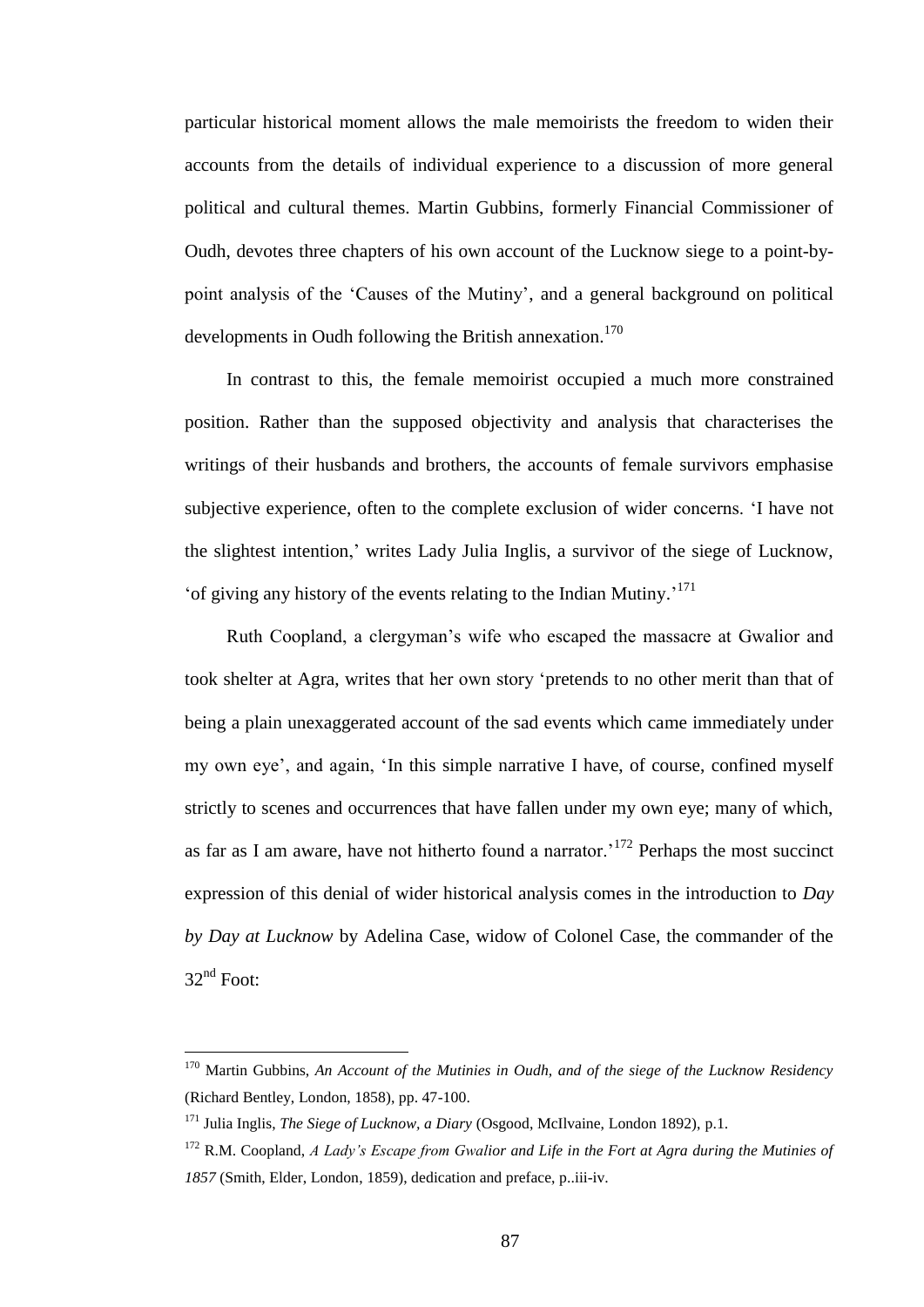As I do not aspire to the ambition of an author, I feel that I shall be exempted from that criticism which invariably attends works of a more pretending character. It cannot but fail (for no woman is equal to the task) to do justice to the heroism, or to describe in adequate terms the great sufferings, of the gallant defenders of Lucknow, but it will […] partially gratify the curiosity of those who have sympathised with us in our severe trials, until some more able and more practiced person shall undertake the task of favouring the world with a complete and detailed history.<sup>173</sup>

That 'more able and practiced person', the note implies, would be a male historian. It is perhaps significant that the accounts of the seven women who described the siege of Lucknow all take the form of diaries, journals or collections of letters.<sup>174</sup>

In its insistence on the details of everyday life and travail, the diary format preserves the individual experience of the siege, while not seeming to trespass on the supposed male domain of historical analysis and discussion. Rather than detailing the hand-to-hand fighting at the fortifications of the Residency compound, or the tense negotiations with native allies and approaching British columns, these female accounts are principally concerned with the hardships of life under siege, and the ongoing attempts to maintain the health and security of the narrator and her family. Writing several years after the uprising, Helen MacKenzie strictly delineated this separation between male and female areas of concern. The woman's role, MacKenzie writes, is as

<sup>173</sup> Adelina Case, *Day by Day at Lucknow: A Journal of the Siege of Lucknow* (Richard Bentley, London, 1858), p. iv.

<sup>174</sup> Case, *ibid*; Inglis, *ibid*; Colina Brydon, *The Lucknow Siege Diary of Mrs C.M. Brydon* (fforde, Okehampton, 1978); Maria V Germon, *Journal of the Siege of Lucknow* (Waterlow and Sons, London, 1870); Mrs G Harris, *A Lady's Diary of the Siege of Lucknow* (John Murray, London, 1858); Mrs A.E. Huxham, *A Personal Narrative of the Siege of Lucknow* (London, n.d.); Katherine Bartrum, *A Widow's Reminiscences of the Siege of Lucknow* (James Nisbet & Co, London, 1858).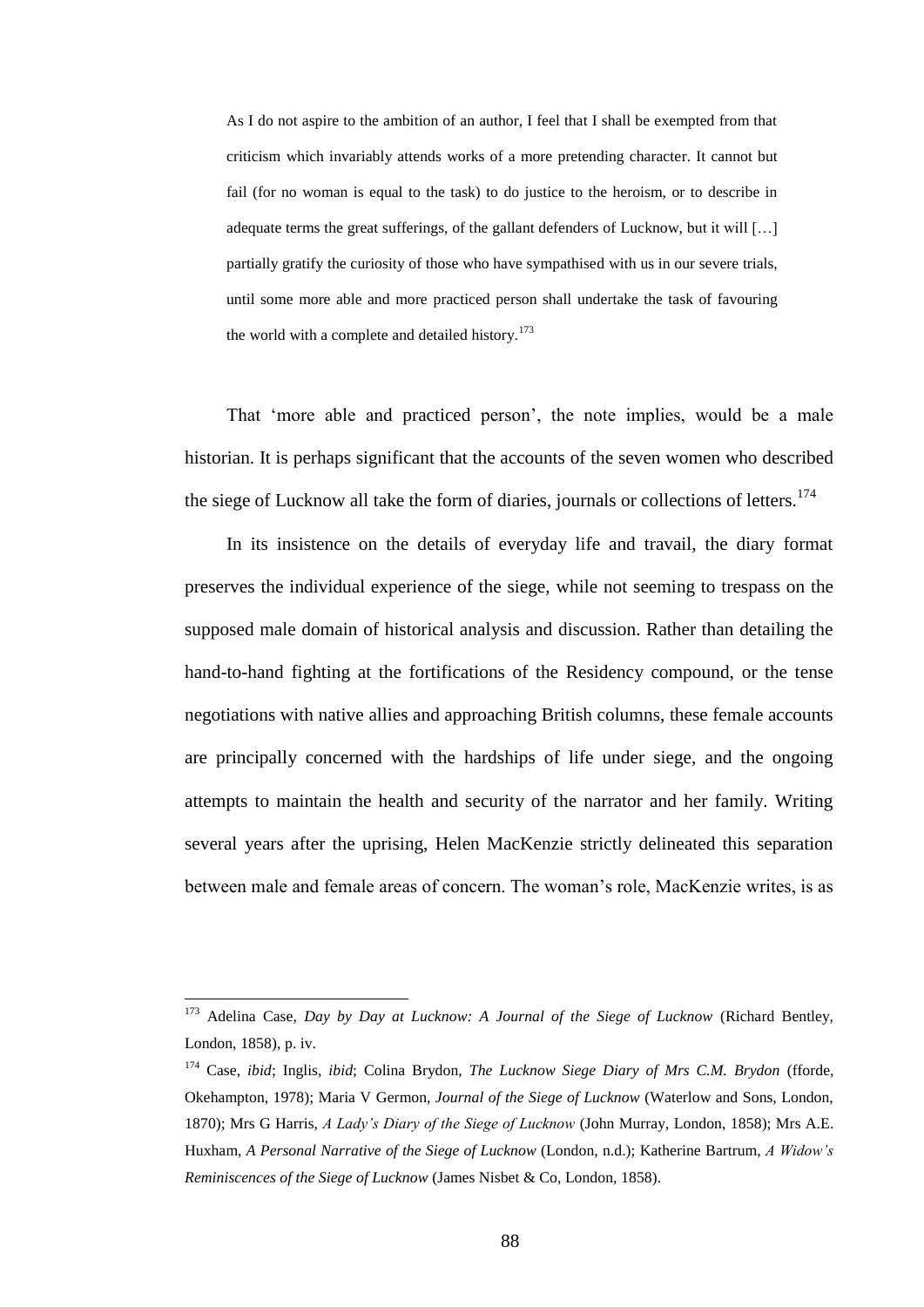"help-meet to her husband under all circumstances"; courage and heroism, for the woman under siege, lies in calm forbearance of suffering and avoidance of disgrace.<sup>175</sup>

This emphasis on passive domesticity is clear throughout the female accounts of the Lucknow siege, with descriptions of cooking, cleaning, childcare, regular prayer meetings, Bible readings, and even dinner parties. Sometimes these accounts can acquire an almost farcical quality: Adelina Case's anxiety about having her tablecloths freshly laundered, for example, or the ongoing difficulty in finding servants to pull the *punkahs*. <sup>176</sup> It is this sort of attention to the details of social nicety while under imminent threat of attack that J.G. Farrell was to satirise in his novel *The Siege of Krishnapur*, and a modern reader is perhaps less likely than the Victorian public to regard these concerns as exemplary of womanly 'patience and fortitude'.<sup>177</sup> But these domestic details can often obscure the very real suffering of the siege itself. The contrast between the stoical endurance of extreme danger and the tedium of household duties can be illustrated in a single entry from Maria Germon's diary:

"*Thursday, August 20<sup>th</sup>*. No news again. The night had been very quiet – as I was sitting at the front door making a petticoat a European was shot at the gun in our garden, right through the head – Mr Cunliffe was wounded. I had a very bad boil on my hand for which I made an *attah* poultice – our dinner this day was stew – *dal* and rice and *chuppattees*."<sup>178</sup>

<sup>175</sup> Helen MacKenzie, 'Englishwomen in the rebellion'. *Calcutta Review*, 20 (1859) p.108-126. pp.lxxlxxx. Quoted in Tuson (1998), p. 297.

<sup>176</sup> Case, *Day by Day at Lucknow* (1858), p. 180.

<sup>&</sup>lt;sup>177</sup> Quotation from a letter from Lucknow, *Englishwoman's Review*, 12 September 1857, in Alison Blunt, 'Embodying War: British women and domestic defilement in the Indian 'Mutiny', 1857-8. *Journal of Historical Geography*, 26, 3 (2000) p. 418.

<sup>178</sup> Maria Germon, *Journal of the Siege of Lucknow* (1870), p. 79.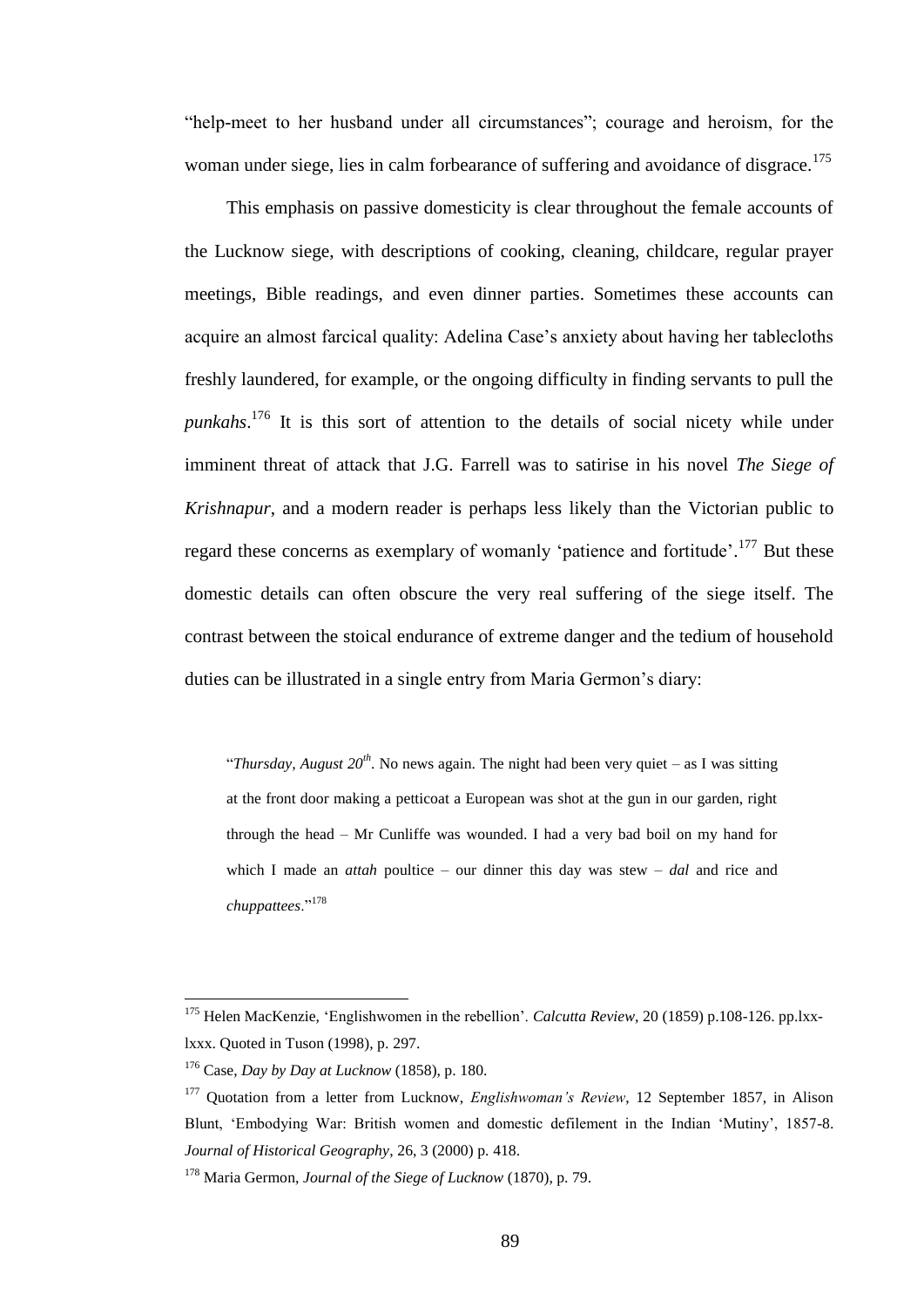Not all the women who experienced the uprising did so in such relative security, of course; some were forced to take a more active part in their own survival, and there are many accounts by both men and women of periods spent in flight and intermittent captivity, and of having to rely on the often dubious charity of Indians, or their own wits, to survive. Even in these cases, the sanctuary of British protection is close at hand. There are very few accounts that detail substantial periods of time spent outside the fortifications and boundaries of British control. The domesticity of the Lucknow ladies was not solely informed by the perception of a woman's role; surrounded by hundreds of miles of rebel territory, menaced by imminent assault, it was also a visible and conscious enactment of civilised behaviour, and an assertion of the endurance of British life and British standards under siege.

For those few who did cross into enemy territory, there was never any doubt as to their consistent identification with, and allegiance to, British rule. Fugitives like the Eurasian Julia Haldane, or the district magistrate Mark Thornhill, may have been obliged to adopt native costume during their escape, but in both cases these were temporary and voluntary expedients.<sup>179</sup> Thornhill, and the Irishman Henry Kavanagh, disguised themselves as Indians to pass through the rebel lines, but beneath their greasepaint and turbans both men remained patriotically white Britons.<sup>180</sup> Their successful disguise becomes, in narrative form, evidence of their mastery over Indian life: the white man is able to simulate the visible signs of the native, while retaining his core identity. In all these cases, then, the narrative of mutiny and survival is a

<sup>179</sup> Julia Haldane, *The Story of Our Escape from Delhi in 1857* (Brown & Sons, Agra, 1888); Mark Thornhill, *Personal Adventures and Experiences of a Magistrate during the rise, progress and suppression of the Indian mutiny, etc* (John Murray, London, 1884).

<sup>180</sup> Henry T Kavanagh, *How I Won the Victoria Cross* (Ward and Lock, London, 1860).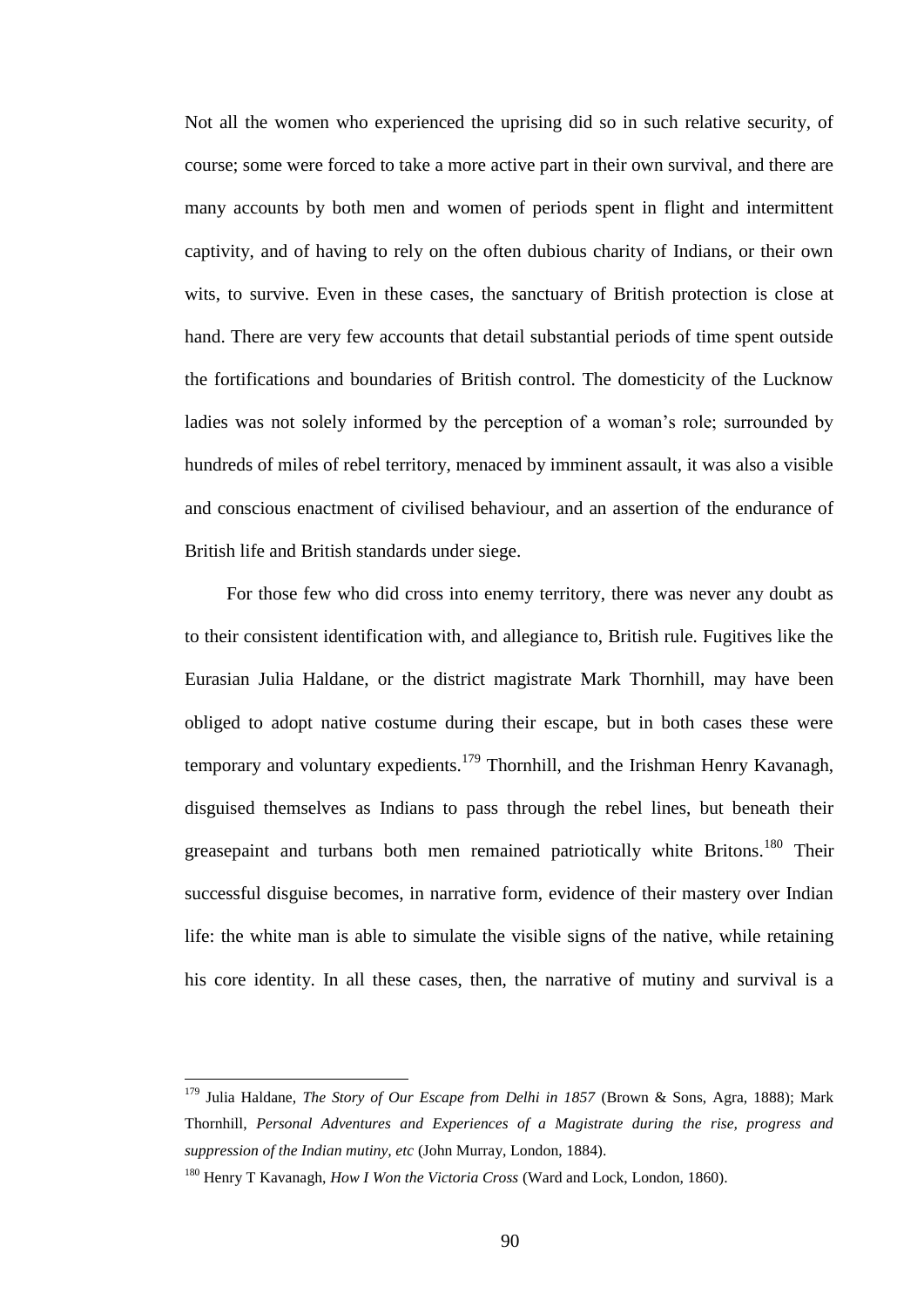narrative of purely British experience. There is little, if any, sense that the fabric of Britishness itself is threatened by the uprising.

One possible exception to this general rule is the unpublished account left by Madeline Jackson, the niece of Coverley Jackson, former Commissioner of Oudh.<sup>181</sup> Following the mutiny at Sitapur, Jackson spent several months in hiding with her brother and other fugitives, before being captured and taken as a prisoner to Lucknow. For all her suffering and discomfort, however, Jackson was a privileged hostage; once inside the Qaisarbagh palace, she and her fellow prisoners were kept in isolation, and Indian life had no purchase upon them. There was never any question of her assimilating to a native existence, nor any attempt to convert her from Christianity.

Madeline Jackson's captivity ended with the final British recapture of Lucknow, and her rescue by Gurkha soldiers led by a pair of young English officers. Here, as in the other female accounts of the siege, male agency alone provides deliverance. In the diaries and memoirs of the ladies of Lucknow, for all their recounting of hardships stoically endured, the active heroism of the British male defenders of the Residency is constantly underlined and never doubted. This heroism is only matched, in fact, by the heroism of the troops of the relief column under General Havelock. The threat to British lives, and British primacy in India, is only countered by male British force, which of course proves invincible. Female narrators' deference to this male force, both in the form and the content of their narratives, can be seen an assertion of the stability of British rule following the uprising. The plot of the narrative is resolved by the active exhibition of overwhelming masculine authority, and the safe return to a territory firmly under British control.

<sup>181</sup> Anna Madeline Jackson, *A Personal Narrative of the Indian Mutiny, 1857* (Haig Papers I, Centre of South Asian Studies, Cambridge University Library, Cambridge).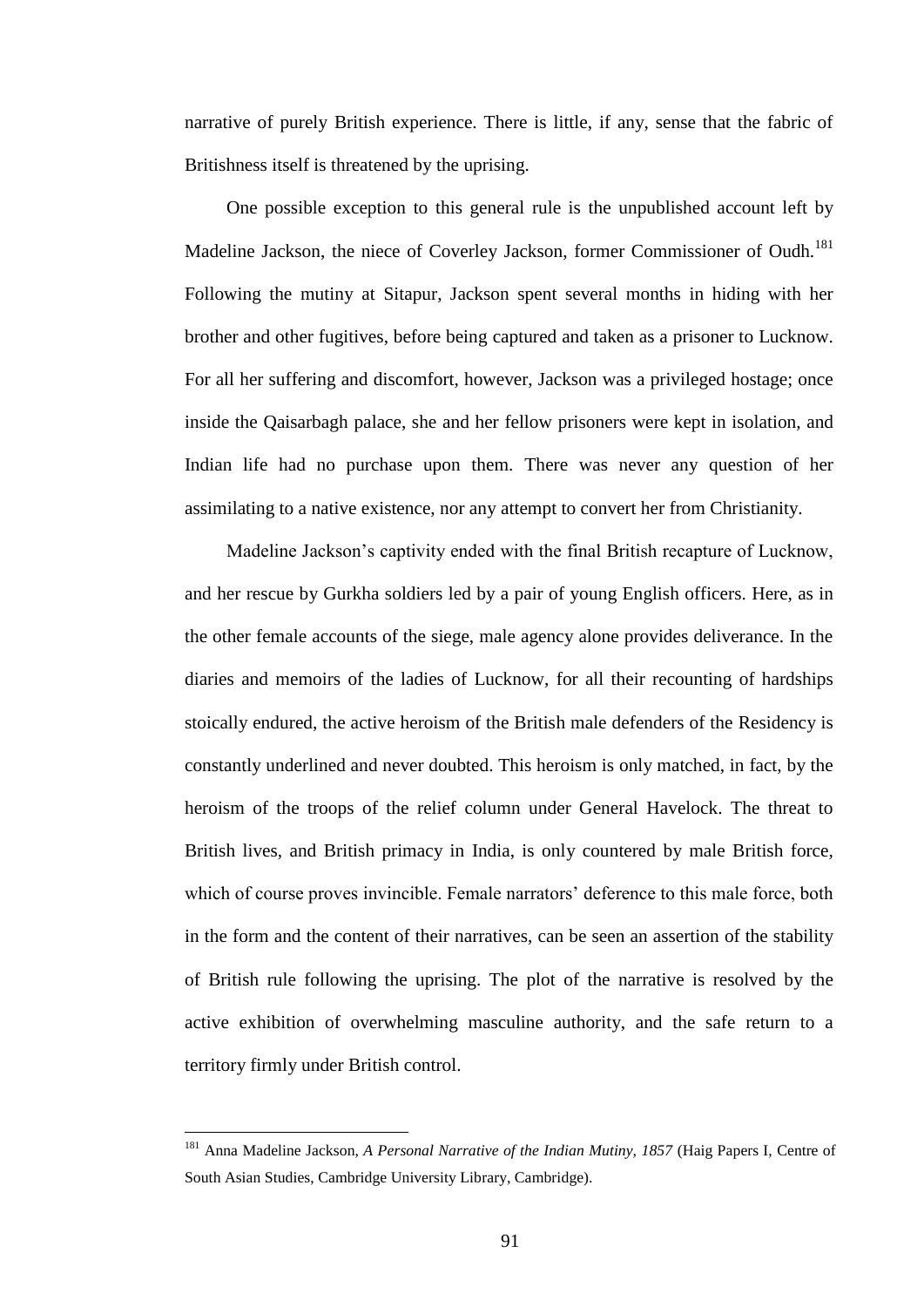If the siege of Lucknow provided the post-Mutiny British public with a narrative of indomitable survival and civilised fortitude, then Cawnpore provided its sobering inversion. The story of the massacre of the British garrison at Satichaura Ghat, and in particular the subsequent slaughter of women and children in the Bibighar, became, in novels, news reports and early historical works, symbolic of the uprising as a whole: womanhood, representative of British domestic civilisation, was violated by the enemy. At Cawnpore, the fragile edifice of British military control had been toppled; by surrendering the entrenchment, General Wheeler had allowed those in his charge to be betrayed, and, as George Trevelyan puts it, 'placed beneath the heel' of Indians.<sup>182</sup>

More than the initial killings, it was the spectacle of white women helplessly in the power of Indian men, and all that this power might connote, that roused the greatest abhorrence. If, as Jenny Sharpe asserts, the white female body was an 'allegory of empire', then Lucknow saw the successful maintenance of that body, and the boundaries of civilisation and morality.<sup>183</sup> Cawnpore, conversely, saw the boundaries breached, and it was the fate of women, the implied torture, rape and murder of women, that became the principal scene in a narrative of disaster.

The threat of captivity is very present in female memoirs of the uprising. Katherine Bartrum records that her husband 'would destroy me with his own hand rather than let me fall into the power of those brutal sepoys,<sup>184</sup> while Adelina Case reports that 'some of the ladies keep laudanum and prussic acid always near them,' in case the Lucknow Residency fell to the enemy.<sup>185</sup> Captivity and its inevitable

<sup>182</sup> G.O. Trevelyan, *Cawnpore* (Macmillan, London. 1866), p. 139.

<sup>183</sup> Jenny Sharpe, *Allegories of Empire* (University of Minnesota Press, Minneapolis, 1993), p. 4.

<sup>184</sup> Katherine Bartrum, *A Widow's Reminiscences of the Siege of Lucknow* (James Nisbet & Co, London. 1858), p. 10.

<sup>185</sup> Case, *Day by Day at Lucknow* (1858), p. 118.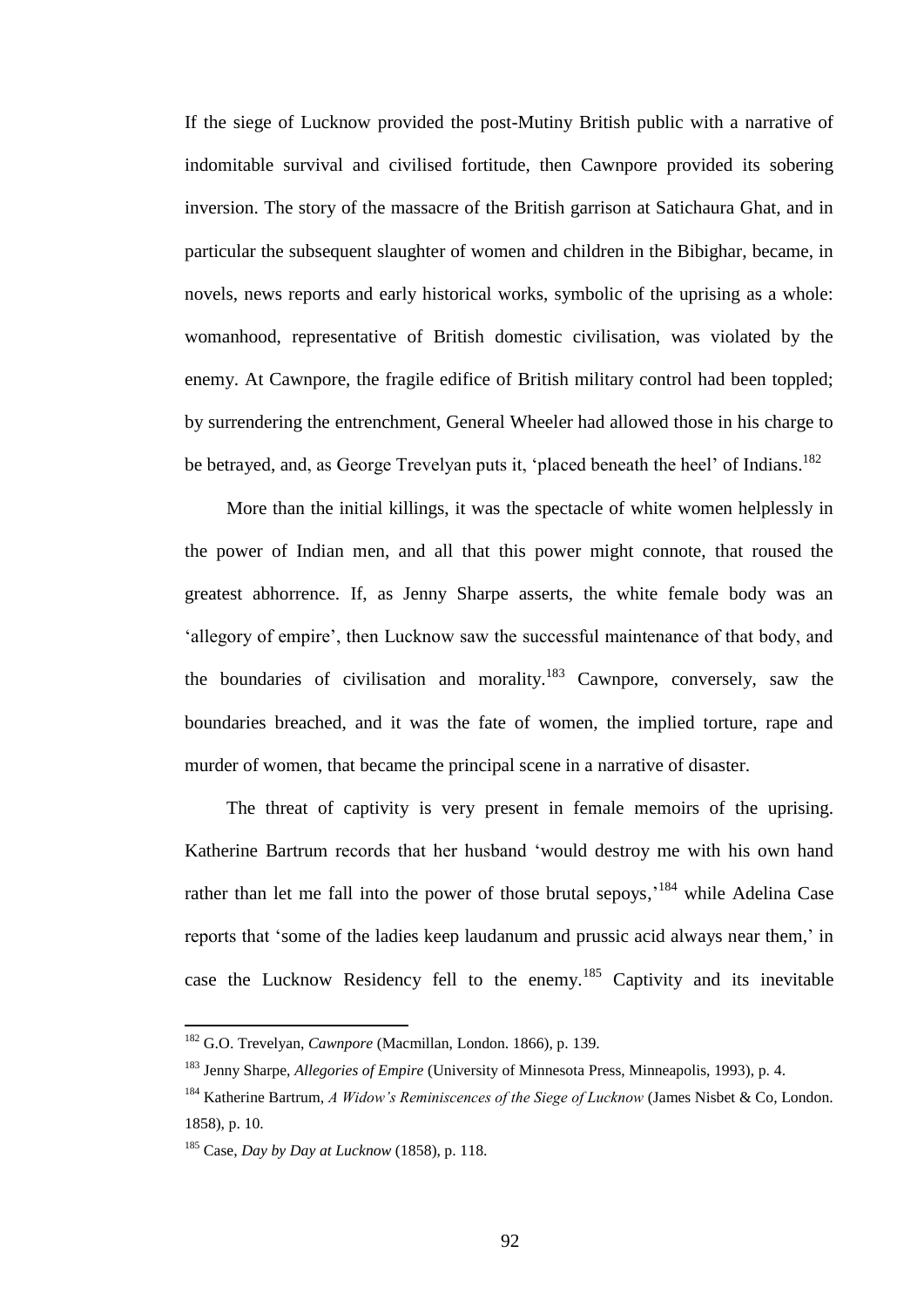consequences were a fate worse than death. 'No English General ever,' said Sir Charles Napier, in a Parliamentary speech of October 1857, 'would permit women, still less his own countrywomen and their children, to be so outraged if he himself had the means of terminating their lives at once.<sup>186</sup>

Early reports of the massacre conjured a freakshow of gory scenes. The *Illustrated London News* even reported that the women and children of Cawnpore had been sold at a slave auction, then 'after being treated with the highest indignities, […] were barbarously slaughtered by the inhabitants.<sup>187</sup> But a more pious appreciation of the event quickly took hold. What had happened at Cawnpore was *unspeakable*, and best passed over in respectful silence.

John Sherer, one of the first Britons to enter the Bibigarh after the recapture of the city, derided those who would seek to elaborate on the scenes of slaughter. 'The whole story was so unspeakably horrible,' he wrote, 'that it would be quite wrong in any sort of way to increase the distressing circumstances which already existed.<sup>188</sup> But even Sherer describes what he saw that day:

From this dreadful place we passed down the garden to the narrow well into which many of the bodies of the victims of the assassination had been thrown … When we got to the coping of the well, and looked over, we saw, at no great depth, a ghastly tangle of naked limbs. I heard a low cry of pain, and saw Bews almost crouching with a sickening anguish. There is no object in saying more.<sup>189</sup>

<sup>&</sup>lt;sup>186</sup> Hansard (Parliamentary Debates), CXLVIII, 507, quoted in Blunt, 'Embodying War', (2000), p. 420. <sup>187</sup> *Illustrated London News*, 5 September 1857, p. 238.

<sup>188</sup> John W. Sherer, *Daily Life during the Indian Mutiny: personal experiences of 1857* (Swan Sonnenschein & Co, London, 1910), p. 78.

<sup>189</sup> *Ibid*, pp.79-80.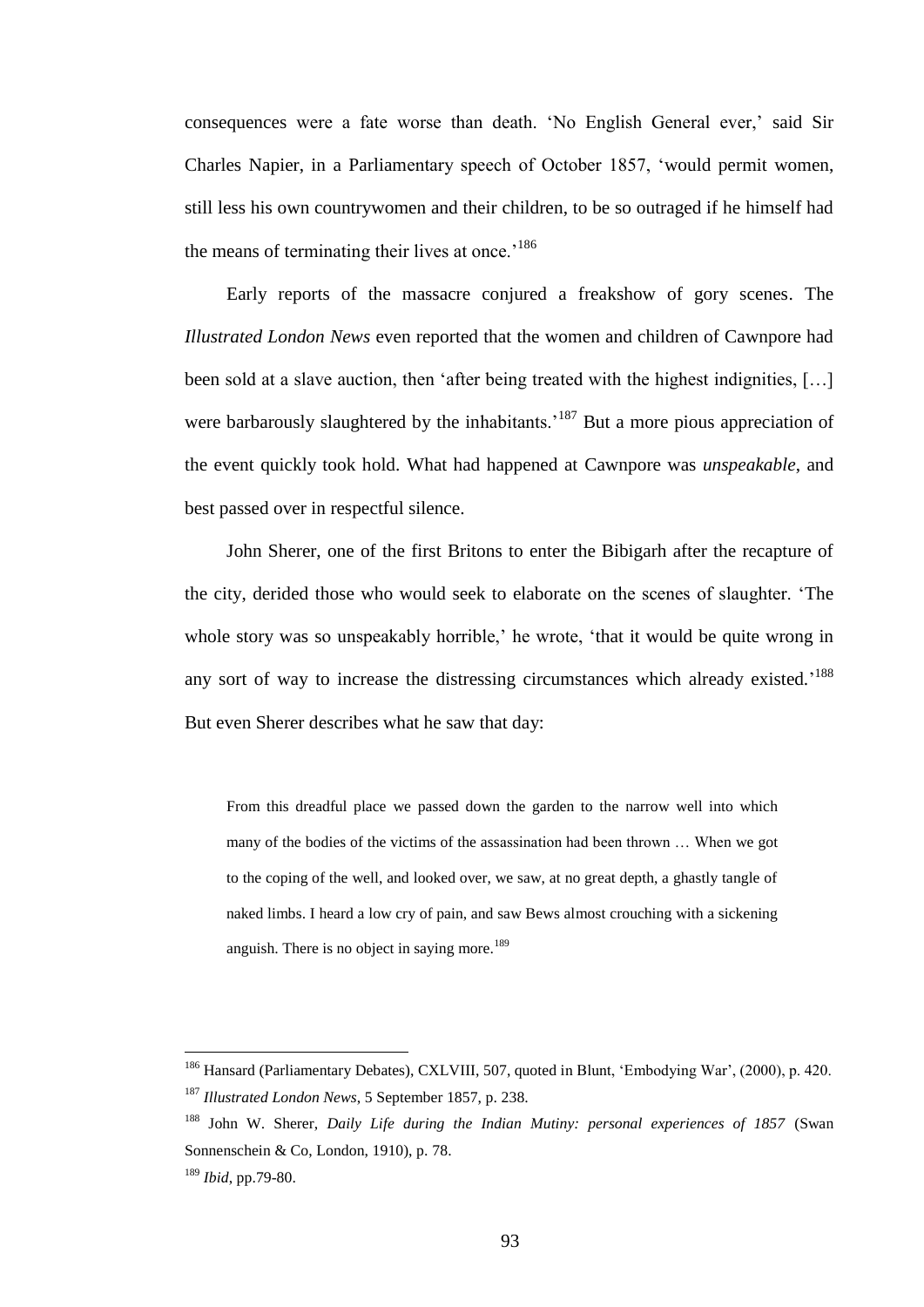'An account of atrocity,' writes Chris Daly, 'is a narrative of lost words.'<sup>190</sup> Compared to the volumes of personal testimony recorded by survivors of the Lucknow siege, the silence of the women of Cawnpore is significant. The few written scraps allegedly discovered inside the Bibighar itself  $-$  a bloodstained Bible, a treatise entitled *Preparation for Death*, a short note scribbled on the flyleaf of 'a mutilated prayer-book', and a brief list of the successive deaths of members of the Lindsay family<sup>191</sup> – bear eloquent testimony to the end of communication itself. These scraps, and the few last letters sent before the uprising, became relics in an emerging martyrology: with their physical bodies reduced to a 'ghastly tangle of naked limbs', their individual voices too were reduced to one significant absence. All that remained, and all that a traumatised British public could reasonably offer in response, was a kind of mute religious awe.

As one of the few female survivors of a massacre popularly described as total, Amy Horne already occupied a troubling position in the emerging narrative of the uprising. Up to the point of the massacre itself, the plot of her own account follows the pattern described above: she witnesses the initial stirrings of native unrest and the outbreak of mutiny, then passively endures the siege of the entrenchment. After this, her story enters a new and unfamiliar terrain. If it was the threat of native captivity, and violence at Indian hands, that kept the narratives of the Lucknow women in fearful suspension, then for Amy Horne the worst had already happened.

Alone amongst the memoirists of the mutiny, Horne is carried across into the native camp, and her immersion in Indian existence is total. With her previous life utterly destroyed, she is cut off from the influences of British society, and cut off also

<sup>190</sup> Chris Daly, 'Atrocious Privilege' (2005), p. 182.

<sup>191</sup> Thomson. *The Story of Cawnpore* (1858), p.216.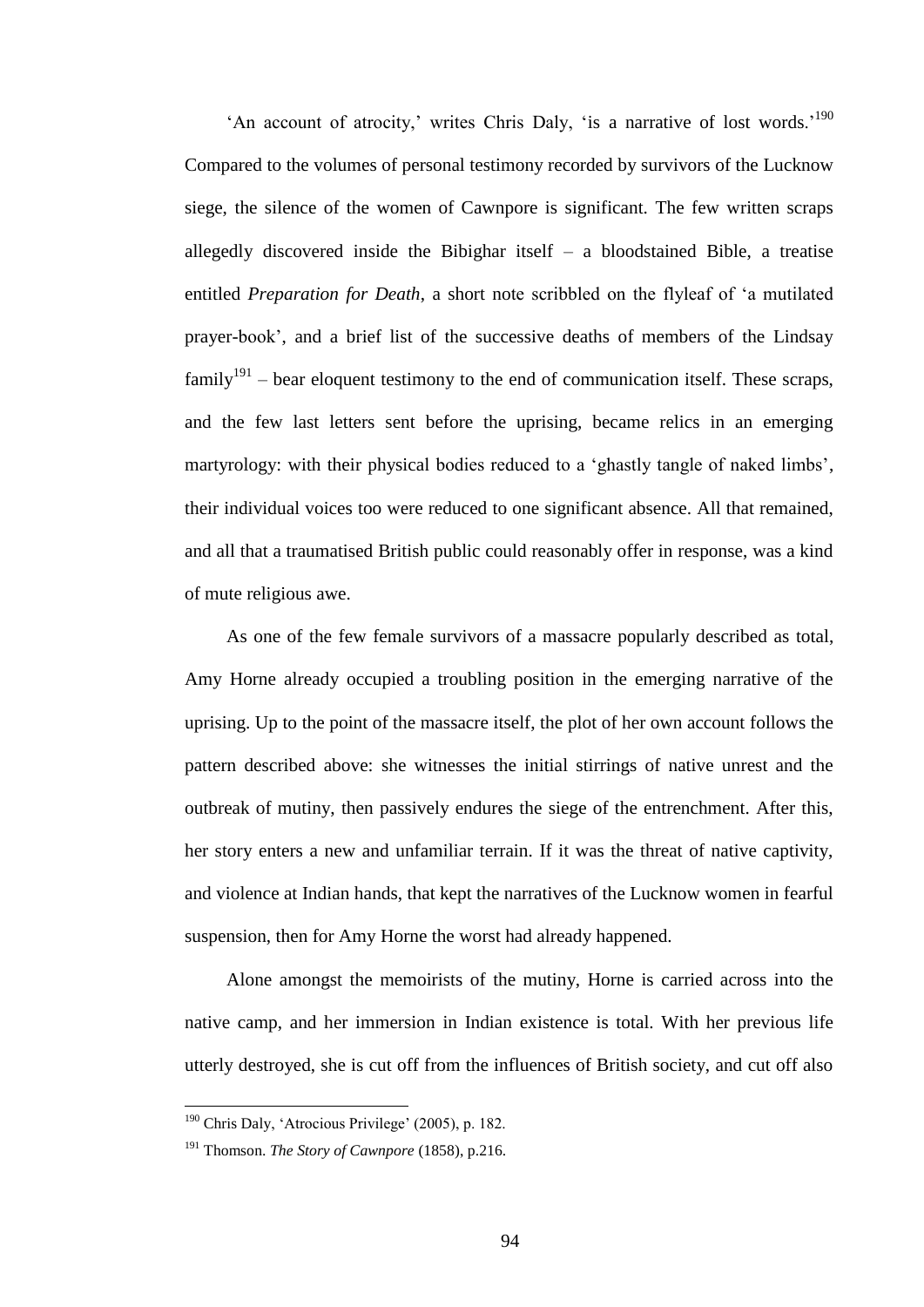from the supporting structure of comparable British narratives. Rather than the diary format of the Lucknow memoirists, with its regular notation of dates and even times, Horne's narrative is chronologically vague. Between the Cawnpore massacre on June the  $27<sup>th</sup>$  1857 and her appearance at Allahabad on April the  $7<sup>th</sup>$  1858, the account has only an internal patterning of time, events being approximately dated a few weeks or months before or after other events. Outside of British society, outside the linear structure of British chronology, from the moment she is hauled from the river by an Indian soldier Amy Horne moves outside the frame of mutiny memoir. From this point on, her account becomes an unmapped journey, written into the silence of the martyred dead.

# **II. Captivity Narratives**

 $\overline{a}$ 

Tales of captivity and survival at the imperial fringe, the trauma of individuals caught between the forces of colonialism and its discontents, have come to represent a particular theme in the contemporary historiography of Empire. Captivity narratives, whether from North America, Africa or India, dramatise the crossing of boundaries, national, racial and cultural, and the sudden violent confrontation between individuals and the native other.

The genre has received considerable study, initially relating to accounts of captivity by the natives of North America, but more recently with a wider international scope.<sup>192</sup> Kay Schaeffer, discussing the supposed captivity of the Englishwoman Eliza

<sup>192</sup> Prominent works on North American captivity include Richard Slotkin, *Regeneration Through Violence: the mythology of the American frontier 166-1860* (Wesleyan University Press, Middleton, 1973), Christopher Castaglia, *Bound and Determined* (1996), and John Demos, *The Unredeemed*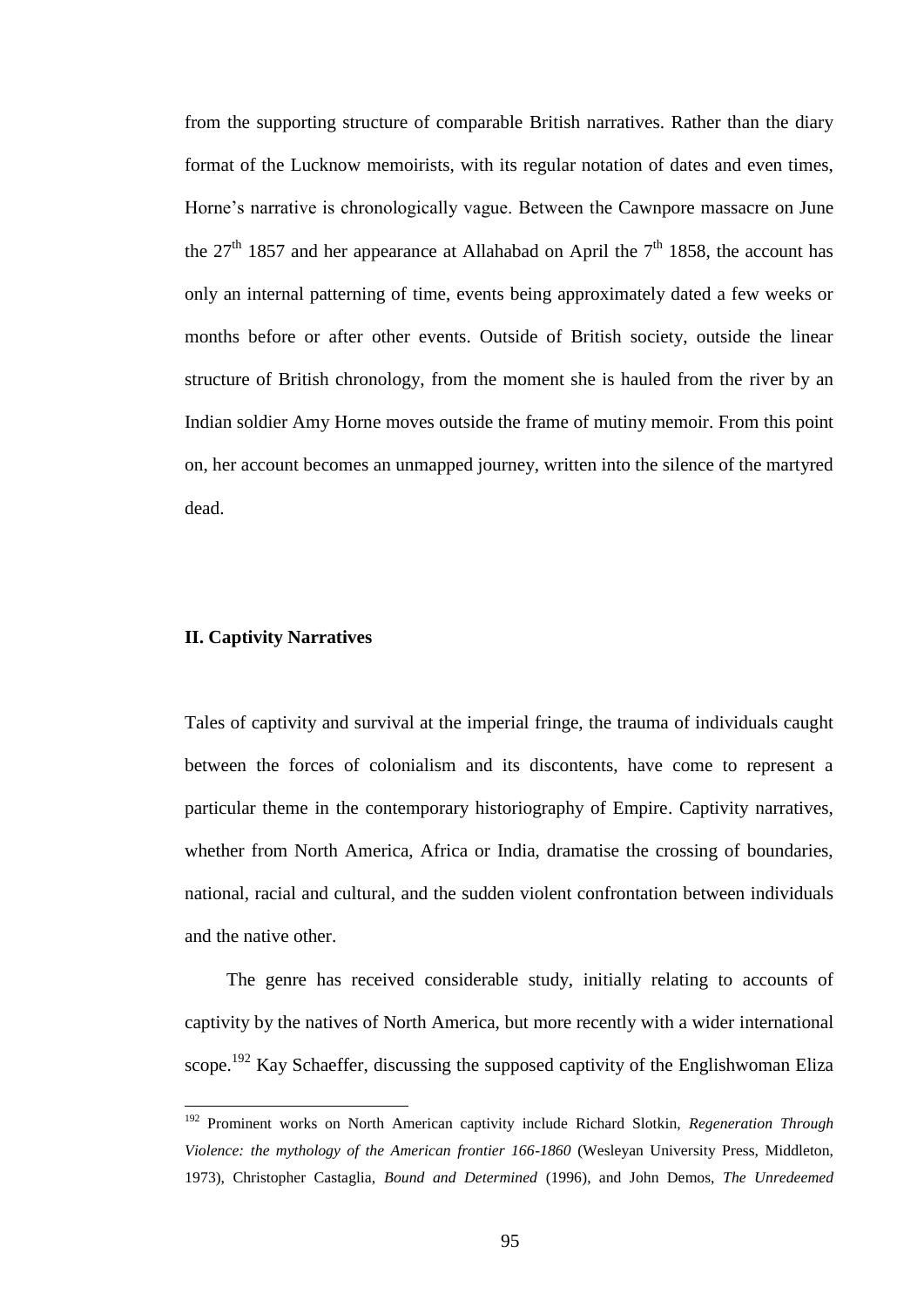Fraser amongst Australian aborigines, characterises these accounts in terms of binary oppositions, 'perilous ordeals and salvation, pitting civilisation against wilderness, white against black, self against other.<sup>193</sup> Like the archetypical mutiny memoir, many of these accounts conform to a basic plot: some of the earliest, from puritan New England, are actually configured as metaphors of the journey towards salvation. Implicit in this journey, and the underlying plot of even the more irreligious accounts, is the physical removal of the captive from the safety of home into the dangerous and uncertain territory of the enemy. The puritan captive Mary Rowlandson divides her 1682 account into numbered 'removes', each one taking her further from Christian (Protestant) civilisation and deeper into the darkness of heathen (or Catholic) native life, before her final deliverance and redemption.<sup>194</sup>

'Removed' from the safe and familiar, the captive is therefore carried into another world, with other rules. After rescue or escape, the captive then translates the experience back into narrative, making it digestible to her readers. But Amy Horne, having survived the transformation of her civilian existence by the warfare and atrocity of the entrenchment siege, is unable to return to the comfortable security of family life before the uprising. Instead, that life is destroyed, as her family is destroyed, and she is once more 'removed' into the alien world of native India.

Horne's anxious and repeated assertions of this identification with Englishness – her inherent loyalty to Britain and her adherence to Christianity – find an echo in the captivity accounts of even those with impeccable ethnic credentials. 'Every returned

 $\overline{a}$ 

<sup>193</sup> Kay Schaeffer, *In the Wake of First Contact* (Cambridge University Press, Cambridge, 1995), p. 49.

*Captive: A family story from early America* (Vintage, New York, 1995); a more international appraisal is offered by Linda Colley, *Captives: Britain, Empire and the World 1600-1800* (Pimlico, London, 2003).

<sup>194</sup> Richard Slotkin, *Regeneration Through Violence: the mythology of the American frontier 166-1860* (Wesleyan University Press, Middleton. 1973), p. 109.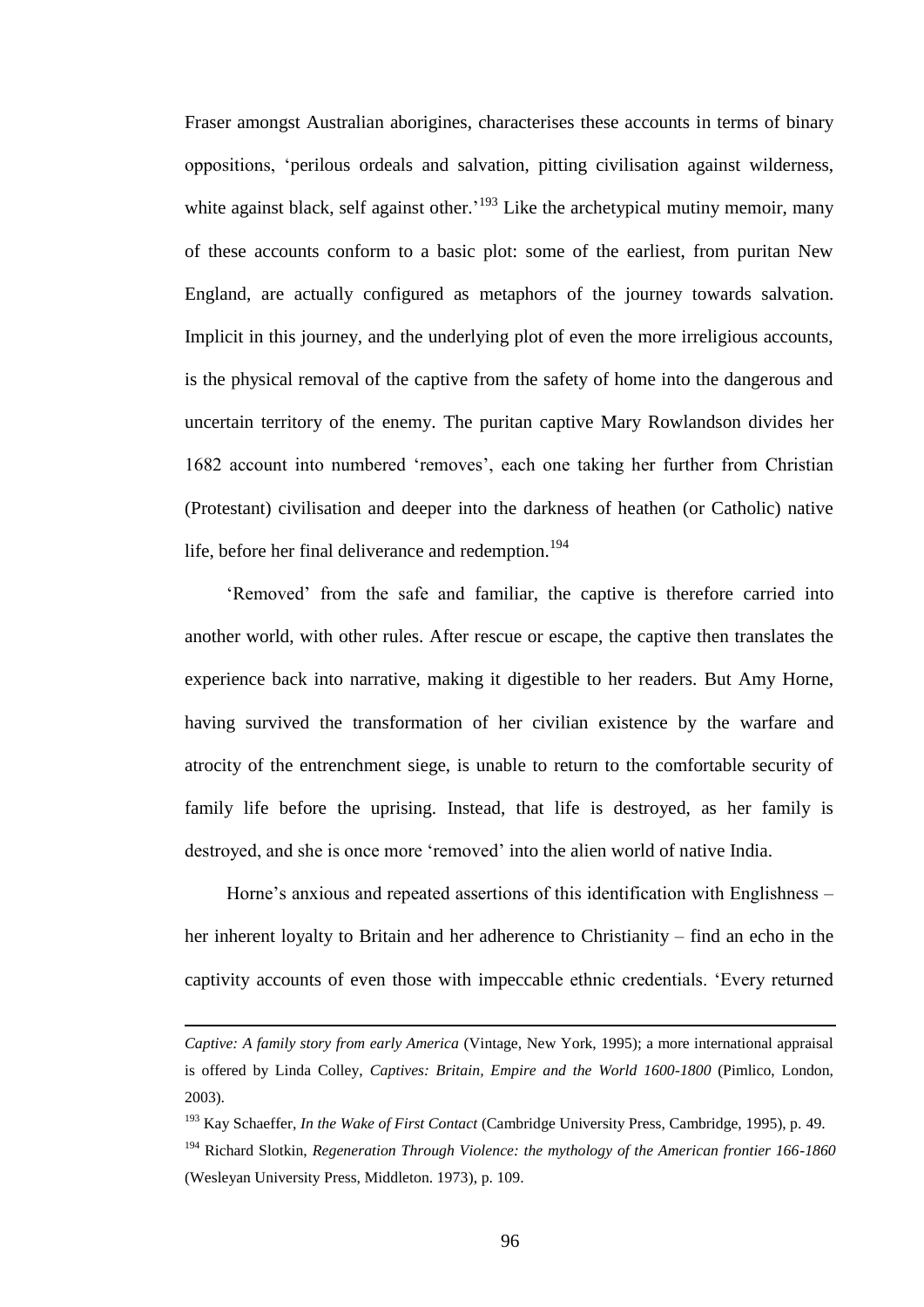captive,' writes Joe Snader, 'faced an audience suspicious of the possibility that the author had gone native, forced by the situation of captivity to participate in the alleged depravities of an alien culture.<sup>195</sup> As I have shown, female survivors of the uprising believed to have cohabited with natives were threatened with a similar stigma.<sup>196</sup>

The necessity for an 'aggressive assertion of national character' is demonstrated throughout the Horne narratives, in their various permutations, particularly in the depiction of Indians.<sup>197</sup> The rebels are 'degenerate, filthy, loathsome, demoniacal natives,' their religion the 'abominations of a false faith'; even Indian women are 'at heart as much monsters as the men.<sup>198</sup> After the slaughter of her family and the rest of the British inhabitants of Cawnpore, and her own abduction, forced conversion and probable rape, Horne's repugnance towards native Indians is hardly surprising. In the stridency of her denunciations there is also an urgent desire to set herself apart from the native world, denying any possibility of sympathy or identification with it.

It is significant in this respect that the incident described in the 1913 account as the most dramatic episode of my life<sup>,199</sup> was not the massacre at the riverbank, nor the moment of Horne's captivity, but what followed shortly afterwards:

Behind me stood a horde of wild-looking, fanatical Moslems who had assembled to witness the *tamasha*; while towering over me, with a drawn sword in his hand, was another fanatic who seemed to be the Master of Ceremonies. The bright, mid-day sun lighted up the scene and the countenances of the actors and audience, some expressive

<sup>195</sup> Joe Snader. *Caught Between Worlds: British Captivity Narratives in Fact and Fiction* (University of Kentucky Press, Lexington, 2000), p. 97.

 $196$  See p. 45.

<sup>197</sup> Snader, *ibid.*

<sup>198</sup> Bennett, 'Ten Months Captivity', II. p.87, and British Library, *Ms. Add.41488.*

<sup>199</sup> *Ibid*, I. p.1234.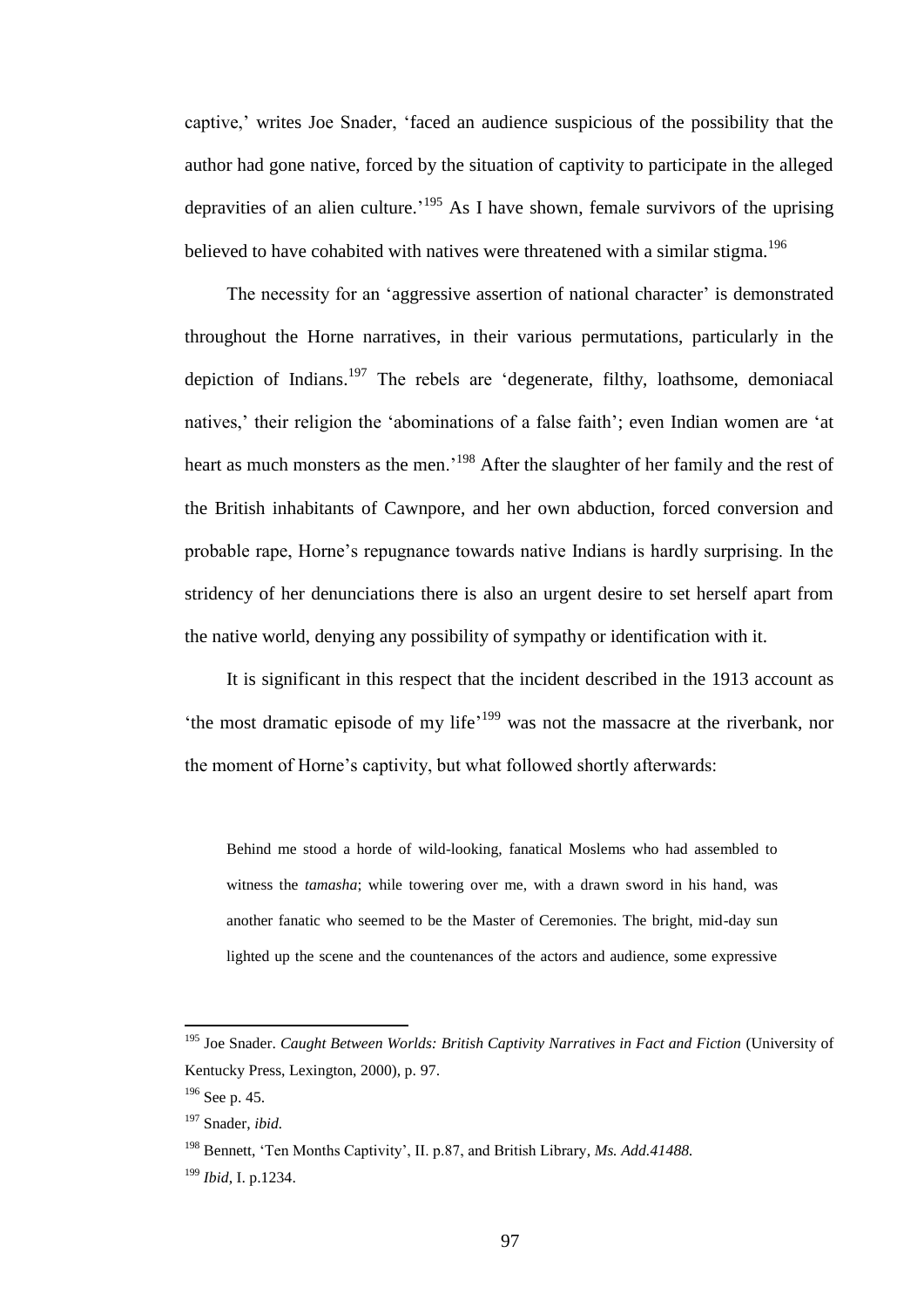of sullen indifference, other of religious frenzy and cruelty, and a few of vulgar curiosity at the sight of an English 'Missee' being placed so entirely in their power.

A deadly silence reigned, and the followers of the Prophet began the ceremony of my forced 'conversion' to their faith.<sup>200</sup>

Horne is made to eat half of a 'blessed pomegranate', then bathed and 'made to adopt the Oriental costume', before reciting the Islamic prayer of conversion. The drawn sword, and the Orientalist colouring of fanaticism, frenzy and cruelty, attest to this transformation being involuntary – Horne is violently carried across into the native realm, all the tokens of her previous life, from clothing to religion, erased. For the captive, as Richard Slotkin suggests, to partake of native religious sacraments was 'to un-English the very soul.<sup>201</sup> From this point on, Horne is immersed in the world of rebel India.

But the description above also points to an additional tension present in all captivity texts: in order to fully depict the insoluble separation between the subjugated self and the alien culture of the other, the narrator must first demonstrate a knowledge of that culture in order to direct scorn upon it; this knowledge, however, serves to underline the intimate relationship that has existed between the captive and captor(s).<sup>202</sup> The use of the Urdu word *tamasha*, meaning a spectacle or entertainment, or the word *kulma* later used in describing the Islamic recitation of faith, may have been inserted by a hypothetical ghostwriter but nevertheless highlights the underlying tensions between the repudiation of an alien culture and the privileged access of the narrator.

<sup>200</sup> Bennett, 'Ten Months Captivity', I, p.1234.

<sup>201</sup> Slotkin, *Regeneration through Violence* (1973), p. 98.

<sup>202</sup> Snader, *Caught Between Worlds* (2000), p. 101.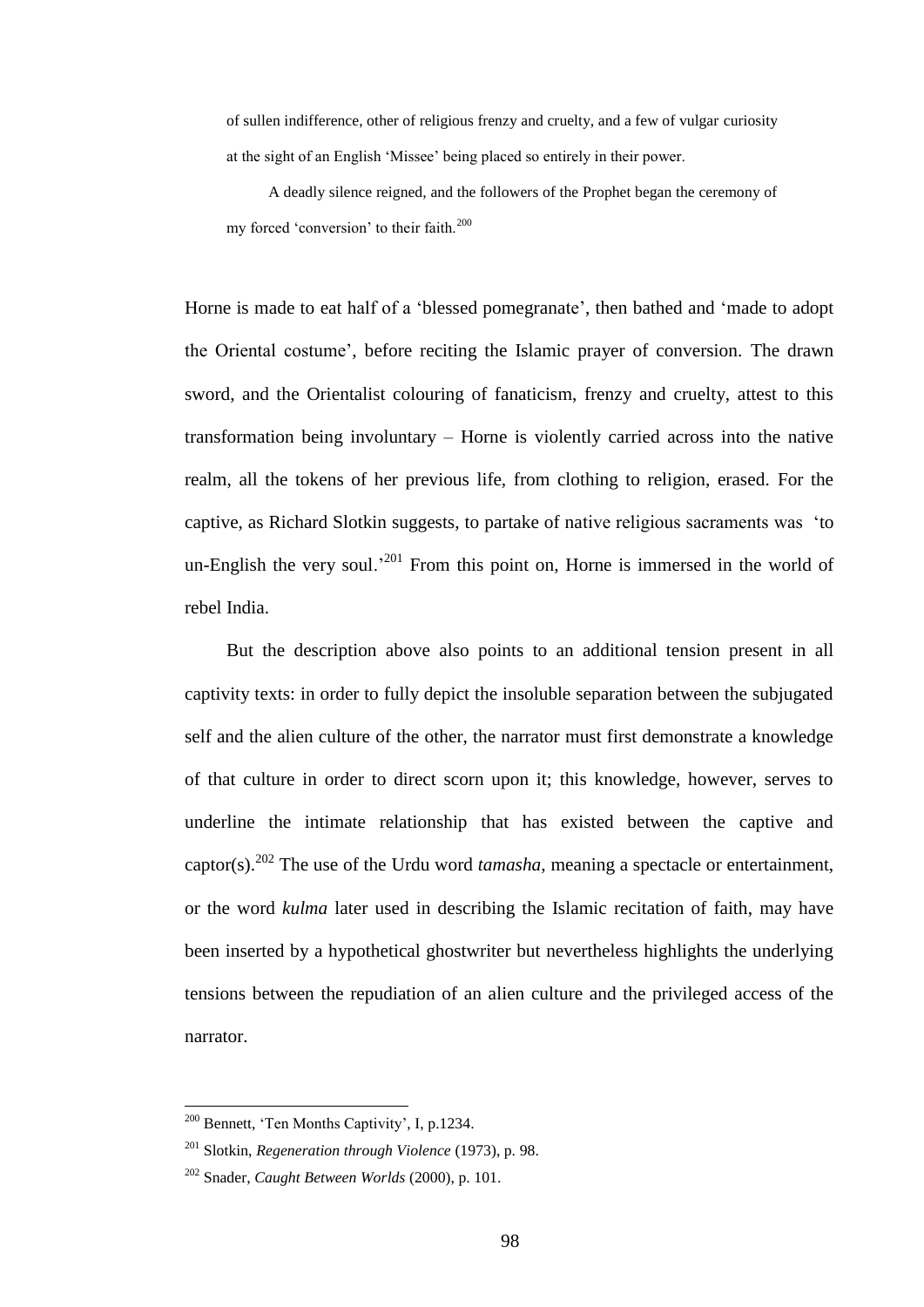Joe Snader has suggested that this knowledge of another culture represents the captive's 'primary acquisition.<sup>203</sup> Certainly, some of the Horne narratives are deliberately framed with the suggestion that their narrator has important information to impart: the witness statement given to the India Reform League 'in regard to mutilation', for example. The ostensible purpose of the 1913 account was to give a warning, based on experience, of the continuing dangers of underestimating Indian brutality. This sort of knowledge could be a valuable currency for a returned captive.

But, as we have seen, there is evidence that full extent of this knowledge, and Horne's intimacy with Indian culture and society, was suppressed or altered within the texts themselves. The note provided by George Forrest, based on verbal testimony, describes an apparently amicable meeting between Horne and at least one member of the rebel high command. This scene is missing from all the surviving written narratives. The 1858 witness statement includes the remark that the narrator was given servants to attend her while in Lucknow, and thus was presumably living in fairly comfortable surroundings at the time. Regarding her stay in the dyer's hut at Lucknow, the 1872 trial reports quotes her as saying that 'I lived in a native house by myself, the sowar alone being there.<sup>204</sup> Her other accounts imply that she was entirely alone in the hut. We might also note the discrepancy between the 1913 comment that Horne had been principal prosecution witness in the trial of Liakat Ali, and the actual record of that trial, which reveals her to have spoken for the defence.

Evasiveness of this sort about Horne's relations with her captors is, of course, symptomatic of a greater factual suppression within the texts as a whole. Captivity by the rebels, as seen in the quotations above, was widely regarded as synonymous with

<sup>203</sup> Snader. *Caught Between Worlds* (2000), p. 277.

<sup>204</sup> *The Times*, 28 August 1872, p. 5.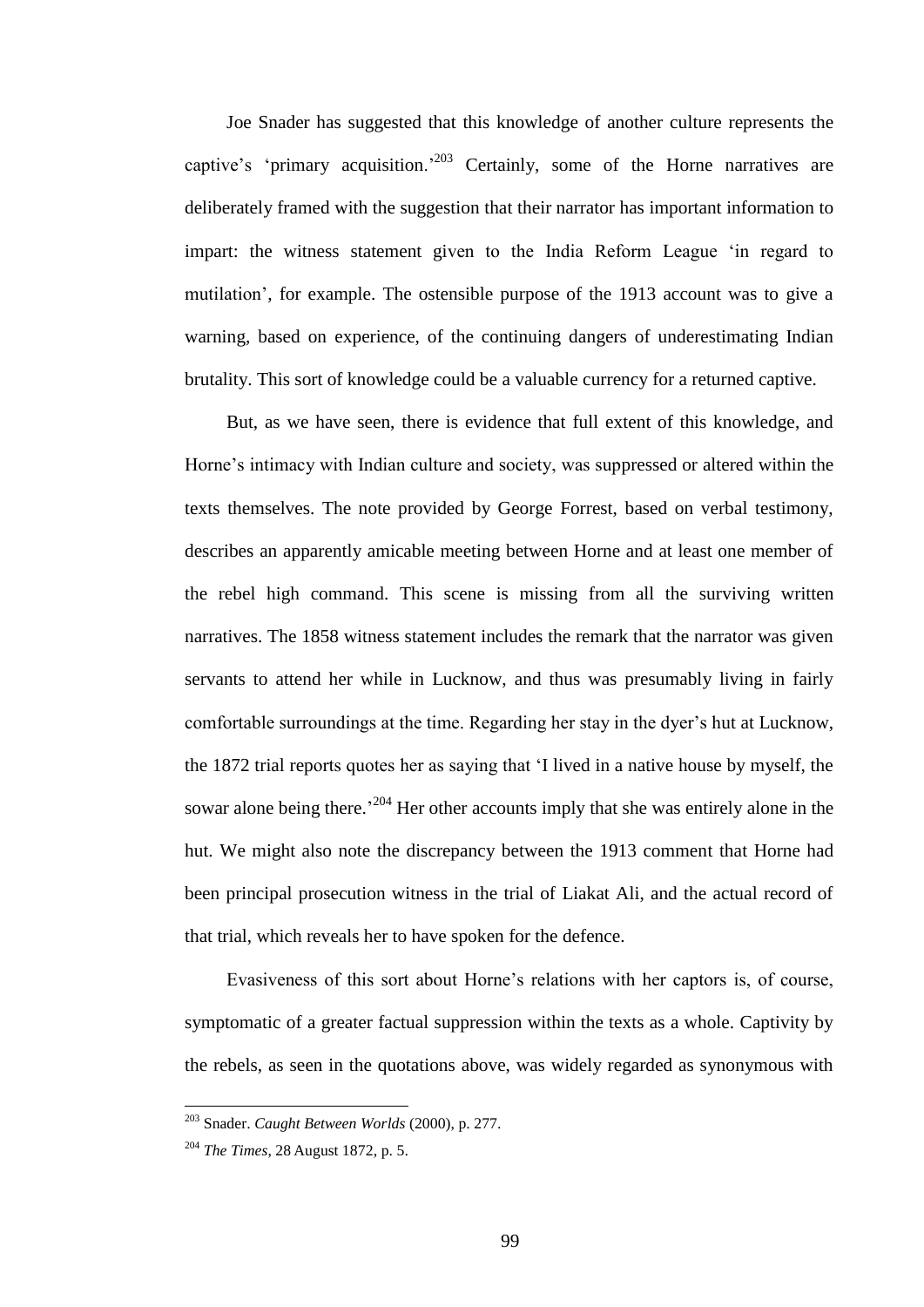rape, itself coded as 'outrage' or 'deflowering'. Christopher Castaglia suggests that the captivity genre was pruriently directed at 'an audience fascinated by stereotypes of the bestial savage and the raped and tormented white woman.<sup>205</sup> It is not surprising that the Horne narratives provide no direct information about the nature of sexual relations with her captor: if she was already assumed to have been raped, there would be little purpose in stressing the point. Even by the time of the first witness statement, the issue of rebels raping white female captives had become contentious, with many commentators countering earlier claims of endemic sexual violence with assertions that nothing of the sort had ever happened.<sup>206</sup> Against this background, the textual silence on the matter is understandable.

## **III. Captors and Captive**

We know from George Forrest's footnote that, among the rebels themselves, Horne was considered to be Mohamed Ismail Khan's wife. Presumably this marriage, like the conversion to Islam that immediately preceded it, was not entirely voluntary. It would be naive, therefore, to imagine that no sexual contact, violent or otherwise, took place between Ismail Khan and his captive. June Wilmshurst, in fact, speculates that Horne may have been pregnant when she returned to Calcutta, the effects of a forced abortion procured by her family contributing to the 'insanity' later attributed to her.<sup>207</sup> We have seen how the 1858 article printed in *The Times* substitutes Ismail Khan (and other rebel characters) with the African eunuch, a desexed figure suggestive of alien

<sup>205</sup> Castaglia, *Bound and Determined* (1996), p. 3.

<sup>206</sup> See p.43.

<sup>207</sup> June Wilmshurst, 'Cawnpore Massacre: Amelia Horne's Story', *Indiaman* 10 (June 1998), p. 36.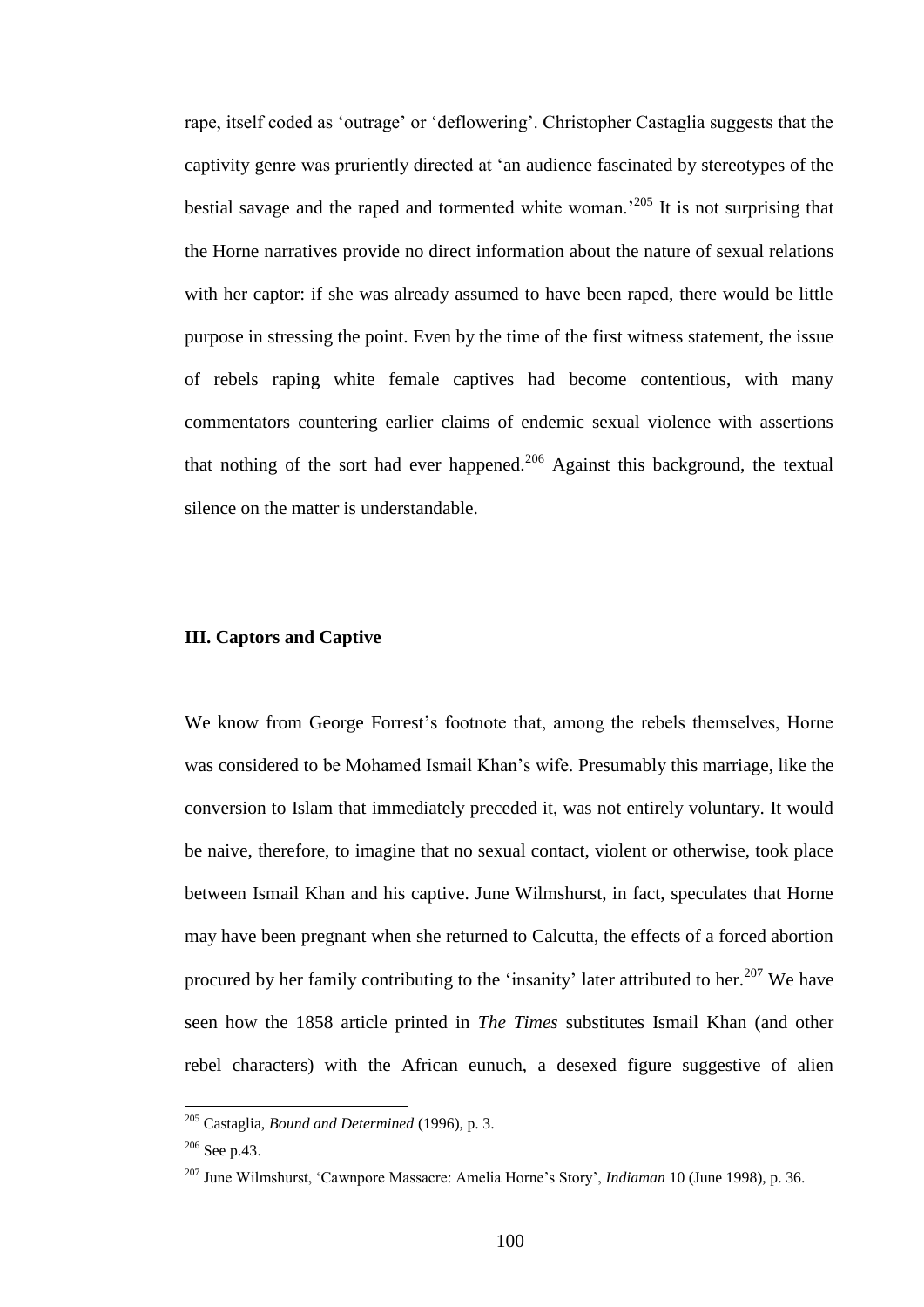sexuality. When Horne's captor does make an appearance in the earlier narratives he remains anonymous, described as 'the sowar who took me from the boat.<sup>'208</sup> Only the 1913 account provides his name, and a suitably fearsome personal description:

He was named Mohamed Ismail Khan, and was a sowar belonging to the  $3<sup>rd</sup>$  Cavalry. In age he was quite young, numbering about twenty-eight years; of medium height, and quite sallow complexion. His face was badly pitted with pock, and was adorned with a black beard divided in the centre. His eyes were the most striking feature in his face, being black and piercing, and capable of driving fear into one. The expression of his face was not by any means pleasant, and when roused to anger it was terrible to behold  $^{209}$ 

As I have suggested, this account may have been an elaboration on the previous narratives, and Ismail Khan's description therefore a work of the imagination. The sowars of the Cawnpore garrison came from the  $2<sup>nd</sup>$  Bengal Native Cavalry; the  $3<sup>rd</sup>$ Cavalry, notoriously, had led the mutiny at Meerut and later spearheaded the rebel capture of Delhi.<sup>210</sup>

Speculations about Horne's captor are liable to be defeated by the opacity of her text. His name may not even have been Mohammed Ismail Khan; the erasure of his identity in the earlier narratives may have been intended to protect him. As a prominent mutineer (Forrest's note describes him as a Colonel in the rebel forces), $^{211}$ apparently related to the deposed royal family of Oudh and in some way intimate with

<sup>208</sup> British Library. *Ms. Add.41488.*

<sup>209</sup> Bennett. 'Ten Month's Captivity', II. p. 78.

<sup>210</sup> J. Palmer, *The Mutiny Outbreak at Meerut in 1857* (Cambridge University Press, Cambridge, 1966).

<sup>211</sup> Forrest, *A History of the Indian Mutiny* (1904), vol.I note to p. 421.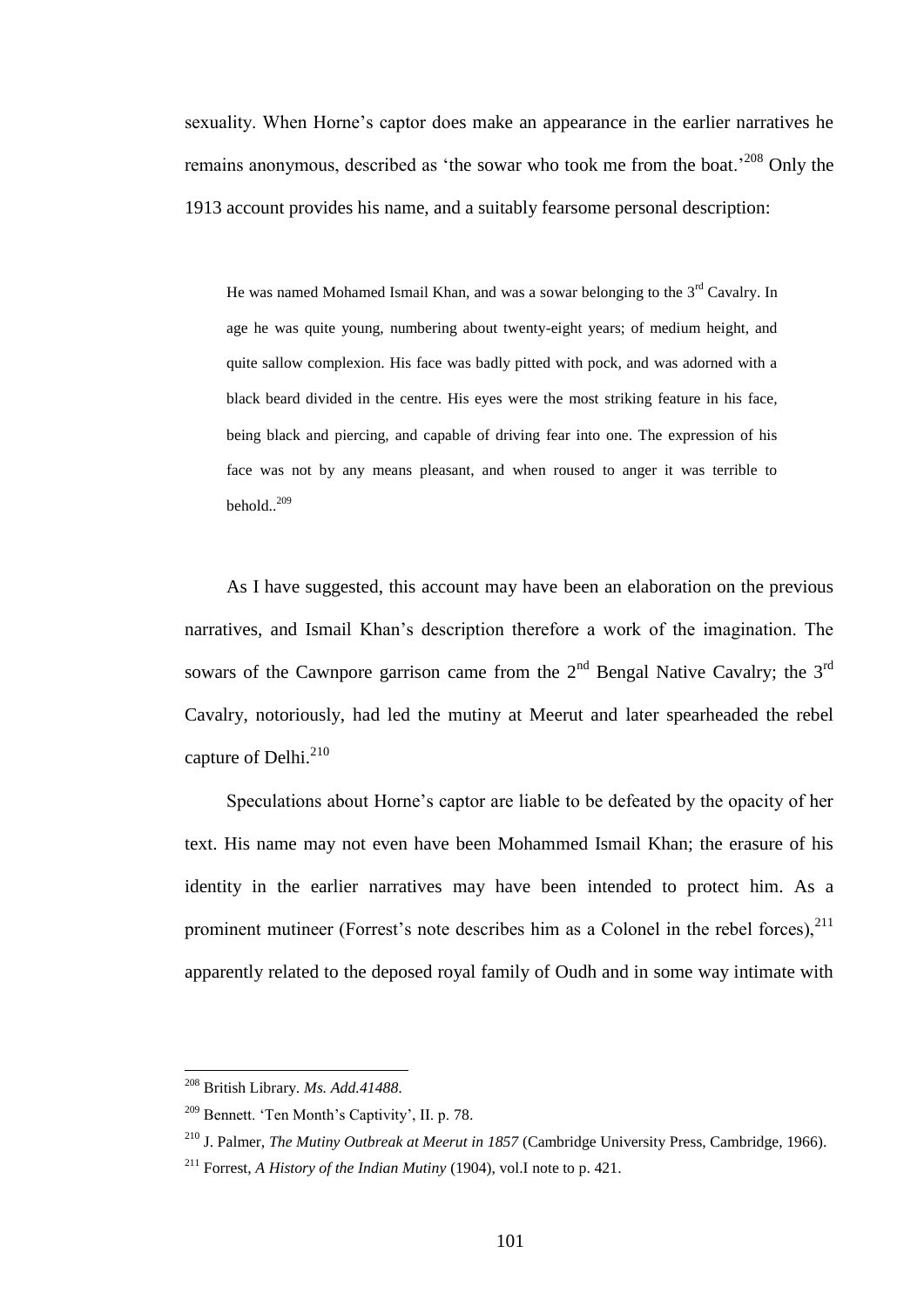the Maulvi Ahmadullah Shah, even Horne's dubious letter of exoneration could not be expected to shield him from arrest, trial and possible execution.

There are actually few instances provided in the narratives of deliberate cruelty by the sowar. The 1858 witness statement describes him towing her behind his horse, although elsewhere Amy describes riding on her own horse, or in a dhoolie (a litter commonly used to transport women). Similarly, both the British Library manuscript and the 1913 account describe a nightmarish twenty-day journey on foot after leaving Lucknow, during which Horne was weak with fever and suffering from lacerated feet: this is presumably the same incident, although the length of the journey is much extended. In both cases, it appears to be an unusual and desperate expedient.

The early accounts mention Horne's *captivity*, but the word *captor* is entirely absent. Ismail Khan is only described in this way at one point in the 1913 narrative, although Horne calls herself *his captive* in the British Library manuscript. In part this may be a symptom of the obscurity that cloaks the sowar throughout those early narratives, and an unwillingness to admit him as a genuinely significant figure. But there is nevertheless an ambiguity in the way he is presented in these texts that perhaps reflects a wider ambiguity in the narrator's feelings towards him. Ismail Khan's various appearances in the story are principally connected with movement: he is the agent of Horne's frequent removals from one place to another. But these removals in turn are connected with moments of imminent danger, and the movements themselves configured as rescue rather than further abduction. The sowar's very first appearance is at a moment of just such danger.

Trapped on the grounded boat at the riverbank in Cawnpore as the infantry sepoys begin to loot, Amy readies herself for certain death:

102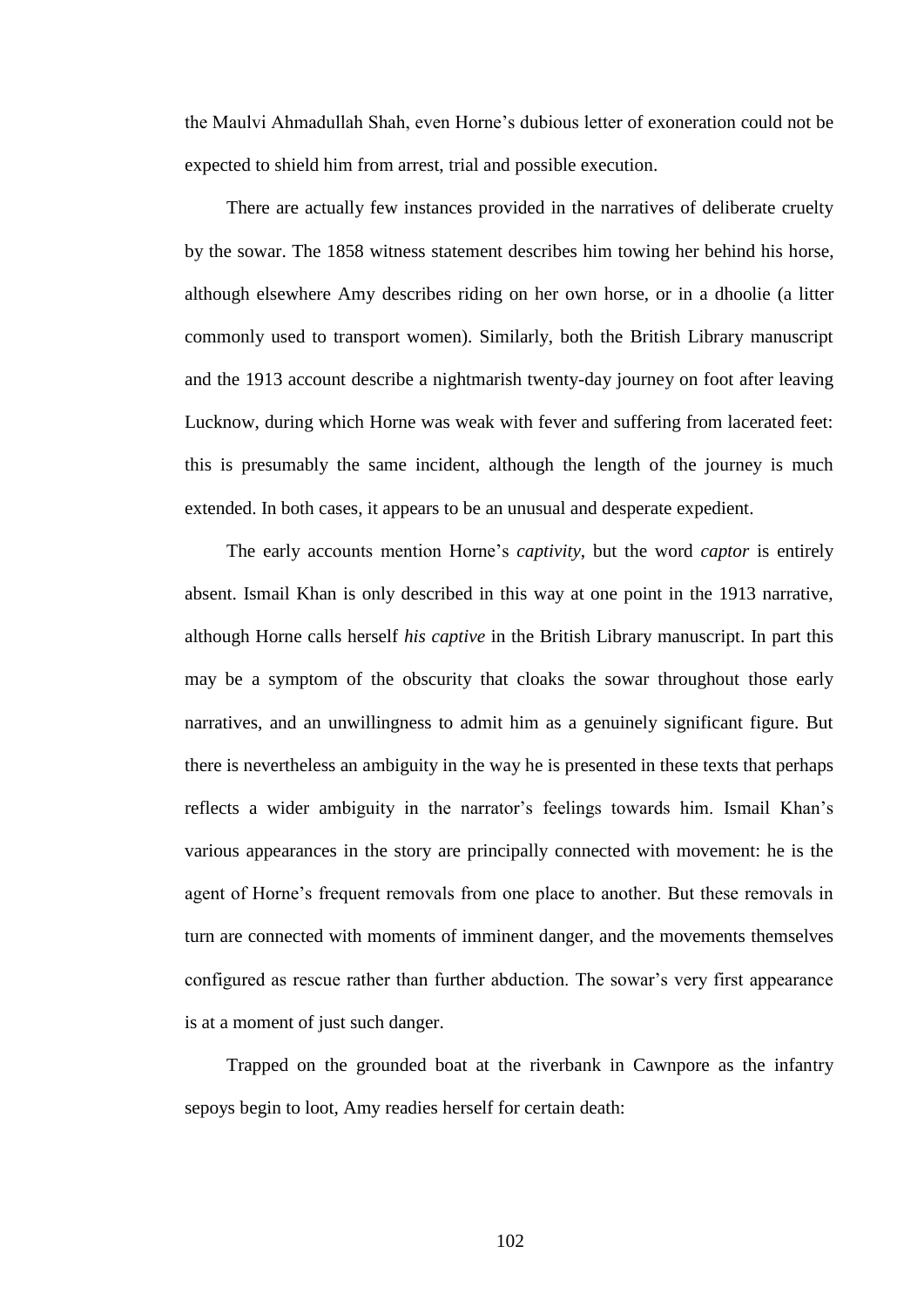(W)e knew it was the Lord's will, and tried to prepare ourselves for what was coming, feeling sure that hour was not distant when we should have to stand before His dread presence. Even the lips of the youngest moved in prayers, and my poor little sister was crying upon our God for mercy and help …

It was just then, I was beckoned to by a sowar, who was on his horse along side of my boat, the water up to his very saddle girths […] he levelled his gun at me, but finding it had not the effect of frightening me, and not able to come near enough himself, ordered another rebel, who was on board at the time looting, to throw me into the water  $12$ 

This incident remains one of the most pivotal, and most obscure, in the whole narrative. It is apparent from other sources, including Thomson and several of the witnesses interrogated by Colonel Williams, that the officers and men of the Bengal Cavalry were the driving force of the rebellion in Cawnpore at this point. Thomson specifically mentions that the troopers of the  $2<sup>nd</sup>$  Cavalry fired the first shots of the massacre.<sup>213</sup> We can hardly assume a humanitarian motive for Amy's rescue. The silence of the account is perhaps merely an averting of the narrative gaze from the inadmissible: we are intended to infer that Amy was taken from the boat as sexual loot. It would appear from the depositions collected by Colonel Williams that a number of women were taken from river by sowars that day, with the fabled Miss Wheeler widely believed to be amongst their number. Significantly, all of these women were Eurasian.<sup>214</sup>

<sup>212</sup> British Library. *Ms. Add.41488.*

<sup>213</sup> Thomson, *The Story of Cawnpore* (1859), p. 166.

<sup>&</sup>lt;sup>214</sup> See for example the depositions of William Clarke, Khoda Bux, Gobind Singh, Sheik Elahee Buksh, Ghouse Mohomed, Elizabeth Spiers, Mrs Bradshaw and Mrs Letts, and Futteh Sing, in Williams, *Depositions (on the mutiny of 1857) taken at Cawnpore* (No listed publisher, Allahabad, 1859).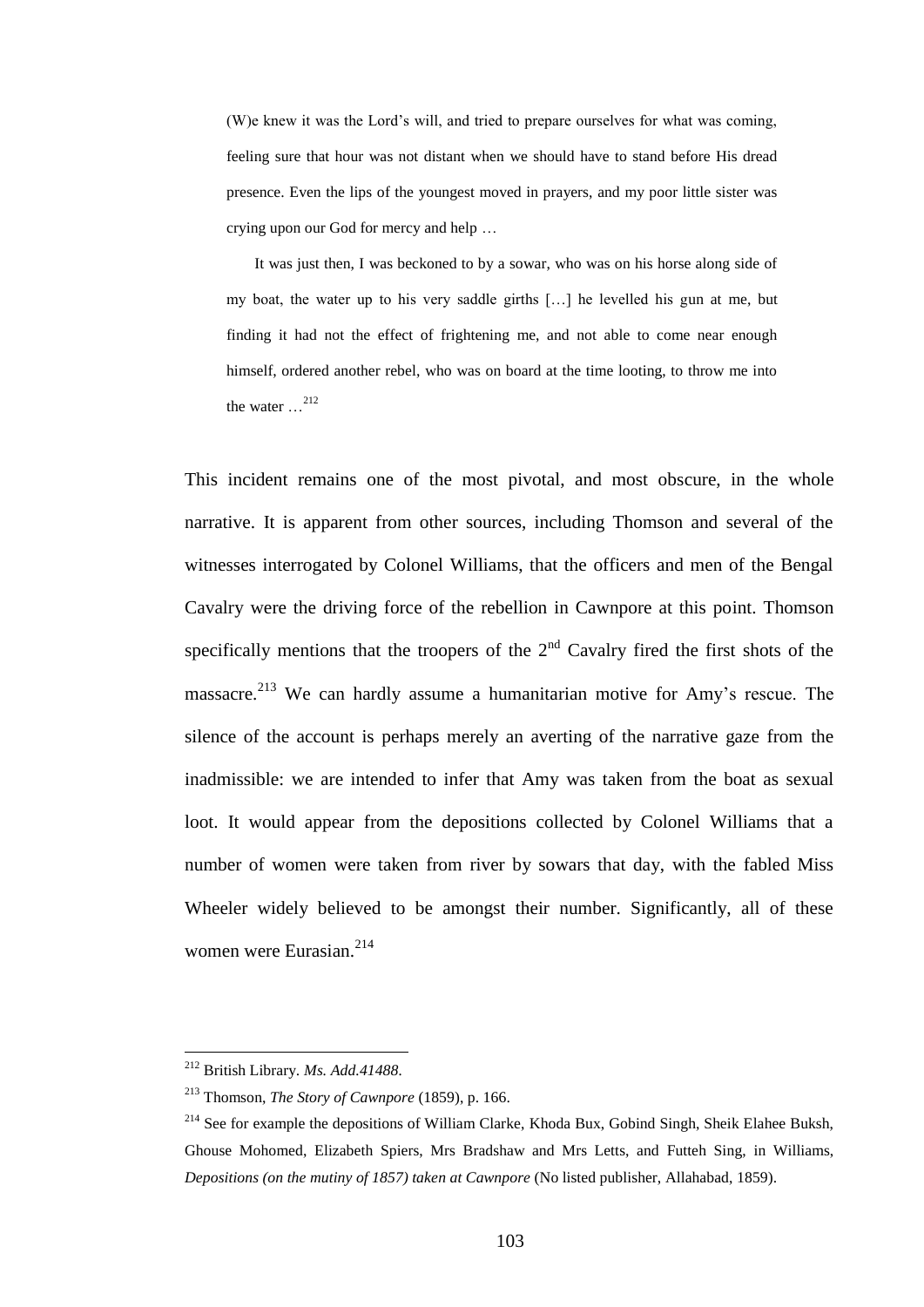Whatever his reason, the sowar's action certainly saved Horne's life. Later, in the rebel camp at Farroukabad, the sowar intervenes once more – albeit at the command of the Maulvi Liakat Ali - to rescue Horne from a threatened execution. Williams' *Depositions* provides another piece of intriguing background information here: at Farroukabad the rebel force from Cawnpore, led by the principally Muslim troopers of the  $2<sup>nd</sup>$  Cavalry, met another contingent from Sitapur largely comprising the Hindu soldiers of the  $41<sup>st</sup>$  Native Infantry. A three-way rivalry developed between these two units and the local nawab, Taffazzul Hussein Khan, which threatened to erupt into open warfare. According to John Fitchett, a Eurasian drummer travelling with the rebels, the principal cause was the refusal of the  $2<sup>nd</sup>$  Cavalry sowars to surrender a 'European lady' in their charge.<sup>215</sup> Whether the intended spectacular execution was true or not, Liakat Ali's order to Ismail Khan to remove Amy from the city seems designed to avoid further discord.

Following her flight from Farroukabad, Horne was taken to Lucknow, but her stay in the city is divided into five successive removals, each a response to threat. From the dyer's hut, where 'some women discovered my place of concealment [...] and were about to betray me,<sup>216</sup> the sowar took her to the Observatory, or Taronwali Kothi, at that time the headquarters of the Maulvi Ahmadullah Shah. The Maulvi in turn deserted the Observatory, and it was soon reoccupied by a party of feuding rebel soldiers:

Momentarily I expected them to wreak their vengeance upon me – the din and confusion, together with their looks, which were something fiendish from the effects of

<sup>&</sup>lt;sup>215</sup> 'Deposition of John Fitchett, Drummer, late 6<sup>th</sup> Native Infantry', in Williams, *Depositions* (1859).

<sup>216</sup> British Library. *Ms. Add.41488.*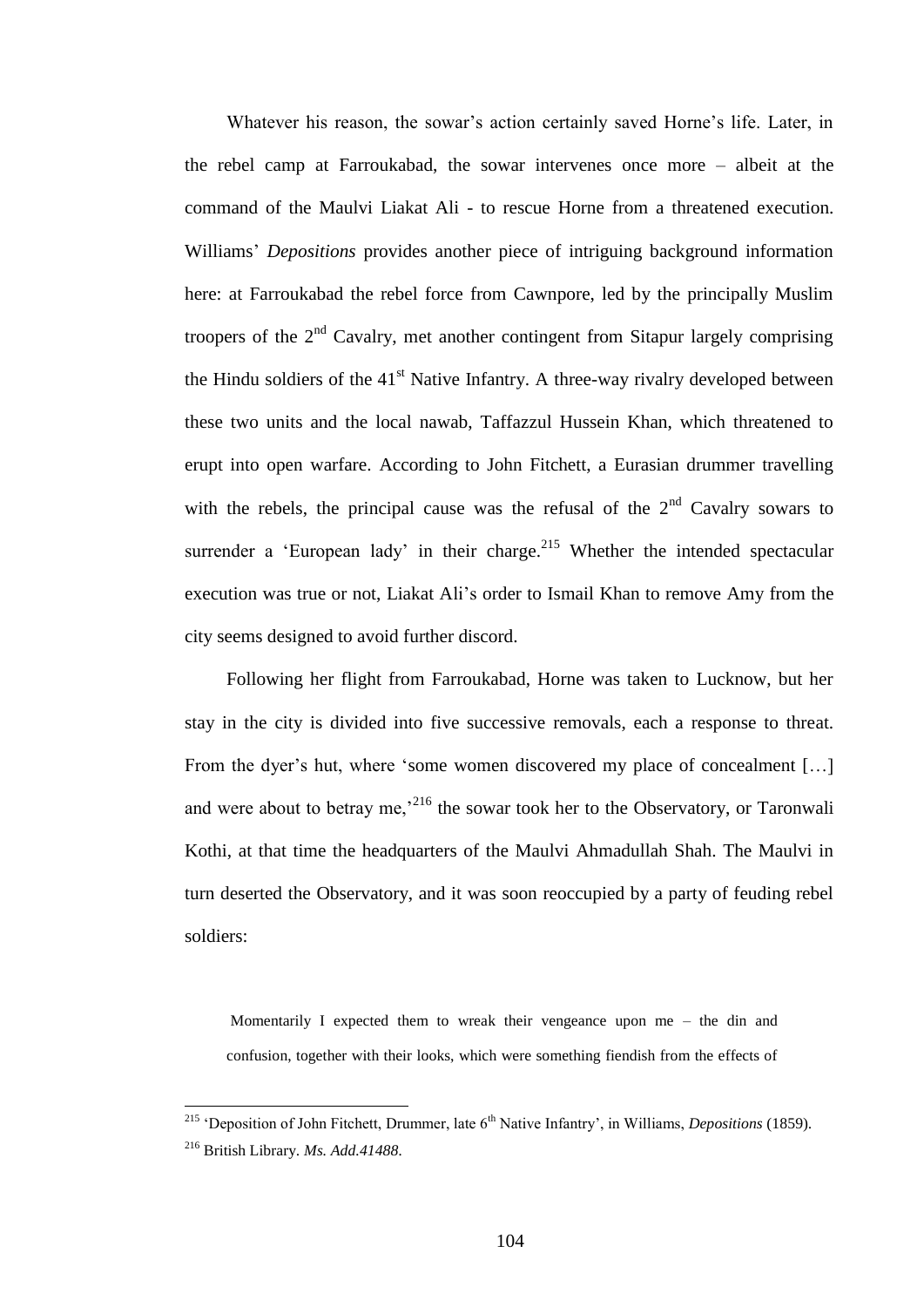Bhang, almost took away my reason. To elude observation I stood behind the kitchen pillar for more than 24 hours, my terror was so great that I was afraid to sit down, nay even to breathe  $\ldots$  From this perilous situation. I was released by the sowar.<sup>217</sup>

Presumably Ismail Khan had been away fighting at the front line during the intervening period, and his frequent absences and reappearances are not unsurprising. He was, after all, a senior rebel commander.

The next removal, to the house of Ismail Khan's relative, 'one of the Mothers-in-Law of the King of Oude,' was terminated when that lady informed the royal authorities of Horne's presence. Hearing that the Begum was sending soldiers to arrest her, she 'entreated most piteously of the sowar' to remove her once more to the new headquarters of Ahmadullah Shah at the Gaughat palace. Her residence there ends with 'some differences arising between [Shah] and his followers.' For the third time, Horne's presence amongst the rebels seems to coincide with the appearance of conflict between them. In this case Shah 'had strong suspicions that some of his men would either poison my food or murder me secretly,' and Horne once more departs for the mother-in-Law's house. This removal is the only one not explicitly engineered by Ismail Khan, although we afterwards learn that he accompanied her, and successfully bribed the lady's servant to leave her 'unmolested.'<sup>218</sup>

Horne's stay in Lucknow ended with the final taking of the city by the British army, and this removal is the only one which suggests that Ismail Khan, 'determined my captivity should not end,' used some force or coercion upon her. In fact, the fall of Lucknow was a bloody and chaotic sacking, and since Amy, by her own admission, entirely resembled an Indian woman at this point we might imagine her chances of

<sup>217</sup> British Library. *Ms. Add.41488.*

<sup>218</sup> *Ibid.*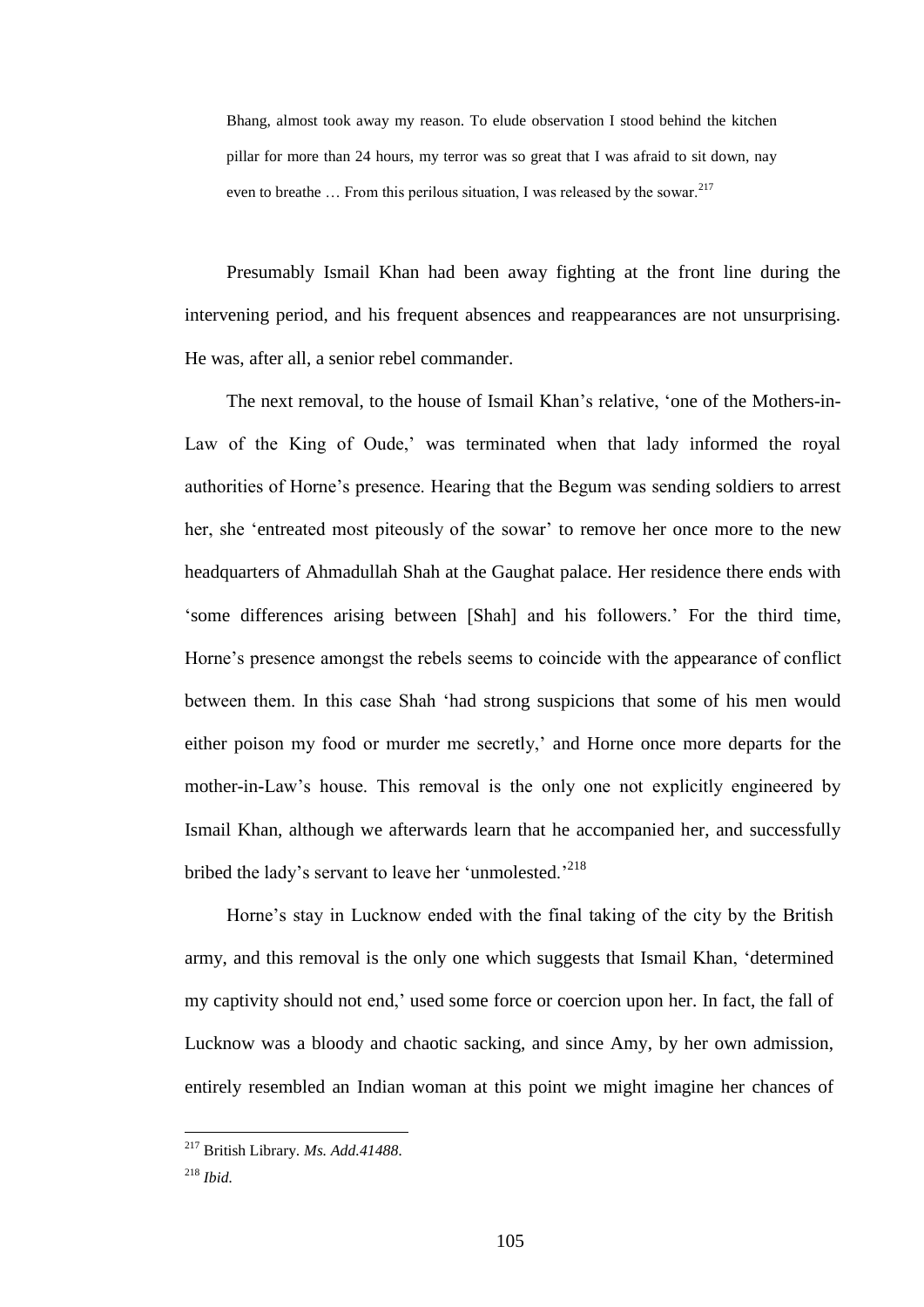safely presenting herself to the rampaging British troops to be slim. Nevertheless, she remained with Ismail Khan throughout the following arduous trek across the devastated countryside of Oudh, being once more rescued by him from the clutches of a suspicious Zamindar, or local landowner ('I managed my escape at night, with the assistance of the sowar').

Only at the very end of her captivity, during the stay at the village of Guthni, does Horne speculate on the sowar's possible motives, and the workings of his mind. Reports of the continuing British pacification of Oudh 'frightened' the sowar, but a proclamation gave hope of pardon for those who had sheltered Christians. This proclamation, actually issued at Allahabad on the  $14<sup>th</sup>$  of March 1858, promised that 'those who have protected English lives, be specially entitled to consideration and leniency,' but also noted that those who had participated in murder were excluded from mercy.<sup>219</sup>

'Now was the time for the sowar to make use of his captive,' Horne writes:

I am confident foreseeing this he had spared my life. I saw actually, he was in a dilemma, afraid to trust the Proclamation and take me into Allahabad and as much alarmed about my being found with him, they were both evils he could not combat with, so he chose the lesser, and told me he would release me, provided I would plead in his favour and obtain a pardon for all the atrocities he had committed no matter of how black a dye. $220$ 

The 1913 account adds the note that Ismail Khan was 'perplexed … as, treachery being the breath of his nostrils, how could he abstain from imagining the British of

<sup>219</sup> 'Awadh Proclamation', S.A.A. Ritzi and M.L. Bhargava (eds) *Freedom Struggle in Uttar Pradesh, Vol.II (Awadh)* (Publications Bureau, Uttar Pradesh, 1961), p. 328.

<sup>220</sup> Bennett. 'Ten Month's Captivity', II. p. 78.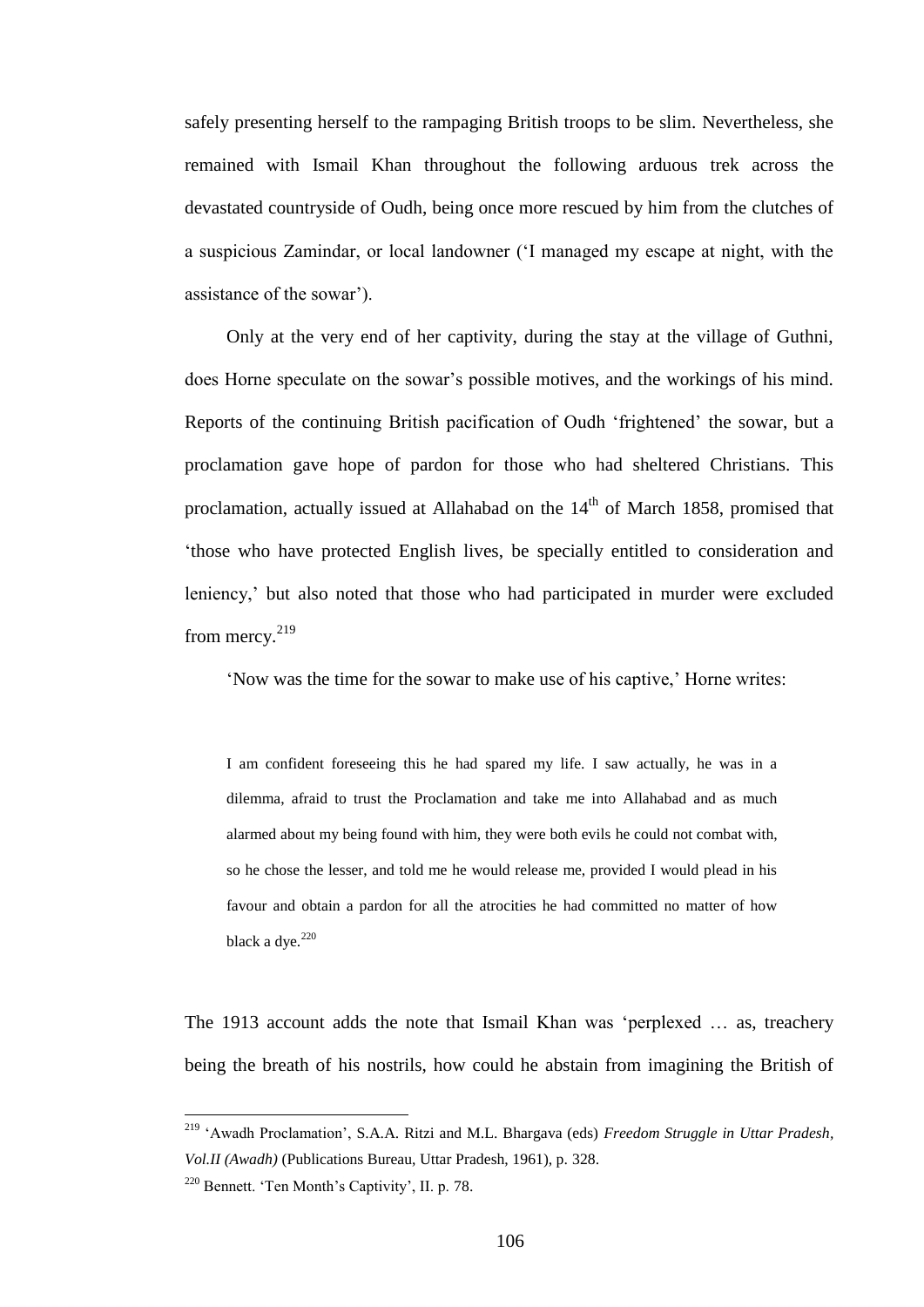being guilty of a ruse to reclaim their white brethren?<sup>221</sup> Whether the sowar breathed treachery or not, Horne's suggestion that he had captured her back at Cawnpore with the idea of one day using her as collateral in his pardon is hard to believe: she suggests something similar of the Maulvi Ahmadullah Shah, but there is no evidence of the rebels attempting to negotiate with the British for the release of hostages like Madeline Jackson, or of the British expecting or prompting any such negotiation. We must assume that the rebels fully expected themselves to be victorious in the uprising, and only in hindsight would it have seemed wise to capture white women as bargaining material. The matter of the sowar's motivation in holding Amy for so long remains, therefore, obscure.

Ismail Khan's supposed atrocities are similarly undisclosed, aside from his presumed participation in the riverbank massacre. As I have shown, Horne mentions the barbarous actions of the native troops regularly throughout her narratives, but never admits to having personally witnessed any such scenes after her captivity begins. In her reports, the various tortures and executions are attributed only to the undifferentiated mass of 'mutineers' or 'rebels', or in one case 'a mob'. These rumoured atrocities could be conceived as standing in for other, perhaps more personal, violence that Horne does not wish to disclose, but they also function to stress the moral and cultural gulf between the narrator and her captors: the division between British and Indian, Christian and Muslim, civilisation and barbarity. But this identification and codification of otherness itself raises problems: no matter that Horne attributes her salvation to God, and constant prayer, the fact remains that individual rebels themselves are the agents of her survival.

 $221$  Bennett. 'Ten Month's Captivity', II. p. 78.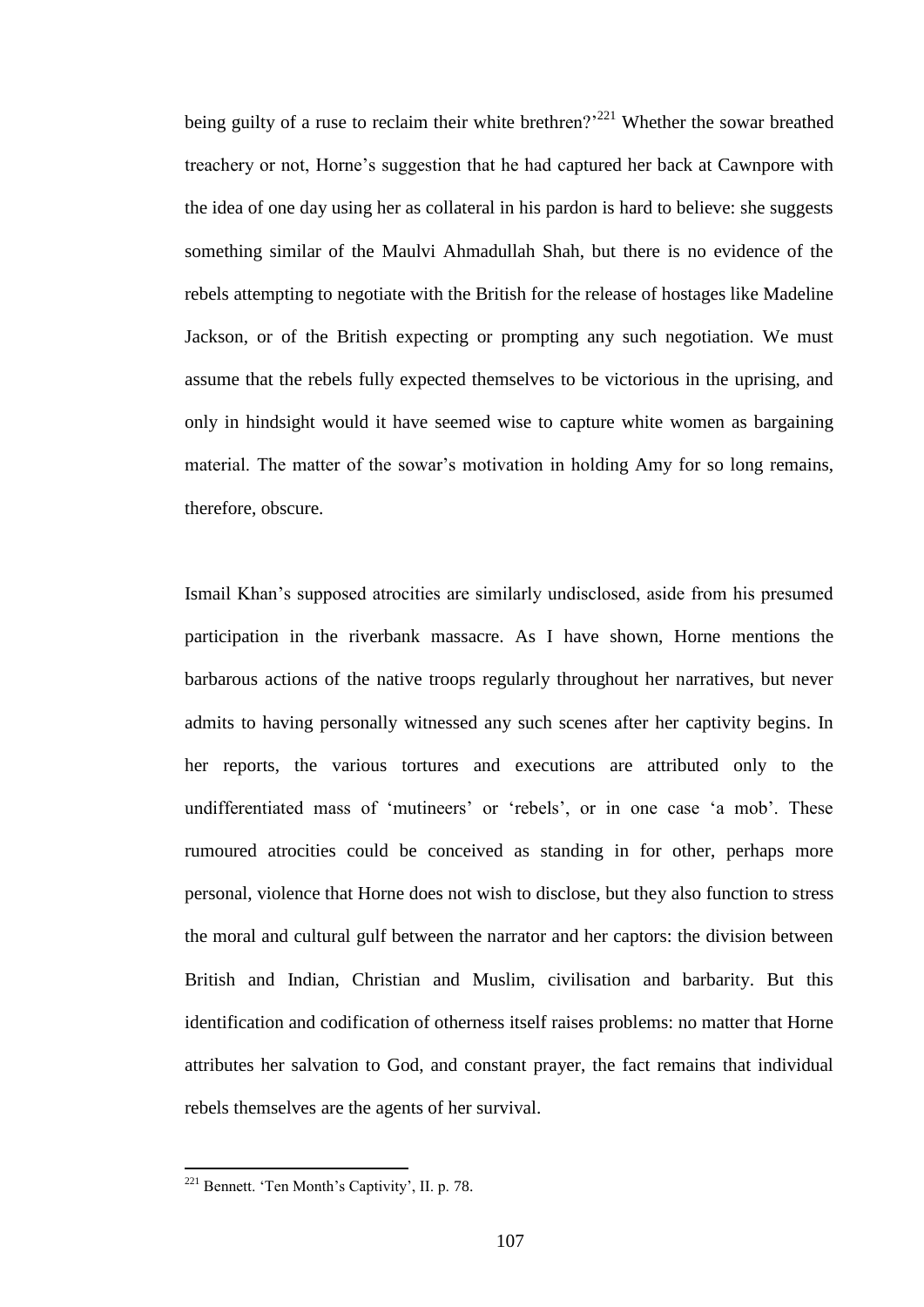As I have described in the previous chapter, there are several instances in the narratives of named individuals being presented in an ambiguous, or even sympathetic light: the sowar Kulleem, mentioned in the 1858 witness statement, whose attempted intervention in the torture of a woman at Farroukabad was written out of later accounts, or Azimullah Khan in Forrest's anecdote, who appears to take pity on Amy's sufferings. The Maulvi Liakat Ali is attributed 'compassion' at one point, and certainly saves Horne's life at Farroukabad, as she would go on to testify at his trial. Perhaps the most ambiguous of these figures, and certainly the most significant in the story as a whole, is Ahmadullah Shah.

Maulvi Ahmadullah Shah, alias Ziahuddin, alias Horne's 'Sha-ah Hum o Dilla', has proved quite an enigma to British historians. 'No one was sure,' writes Christopher Hibbert, 'or ever afterwards discovered, who the Maulvee was.<sup>2222</sup> Commonly supposed to have been an Oudh *taluqdar* from the region of Faizabad, dispossessed of his lands by the British revenue surveyors, he often features in accounts of the revolt as 'the Moulvie of Faizabad'. But, unknown to British scholarship for over a century, there was a far more complete witness to the mysterious Maulvi's identity.

Written in 1863, *Tawarikh-i-Ahmadi* is a verse biography of Shah by one of his former disciples, Fath Muhammed Taib. Published in Lucknow in 1925, this work has since been studied by a number of Indian and Pakistani historians.<sup>223</sup> Taib's account confirms the evidence of the Horne narratives: far from being a dispossessed rural

<sup>222</sup> Christopher Hibbert, *The Great Mutiny, India 1857* (1979), p. 370.

<sup>&</sup>lt;sup>223</sup> No English translation exists of this text, but a summary is provided in Saiyid Zaheer Husain Jafri's article 'The Profile of a Saintly Rebel: Maulavi Ahmadullah Shah', *Social Scientist*, 26, 1-4, (Jan-April 1998).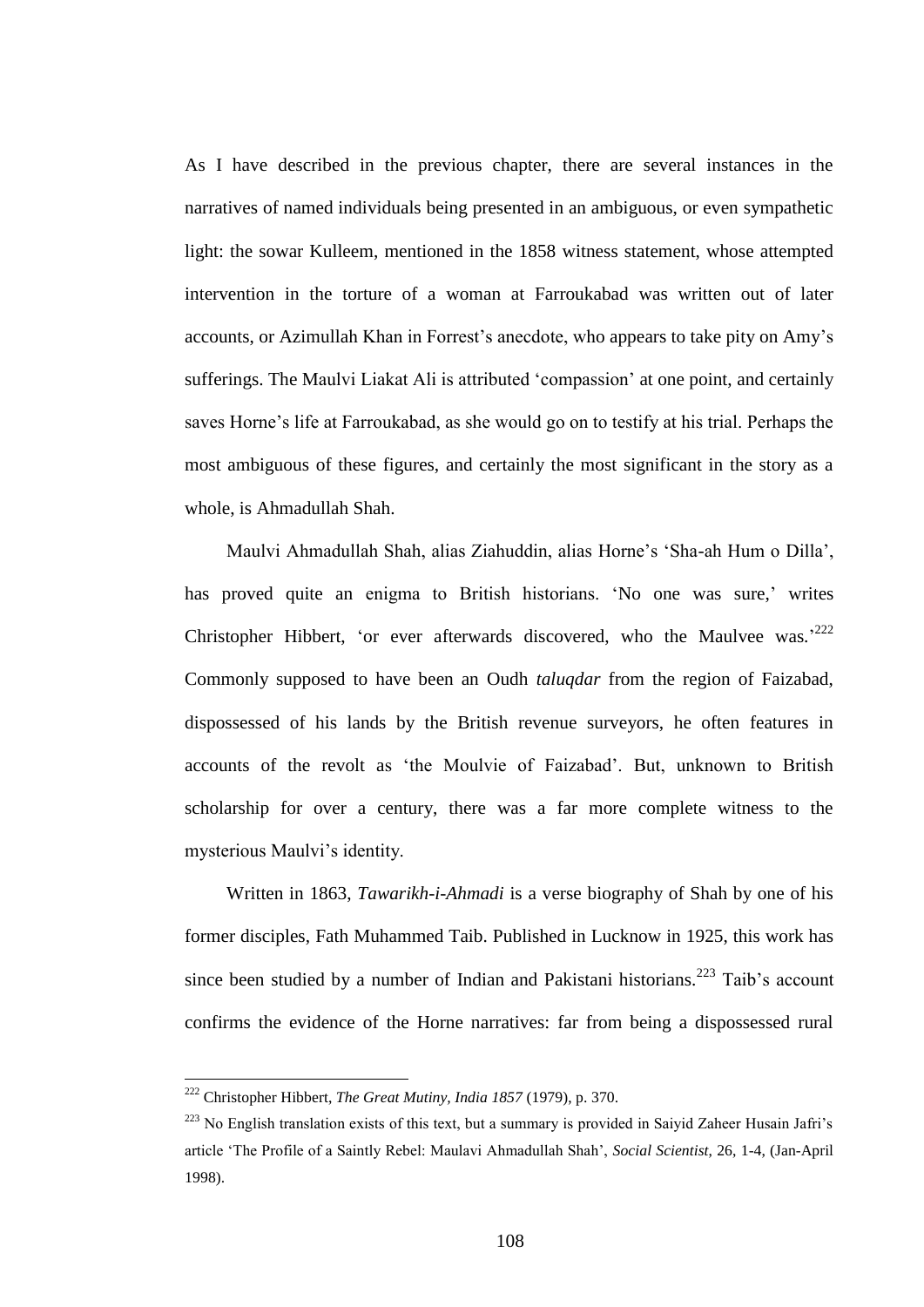landowner, Ahmadullah Shah was actually the son of the Nawab of Chinapattam in Madras province. As a youth, he travelled to London, where he was presented to the king and other 'notables of the kingdom', displaying 'his use of arms at his own request.<sup>224</sup> After adopting a messianic strain of sufiism, Shah transformed himself into religious leader of considerable charisma and prestige, and spent several months in Lucknow, inciting the people to jihad against the British.<sup>225</sup>

Shah's divinely inspired leadership gained him a renewed following after the uprising, especially amongst the army and the urban poor, and by the time of Horne's initial captivity in the city he was operating as unofficial commander of the rebel forces, in direct and often physical conflict with the authority of the Begum of Oudh and her young son.<sup>226</sup>

Horne's portrayal of this man, who was still commanding an army against the British at the time of her earliest accounts, is dramatically contradictory. In the 1858 witness statement, she mentions him in connection with an alleged massacre in Lucknow:

I was informed that about 14 Ladies & Children who had secreted themselves had been discovered and that the Moulvie of Fyzabad, named Shah Ahmoodillah, wished to preserve them to make terms with the English, by delivering them up afterwards, but the sepoys insisted upon killing them & they were taken out & shot to death. I heard the firing. I was afterwards informed by the servants, who attended me, that they were stripped, their limbs hacked to pieces & strewed about, to be eaten by the dogs & the birds.

 $224$  Jafri, 'The Profile of a Saintly Rebel' (1998), p. 40.

<sup>225</sup> *Ibid*, p.41-42. See also Gautam Bhadra, 'Four Rebels of Eighteen-Fifty-Seven', *Subaltern Studies IV* (Oxford India, Delhi, 1985), p. 264.

<sup>226</sup> Ritzvi and Bhargava (eds), *Freedom Struggle in Uttar Pradesh*, *Vol.II (Awadh)*, pp. 142-44.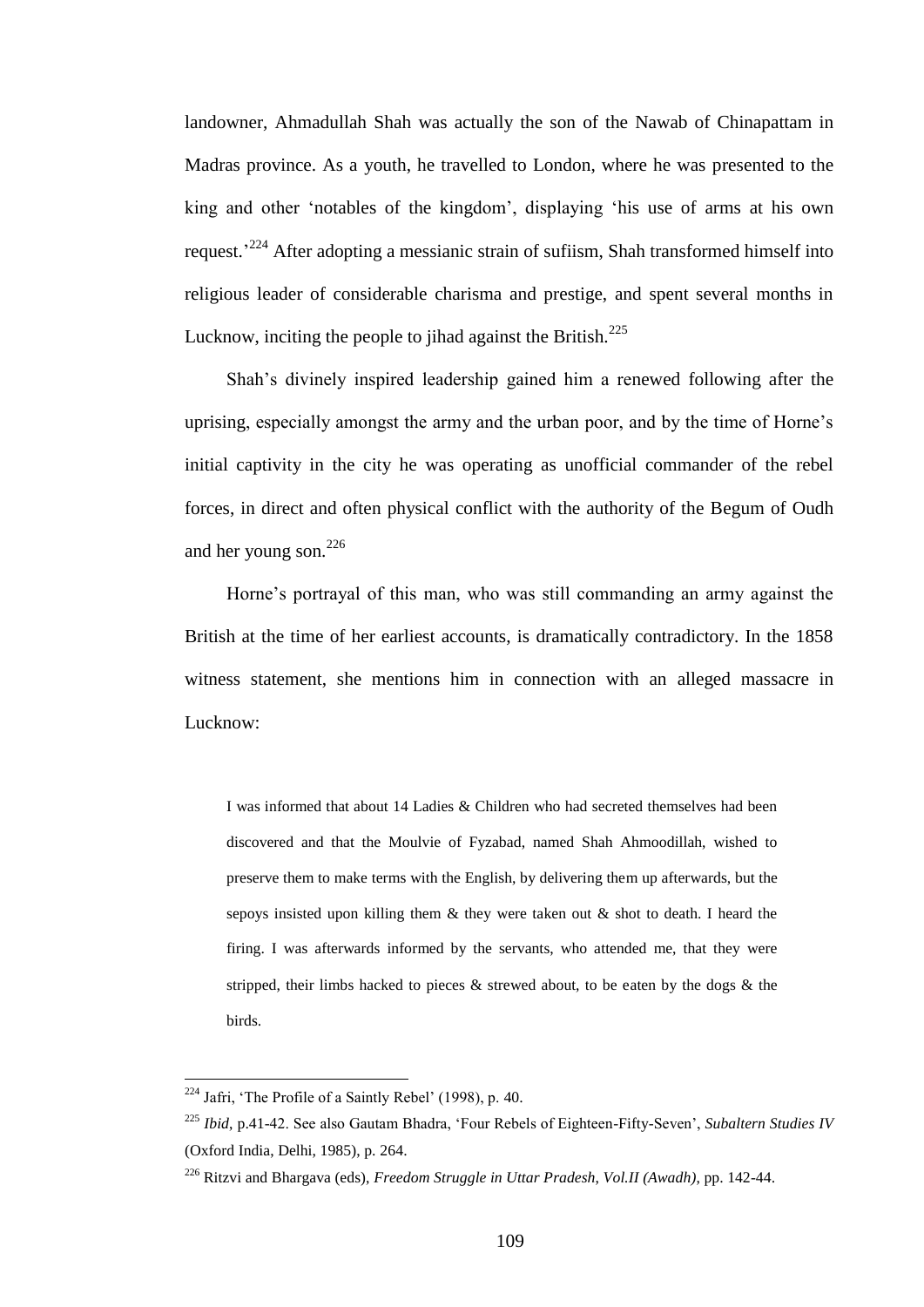The *Times* article expands on this rather neutral appraisal of the Maulvi's motives, stating that although Shah had 'a very great antipathy towards Christians, especially English,' he was nevertheless 'in every way a good, feeling, warm-hearted man, and had declared his intention of protecting women and children. As a steadfast believer in the Koran, he thought it outrageous to harm them.' Despite being 'a despot', who 'could order any person under him to be put to death, and his orders would be cheerfully carried out,' the Maulvi could read and write English, and possessed 'a somewhat distinguished mien.' As a rare mark of approval for a rebel military commander, the article also notes that Shah 'had won the respect and confidence of his men.<sup>227</sup>

The British Library manuscript, probably composed within a year at most of the witness statement, presents 'Ahmad Ollah Shah' in quite a different light, as the instigator rather than the opponent of massacre. At Faizabad, the narrative reports, 'every European […] had been brutally murdered by him,' but these were not his only victims:

In Lucknow he added to the list by putting to death some ladies and children about 14 in number, together with a few native Christians. They had concealed themselves in the Tykhana of the above-named house, were dragged out by a mob, barbarously served, then shot, after which their bodies were hacked to pieces and left to be food for birds of prey. I was so close to the scene of bloodshed that I distinctly heard the firing, every report telling one that some soul had been sent to its eternal home.<sup>228</sup>

<sup>227</sup> *The Times*, 11 August 1858, p. 7.

<sup>228</sup> British Library. *Ms. Add.41488.*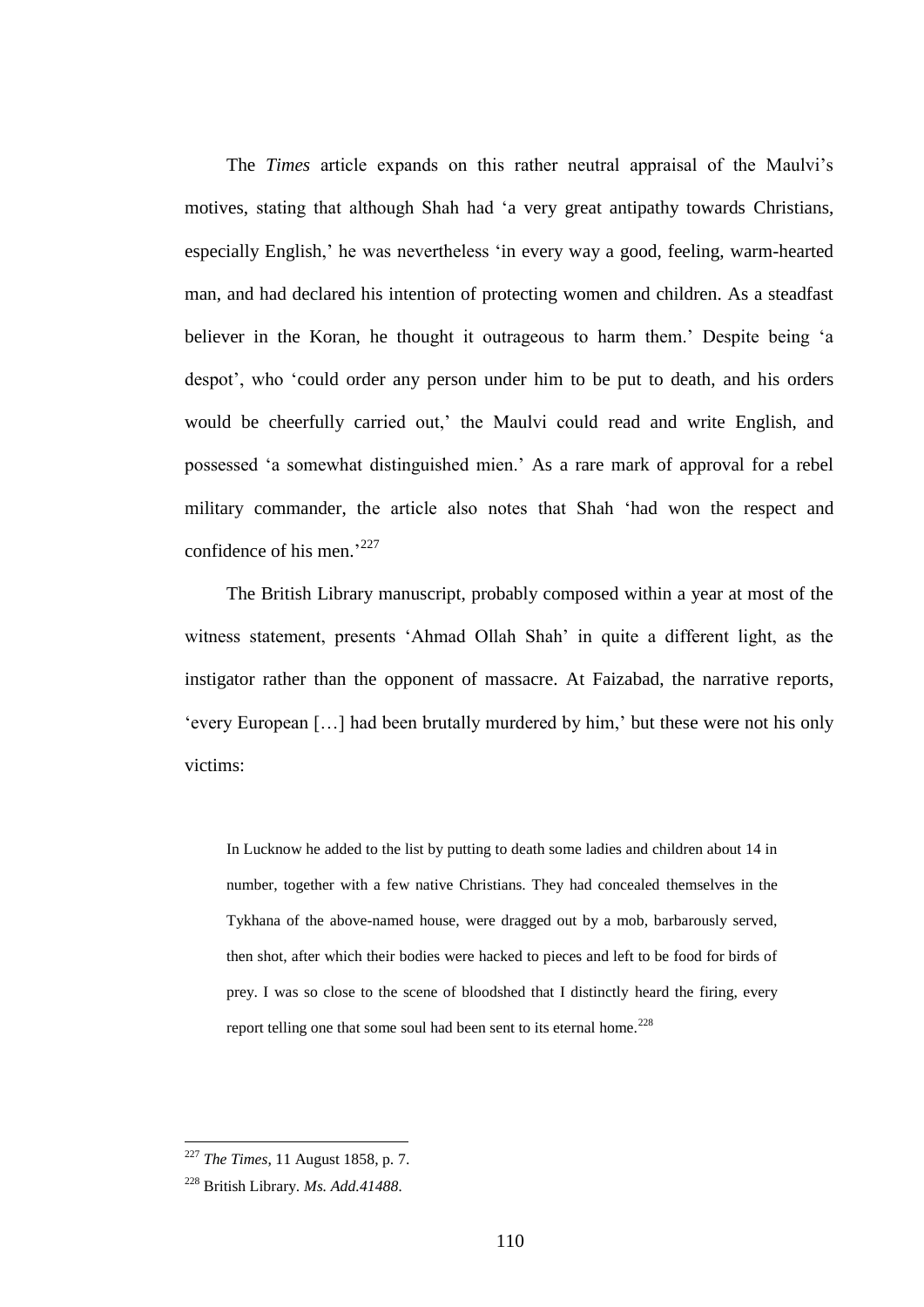Clearly Shah could not both have 'wished to preserve' the victims and also ordered their deaths. The reversal of his role in the killings is perhaps intended to firmly secure the Maulvi's identity as a brutal oriental despot, and dispel any possible sympathetic reading of his character and motivation. That this intention fails, and Shah remains a distinctly nuanced and ambiguous figure, is illustrative of the anxieties of representation running throughout these narratives.

## **IV. A Subversive Narrative?**

In the accounts left by female survivors of the Lucknow siege, the writers portray themselves as essentially passive. Protected throughout by the courage of the male defenders of the Residency, their endurance of extreme discomfort and suffering is finally redeemed by male force. Men, overwhelmingly, are the heroes of these narratives; the authority and military superiority of British men allows the narrative to reach a point of closure, with the rebellion crushed and order restored.

At first reading, the Horne narratives appear to present a similar passivity in their protagonist. This, moreover, is the passivity of the captive, condemned to be carried around like loot, exposed to dangers with no means of defence. Horne repeatedly underlines this fact: she is 'a weak defenceless female who was entirely in their power', forced 'to live like some trapped animal in a cage.<sup>229</sup> But this passivity is quite different to the besieged state of the Lucknow ladies. In these narratives, capture by rebels is not a threat held at bay by British force, but a present reality to be endured. Prior to her capture, during the siege of the entrenchment, Horne mentions the bravery

<sup>229</sup> Bennett, 'Ten Months Captivity', II, p. 81.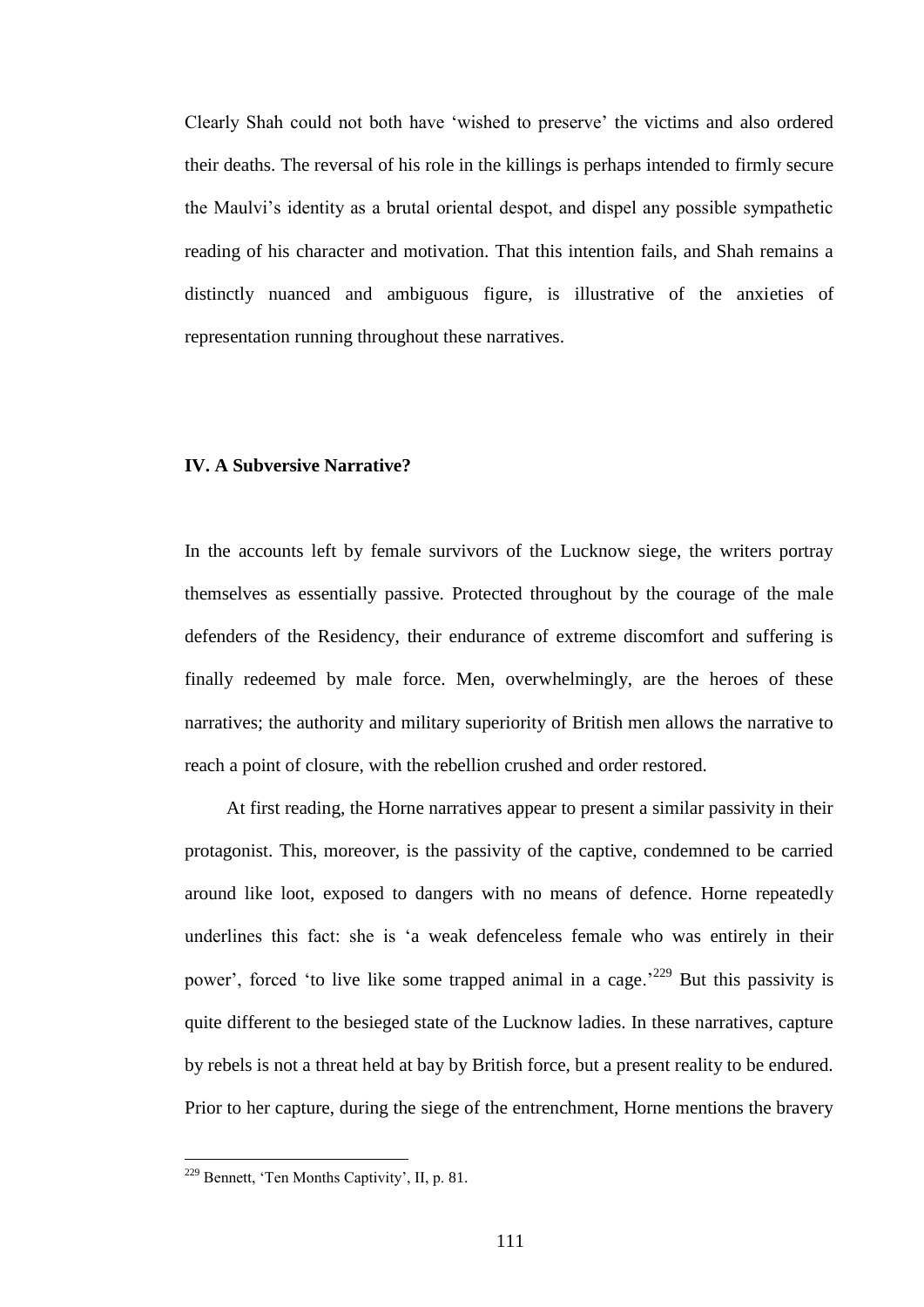of the British defenders several times; Captain Moore of the  $32<sup>nd</sup>$  Foot is particularly praised for his valour, and is presented as the ideal of masculine courage.

But even this bravery is insufficient to prevent the massacre at Satichaura Ghat. It is undermined, too, by implied criticisms in the two longer narratives of the British commandant of Cawnpore. General Wheeler, the British Library manuscript claims, 'could not be brought to believe there was any danger.' Only after lengthy delay does he take heed of the gathering threat: 'it at last dawned on General Wheeler,' the 1913 article continues, 'that the fears which the whole white community entertained were not entirely groundless; that there might be something in it.' But Wheeler 'laughed off' the suggestion of his officers that he should open fire upon the mutinous troops. Later, after his son is decapitated by a roundshot, Wheeler retires to the barracks, unable to 'sustain this dreadful shock.' These unusual allegations of weakness, or even incompetence, in the British military command find no parallel in the Lucknow narratives.

Cawnpore, in later historical accounts and in the popular consciousness of the day, became synonymous with the death and mutilation of women. It is striking, therefore, to find in the Horne narratives several visceral depictions of the death and mutilation of men:

An officer had just come into the barracks from the trenches, and had taken a seat in the verandah to rest himself… He hadn't sat down for more than a minute when a shot struck him full in the face, taking his head clean off. His body continued to remain seated, his hands falling by his sides, the blood gushing from between his shoulders like a fountain, and falling on those who rushed to his rescue.<sup>230</sup>

 $230$  Bennett, 'Ten Months Captivity', II, p. 1223.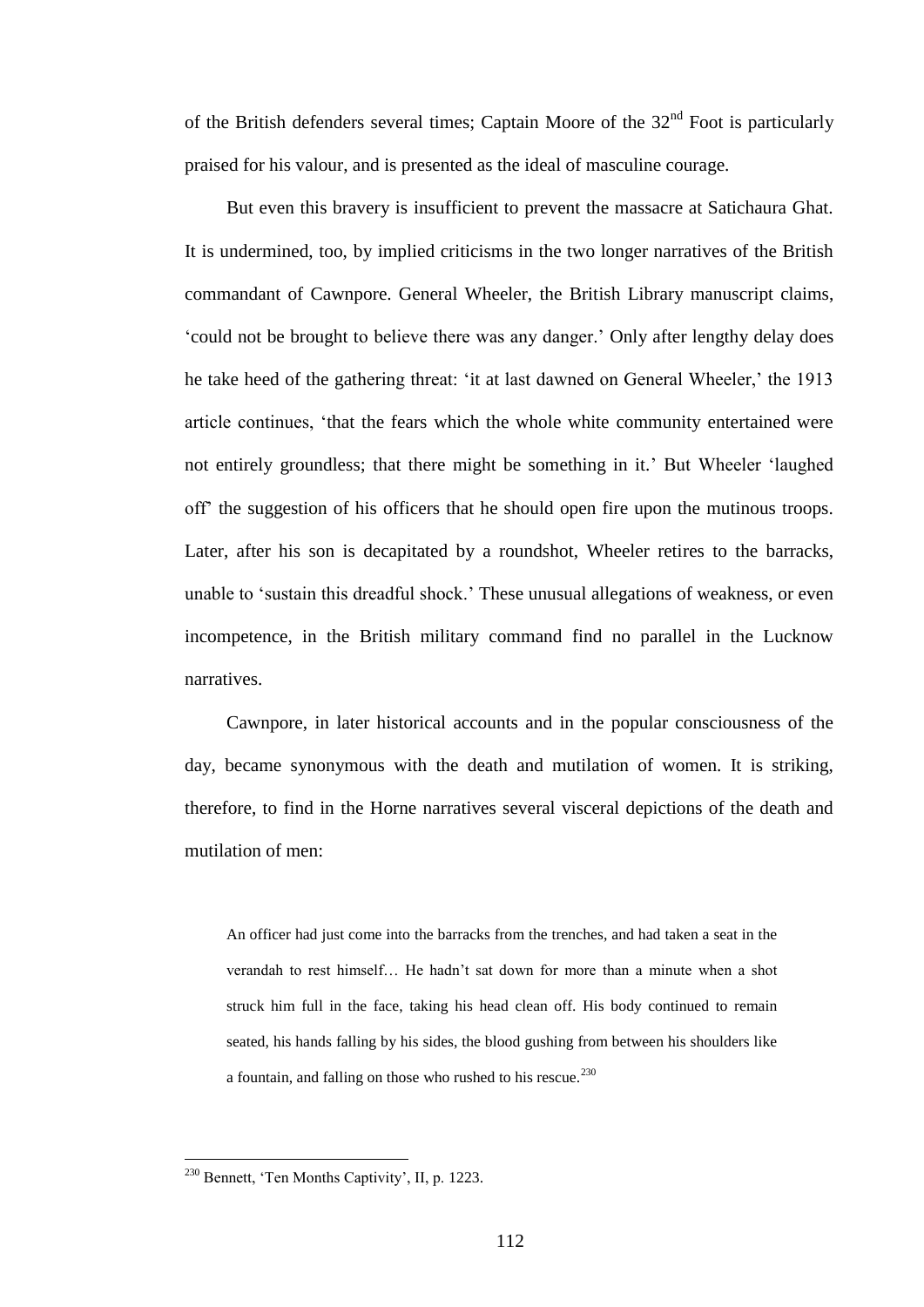This sanguinary image occurs only in the more detailed 1913 account, but is possibly corroborated by Mowbray Thomson, who describes the death of an artillery officer while sitting in the barrack verandah in similar, although far less graphic, terms. The death of Reverend Haycock of the Church Missionary Society is also mentioned by Thomson, but again Horne provides a more vivid description. The Reverend, she says, 'died raving mad through the combined effects of heat, exposure and fear, and used to walk about stark naked. His condition was pitiful to see.<sup>231</sup>

The death of Mr Kirkpatrick, a Eurasian 'trader in country produce', during the riverbank massacre is related in almost all of the Horne narratives. Kirkpatrick is 'very horribly mutilated while wading to the boat... [the rebels] made several cuts at his neck, chopped off his hands, which he held up to protect his head, the swords being blunt and the blows awkwardly dealt, this poor man's tortures are beyond description.'<sup>232</sup> Why was this particular death so significant? It becomes almost the central motif of Horne's descriptions of the massacre, the severing of Kirkpatrick's hands turned into a metonym for the violence of entire event. At the end of the British Library manuscript, Horne notes that 'our poor old General, Sir Hugh Wheeler' suffered the same fate: his 'hands were cut off, as soon as he was brought from the boat.' The act becomes a symbolic emasculation: with their hands cut off, the power of British men is nullified.

Taken together, the deaths of Kirkpatrick and General Wheeler, of Reverend Haycock and the unnamed officer in the verandah, present an image of the physical and psychological destruction of British male authority. Military officer, churchman,

<sup>231</sup> British Library. *Ms. Add.41488.*

<sup>232</sup> *Ibid*.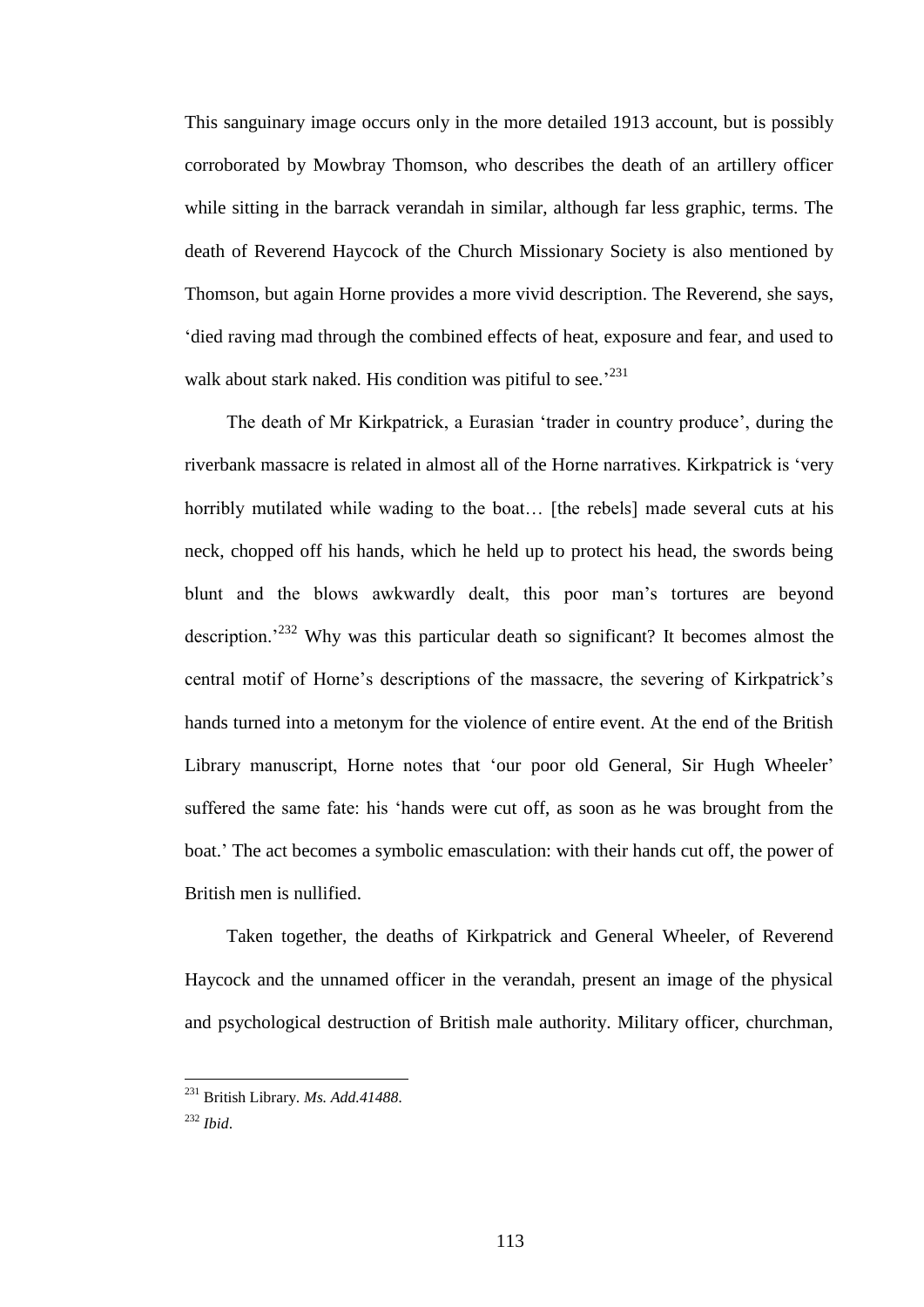merchant and General are alike dismembered, alike rendered impotent. Their protection is demonstrated to be useless. Part of the anxiety that runs through the Horne narratives derives from the fact that this image of destruction is never countered by any redeeming image of the reimposition of male authority. No columns of Highlanders or British-led loyal Gurkhas rescue Amy from her captivity; she is protected, and her life preserved, by the same rebel soldier that snatched her from the river, and by other Indians similarly opposed to the British. Her deliverance is due to an act of bargaining and negotiation with her captor that demonstrates not only the ambiguous relationship between them, but also her own apparent powers of persuasion. 'I was ready to promise my captor anything and everything,' the 1913 narrative rather suggestively claims, 'and to do all that a woman's wits and ingenuity could suggest in effecting my release.<sup>233</sup>

Christopher Castaglia has pointed out that female captivity narratives often implicitly challenge the ideological assumptions of patriarchal colonial societies, depicting their protagonists as 'possessing strengths not usually attributed to white women.<sup>234</sup> Amy Horne's apparent passivity, in her own narratives, could be seen as concealing just this sort of strength. Leaving aside the more outlandish 1858 account from *The Times*, which has its narrator being elected leader of a band of rebels and tricking them into dispatching her as their ambassador to the Governor of India, the narratives attest to a resilience and fortitude in survival against extraordinary odds. Beyond this, they also demonstrate the destruction of confidence in male British authority, and the narrator's compensating ability to effectively save herself. That Horne's return to Calcutta was so coloured by suspicions and allegations of insanity,

<sup>233</sup> Bennett, 'Ten Months Captivity', *The Nineteenth Century and After*, II.88-89.

<sup>234</sup> Castaglia, *Bound and Determined* (1996), p. 26.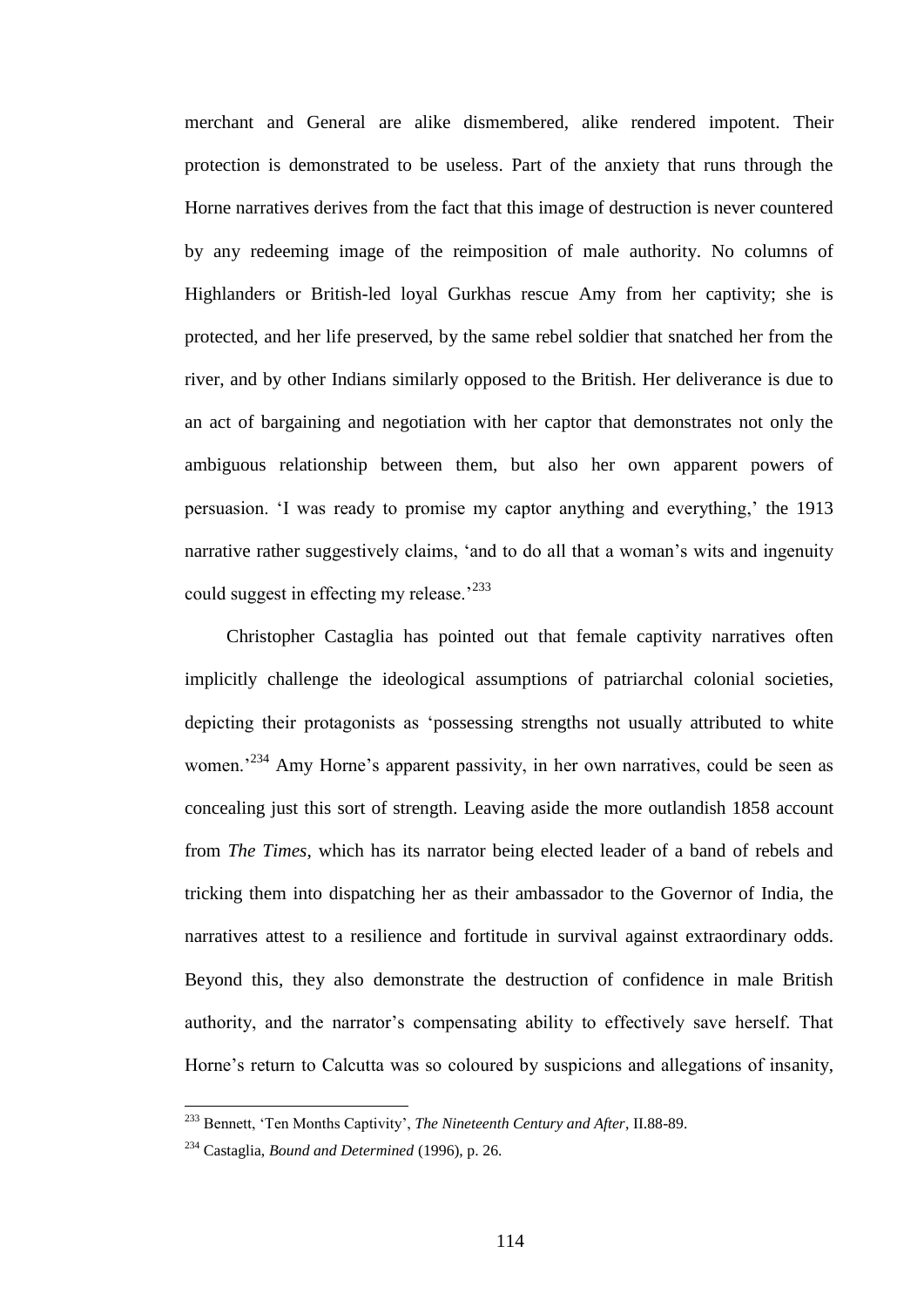or even collaboration, further highlights her insecurity within colonial society following the uprising.

'The captivity archetype,' writes Richard Slotkin, 'demanded that the ordeal culminate in both a physical and a psychological rescue from the devil, but for most captives the latter was either incomplete or impossible … Most were simply so stricken by the horror of their ordeal that their minds were permanently impaired and they became prey to strange guilts and torments.' We are reminded of Horne's reported 'insanity' in the months following her return to Calcutta. 'Their fellow citizens could have no conception of the ordeal or their response to it, and thus their experience alienated them from their fellows.<sup>235</sup>

Slotkin goes on to describe the obsession of many returned captives with public confession – or narration of their experiences – as a way to overcome the 'dense accretion of residual horror' left by their experiences. The captive, by confessing or narrating what had happened, 'hoped to ingratiate himself with his society by portraying himself as its symbolic martyr and scapegoat, yet at the same time he wished to express his sense of alienation and to release his hostility and contempt for his society and its smug ignorance of his true plight.<sup> $236$ </sup>

This insecurity, and this lack of confidence in British ability to control India, creates an awkward tension running through these texts. The archetypical form of the female mutiny memoir, with its safe return to British control and British male authority, worked to support the structures of colonial dominance; Horne's narratives, with their depictions of British defeat and dismemberment, their lack of any conclusive redeeming demonstrations of vengeance or enacted justice, and their

<sup>235</sup> Slotkin, *Regeneration through Violence* (1973), pp. 128-129.

<sup>236</sup> *Ibid*, p. 129.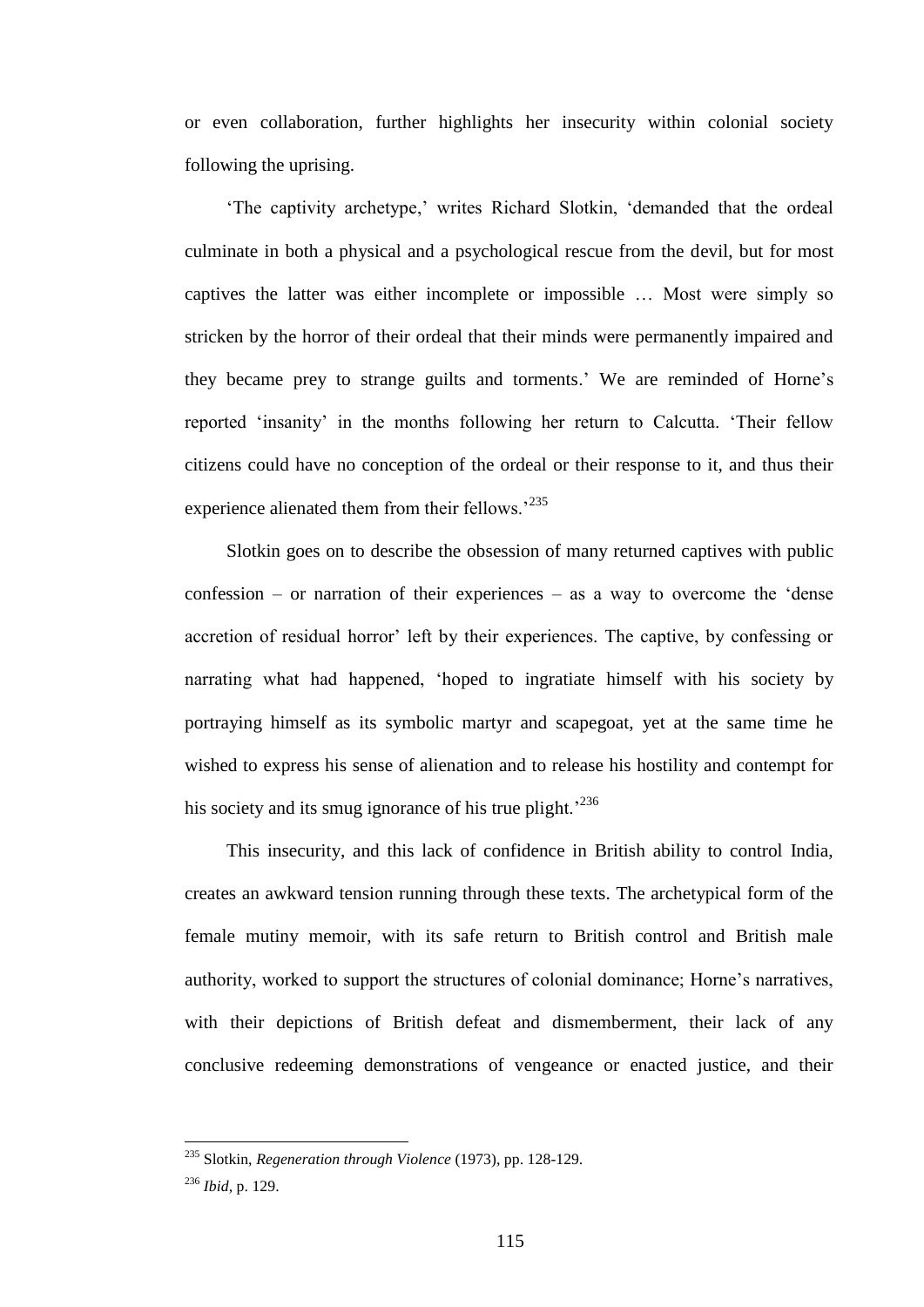underlying anxieties of social and racial identification, effectively challenge and subvert those same structures.

Clearly, then, these texts depart quite quickly from the linear narrative structure that typifies the mutiny memoir. Their internal tensions and contradictions repelled easy assimilation into the traditional British historiography of the uprising, but these same aspects appear intriguing to historians of a more recent era. An age that welcomes ambiguity and distrusts passivity is perhaps inclined to find more worth in the Horne narratives than in the more obvious piety and fortitude of the ladies of Lucknow. Even so, in their obscurity of detail and motivation, their repression or alteration of facts, there is much in these narratives that resists any sort of incorporation into wider discourse, whether historical or literary. However they are labelled, and however they are read, the Horne narratives remain shimmering and elusive.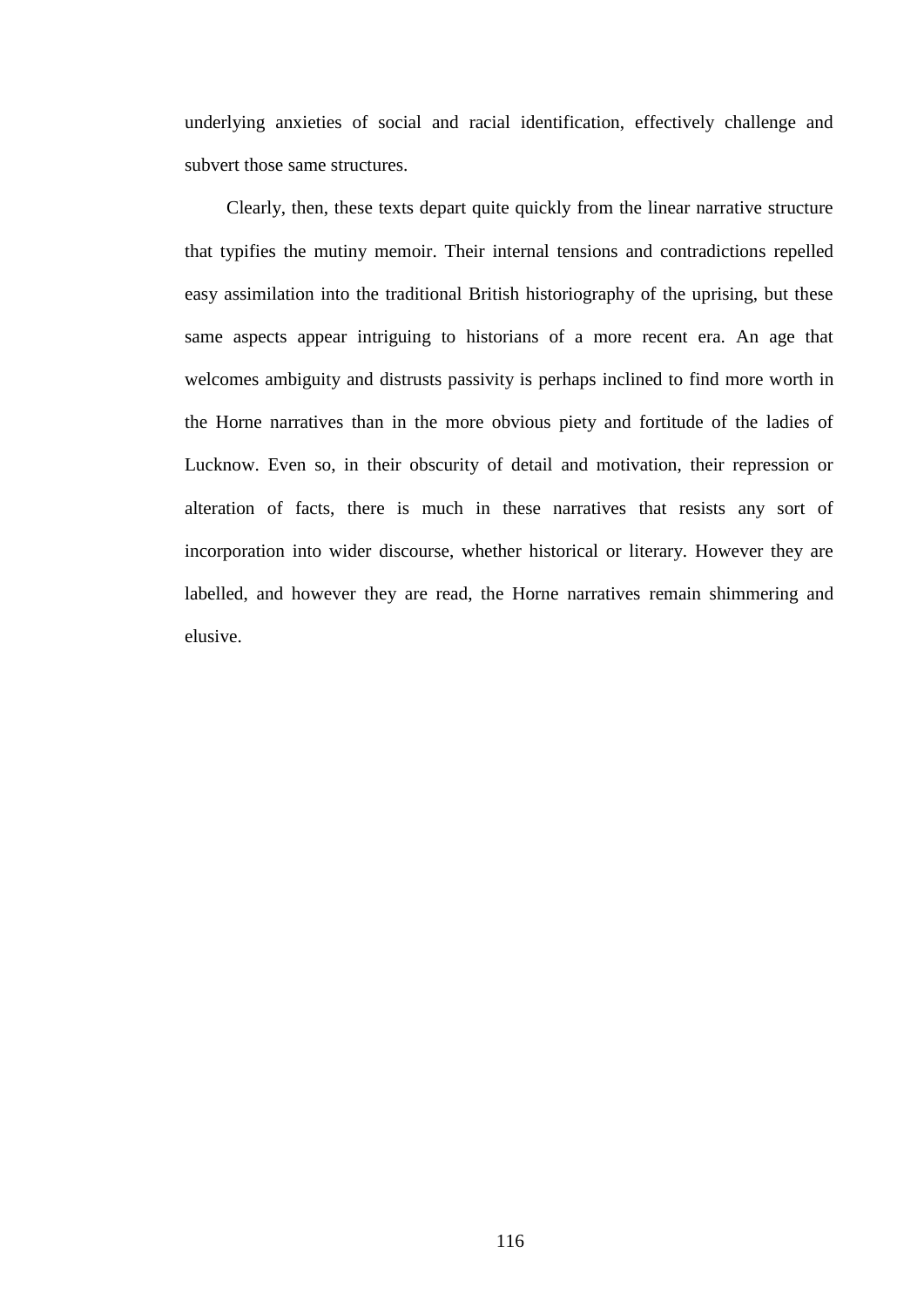# **Conclusion**

 $\overline{a}$ 

*Novels arise out of the shortcomings of history.*

Novalis, *Fragmente und Studien*, *1799-1800* <sup>237</sup>

Amy Horne passed only briefly across the stage of history. We have the date of her birth, the year of her death; we have photographs of her youth and her old age. Beyond that, we have a series of stories: textual accounts of that brief period of ten months when she inhabited the violent epicentre of uprising and conflict.

But Horne's stories, even those written in her own hand and authentically dated, cannot supply us with the true voice, or true experience of the woman herself. Kay Schaffer, writing of her own researches into Eliza Fraser, a nineteenth-century victim of abduction in Australia, is quite clear about the difficulties facing even the most diligent historian. The subject of study, she writes, 'is not there to be found behind, beyond or at the bottom of the detritus of documentation – she has been constructed in, by and through the remaining narratives of the event. She has no knowable life beyond that … The belief that she somehow stands behind it all and can be rescued by the historian or biographer may be a belief necessary to the task, but it is an illusion.<sup>238</sup>

We do not experience our lives as historical; the shape and form of our own times is not available to us, but will be formed by the historians of the future. History provides a method and a set of conventions for retrieving the lost events of the past and

<sup>237</sup> Quoted in A.S. Byatt, *On Histories and Stories* (Chatto & Windus, London, 2000), p. 62.

<sup>238</sup> Kay Schaffer, *In The Wake of First Contact* (Cambridge University Press, Cambridge, 1995), p. 14.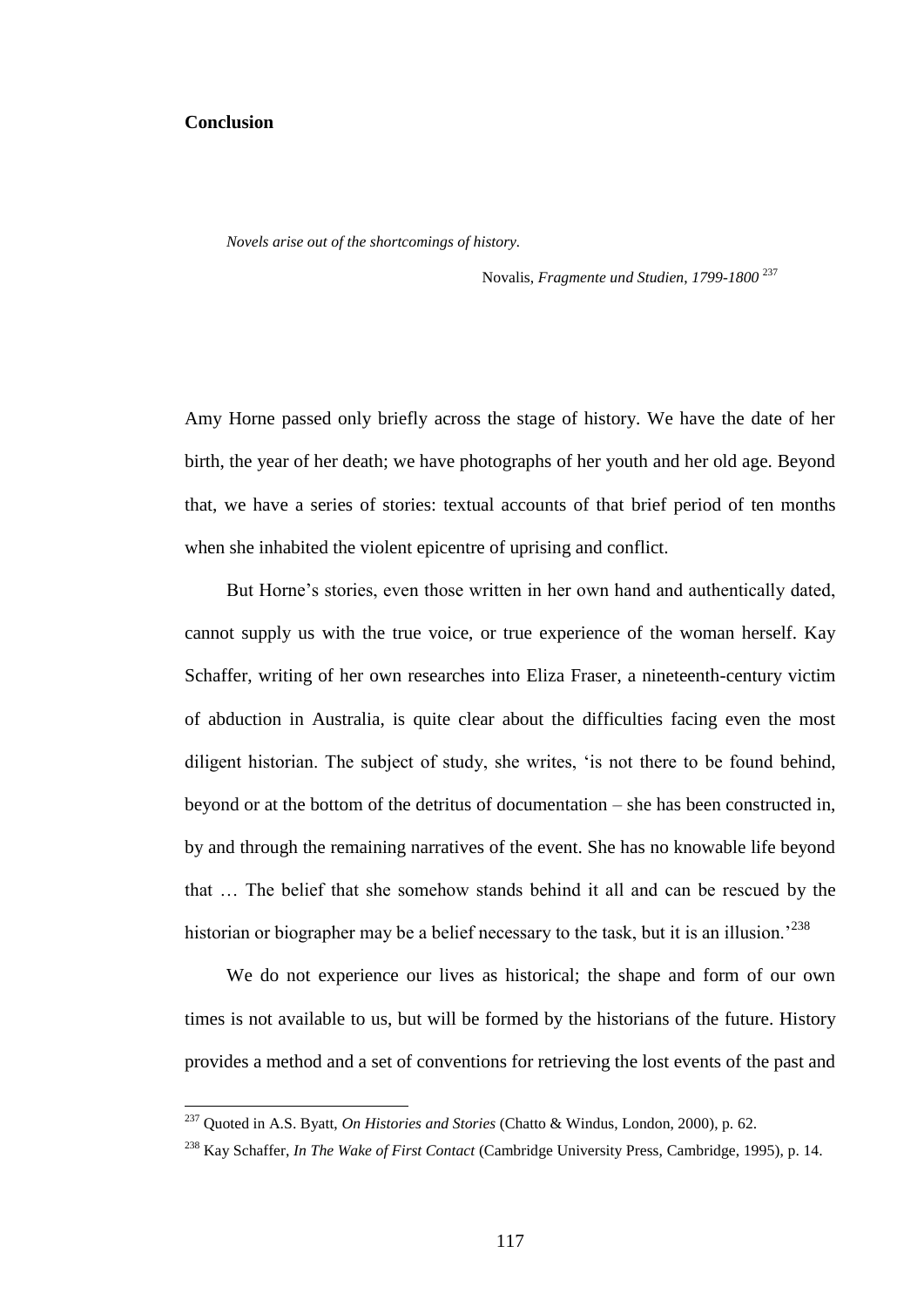making them comprehensible, allowing us to appreciate complexities and connections of which the inhabitants of that time were unaware. Fiction, conversely, attempts to reconstruct the confusion and unknowing of individuals living in the present, unaware of the great historical forces that warp their lives and drive their experiences. 'Against the force of history, so powerful, visible and real,' Don DeLillo says, 'the novelist poses the idiosyncratic self ... the only thing that can match the enormous dimensions of social reality.<sup>'239</sup>

To recreate in fiction the experience of an individual living amid the confusion and violence of historical conflict is to attempt to lift that life and experience from the surrounding matter of history, and to restore the sense of urgent uncertainty that we find in ourselves in our reactions to the events that surround us.

Amy Horne's story would seem to present a fruitful subject for fiction, with a strong dramatic arc, colourful incidents and exotic locations. But, as I have demonstrated, the texts that construct this story are themselves situated on the uncertain divide between fact and fiction. At least two of them, the 1858 *Times* narrative and the 1913 magazine article, show the hand of an outside editor in their composition and detail. In the metamorphosis of the story from a spartan initial witness testimony to a fully developed narrative, complete with sensational descriptions and sentimental appeals to the sympathies of the reader, we can trace the distillation of direct experience into crafted prose. The story of Amy Horne comes to us pre-digested, already blended and flavoured with artistic construction, authorial prejudice and the desire for resolution and closure.

<sup>239</sup> Don DeLillo, 'The Power of History', *New York Times Book Review,* Sunday, 7 September 1997.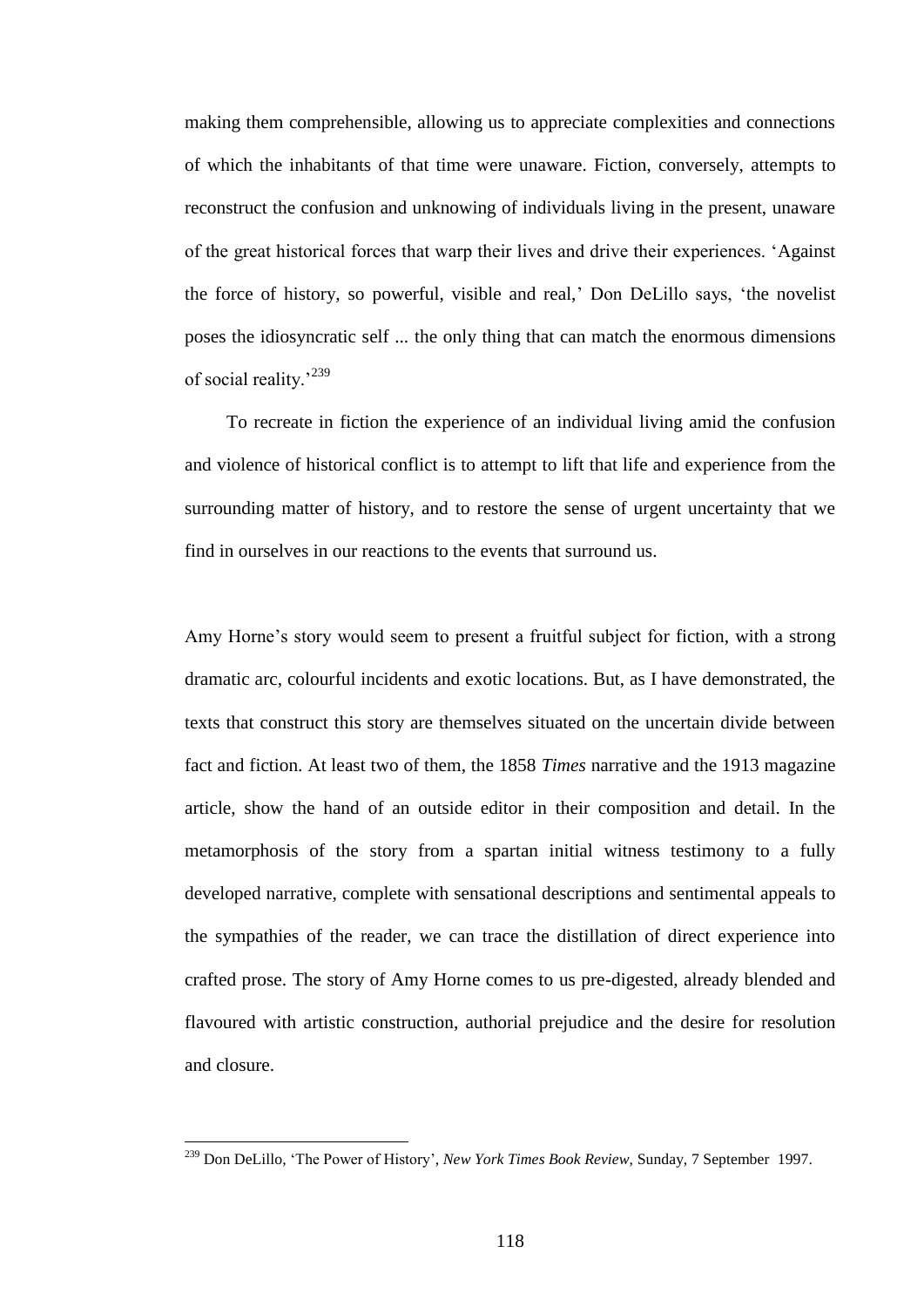But just as the discipline and philosophy of history itself has developed under the influence of contemporary theory, which brings into question the claims of historical narratives to objective truth and factual analysis,  $240$  so the historical novel form has grown to exceed the parameters it once occupied. No longer could a story set in the past be described, as Georg Lukács once put it, as 'an artistically faithful image of a concrete historical epoch.<sup>241</sup> The historical literature of the twenty-first century is rooted in the idea that we are implicated in the past, and that as both writers and readers we are fully complicit in the construction and maintenance of identifiable images and narratives of history. As the New Historicism of the late twentieth century brought into focus the operation of subjective processes in the composition of historical texts, the interpenetration of literature and the fabric of fact, so contemporary novelists are aware of their art not as a mirror held up to an immutable past, but rather as a contribution to the shaping and expression of history itself.

Dipesh Chakrabarty has suggested that there are certain historical areas or subjects which cannot be successfully apprehended by the conventional methodology of the academic historian. These areas, lying at 'the limits of the discourse of history,' he calls *subaltern pasts*. As a 'penumbra of shadow to the area of the past that the method of history successfully illuminates, they make visible what historicising can do and what its limits are.'<sup>242</sup> Drawing on Chakrabarty's concept, Rudrangshu Mukherjee has referred specifically to the massacres at Kanpur (i.e. Cawnpore) as examples of just this sort of liminal event, resistant to the sober analytical discipline of history: in

<sup>240</sup> Onega, Susana (ed), *Telling Histories: Narrativizing History, Historicizing Literature* (Editions Rodopi BV, Amsterdam, 1995), p.12.

<sup>241</sup> Georg Lukács, *The Historical Novel* (Merlin Press, London, English edition 1962), p.19.

<sup>242</sup> Dipesh Chakrabarty, 'Minority Histories, Subaltern Pasts', *Economic and Political Weekly*, 33, 9 (Feb. 28 - Mar. 6, 1998), pp. 477-8.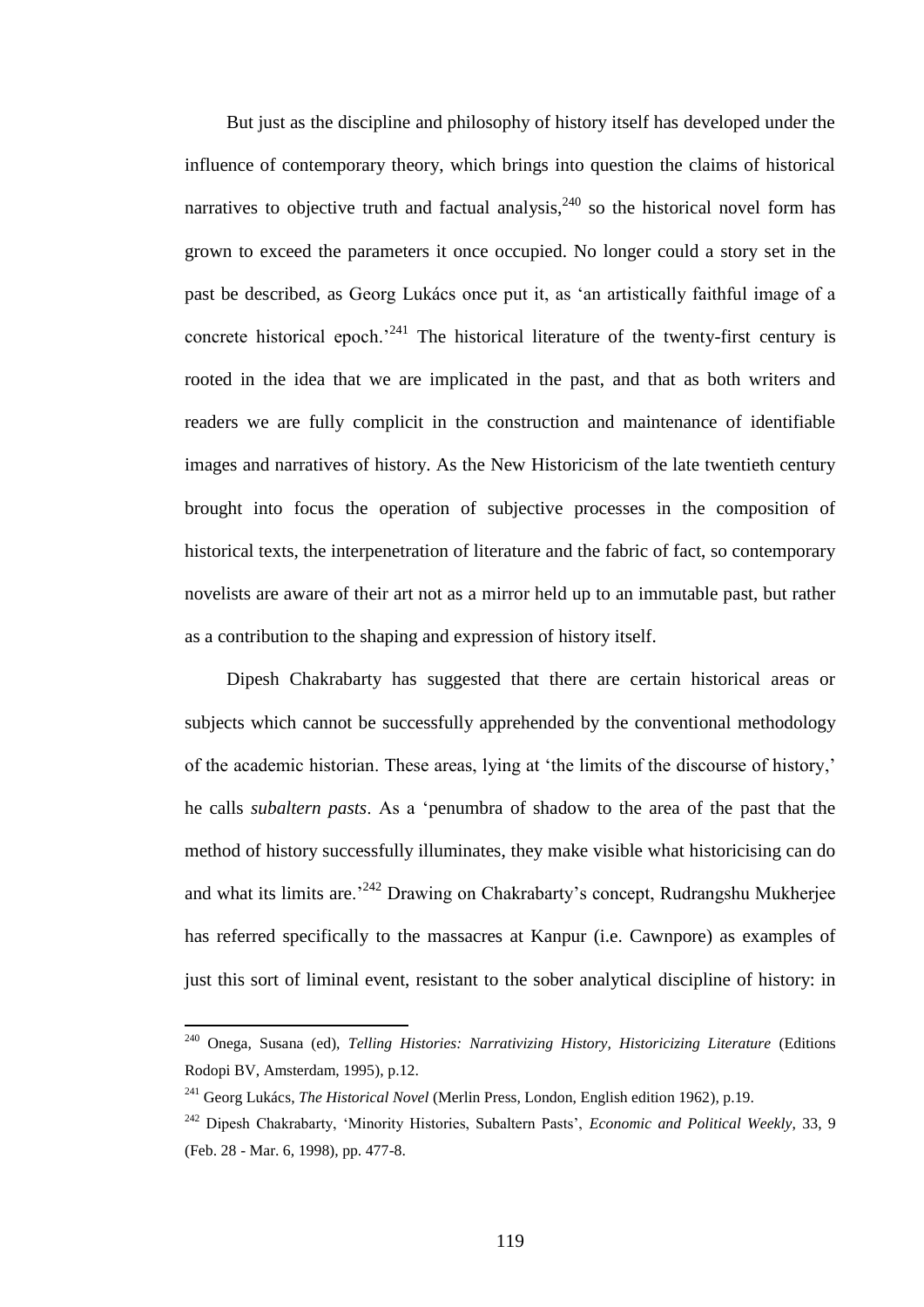the magnitude and intensity of the violence, the destruction or unreliability of witness testimony and the corresponding lack of historical contextualisation, the massacres remain a contested site, unclaimed and unclaimable by historians unable, or unwilling, to step across the boundary of verifiable historical evidence and enter the shadows of the subaltern past. $243$ 

This may suggest that the depth and complexity of the past, and the inherent evasiveness of historical truth, leave fiction as a more coherent medium of engagement with certain subjects than either conventional narrative history or thematic analysis. Indeed, Chakrabarty himself notes that some scholars have recently opted to 'perform the limits of history by fictionalising the past.<sup>244</sup> Creating fictions of the past necessarily involves an imaginative and empathetic leap beyond the field of study available to the historian. But while this act has the potential to escape the confines of such study, and bring the events of the past into the realm of genuine lived experience, it creates a corresponding danger of misrepresentation, simplification and pseudohistoricism: a version of the past informed more by the discourses and preoccupations of the present, and of intervening centuries, than of genuine history. The richness and depth of previous eras becomes compromised, dependant on their performability in the novelistic imagination. Subject to constant revision in the ebb and flow of contemporary concerns, any core authenticity the past might possess would be lost to a relativistic subjectivity of depiction. If history can be anything we want it to be, it can also be nothing more than fantasy.

<sup>243</sup> Mukherjee, *Spectre of Violence* (1998), p.161.

<sup>244</sup> Chakrabarty, 'Minority Histories, Subaltern Pasts' (1998), p. 478.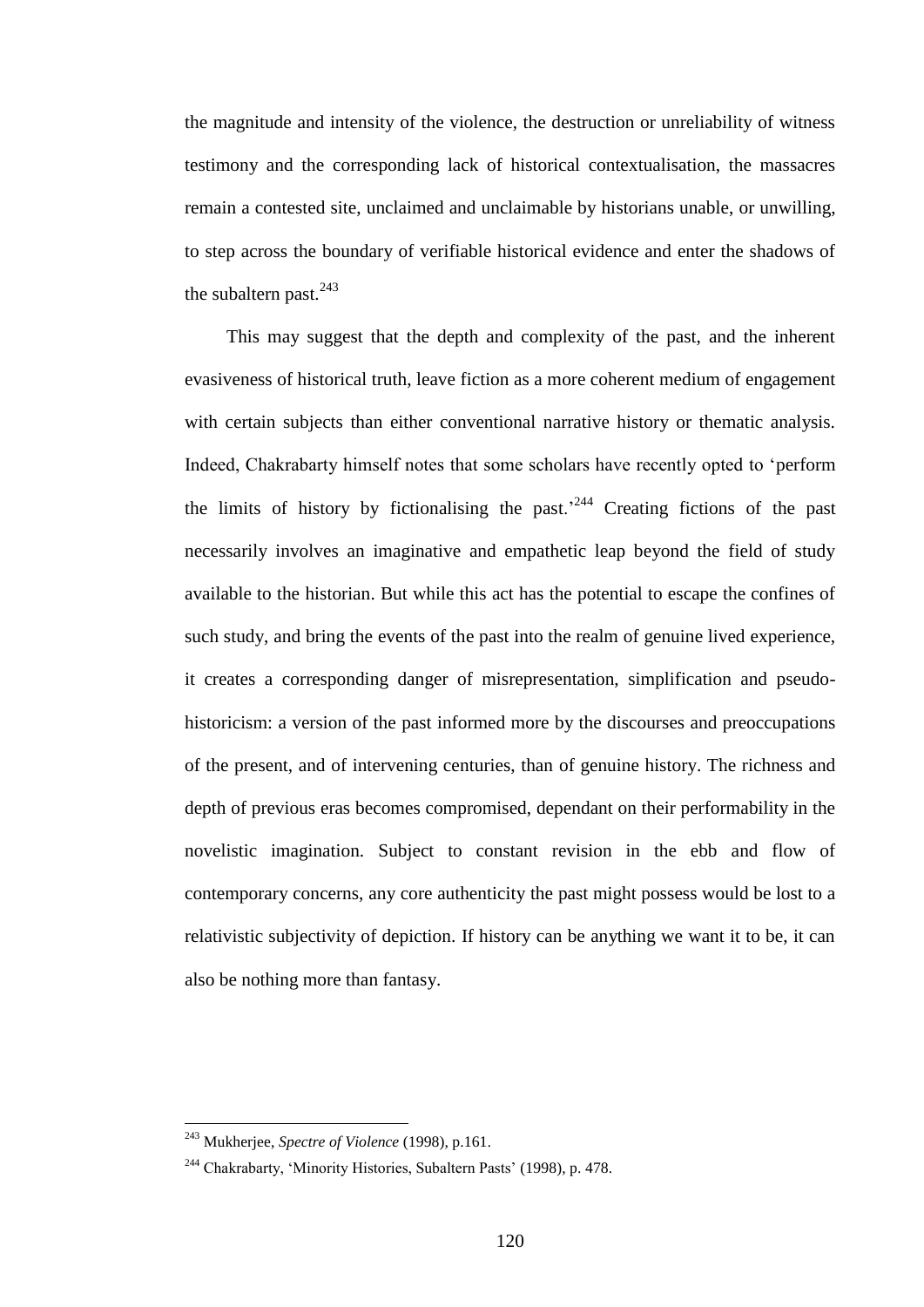In composing my own novel, *The Division of the Blood*, which attempts an imaginative reconstruction of Amy Horne and her experiences during the uprising, I was necessarily alert to the issues outlined above. Even at the commencement of the project, I was aware that Horne's story, for all its appearance of cohesion and its dramatic appeal, was only a thin and rather frayed thread, stretched across a gulf of unknown depths. Quite apart from the textual discrepancies in the Horne narratives themselves, there was much that was left out of the account: often this missing detail, the unspeakable or inexpressible detail of emotional and sexual violence, trauma and the psychological effects of captivity in an alien culture, was vitally important in making sense of the whole.

How, then, could I present Amy Horne herself as a real and sympathetic character, rather than merely a passive observer of a sequence of terrible episodes, a victim lacking agency? Could I find a narrative voice or register that would allow me to articulate this material without replicating the forms, and the attendant ideologies, either of the original documents or of nineteenth century historiography? Conversely, could I create a dramatic portrait of the uprising without imposing an ahistorical postcolonial sensibility upon it, either by reversing the moral polarity of the more partisan nineteenth century histories and recasting the British as the 'diabolical' Other, or by constructing a more sympathetic romantic relationship between captor and captive? How could I restore to the narrative of Amy's experience the horror, fear and confusion – both moral and sexual - that she, for obvious reasons, omits? How, in short, could I speak the unspeakable?

In the process of researching and writing the novel, I soon discovered that in these apparent problems lay the greatest strengths of this material. Undisclosed facts, unspeakable actions and repressed desires, what Margaret Scanlon calls 'the signifying

121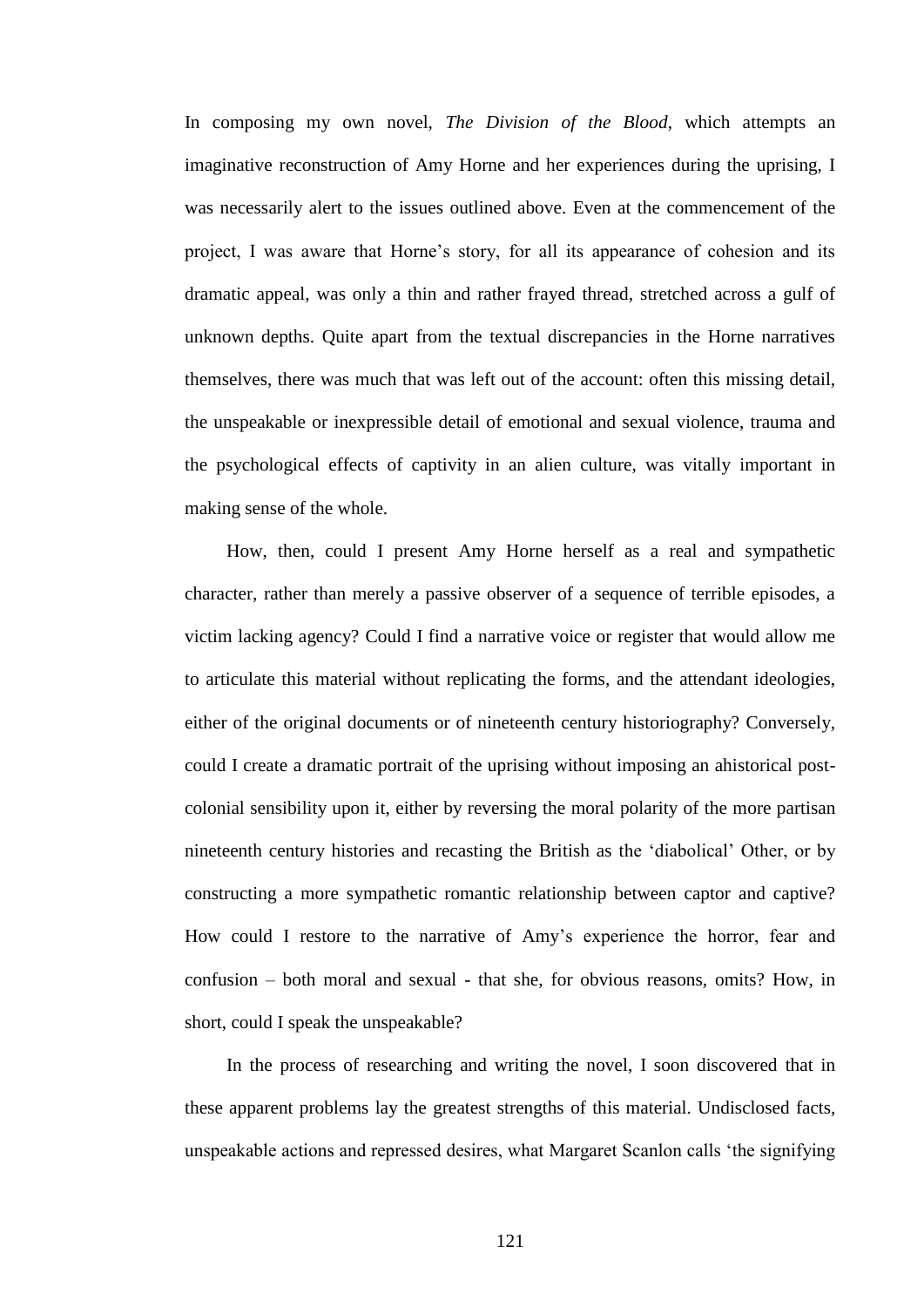absences in our discourse' provide, after all, the principal motive force for much contemporary fiction. $245$  To pay close attention to these absences, and to those stubborn and intractable tangles of contradiction or obscurity in the source texts that refuse to be dissolved into comprehensible narrative, is to gain an awareness of, and potentially an access to, the concealed depths that lie beneath the historical record. Rather than seeing the difficulties of the Horne narratives as problems obstructing the free flow of imagination and creativity, to be either resolved or ignored, I therefore came to treat them as spurs to invention.

My method in composing the novel was, from the start, to research Amy and her story to the furthest borders of documented proof, and to use that scaffolding of fact as a guide to invention when I entered the disputed territories of the unknown.<sup>246</sup> Every detail noted in the source narratives would therefore be incorporated in some way; only in cases where such details are in direct opposition or are demonstrably false have I been selective, and then I have attempted to suggest possible significances in this conflict in representation.

Some of the episodes described in the narratives found their way very easily into the story: the incident of the flower garlands in Lucknow, for example, which forms the dramatic core of the second chapter in the novel. In my description of the siege of the Cawnpore entrenchment I was able to draw not only on the lengthy statements in Horne's own narratives but also on complementary accounts by Mowbray Thomson,

<sup>245</sup> Margaret Scanlon, *Traces of Another Time: History and Politics in Postwar British Fiction* (Princeton University Press, Princeton, 1990), p. 15.

<sup>246</sup> This method is similar to that described by Margaret Atwood in her note to *Alias Grace*, as 'accommodating all possibilities wherever feasible. Where mere hints and outright gaps exist in the records, I have felt free to invent …' (*Alias Grace* (Anchor Books, London, 1997), p. 465).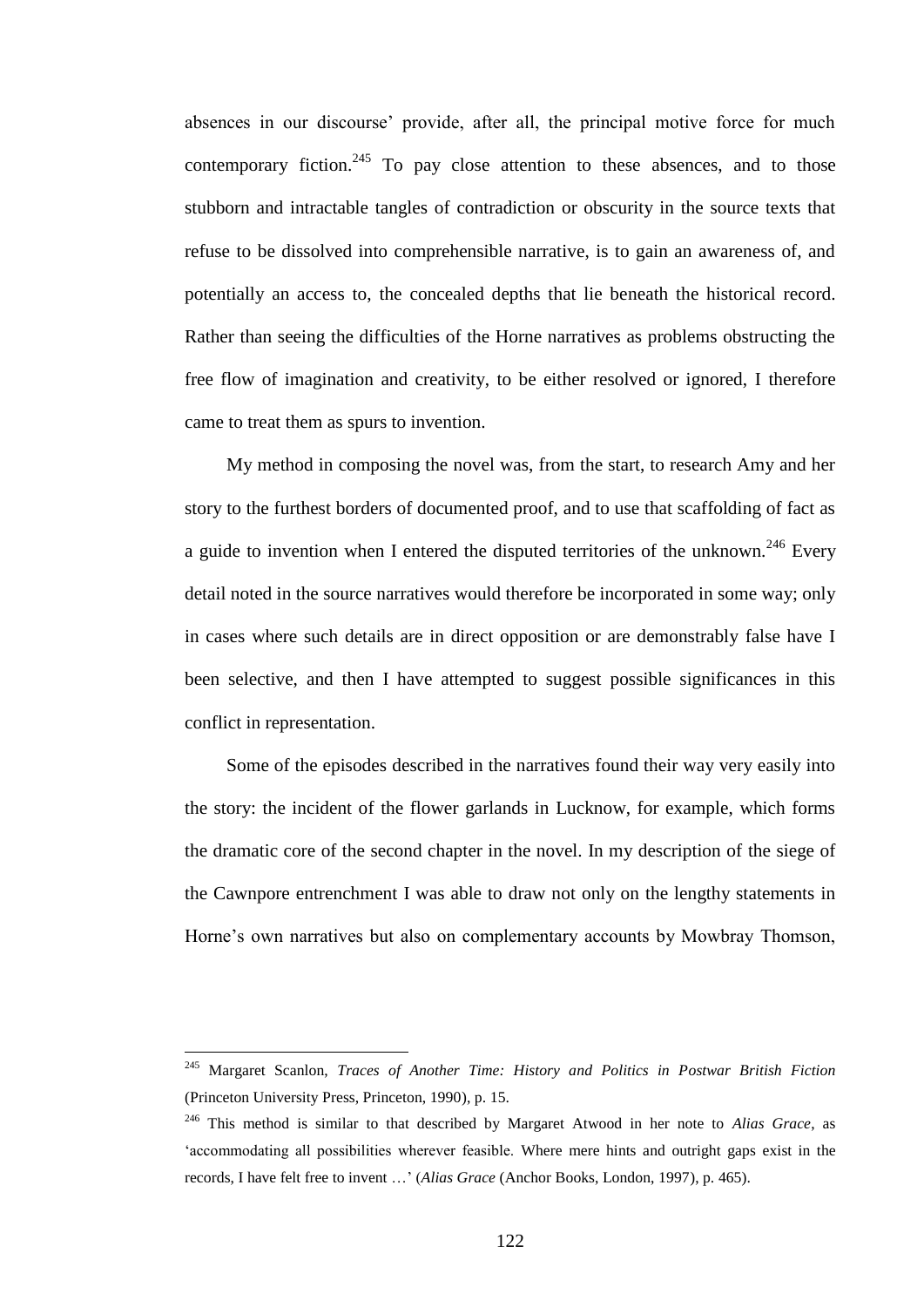William Shepherd and some of the witnesses interviewed by Colonel Williams.<sup>247</sup> The difficulty here was in digesting this mass of information and anecdote into a chronological narrative, and presenting the siege as a sequence of lived experiences rather than a collection of fragmented memories.

Other incidents, treated in a more cursory way within the source texts, presented a different challenge. Towards the end of both of the longer narratives, Horne briefly mentions her capture by a Zamindar, or landowner, near Rae Bareilly and her escape by night 'with the assistance of the sowar.<sup>248</sup> This episode is described in three sparse sentences, and little context or colour is provided: by this point, Amy has left Lucknow, and her story is shaping towards a conclusion. From a structural point of view, the scene appears to serve little purpose, and it would have been easy to ignore it and move the story directly from Lucknow to the village of Guthni. Regarded thematically, however, this brief episode gained an importance lacking in the original narratives: this is the first time that Amy and Ismail Khan are travelling alone, and this scene shows both of them united against a common enemy. The captor aids in the escape of the captive.

While attempting not to ignore details, I was also keen not to overwrite verifiable fact with my own invention, however satisfying or tempting that might be. I could not, for example, alter the chronology of events at Cawnpore to place Amy at the Bibighar during the more infamous of the killings: she only hears of this later, second hand. There are actually a series of unseen massacres, both of Europeans and of Indians, reported to Amy during her travels, and I wanted these to run together, like a constant off-stage noise and threat. While it would have been more dramatic, maybe, to present

<sup>247</sup> Thomson, *The Story of Cawnpore* (1858); Shepherd, *A Personal Narrative of the Outbreak and Massacre at Cawnpore* (1877); Williams, *Depositions* (1858).

<sup>248</sup> Bennett, 'Ten Months Captivity', II, p. 87.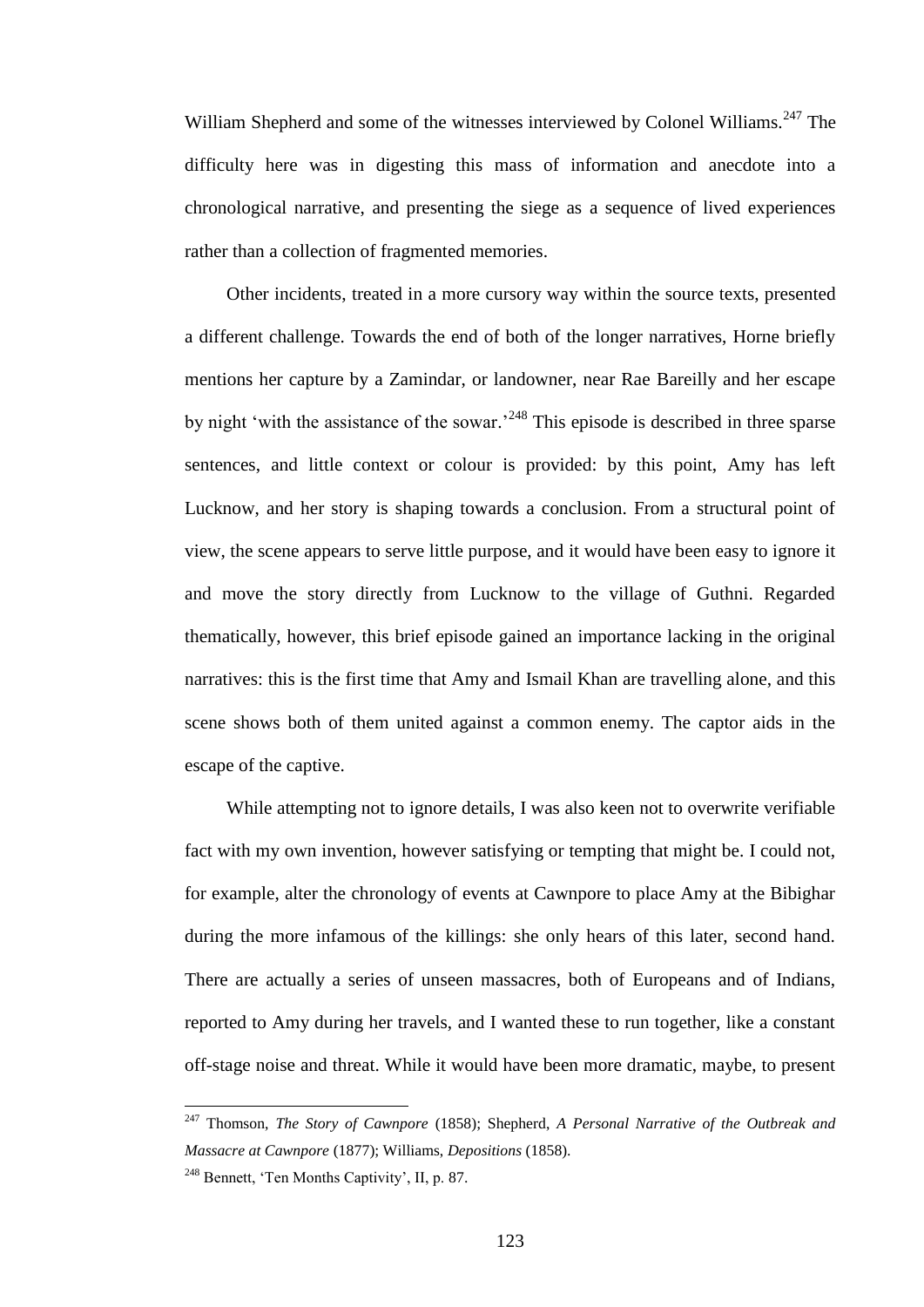them directly, to do so would rupture the empathetic concord I had built up with my sources and my subject.

Early in the composition of the novel, I had begun to introduce fragments of source material – extracts from newspapers, letters and proclamations – into the narrative, either providing a background to the events of the story or lending an ironic highlight to the situation of the protagonist.<sup>249</sup> These quotes, in their original form rather than a fictionalised reworking, are intended to give a sense of an ongoing moment in time, presenting a wider and more public view of history quite distinct from the fabric of Amy's individual experiences. I wanted the constant underpinning of documentation to create a sense of how an historical moment is appreciated by those caught in the middle of it.

This textual interplay reflected the increasing interest in a critical analysis of the source materials themselves that I had developed over the course of my research. In particular, my discovery of the handwritten witness statement in the SOAS archives, and the copies of original photographs of Amy herself and her family, suggested an enticing fictional engagement with the actual transmission of the narratives, and the public persona of a survivor of the uprising.

The novel opens with a scene in a photographer's studio: the moment, in September of 1858, that Amy sat for her wedding portrait. The reader first encounters her as an image, framed in the glass of the Daguerreotype camera, silent and almost motionless. The closing chapter concerns the composition of the 1858 witness statement: Amy's inability to speak effectively of her ordeal is countered by her ability

<sup>249</sup> A similar strategy is used to good effect in Joseph O'Connor's *Star of the Sea* (Secker & Warburg, London, 2003) and Margaret Atwood's *Alias Grace* (Anchor Books, London, 1997). J.G. Farrell similarly uses newspaper excerpts to suggest a surrounding historical moment in *Troubles* (Jonathan Cape, London, 1970).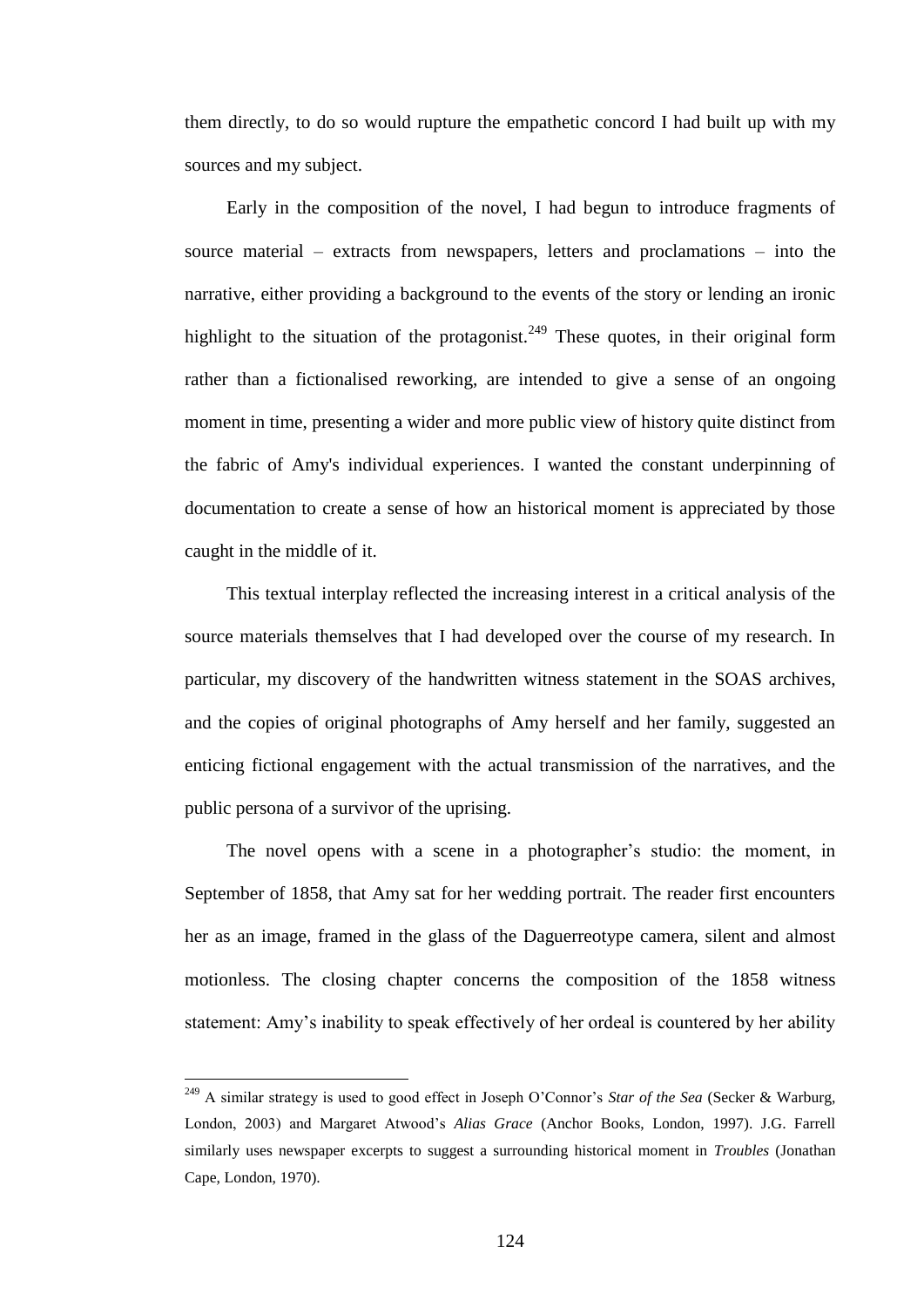to write. This sort of narrative manoeuvre, I hope, places the story within the context of its own sources, bringing those sources, and the mass of other supporting texts, into the frame of the novel itself. By reaching outside of the boundaries of the story in this way, I wanted to dramatise the sense of an engagement with history – rather than merely with historical fiction – that I felt during my own research, but do so with all the imaginative freedom of the novel form.

Nevertheless, any novelist basing fiction on real historical events must be aware that at some point their imaginative reconstruction will depart from the available documentary evidence. All fiction is necessarily a simulation, and novels set in the past are more obvious in their artificiality, dependent on a set of narrative conventions to create an illusory window into the lives and experiences of past eras and dead people.

My years of study and writing have brought me a great familiarity with my protagonist: in London and in Delhi I was able to read letters written and signed by Amy herself, and I have also corresponded with descendents of her family; in India I visited many of the sites in modern Kanpur and Lucknow that formed the location of her experiences, and spent a week living in a small village in rural Madya Pradesh. By studying other documents and histories of the surrounding events, and of the patterning of life in the India of the mid-nineteenth century, and by reading more recent accounts of captivity and survival in Lebanon, Chechnya, Afghanistan and Colombia,<sup>250</sup> I have been able to colour some of the voids in Horne's testimony, and provide a cohesive

<sup>250</sup> Camilla Carr, *The Sky is Always There* (Canterbury Press, Norwich, 2008); Dayna Curry, *Prisoners of Hope* (Hodder & Stoughton, London, 2002); Brian Keenan, *An Evil Cradling* (Hutchinson, London, 1992) and Ingrid Betancourt, *Even Silence Has An End* (Virago, London, 2010).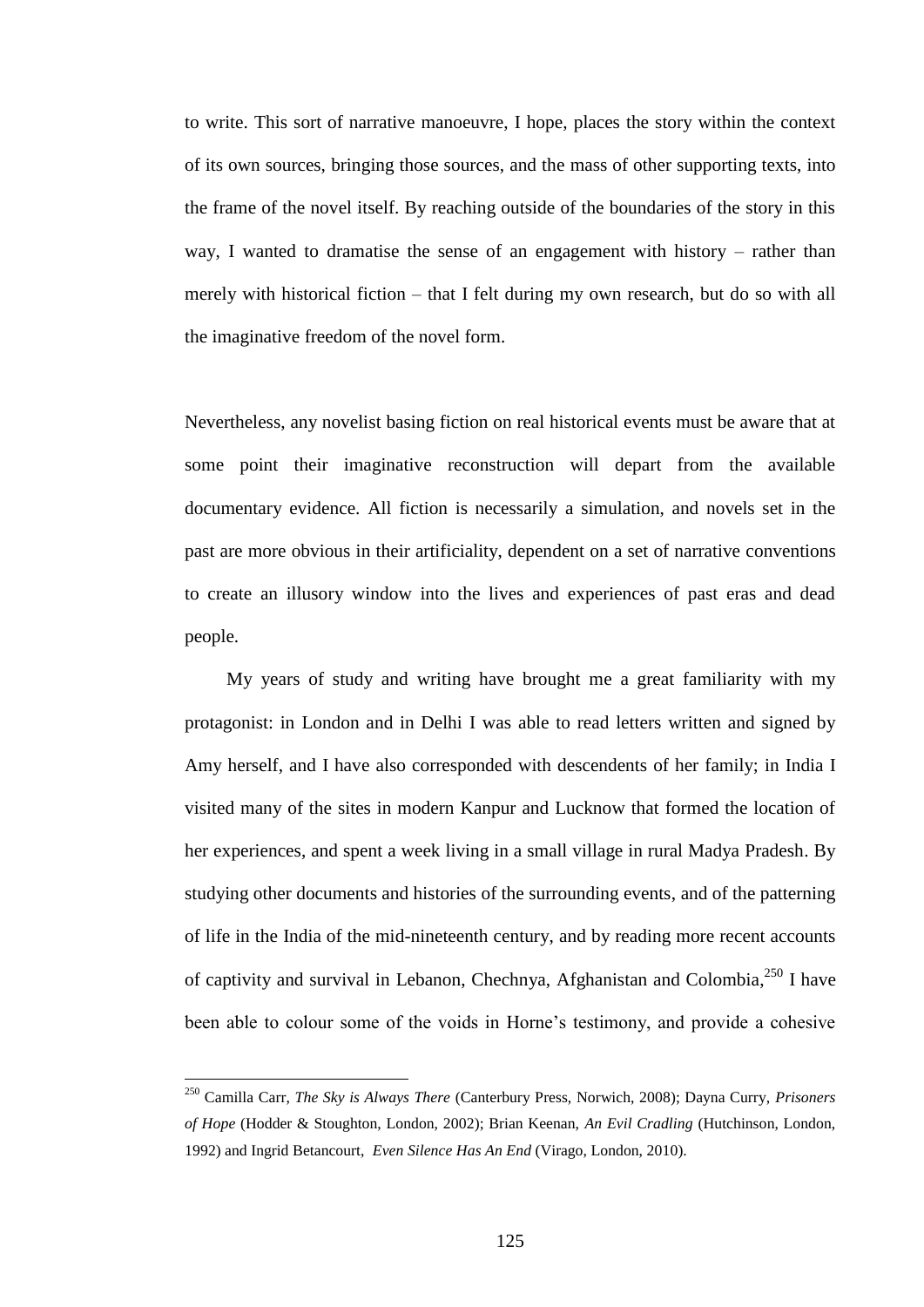background against which her story can develop. But for all my imaginative empathy with her, I know that the 'real' Amy Horne is absent to me, and not waiting to be discovered, narrated or ventriloquised, either through fictional writing or factual research. My portrait, for all its conscious attention to detail, is necessarily a false one.

But to write a novel is to attempt more than just an accurate reflection of life, or of a single individual within any historical or contemporary setting. Just as the historian is able to expose connections and significances in past events that may have been invisible or obscure to the participants, so the historical novelist, by attending closely and critically to the fabric of the past, can potentially reach through it and expose the truths of genuine experience. By the medium of storytelling, description, suspense and imaginative empathy, the narratives of the dead can be reinvigorated with the vivid sensations of the living present, in all their rich and bloody complexity. 'Fiction,' writes Don Delillo, 'is all about reliving things. It is our second chance.<sup>251</sup>

<sup>251</sup> Don DeLillo, 'The Power of History'. *New York Times Book Review*. Sunday, 7 September 1997.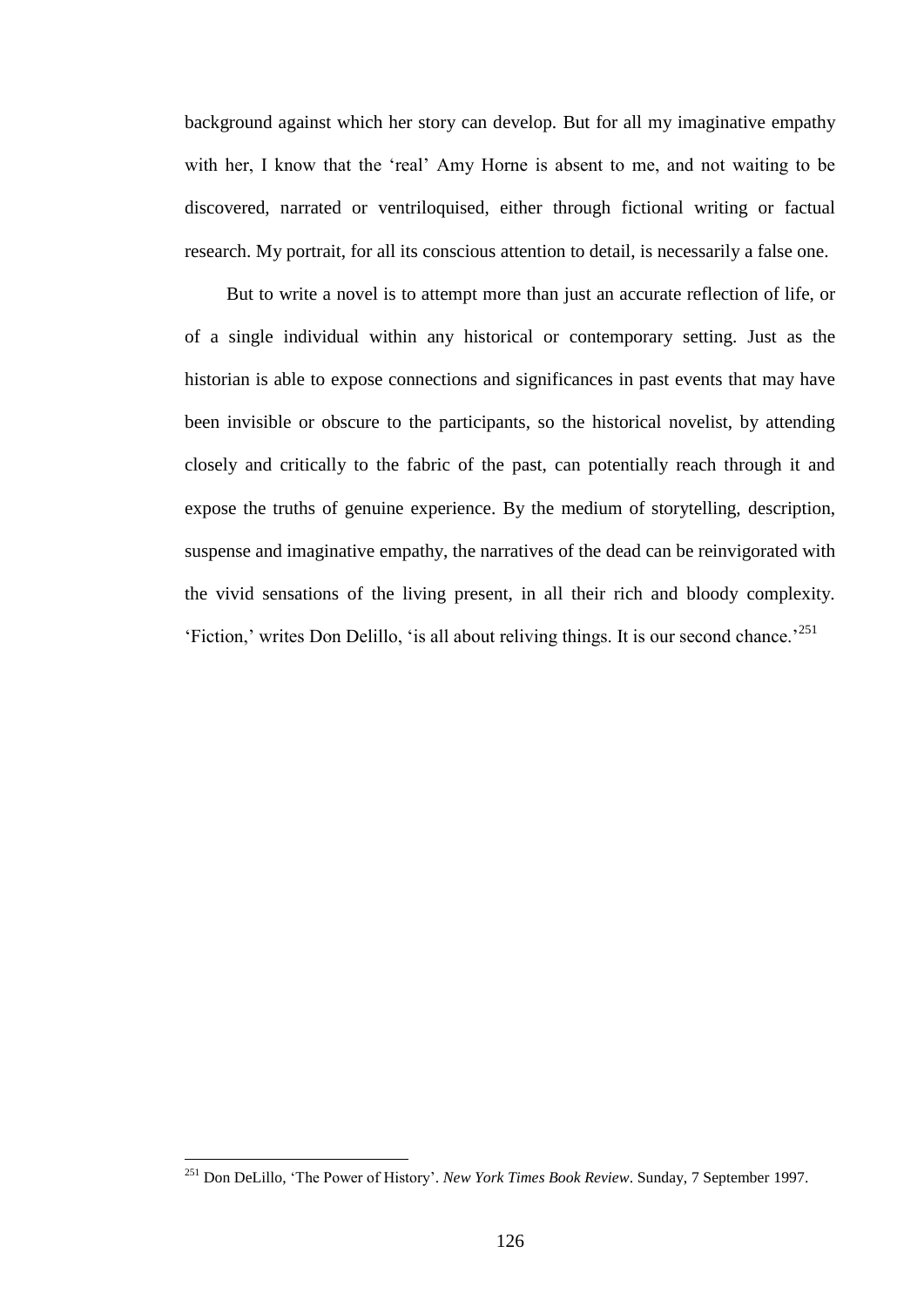# **Bibliography**

#### **I. Manuscripts**

Oriental & India Office Collection, British Library, London.

*Ms. Add.41488*: 'Letters and papers relating to the Indian Mutiny', ff. 53-95, 'by Mrs Amy Haines'.

School of Oriental and African Studies, London.

*MS 380667, Dodwell, 02: Various Documents*. Horne, Miss Amy. 'Statement made at Calcutta on the  $29<sup>th</sup>$  of June 1858.'

National Archives of India, New Delhi.

*Home Department Papers (Public),* 14 May 1858, No. 1-2.

Centre of South Asian Studies, Cambridge University Library, Cambridge.

*Haig Papers I*. Jackson, Anna Madeline. 'A Personal Narrative of the Indian Mutiny, 1857'.

#### **II. Published Works: primary and source materials**

Adam, Hargrave Lee. *The Indian Criminal* (J Milne, London. 1909)

- Anonymous. 'Indigo Planters', *The Asiatic Journal and Monthly Register for British and Foreign India*. Vol 19. W.H. Allen & Co, London (1836), pp 105-115.
- Anonymous. *Narrative of the Indian Revolt, from its Outbreak to the Capture of Lucknow by Sir Colin Campbell* (George Vickers, London. 1858)
- Atkinson, George Francklin. *Curry and Rice on Forty Plates, or the ingredients of Social Life at 'Our Station' in India* (Time Books International, New Delhi. 1982)
- Ball, Charles. *The History of the Indian Mutiny* (London Printing & Publishing Company, London. 1858)
- Bartrum, Katherine. *A Widow's Reminiscences of the Siege of Lucknow* (James Nisbet & Co, London. 1858)
- Bennett, Amy. 'Ten Months Captivity after the Massacre at Cawnpore' *The Nineteenth Century and After*. Part I: No. 436 (June 1913), pp 1212-1234 and Part II: No. 437 (July 1913), pp 78-91.
- Brydon, Colina. *The Lucknow Siege Diary of Mrs C.M. Brydon* (L.W. fforde, Okehampton. 1978)
- Burrage, H.S. *Baptist Hymn Writers and their Hymns* (Brown, Thurston & Company, London. 1888)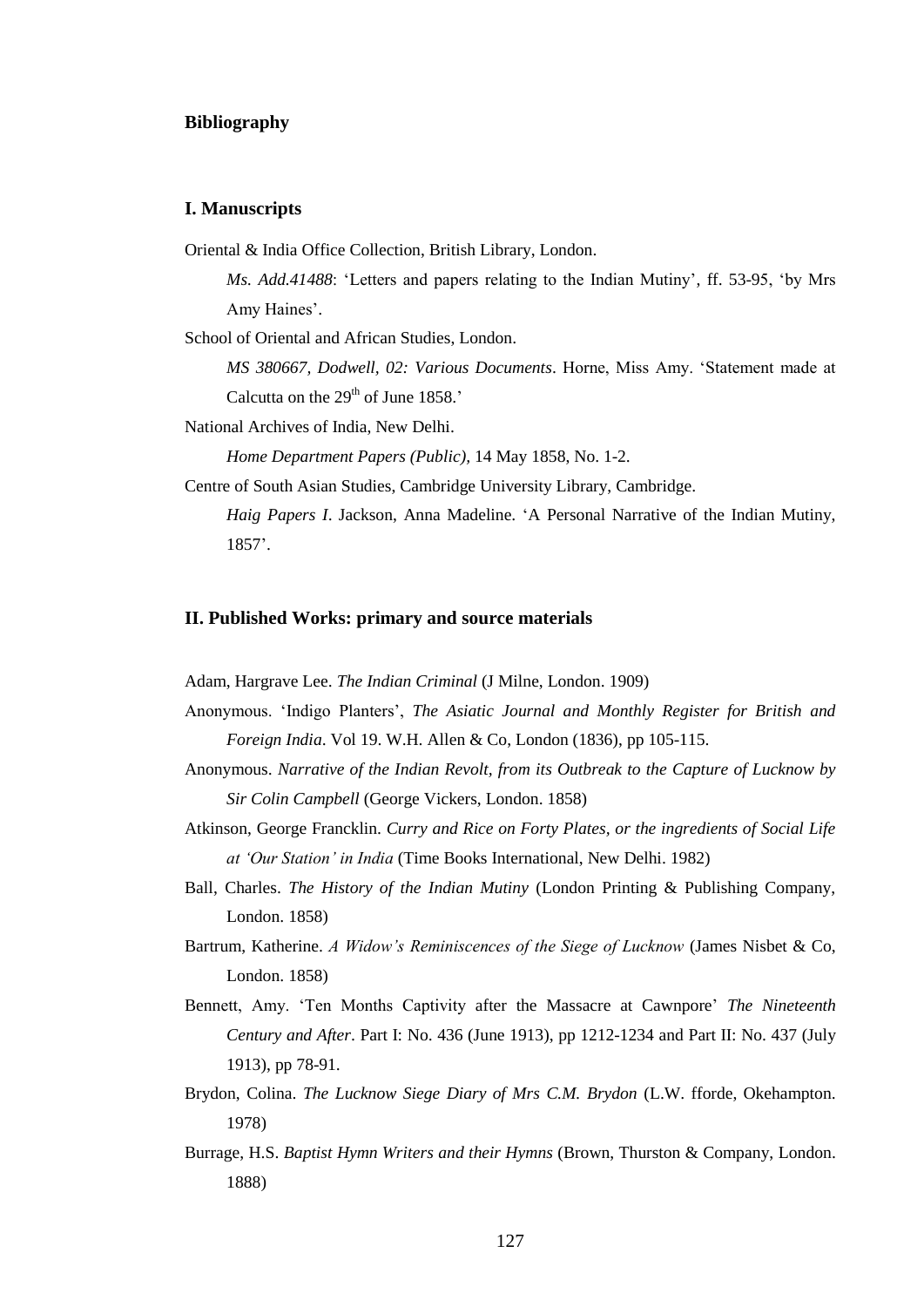- Case, Adelina. *Day by Day at Lucknow: A Journal of the Siege of Lucknow* (Richard Bentley, London. 1858)
- Chick, Noah Alfred. *Annals of the Indian Rebellion, 1857-58, Containing Narratives of the Outbreaks and Eventful Occurrences and Stories of Personal Adventures* (Sanders, Cones & Co, Calcutta. 1859)
- Clemons, Mrs. *The Manners & Customs of Society in India, including scenes of the Mofussil stations etc* (Smith, Elder & Co, London. 1841)
- Coopland, R.M. *A Lady's Escape from Gwalior and Life in the Fort at Agra during the Mutinies of 1857* (Smith, Elder & Co, London. 1859)
- Dodd, George. *The History of the Indian Revolt, and of the Expeditions to Persia, China and Japan, 1856-7-8* (W & R Chambers, London. 1859)
- Edwards, William. *Personal Adventures during the Indian Rebellion in Rohilcund, Futtehghur and Oude* (Smith, Elder & Co, London. 1858)
- Forrest, George.W. (ed): *India, Military Department: Selections from the letters, despatches and other state papers preserved in the Military Department of the Government of India 1857-58* (Selous Books, Aldershot. 1997)
- Forrest, George.W. *A History of the Indian Mutiny, reviewed and illustrated from original documents.* 3 vols (William Blackwood & Sons, London. 1904)
- Germon, Maria V. *Journal of the Siege of Lucknow* (Waterlow and Sons, London. 1870)
- Grant, Colesworthy. *Rough Pencillings of a Rough Trip to Rangoon in 1846* (Thacker & Spink, Calcutta. 1853)
- Great Britain. House of Commons. *Appendix to the Report of the Select Committee on the Affairs of the East India Company, 16th August 1832*. II, Commercial (Minutes of Evidence. 1832)
- Gubbins, Martin Richard. *An Account of the Mutinies in Oudh, and of the siege of the Lucknow Residency* (Richard Bentley, London. 1858)
- Haldane, Julia. *The Story of Our Escape from Delhi in 1857* (Brown & Sons, Agra. 1888)
- Harris, Mrs G. *A Lady's Diary of the Siege of Lucknow* (John Murray, London. 1858)
- Hockley, William B. *The English in India, and other sketches, by a traveller* (Longman, London. 1835)
- Huxham, Mrs A.E. *A Personal Narrative of the Siege of Lucknow* (London. n.d.)
- Inglis, James. *Sport and Work on the Nepaul Frontier, or Twelve Years Sporting Reminiscences of an Indigo Planter* (Macmillan, London. 1878)
- Inglis, Julia. *The Siege of Lucknow, a Diary* (Osgood, McIlvaine & Co, London. 1892)
- Johnson, G.W. *The Stranger in India; or, Three Years in Calcutta* (Colburn, London. 1843)
- Kavanagh, Henry T. *How I Won the Victoria Cross* (Ward and Lock, London. 1860)
- Knighton, William. *The Private Life of an Eastern King* (Hope and Co, London. 1855)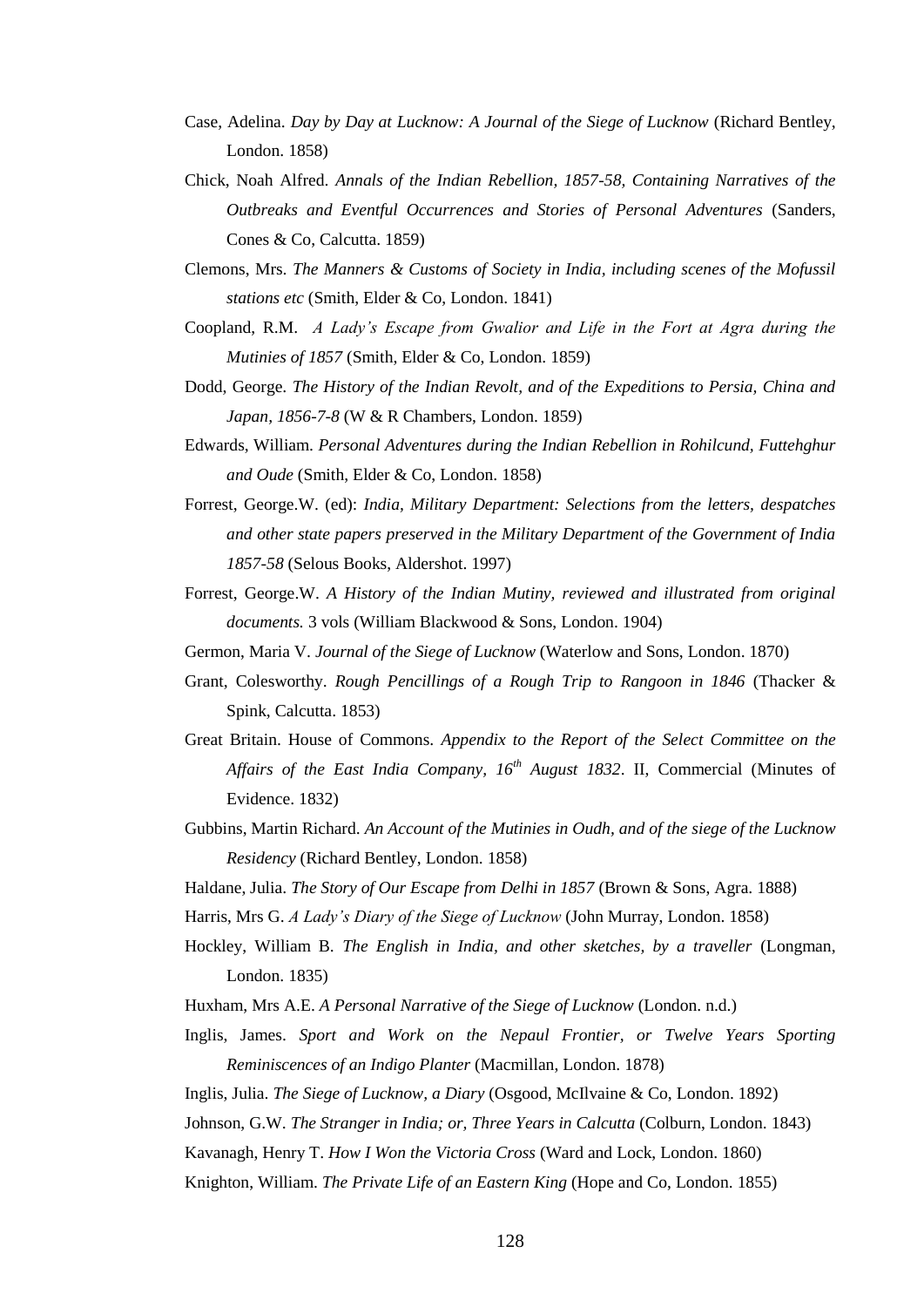- Lunt, James (ed). *From Sepoy to Subedar, Being the Life and Adventures of Subedar Sita Ram, a Native Officer of the Bengal Native Army, Written and Related by Himself* (Vikas Publications, New Delhi. 1970)
- MacKenzie, Helen. 'Englishwomen in the Rebellion'. *Calcutta Review*, 20 (1859), pp 108-126.
- Majendie, Vivian Dering. *Up Among the Pandies: or, a year's service in India* (Routledge, Warne & Routledge, London. 1859)
- Malleson, Colonel G.B. *Kaye and Malleson's History of the Indian Mutiny of 1857-1858.* 6 vols (W.H. Allen, London. 1888-1893)
- Metcalfe, Henry and Tuker, F.I.S. *The Chronicle of Private Henry Metcalfe, HM 32nd Regiment of Foot* (Cassell & Company, London. 1953)
- Montgomery Martin, Robert. *The History of the Colonies of the British Empire* (W.H. Allen & Co. London. 1843)
- Ouvry, Mrs M.H. *A Lady's Diary Before and During the Indian Mutiny* (C.T. King, London, 1892)
- Rizvi, S.A.A. and Bhargava, M.L. (eds). *Freedom Struggle in Uttar Pradesh: Source Material.* 6 vols (Lucknow Information Dept, Publications Bureau, Uttar Pradesh. 1961)
- Roberts, Emma. *Scenes and Characteristics of Hindostan with sketches of Anglo-Indian Society* (William Allen, London. 1837)
- Robertson, Henry Dundas. *District Duties during the Revolt in the North-west Provinces of India, in 1857* (Smith, Elder & Co, London. 1859)
- Russell, William Howard. *My Diary in India, in the year 1858-9* (Routledge, Warne & Routledge, London. 1860)
- Ruutz Rees, L.E. *A Personal Narrative of the Siege of Lucknow* (Longman, London. 1858)
- Shepherd, William J. *A Personal Narrative of the Outbreak and Massacre at Cawnpore during the Sepoy Revolt of 1857* (London Printing Press, Lucknow. 1879)
- Sherer, John W. *Daily Life during the Indian Mutiny: personal experiences of 1857* (Swan Sonnenschein & Co, London. 1910)
- Stocqueler, J.H. *Handbook of British India* (W.H. Allen & Co, London. 1854)
- Thomson, Mowbray. *The Story of Cawnpore* (Richard Bentley & Sons, London. 1859)
- Thornhill, Mark. *Personal Adventures and Experiences of a Magistrate during the rise, progress and suppression of the Indian mutiny, etc* (John Murray, London. 1884)
- Trevelyan, George. *Cawnpore* (Macmillan, London. 1866)
- Tytler, Harriet. *An Englishwoman in India: The Memoirs of Harriet Tytler 1828-1858* (Oxford University Press, Oxford. 1986)
- Wallace-Dunlop, Madelaine and Rosalind. *The Timely Retreat; or, a Year in Bengal before the Mutinies.* 2 vols (Richard Bentley, London. 1858)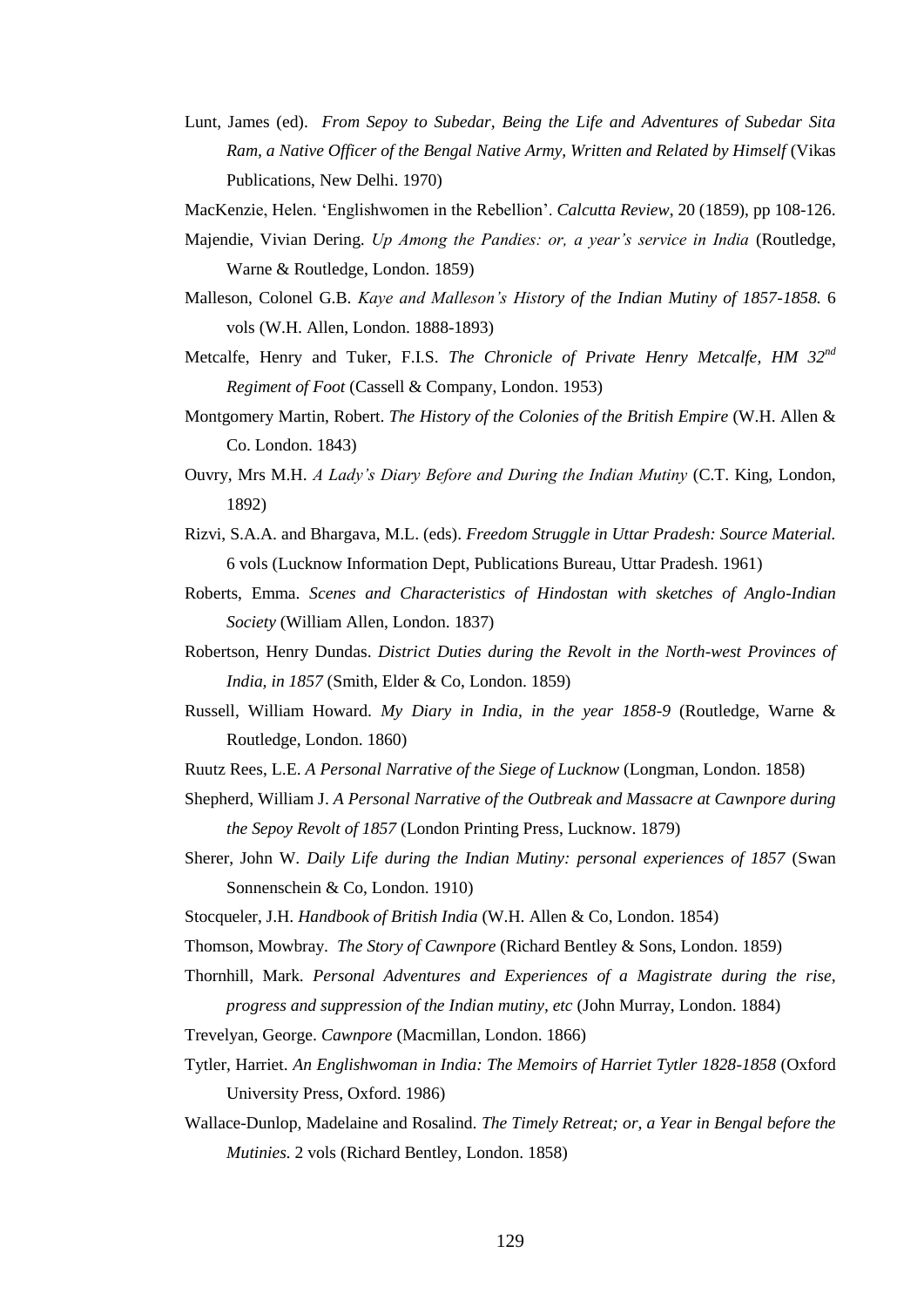- Williams, Colonel George Walter. *Depositions (on the mutiny of 1857) taken at Cawnpore under the direction of Col. GWW* (No listed publisher, Allahabad. 1858)
- Wood, Minnie and Vansittart, Jane (ed). *From Minnie with Love: the letters of a Victorian lady, 1848-1861* (P. Davies, London. 1974)
- Wrighton, William (ed). *Through the Indian Mutiny: The memoirs of James Fairweather, 4th Punjab Native Infantry 1857-58* (Spellmount, Stroud. 2011)

## **III. Published Works: secondary and critical**

- Anderson, Claire. *The Indian Uprising of 1857-8: Prisons, Prisoners and Rebellion* (Anthem, London. 2007)
- Ballhatchet, Kenneth. *Race, Sex and Class under the Raj: Imperial Attitudes and Policies and their Critics, 1793-1905* (Weidenfeld & Nicolson, London. 1980)
- Barr, Pat. *The Memsahibs* (Secker & Warburg, London. 1976)
- Baucom, Ian. *Out of Place: Englishness, Empire and the Locations of Identity* (Princeton University Press, Princeton, 1999)
- Betancourt, Ingrid. *Even Silence Has an End* (Virago, London. 2010)
- Bhabha, Homi. *The Location of Culture* (Routledge, London. 1994)
- Bhadra, Gautam. 'Four Rebels of Eighteen-Fifty-Seven'. *Subaltern Studies IV*. Oxford India, Delhi. (1985), pp 129-175.
- Blunt, Alison. 'Embodying War: British women and domestic defilement in the Indian 'Mutiny', 1857-8'. *Journal of Historical Geography*, 26, 3 (2000), pp 403-428.
- Booker, Keith M. *Colonial Power, Colonial Texts: India in the Modern British Novel* (University of Michigan Press, Ann Arbor. 1997)
- Brantlinger. *Rule of Darkness: British Literature and Imperialism 1830-1914* (Cornell University Press, Ithaca. 1988)
- Bulley, Anne. *The Bombay Country Ships 1790-1833* (Curzon, London. 2000)
- Byatt, A.S. *On Histories and Stories* (Chatto & Windus, London, 2000)
- Caruth, Cathy. 'Violence and Time: Traumatic Survivals'. *Assemblage*, 20 (1993), pp 24-25.
- Caruth, Cathy. *Unclaimed Experience: Trauma, Narrative and History* (John Hopkins University Press, Baltimore & London. 1996)
- Carr, Camilla. *The Sky is Always There* (Canterbury Press, Norwich. 2008)
- Castaglia, Christopher. *Bound and Determined: Captivity, Culture Crossing and White Womanhood from Mary Rowlandson to Patty Hearst* (University of Chicago Press, Chicago. 1996)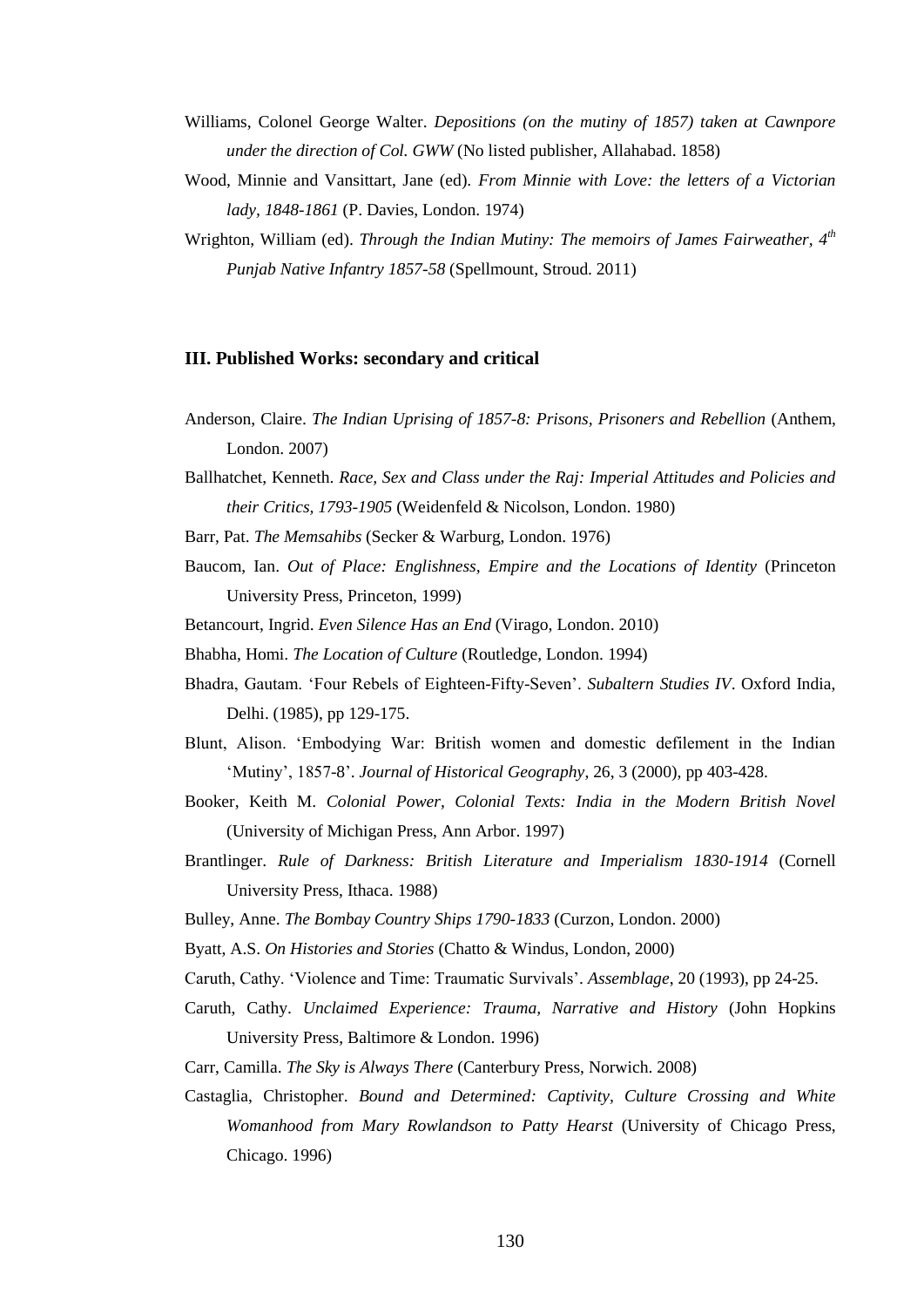- Chakrabarty, Dipesh. 'Minority Histories, Subaltern Pasts'. *Economic and Political Weekly*, 33, 9 (1998), pp. 477-8.
- Chakravarty, Gautam. *The Indian Mutiny and the British Imagination* (Cambridge University Press, Cambridge. 2005)
- Colley, Linda. *Captives: Britain, Empire and the World 1600-1800* (Pimlico, London. 2003)
- Collier, Richard. *The Sound of Fury: an account of the Indian Mutiny* (Collins, London. 1963)
- Collingham, E.M. *Imperial Bodies: The Physical Experience of the Raj, c.1800-1947* (Polity Press, London. 2001)
- Crane, Ralph J. *Reinventing India* (Macmillan, London. 1992)
- Crane, Ralph J. (ed). *J.G. Farrell: The Critical Grip* (Four Courts Press, Dublin. 1999)
- Curry, Dayna. *Prisoners of Hope* (Hodder & Stoughton, London. 2002)
- Dalrymple, William. *The Last Mughal: The Eclipse of a Dynasty, Delhi, 1857* (Bloomsbury, London. 2006)
- David, Saul. *The Indian Mutiny: 1857* (Viking, London. 2002)
- Dehejia, Vidya, *India Through the Lens* (Smithsonian Institution Press, Washington DC. 2001)
- DeLillo, Don. 'The Power of History'. *New York Times*, September 7, 1997.
- Demos, John. *The Unredeemed Captive: A family story from early America* (Vintage, New York. 1995)
- Dyson, Ketaki Kushari. *A Various Universe* (Oxford University Press, Delhi. 1978)
- Edwardes, Michael. *Bound to Exile: The Victorians in India* (Sidgewick & Jackson, London. 1969)
- English, Barbara. 'The Kanpur Massacres in India in the Revolt of 1857'. *Past & Present*, 142 (1994), pp 169-178.
- Fortescue, Sam*. "Rascally Pandies and Feringhi Dogs": a study of British attitudes to Indians during the 1857 uprising*. Edinburgh Papers in South Asian Studies, Number 18 (University of Edinburgh Press, Edinburgh. 2003)
- Fremont-Barnes, Gregory. *The Indian Mutiny, 1857-58* (Osprey, London. 2007)
- Gilmore, Leigh. *The Limits of Autobiography – Trauma and Testimony* (Cornell University Press, Ithaca. 2001)
- Graecen, Lavinia. *J.G Farrell: The Making of a Writer* (Bloomsbury, London. 1999)
- Guha, Ranajit. 'The Prose of Counter-Insurgency'. *Subaltern Studies II* (Oxford University Press, New Delhi. 1983), pp 1-42.
- Gupta, Pratul Chandra. *Nana Sahib and the Rising at Cawnpore* (Clarendon Press, Oxford. 1963)
- Gupta, Sharmista and Mujumder, Boris (eds). *Revisiting 1857: Myth, Memory, History* (Roli Books, New Delhi. 2007)
- Harper, Graeme (ed). *Colonial and Post-Colonial Incarceration* (Continuum, London. 2001)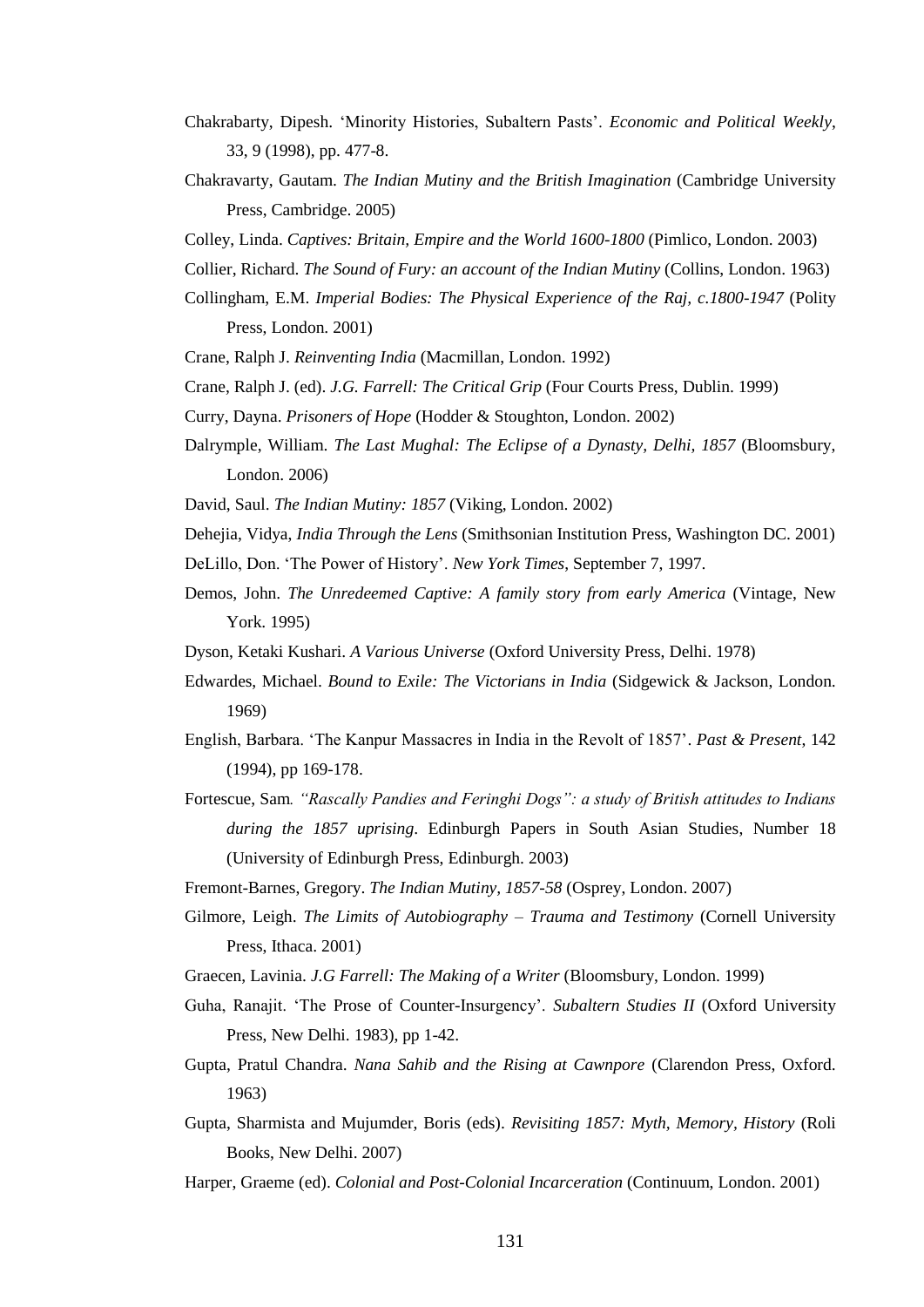- Hartveit, Lars. 'The Imprint of Recorded Events in the Narrative Form of J.G. Farrell's 'The Siege of Krishnapur'. *English Studies*, 5 (1993), pp 451-469.
- Hawes, Charles .J. *Poor Relations: the making of a Eurasian community in British India, 1773-1833* (Curzon, Richmond. 1993)
- Hay, Sidney. *Historic Lucknow* (Pioneer Press, Lucknow. 1939)
- Herbert, Christopher. *War of No Pity: The Indian Mutiny and Victorian Trauma* (Princeton University Press, Princeton. 2007)
- Hewitt, James. *Eyewitnesses to the Indian Mutiny* (Osprey, London. 1972)
- Hibbert, Christopher. *The Great Mutiny, India 1857* (Penguin, London. 1978)
- Hinchman, Lewis P. *Memory, Identity, Community – The Idea of Narrative in the Human Sciences* (University of New York Press, Albany. 1997)
- Hopkirk, Peter. *On Secret Service East of Constantinople: the plot to bring down the British Empire* (Oxford University Press, Oxford. 2001)
- Jaen, Susana Onega (ed). *Telling Histories: Narrativizing History, Historicizing Literature* (Editions Rodopi, Madrid. 1995)
- Jafri, Saiyid Zaheer. 'Profile of a Saintly Rebel'. *Social Scientist,* 26 (1998), pp 39-52.
- Janmohamed, Abdul R. 'The Economy of Manichaen Allegory: The Function of Racial Difference'. *Critical Inquiry,* 12, 1 (1985), pp 59-87.
- Jarman, Francis. 'Azimullah Khan A Reappraisal of One of the Major Figures in the Revolt of 1857'. *South Asia: Journal of South Asian Studies*. 31, 3 (2008), pp 419-449.
- Keenan, Brian. *An Evil Cradling* (Hutchinson, London. 1992)
- Kincaid, Dennis. *British Social Life in India, 1608-1937* (Routledge, London. 1938)
- Klaver, Claudia. 'Domesticity under Siege: British Women and Imperial Crisis at the Siege of Lucknow, 1857'. *Women's Writing*. 8, 1 (2001), pp 21-58.
- Llewellyn-Jones, Rosemary. *Engaging Scoundrels: True Tales from Old Lucknow* (Oxford University Press, New Delhi. 2000)
- Llewellyn-Jones, Rosie (ed)*. Lucknow: City of Illusion* (Prestel, London. 2006)
- Llewellyn-Jones, Rosie. *The Great Uprising in India 1857-58: Untold stories, Indian and British* (The Boydell Press, Woodbridge, 2007)
- Mason, Michael. *The Making of Victorian Sexuality* (Oxford University Press, Oxford. 1994)
- McClintock. *Imperial Leather: Race, Gender and Sexuality in the Colonial Contest* (Routledge, New York. 1995)
- Metcalfe, Thomas R. *Ideologies of the Raj* (Cambridge University Press, Cambridge. 1993)
- Metcalfe, Thomas R. *The Aftermath of Revolt: India 1857-1870* (Manohar, New Delhi. 1990)
- Morey, Peter. *Fictions of India: Narrative & Power* (Edinburgh University Press, Edinburgh. 2000)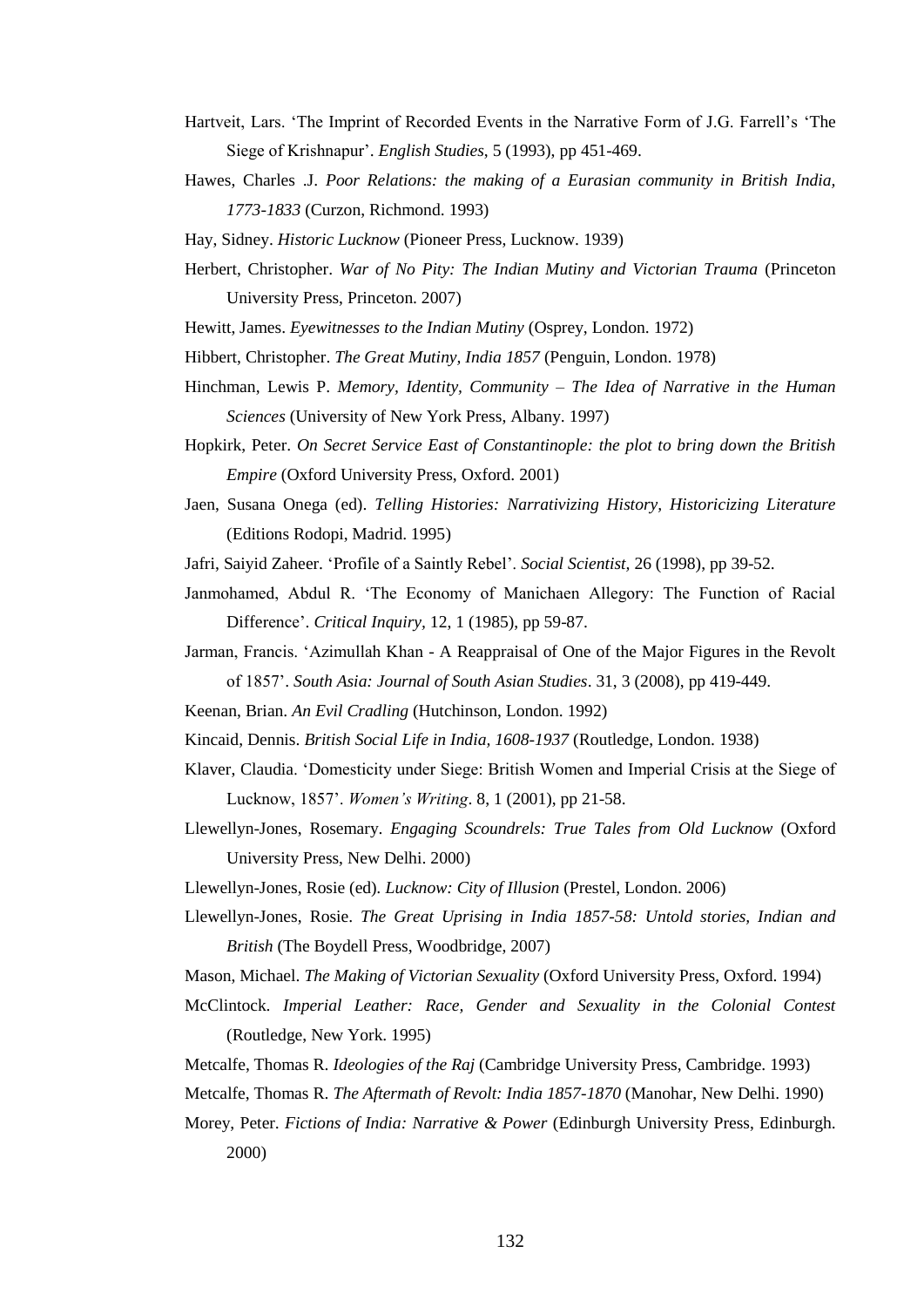- Mukherjee, Rudrangshu, 'The Kanpur Massacres in India in the Revolt of 1857: Reply'. *Past & Present*, 142 (1994), pp 178-189.
- Mukherjee, Rudrangshu. *Spectre of Violence: The 1857 Kanpur Massacres* (Penguin India, New Delhi. 1998)
- Mukherjee, Rudrangshu. *Awadh in Revolt 1857-1858* (Permanent Black, Delhi. 2001)
- Mukherjee, Rudrangshu & Kapoor, Pramod. *Dateline 1857* (Roli Books, New Delhi. 2008)
- Narain, Kirti & Dias, Mohini C. (eds). *1857 Revisited: Myth and Reality* (Himalaya Publishing House, Mumbai. 2008)
- Nicora, Flaminia. *The Mutiny Novel 1857-2007* (Prestide Books, New Delhi, 2009)
- Onega, Susana (ed). *Telling Histories: Narrativizing History, Historicizing Literature* (Editions Rodopi BV, Amsterdam. 1995)
- Palmer, J.A.B. *The Mutiny Outbreak at Meerut in 1857* (Cambridge University Press, Cambridge. 1966)
- Pandey, Smita. *Vision of the Rebels during 1857: aspects of mobilisation, organisation and resistance* (Rupa & Co., New Delhi, 2008)
- Pati, Biswamoy (ed). *The Great Rebellion of 1857 in India: Exploring Transgressions, Contests and Diversities* (Routledge, Oxford. 2010)
- Paxton, Nancy. *Writing Under the Raj: Gender, Race and Rape in the British Colonial Imagination, 1830-1947* (Rutgers University Press, New Brunswick. 1999)
- Pinney, Christopher, *The Coming of Photography in India* (British Museum Press, London. 2008)
- Quraishi, Salim al-Din. *Cry for Freedom: Proclamations of Muslim Revolutionaries of 1857* (Sang-e-Meel Publications, Lahore. 1997)
- Richards, Donald Sidney. *Cawnpore & Lucknow: A tale of two sieges* (Pen & Sword, London. 2007)
- Richter, Stefan. *The Art of the Daguerreotype* (Penguin, London. 1989)
- Roberts, Mary. *Intimate Outsiders: the harem in Ottoman and Orientalist art and travel* (Duke University Press, Durham N.C. 2007)
- Robinson, Jane. *Angels of Albion: Women of the Indian Mutiny* (Viking, London. 1996)
- Roy, Kaushik (ed). *1857 Uprising: A Tale of an Indian Warrior* (Anthem, New Delhi. 2008)
- Scanlon, Margaret. *Traces of Another Time: History and Politics in Postwar British Fiction* (Princeton University Press, Princeton. 1990)
- Schaeffer, Kay. *In the Wake of First Contact* (Cambridge University Press, Cambridge. 1995)
- Scholberg, Henry. *The Indian Literature of the Great Rebellion* (Promilla & Co, New Delhi. 1993)
- Sen, Indrani. *Woman and Empire: Representations in the Writings of British India, 1858-1900* (Orient Longman, New Delhi. 2002)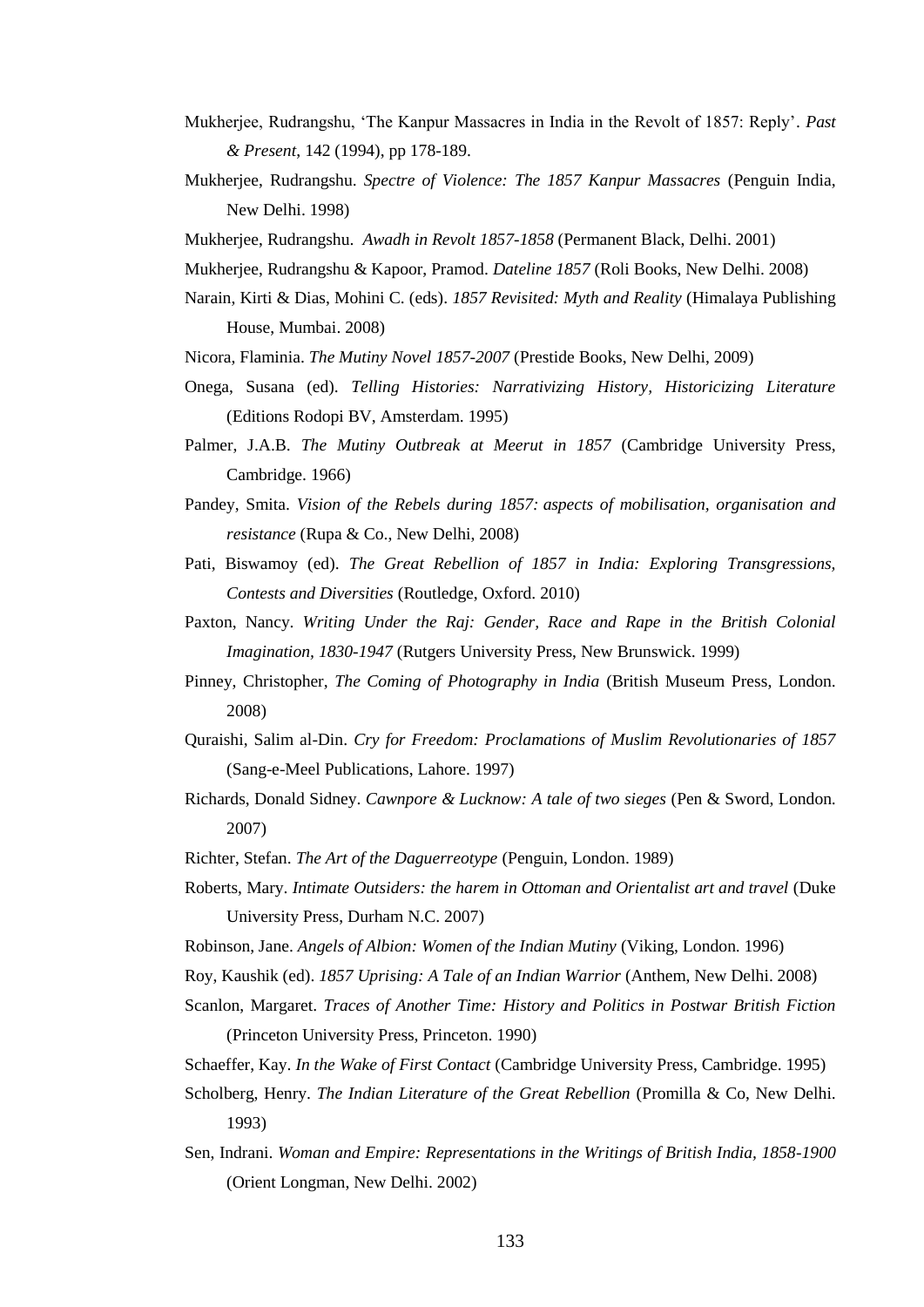- Sen, Surendra Nath. *Eighteen Fifty-Seven* (Publications Division, Government of India, Delhi. 1957)
- Sharpe, Jenny. *Allegories of Empire: the figure of woman in the colonial text* (University of Minnesota Press, Minneapolis. 1993)
- Singh, Frances B. 'Progress and History in J.G. Farrell's *The Siege of Krishnapur'*. *Chandrabhaga,* 2 (1979), pp 23-39.
- Slotkin, Richard. *Regeneration Through Violence: the mythology of the American frontier 166- 1860* (Wesleyan University Press, Middleton. 1973)
- Snader, Joe. *Caught Between Worlds: British Captivity Narratives in Fact and Fiction* (University of Kentucky Press, Lexington. 2000)
- Spilsbury, Julian. *The Indian Mutiny* (Weidenfeld & Nicolson, London. 2007)
- Spivak, Gayatri Chakravorty. *Toward a History of the Vanishing Present* (Harvard University Press, Cambridge, Massachusetts. 1999)
- Stark, Herbert Alick. *The Call of the Blood: Anglo-Indians and the Sepoy Mutiny* (British Burma Press, Rangoon. 1932)
- Stoler, Ann Laura. *Carnal Knowledge and Imperial Power: Race and the Intimate in Colonial Rule* (University of California Press, Berkeley. 2002)
- Strobl, Gerwin. *The Challenge of Cross-Cultural Interpretation in the Anglo-Indian Novel: The Raj Revisited* (Lampeter, Mellen, Lewiston, New York. 1995)
- Tabar, Faruqui Anjum. 'The Coming of Revolt in Awadh: the evidence of Urdu newspapers'. *Social Scientist.* 26, 296-9 (1998), pp 16-24.
- Taylor, P.J.O. *A Star Shall Fall* (Indus, New Delhi. 1993)
- Thorpe, Michael. 'Making History: Fiction, History and the Indian "Mutiny"'. *World Literature Written in English*, 26, 1 (1986), pp 179-187.
- Tuson, Penelope. 'Mutiny Narratives and the Imperial Feminine: European Women's Accounts of the Rebellion in India in 1857'. *Women's Studies International Forum*, 21, 3 (1998), pp 291-303.
- Vernon, Alex (ed). *Arms and the Self: War, the military and autobiographical writing* (Kent State University Press, Kent. 2005)
- Wagner, Kim A. *The Great Fear of 1857* (Peter Lang, London. 2010)
- Ward, Andrew. *Our Bones are Scattered: The Cawnpore Massacres and the Indian Mutiny of 1857* (Henry Holt, New York. 1996)
- White, Hayden V. *The Content of the Form: narrative discourse and historical representation* (John Hopkins University Press, Baltimore, 1987)
- Wilmshurst, June. 'Cawnpore Massacre: Amelia Horne's Story'. *Indiaman*, 10 (June 1998), pp 32-36.